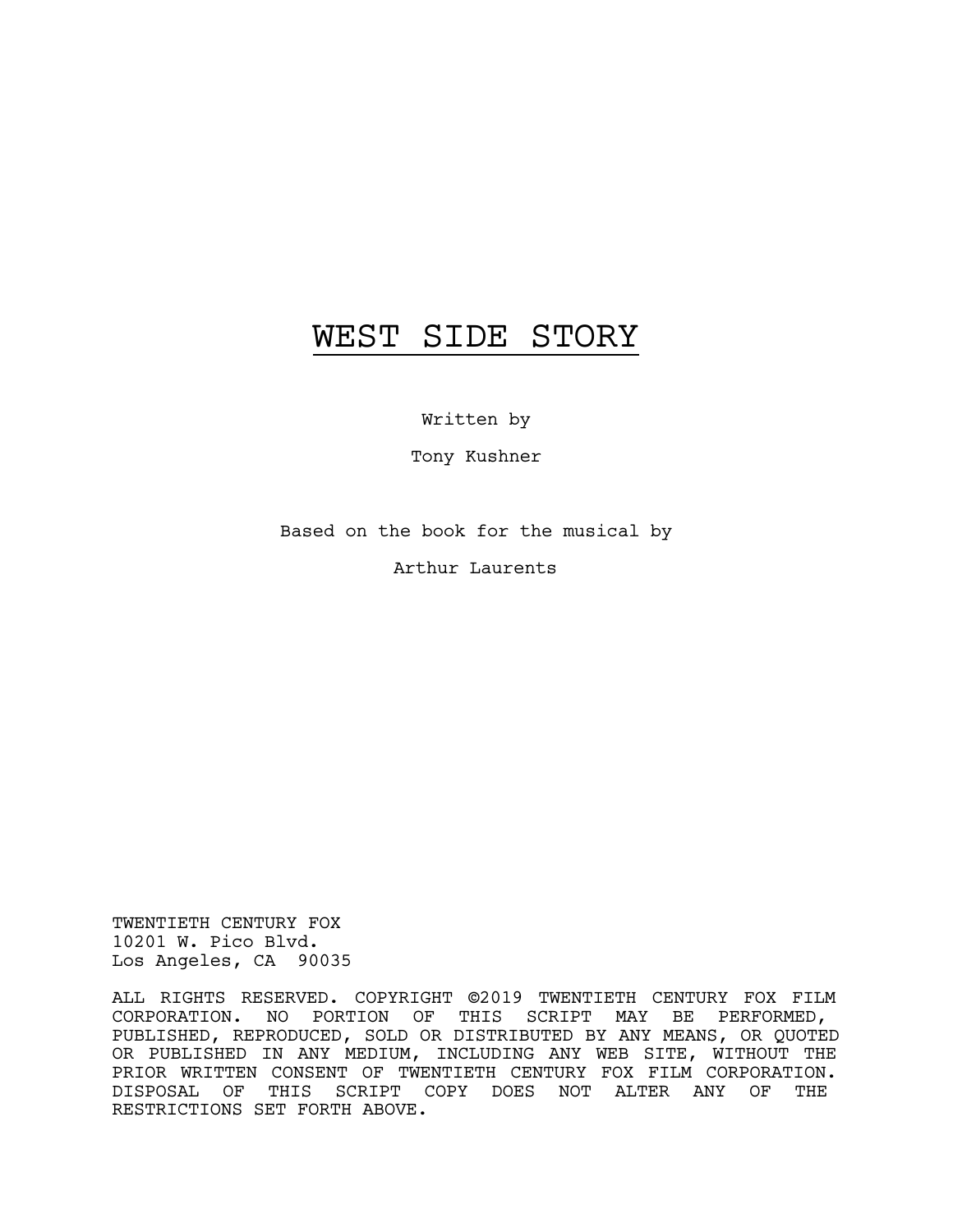EXT. LINCOLN CENTER, MANHATTAN - DAY

No overture: In the darkness, someone whistles the "shofar call" tritone: Da-dee DAH.

The camera travels over mountains of rubble and debris, stopping at a sign on a construction fence: **PURCHASED BY THE NEW YORK HOUSING AUTHORITY FOR SLUM CLEARANCE.**

Above the sign, a beautiful architect's rendering of the soonto-be constructed Lincoln Center, captioned: **LINCOLN CENTER FOR THE PERFORMING ARTS.** 

The camera rises over this gleaming billboard vision to reveal what lies beyond it: A vast wasteland of demolished and partially demolished tenements, crisscrossed by streets, mountains of detritus, concrete shards and the remnants of peoples' homes. Cranes, wrecking balls, steam shovels, trucks and clearance crews are busy pulling buildings down and carting the ruins away. The devastation stretches for blocks, all the way to the Hudson River. Here and there, tenements stand, still densely populated, the remaining, doomed slum neighborhoods of Lincoln Square and San Juan Hill.

EXT. AN ALLEY BETWEEN WEST 64TH AND WEST 65TH STREETS - DAY

*("PROLOGUE" BEGINS:)* ICE - 17, smart, disciplined, a natural leader - opens the doors of an alley cellar.

Ice tosses a paint can up to A-RAB, 17, Italian. Then two more. A-Rab throws the extra cans to DIESEL, 16, a bruiser who's decent and smart, and ACTION, 16, powerful, edgy, wound too tight. Then he hauls Ice out of the cellar with a can of his own.

The foursome make their way down the alley with the paint cans. They stop at a gutted tenement, in front of which there's a vandalized wrecking crane. One of the treads has been crowbarred off, the engine's been looted.

A whistle from the group summons RIFF from inside the cab - 18, smart, tough, wild-eyed/manic. His hair's tousled, lipstick smeared across his mouth.

GRAZIELLA, 18, tough, watchful, guarded, emerges behind Riff, smirking at the Jets. Riff kisses her, then hops down to the pavement and helps her down. She sashays past Ice, who offers an appreciative wolf whistle that's cut off by -

# RIFF

Jets!

They head off down the mostly deserted street, jogging, ambling, clowning around but intent on a destination. They kick over a sawhorse with a MEN WORKING sign, then calmly split to allow a police patrol car to cruise between them.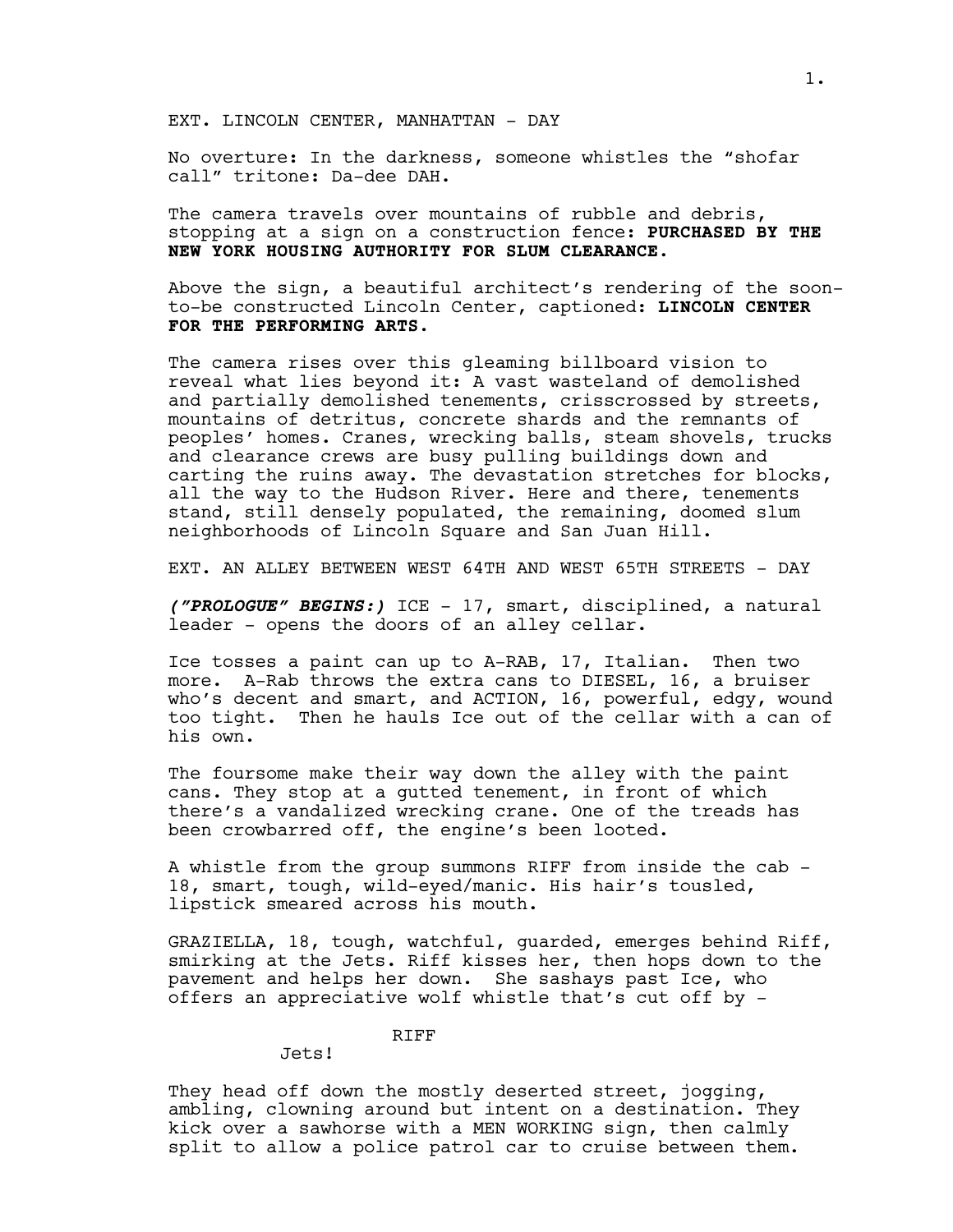As they pass Doc's Drugstore, Riff raps on the window and four more Jets bound out onto the street: SNOWBOY, 18, druggie-thin, bedraggled, spacey; TIGER, 15, a fighter, eager to rise in the ranks; MOUTHPIECE, 15, a noisy showoff; BIG DEAL, 17, a little dull but dependable.

Some buildings they pass are inhabited, but many are boarded up, chained, signs warning *CONDEMNED!* and *DANGER!*

EXT. BROADWAY FROM WEST 65TH TO WEST 68TH STREET - DAY

Riff leads the other Jets, swinging their paint cans, from behind the crane to Broadway, past abandoned and ruined tenements, shops, diners. PEDESTRIANS clear out of their way, as other Jets jump up from stoops, out of doorways, drop from windows to fall in step: BALKAN, NUMBERS and SKINK, 17-18, veteran footsoldiers; LITTLE MOLY and BABY JOHN, 13 or 14, eager to belong; Little Moly's hardened; Baby John's unlikely to be. One rides a fire escape ladder down to the street. Another ditches his GIRLFRIEND as he's about to light her cigarette. They all fall in alongside Riff.

Now they're complete, THE JETS! They toss paint cans back and forth, intimidate pedestrians, move off the sidewalk and take over the street, threading in and out of Broadway traffic.

They pull up short as several black pedestrians cross the street in front of them, then step into the intersection, crossing a boundary into a new neighborhood. The store signage has shifted into Spanish: **¡DELICIAS DE LA ISLA! ¡COMIDA FRESCA PARA LLEVAR O CENAR! VENDEMOS CAFÉ YAUCONO, EL COQUÍ, EL RICO. ALCAPPURIAS, ARROZ CON GANDULES, TOSTONES, EMPANADILLAS, RELLENOS DE PAPA, PASTELES, PASTELEON, PLANTANOS MADUROS, FLAN, ARROZ CON DULCE!**

Beyond the restaurant, a bodega at the corner of W. 68th St., Puerto Rican flags fluttering, baskets of mangoes, plantains, yautia, guanabanas, cassavas on the sidewalk. The Jets stare suspiciously at the fruit, which is strange to them. Then Riff signals, and...

The Jets spread out through San Juan Hill, a teeming Puerto Rican neighborhood, largely intact and alive, Spanish signs, bilingual posters protesting the demolition of the neighborhood and the relocation of its residents.

Baby John hesitates, nervously rooted in place. Riff throws a supportive arm over his shoulder.

RIFF

C'mon.

The RESIDENTS, Nuyoricans and Puertorriqueños of all ages, clear out of the Jets' way, some yelling at them, some going indoors, some running for the cops.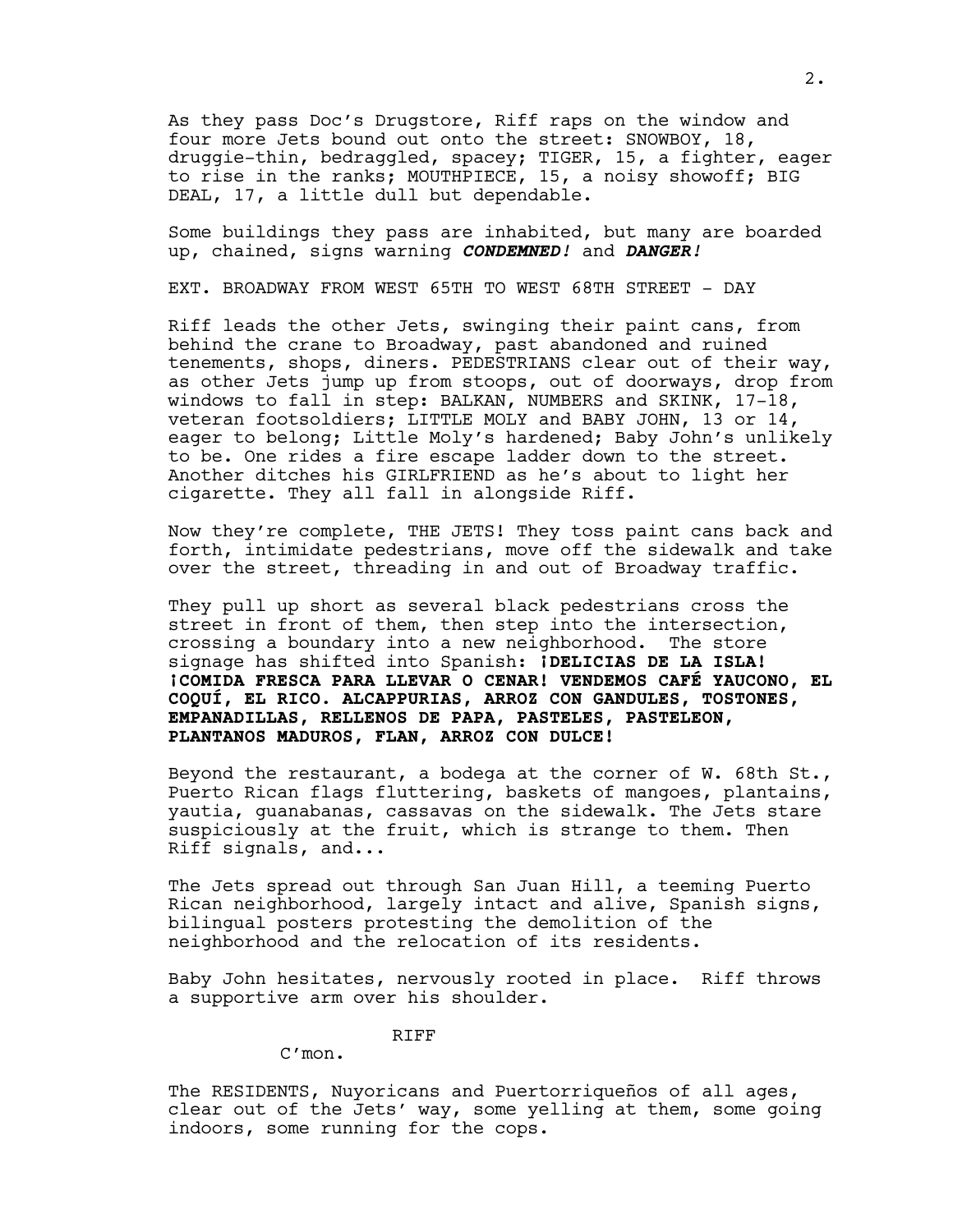Tiger and Balkan try to tear down a new restaurant's banner, *COCINA CRIOLLA*, which covers the old harp-and-clover sign for an Irish bar. The Puerto Rican RESTAURANT OWNER, wielding a broom, comes out to chase the boys away. Another store owner emerges from his shop.

# RESTAURANT OWNER ¡Oye, deja la mierda!

RESTAURANT OWNER (CONT'D) ¡Por muchachitos como ustedes ¡Déjennos en paz! es que este mundo está lousy! STORE OWNER

The Jets invade an asphalt playground bounded by a chain link fence and suddenly pull up short. On the opposite fence there's a mural of a giant Puerto Rican flag. Next to the mural, the words:

ANYBODYS, 15, who today would be described as nonbinary/trans-masc, fierce, strong, street tough, smart, bounds onto the scene, eager to join in, but Riff snarls at him (again, today other pronouns would be available, but in 1957 Anybodys has settled on he/him):

> RIFF (to Anybodys:) Beat it!

Riff snaps his fingers; the other Jets shove Anybodys aside as paint can lids are popped open.

Riff hoists a can and flings a arcing slash of orange paint splattering across the flag mural. The others join in, paint covering the mural. They're having a blast.

A dozen teenage Puertorriqueños emerge from the throng of angry locals and race towards the scene - THE SHARKS! They're led by two powerful 18-year-olds, BRAULIO, Nuyorican, serious, political, and QUIQUE, lively, bemused, both shop clerks; CHAGO, MANOLO, SEBAS and ANÍBAL, 17-18, street-wise Nuyoricans used to fighting; CHUCHO, JULITO, JOCHI and PIPO, 17-18, in working clothes, recent arrivals in New York, nervous about trouble; FLACO, JUNIOR and TINO, 14-15, high school students excited to belong to the Sharks, happy to cut classes. OTHER SHARKS, in their teens, a few in boxing workout clothes, follow behind. They charge towards the Jets. The people on the street cheer for the Sharks.

QUIQUE Vámonos, chicos, ivamos! iPor iVen acá, blanquito!iEstate acá, por acá! CHAGO quieto!

Anybodys wolf-whistles twice at the Jets, who turn just as the Sharks arrive. Braulio knocks Anybodys aside and plunges amid the marauders. The Jets and the Sharks go at each other, an ugly fight with fists, feet and cans. They're smeary with paint, sliding on the paint-slippery sidewalk.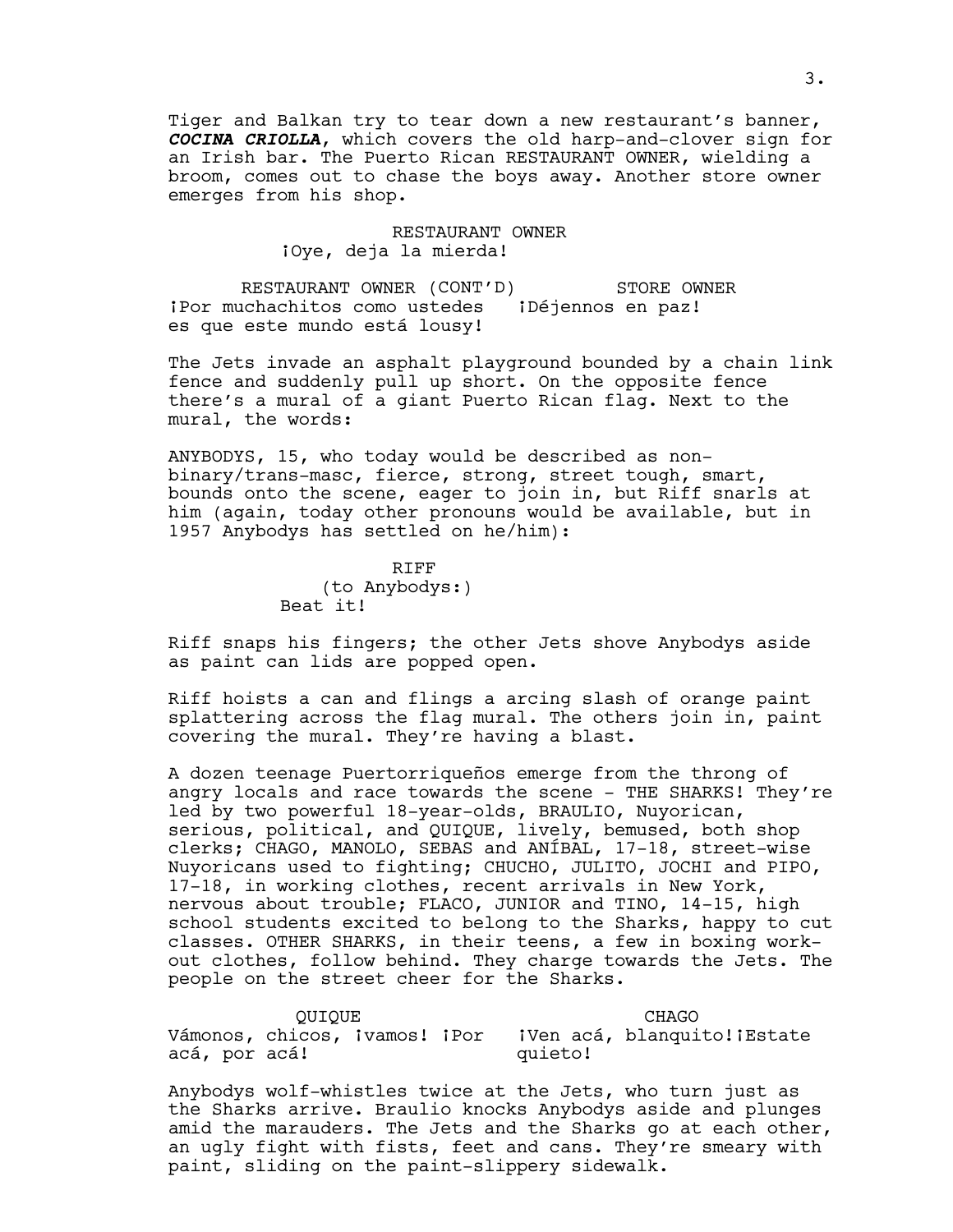Manolo lunges for Baby John, who swings his paint can wildly, clouting Manolo on the head. Manolo falls, his head bleeding.

Outnumbered, the Jets run, the Sharks giving chase. There are skirmishes up and down the street as the retreating Jets turn and fight.

Three Jets race up some narrow alley stairs with some Sharks behind them. They hurl trash cans down at their pursuers.

Aníbal is being chased by A-Rab, Big Deal, and Diesel.

A-RAB Hey! Hey, you! (to the other Jets:) C'mon!

As the Jets give chase, Aníbal hauls himself onto the bed of a passing melon truck and unlatches the gate. A cascade of watermelons smash into the street, tripping up the Jets.

EXT. AN ALLEY OFF WEST 68TH STREET - DAY

Baby John runs, pursued by Chago, Manolo and Sebas, down the three sets of fire escape stairs. Baby John jumps into the alley before Manolo and Sebas arrive. He immediately starts climbing a high chain link fence that forms one side of the alley; beyond the fence is a vacant lot. As Baby John crests the top of the fence, Manolo and Sebas slip through a loose seam in the chain link below him - they know the neighborhood. They slip into the vacant lot and wait for Baby John at the base of the fence. Seeing them, Baby John starts back down the other side of the fence, but Chago's there, climbing towards him. Baby John climbs back over the top to the other side of the fence, where he tries to hang on as Chago punches him through the fence and Manolo and Sebas grab his feet. They pull him off the fence. As he falls, he shouts:

# BABY JOHN

*JETS!!!!!*

The Sharks slam Baby John to the ground. Ice, Action and Diesel rush into the lot, whistle-calling to the other Jets who enter the lot, through and over the fence. Sharks and Jets spread through the lot, engaged in a wild melee.

On the ground, Baby John is pinned by several Sharks. He screams out in pain.

A new Shark arrives on the scene: BERNARDO, 18, a boxer's physique and authority.

He immediately fixates on Riff and the two alphas zero in on each other, shoving aside other combatants as they come together in the center of the scrum. But just as they both cock their fists at each other --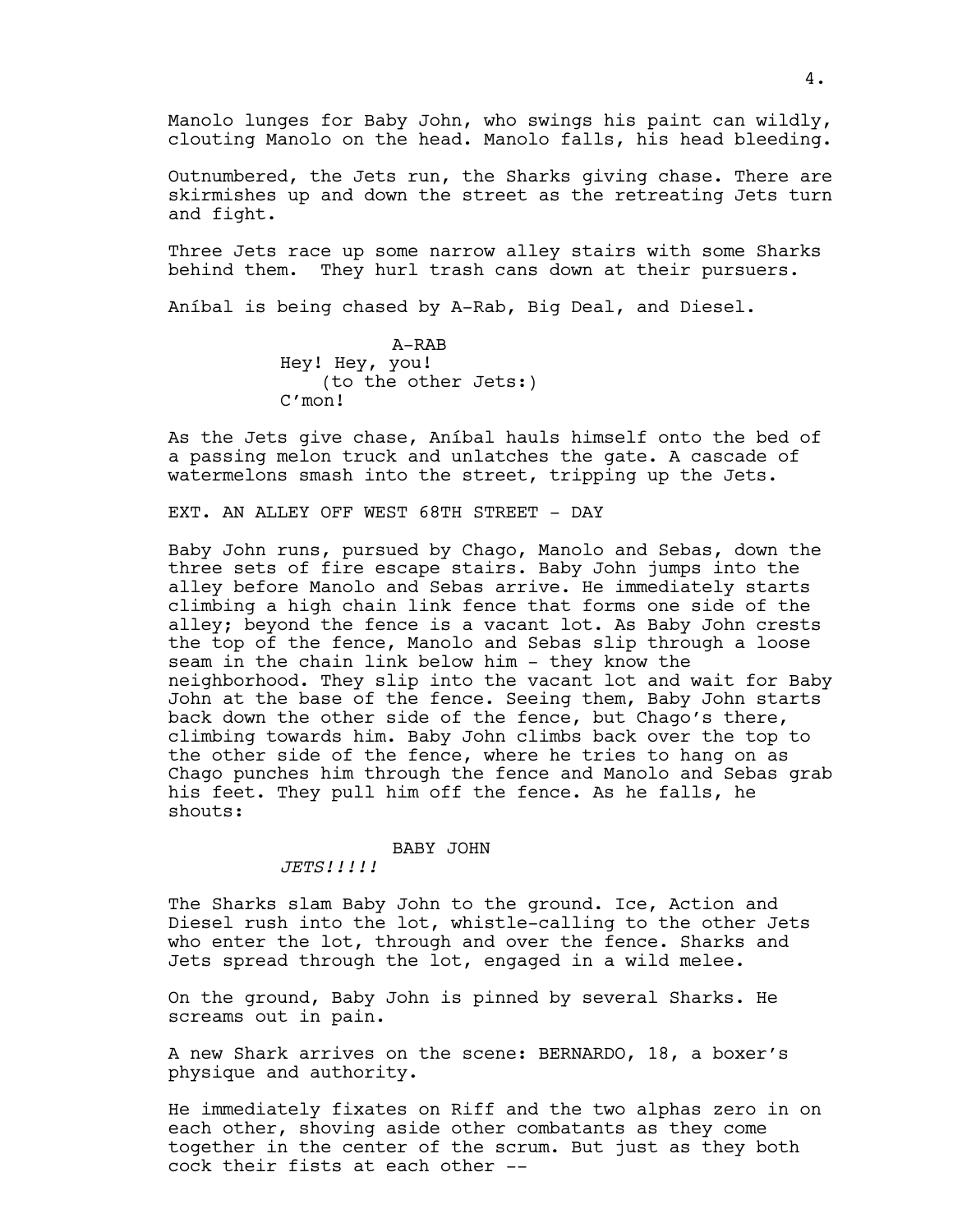American beat cop. SERGEANT KRUPKE ALRIGHT NOW, ALLA YIZ, SEPARATE! (hauling fighters aside) Separate! Separate! The boys, bruised, panting, separate into Sharks and Jets. SERGEANT KRUPKE (CONT'D) (wheezing) Yiz're drivin me to my grave, ya pack a jackals! RIFF Watch yerself, Sergeant Krupke, yer gonna inflame your asthmer, shoutin' like that. SERGEANT KRUPKE Why'nt ya leave the Puerto Ricans alone, Riff?! (wincing from a stitch in his side) Christ almighty... (to Bernardo:) And you lot! Yer in New York now, ya got a problem, ya *call* the cops, yiz can't play at *bein* cops yizselves! BERNARDO Pero, we call the cops, you show up and arrest us! You're never around when these little hijueputas mess up our stores and our streets - RIFF I get confused when you say "*our*  streets," seeing as how these streets? They're ours -MOUTHPIECE The Jets! RIFF (CONT'D) - by right of bein' born here, amigo. BERNARDO (to Riff:) ¿Tu crees que tu mandas aquí? ¡Ven acá canto'e mama'o, pa' decirte quién es jefe! RIFF How many times do I got to tell you, Bernardo? I don't speak Spic.

*("PROLOGUE" ENDS:)* A police whistle! Two squad cars race into the lot, disgorging OFFICERS led by SERGEANT KRUPKE, Irish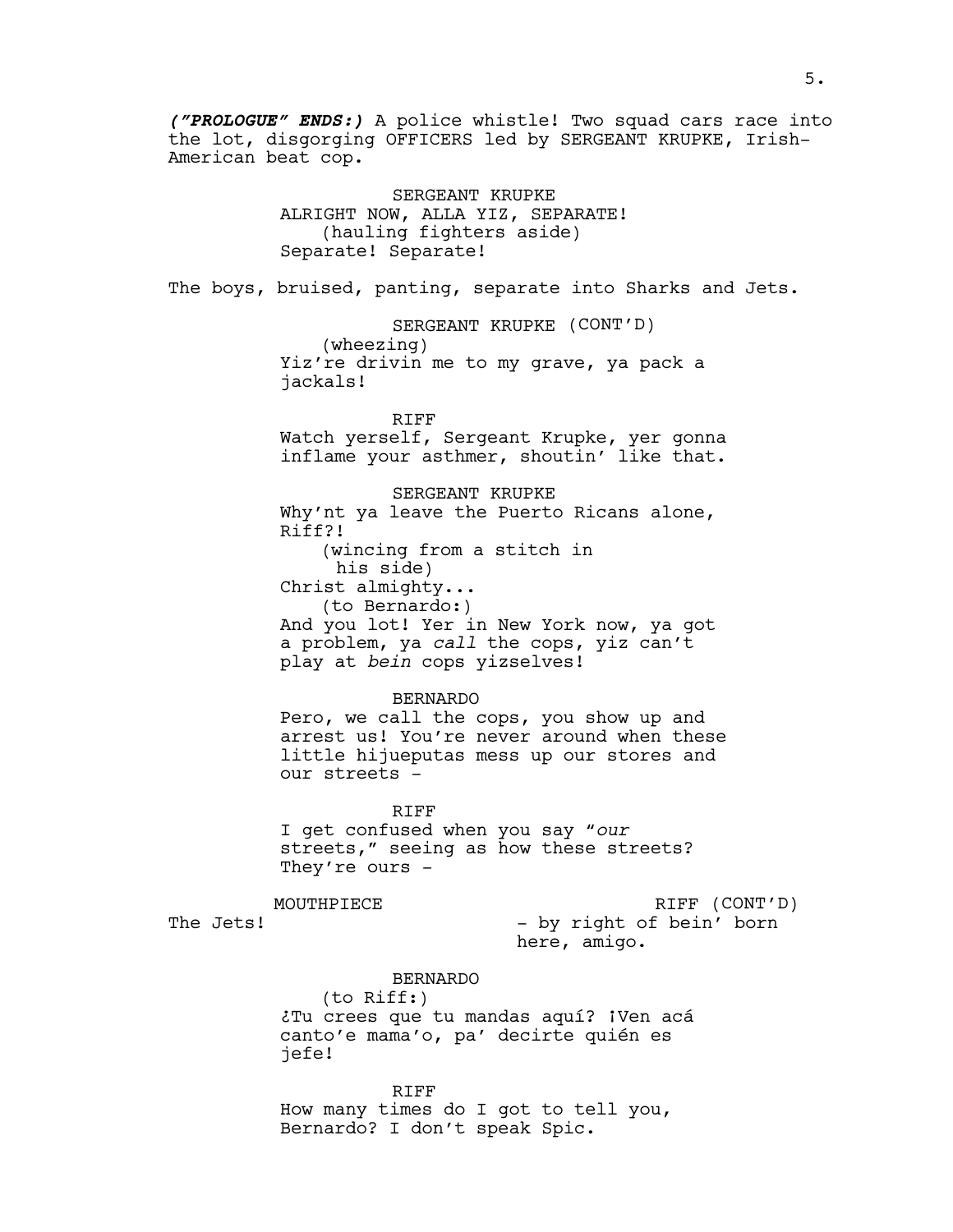Bernardo lunges at Riff. Krupke steps in between. He tries without success to push them apart; Riff's grabbed Bernardo's shirt, and Bernardo's about to punch him, when --

More police whistles and the groups separate as a new figure arrives.

Everyone's instantly uneasy as LIEUTENANT SCHRANK, a detective, flanked by two COPS, hands on nightsticks, walks up to Baby John.

> LIEUTENANT SCHRANK Jesus wept, Baby John. Who did that to your ear?

Schrank moves Baby John's hand from his ear and fingers a nail stuck in his earlobe.

> LIEUTENANT SCHRANK (CONT'D) Which one of them nailed you?

Baby John shrugs. Schrank moves him along the line of Sharks, awaiting an answer. He notices Manolo's head wound.

> LIEUTENANT SCHRANK (CONT'D) Who cracked your head open, hombre?

MANOLO A mí no me preguntes nada.

LIEUTENANT SCHRANK In English.

**CHAGO** (to Baby John:) Same guy who nailed your ear, maybe?

BABY JOHN Maybe, I don't remember.

#### LIEUTENANT SCHRANK

I realize if any of you helps me out, you might spoil your chance to murder each other over control of this earthly paradise.

BALKAN *The Jets* control it and you know it!

### LIEUTENANT SCHRANK

Uh huh yeah but golly gee, Balkan, not according to the New York City Committee for Slum Clearance, which has decided to pull this whole hellmouth down to the bedrock, and you're in the way.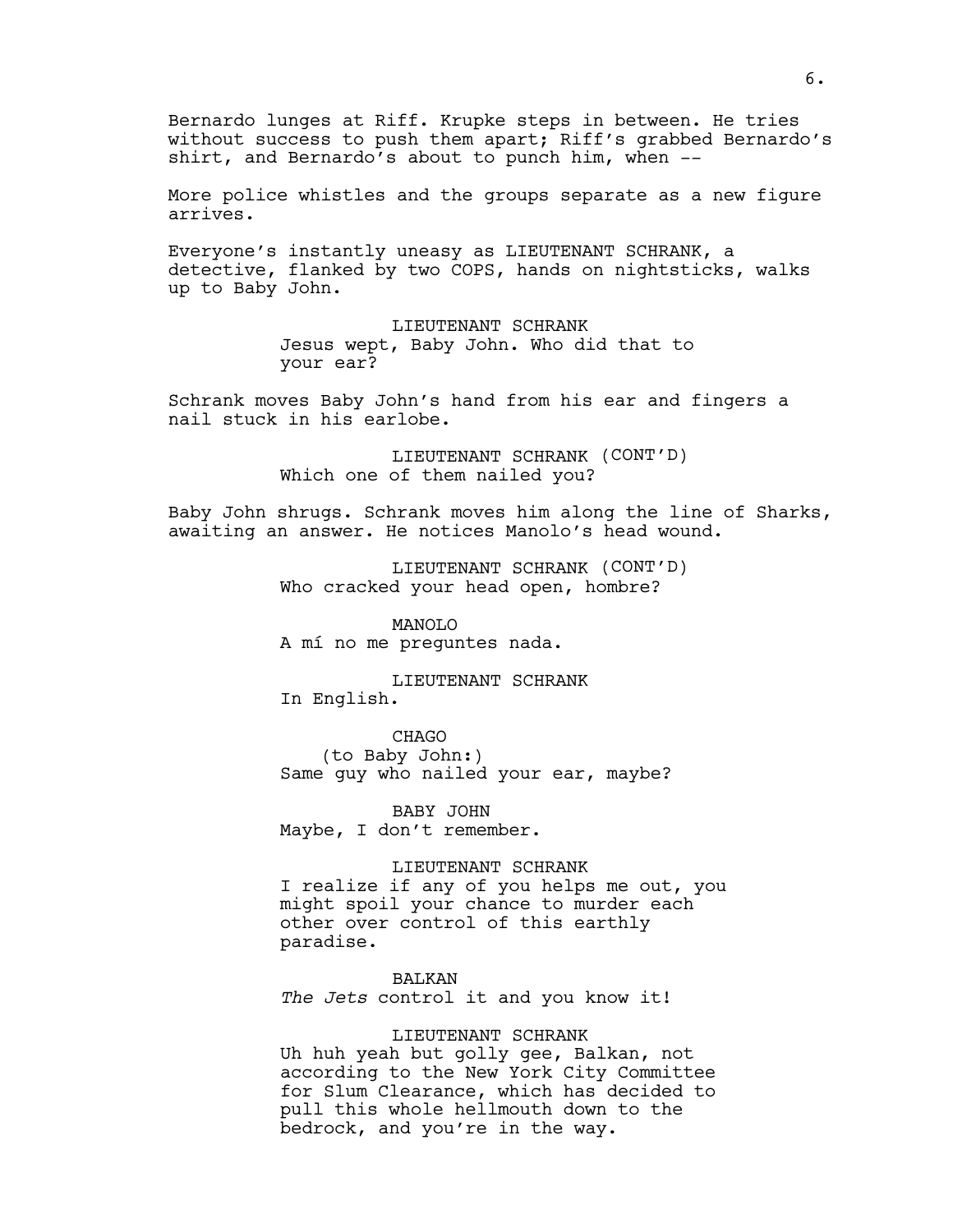Schrank abruptly pulls the nail out of Baby John's ear. Baby John screams. Schrank tosses the nail at Bernardo, who catches it.

> LIEUTENANT SCHRANK (CONT'D) Nice reflexes, muchacho! So any day now, all of you are gonna be evicted. You'll have to vamoose, as we say in Spanish.

BERNARDO We're not relocating.

QUIQUE Nosotros vivimos aquí.

BRAULIO We have rights!

LIEUTENANT SCHRANK Rights, huh? Where are they?

He slaps Braulio hard in the face. A few people in the crowd shout at Schrank. Bernardo moves towards Schrank with menace; Schrank draws back his jacket to reveal a holstered gun.

BRAULIO (to Bernardo:) Déjenlo. No vale la pena. SERGEANT KRUPKE Back down, Bernardo. Don't be stupid.

> BERNARDO (to Schrank:) Some night, "muchacho," maybe you'll get to see me fight.

> RIFF 'Course you'll have to leave your gun at home, Lieutenant.

Without looking at Bernardo:

LIEUTENANT SCHRANK Evict yourselves off my crime scene, Bernardo.

Bernardo stares at Schrank for a moment, then --

BERNARDO

¡Vamos!

The Sharks start to move off as the Jets tauntingly whistle at them. But Bernardo pauses before leaving the lot and starts to sing "La Borinqueña".

> BERNARDO (CONT'D) **¡Despierta, borinqueño - - que han dado la señal!**

LIEUTENANT SCHRANK A boxer *and* a singer!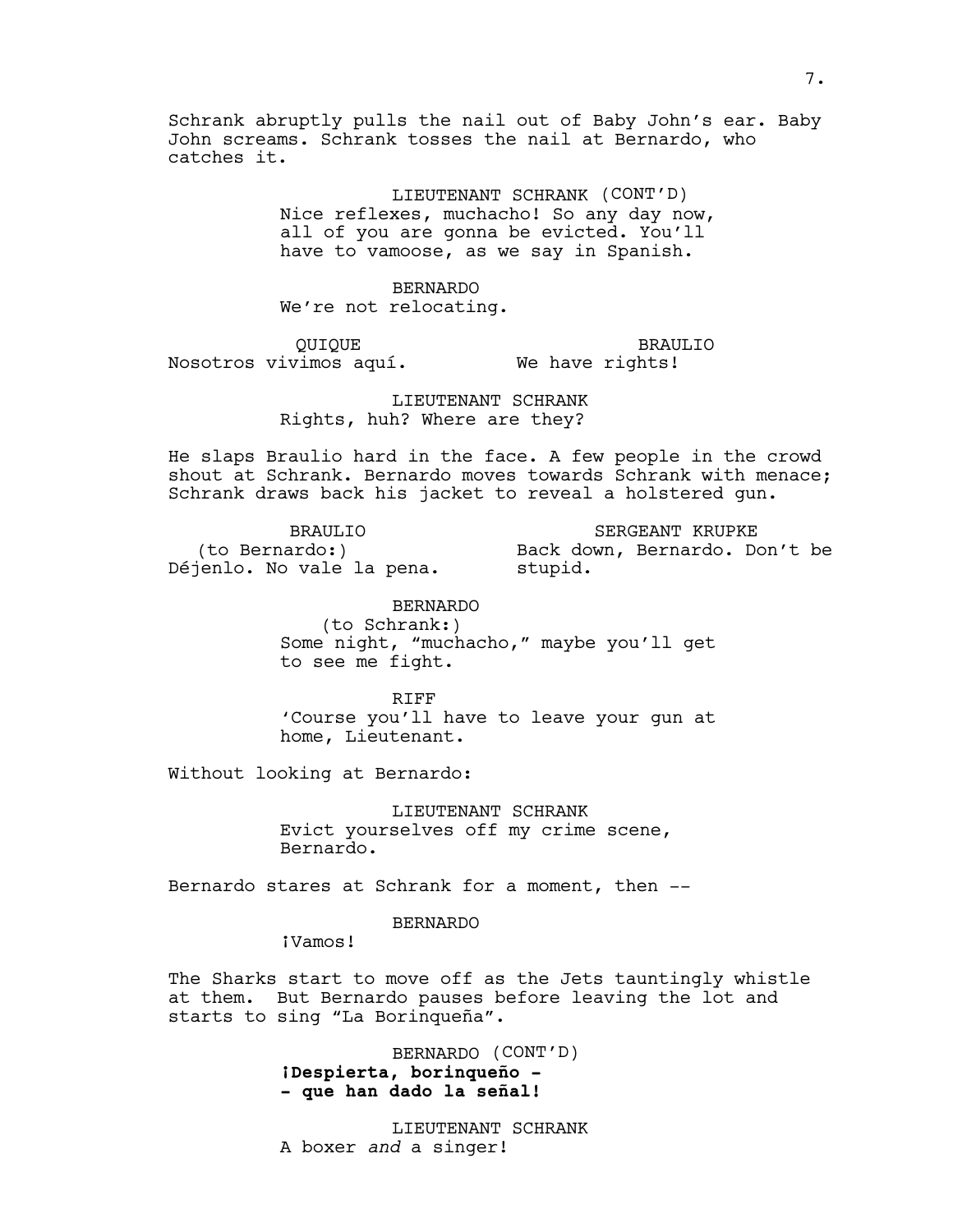The Jets smirk.

BERNARDO **¡Despierta de ese sueño que es hora de luchar!**

Quique and Braulio join Bernardo (continuous from above:)

BERNARDO, QUIQUE AND BRAULIO **A ese llamar patriótico ¿no arde tu corazón? ¡Ven! Nos será simpático el ruido del cañón.**

ALL THE SHARKS **Nosotros queremos la libertad y nuestros machetes nos la darán.**

LIEUTENANT SCHRANK (to the Sharks:) You want me to book the whole bunch of you? Keep up the serenade and see what -

 CHAGO (raised fist:) ¡Viva Puerto Rico libre!

Bernardo and the Sharks begin to leave, walking backwards, singing even louder. The residents of San Juan Hill cheer for the Sharks, some joining in the singing. The smirks have faded off the faces of the Jets. Schrank shouts after the Sharks:

THE SHARKS **Vámonos, borinqueños, vámonos ya, que nos espera ansiosa, ansiosa la libertad. ¡La libertad, la libertad!**

LIEUTENANT SCHRANK (CONT'D) (to the Sharks:) *I am ordering you clowns to disperse. NOW!!!*

The Sharks are gone, absorbed into the cheering crowd. Schrank turns from this to face the Jets.

> LIEUTENANT SCHRANK (CONT'D) We're outnumbered, boys. Thousands more are on their way, and once they're here, they pop out kids like crazy. Am I right?

He looks around. The Jets avoid eye contact with him.

LIEUTENANT SCHRANK (CONT'D) Tell me which one nailed Baby John's ear and I'll put him out of circulation. (he waits:) Work with me, fellas! Or they're gonna drive you off your turf!

RIFF You said it was the Slum Clearance Committee was drivin us off, now its the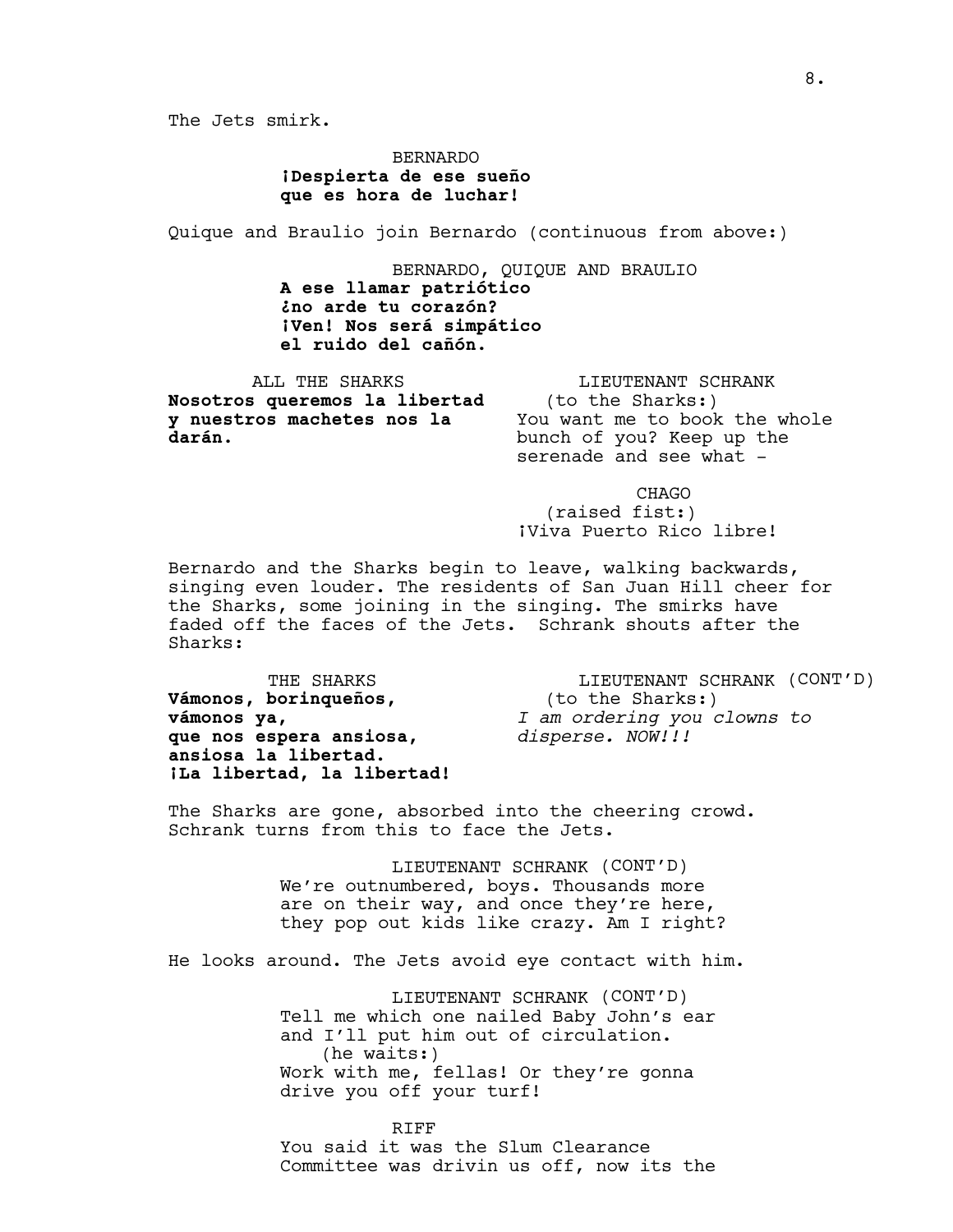PRs. You gotta get your story straight, Lieutenant Schrank. We're impressionable.

# LIEUTENANT SCHRANK

(A weary sigh, then:) Most of the white guys who grew up in this slum climbed their way out of it. Irish, Italian, Jews: nowadays their descendants live in nice houses and drive nice cars and date nice girls you'd want to marry. *Your* dads or your granddads stayed put, drinking and knocking up some local piece who gave birth to you: The last of the Can't-Make-It Caucasians.

(turning to leave, then:) What's a gang without its terrain, its turf? You're a month or two away from finding out, one step ahead of the wrecking ball. And in this uncertain world, the only thing you can count on is *me*. I'm here to keep the civil peace until the last building falls, and if you boys make more trouble on *my* turf, Riff? Hand to heart you're headed to an upstate prison cell for a very long time. By the time you get out, this will be a shiny new neighborhood of rich people in beautiful apartments with Puerto Rican doormen to chase trash like you away.

As Schrank starts to walk back to the car:

RIFF

Wait, I got a question for ya, Lieutenant: How tall did you used to be before you, you know, shrank?

The Jets laugh. Schrank stops, almost turns around, then doesn't. As he continues towards the car, he says to Krupke:

> LIEUTENANT SCHRANK C'mon, Sergeant, ride with me.

SERGEANT KRUPKE Long as I know you, Riff, you ain't had the sense God give a pigeon.

Krupke follows Schrank to the car. It drives away.

RIFF (to Baby John:) C'mere, let's see what he done.

As Riff examines Baby John's ear, careful not to hurt him:

RIFF (CONT'D) That's gonna scar, buddy boy.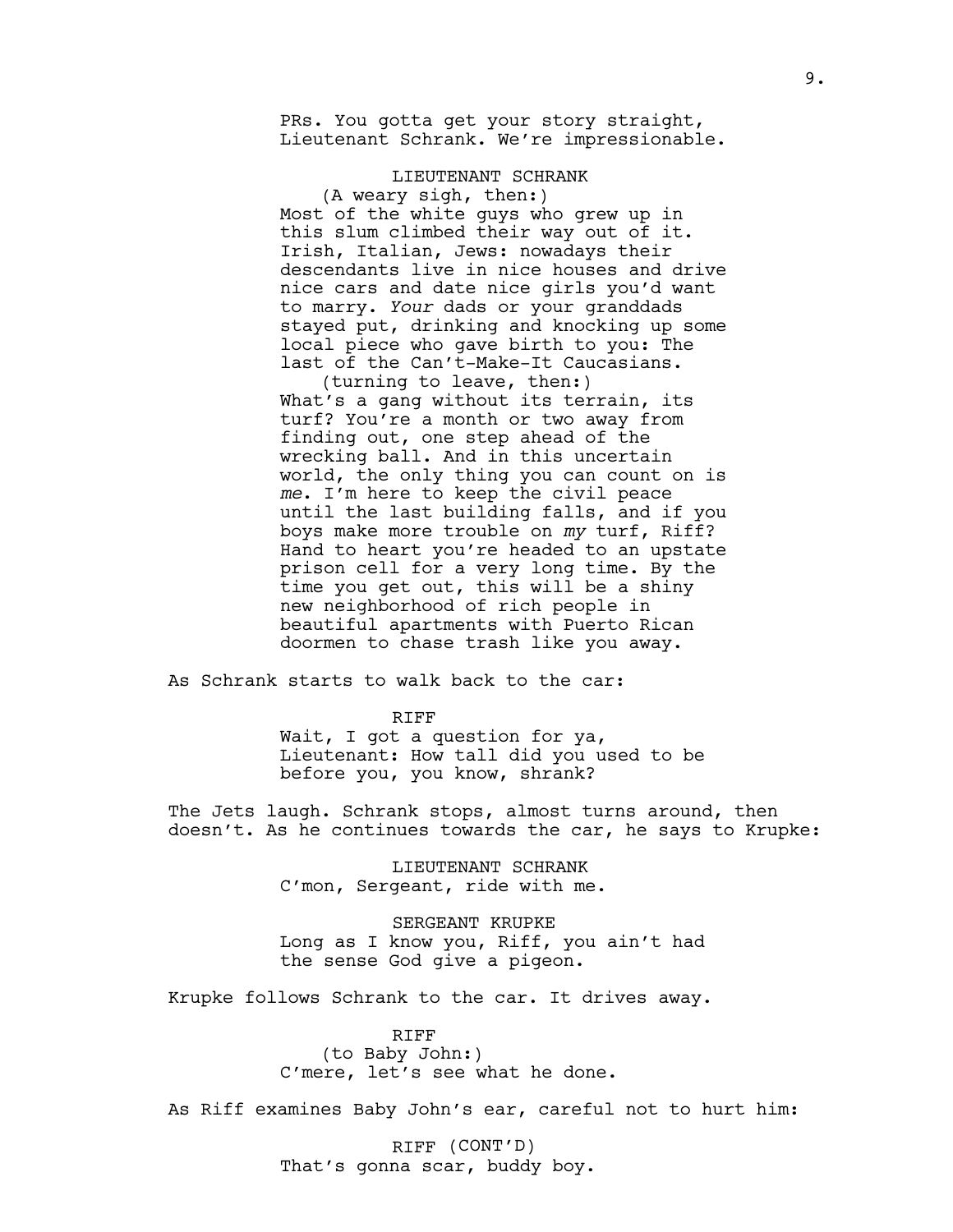BABY JOHN (delighted:) Ya think so? RIFF Frankenstein-time! ACTION They can't make us up and leave! We're *here*, ain't we? A-RAB American citizens, which them spics ain't! *Them* they can chase off, not us. DIESEL Porto Ricans are Americans, ya ignoramus. A-RAB Ah, go eat a green banana! SNOWBOY Porto Rico's like a state. Ain't it? So Deez is right, they're - BABY JOHN No, it's somethin else, I forget what they call it, like a - MOUTHPIECE (to Snowboy:) There're only forty eight states, ya dead battery, 'n whatever Porto Rico is -BALKAN And whatever they are, citizens or who gives a fart, what we know is - MOUTHPIECE They. Ain't. *Us.* ICE (to Riff:) So spill it, Krazy Kat, what're you thinkin? RIFF I'm thinkin it's past time for a rumble. For a all-in all-out once-and-for-all winner-takes-all high-noon-shootout-atthe-OK-Corral rumble. A-RAB Thermo-nuclear! BALKAN Wild blue yonder!! About time!! RIFF We do 'em like we done the Egyptian Kings!

ICE And the Emeralds!

TIGER And the Bishops!

# 10.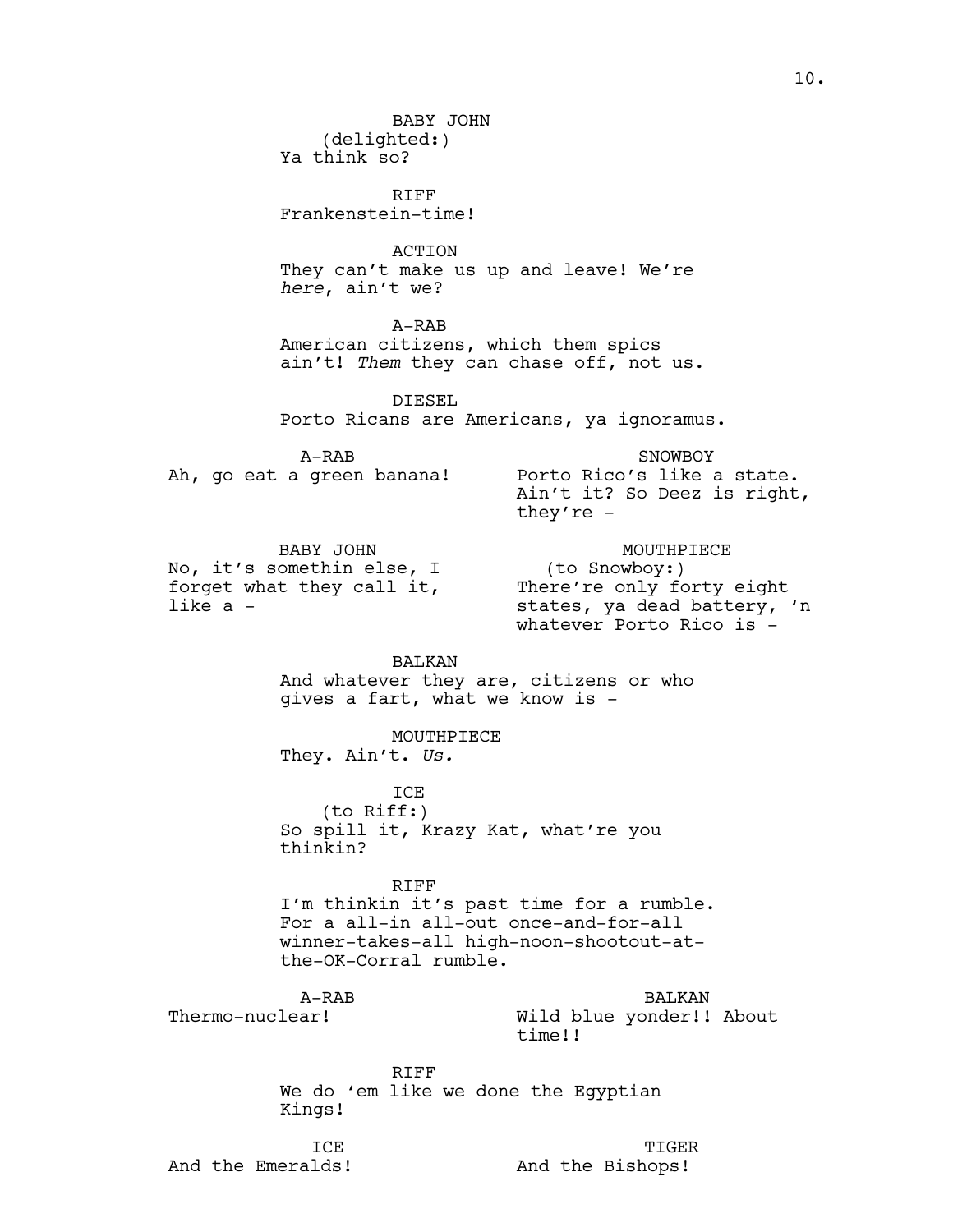RIFF Alright, so, Tony and me will sit down with Bernardo - ACTION Tony? ACTION (CONT'D) What's this got to do with him? RIFF Tony, who else, who knows rumblin better'n him? A-RAB He's been out a prison for what? BALKAN Like five months. A-RAB (CONT'D) He aint stood with us once since he got out. RIFF He's on parole, he's gotta be careful is all, he - BALKAN Tony's done with the Jets, Riff. Everybody knows it but you. RIFF He ain't done with the Jets. Like that's even a thing! You can't be done with the - SNOWBOY Maybe it wasn't a thing before, but now, Riff? The Lieutenant's right! What're the Jets if we got no territory? RIFF

Schrank doesn't know his ass from his elbow. Look, Tony and me started the Jets 'cause none a us would even be here if it wasn't for all a us. 'N alla you know it!

*("Jet Song" begins:)* Riff goes up to each of the Jets, telling them truths they already know, asking them to come back to themselves:

> RIFF (CONT'D) **When you're a Jet, You're a Jet all the way From your first cigarette To your last dyin' day. When you're a Jet, If the spit hits the fan - You got brothers around, You're a family man!**

Ice joins in, admonishing the others: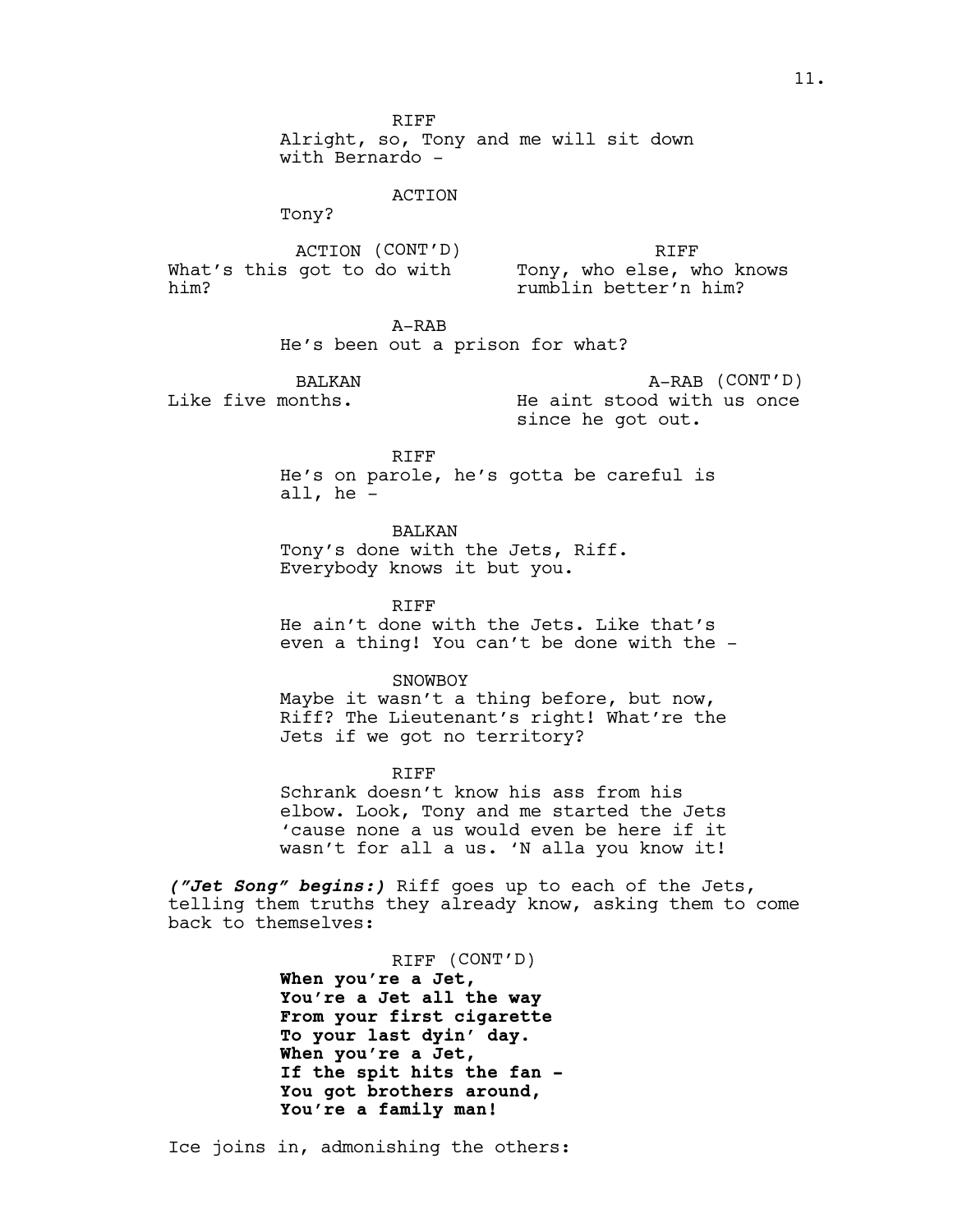**TCE You're never alone!**

RIFF **You're never disconnected!**

ICE AND RIFF **You're home with your own!**

ICE **When company's expected -** 

RIFF **You're well-protected!** 

CUT TO:

The Jets are on the median strip on Broadway and West 66th. Heavy traffic is zooming past.

# RIFF (CONT'D) **Then you are set With a capital J**

Riff goes out into the street, cars swerve to avoid him. As he sings, other Jets join him playing chicken in the traffic as they cross the street.

> RIFF (CONT'D) **Which you'll never forget Till they cart you away. When you're a Jet**

Multiple cars slam on their brakes to avoid the strutting Jets!

RIFF (CONT'D)

**You stay A JET!!!!**

Honking horns merge with Riff's last "JEEEEEETTT!" Riff gets on the sidewalk and starts walking downtown; the others follow.

> RIFF (CONT'D) So meet Tony and me at the Dog Days Dance at the gym tonight. The Sharks're goin.

ACTION We can't rumble at the gym, it'll be lousy with cops.

MOUTHPIECE Hey, maybe we've had enough trouble with the Puerto Ricans for one day?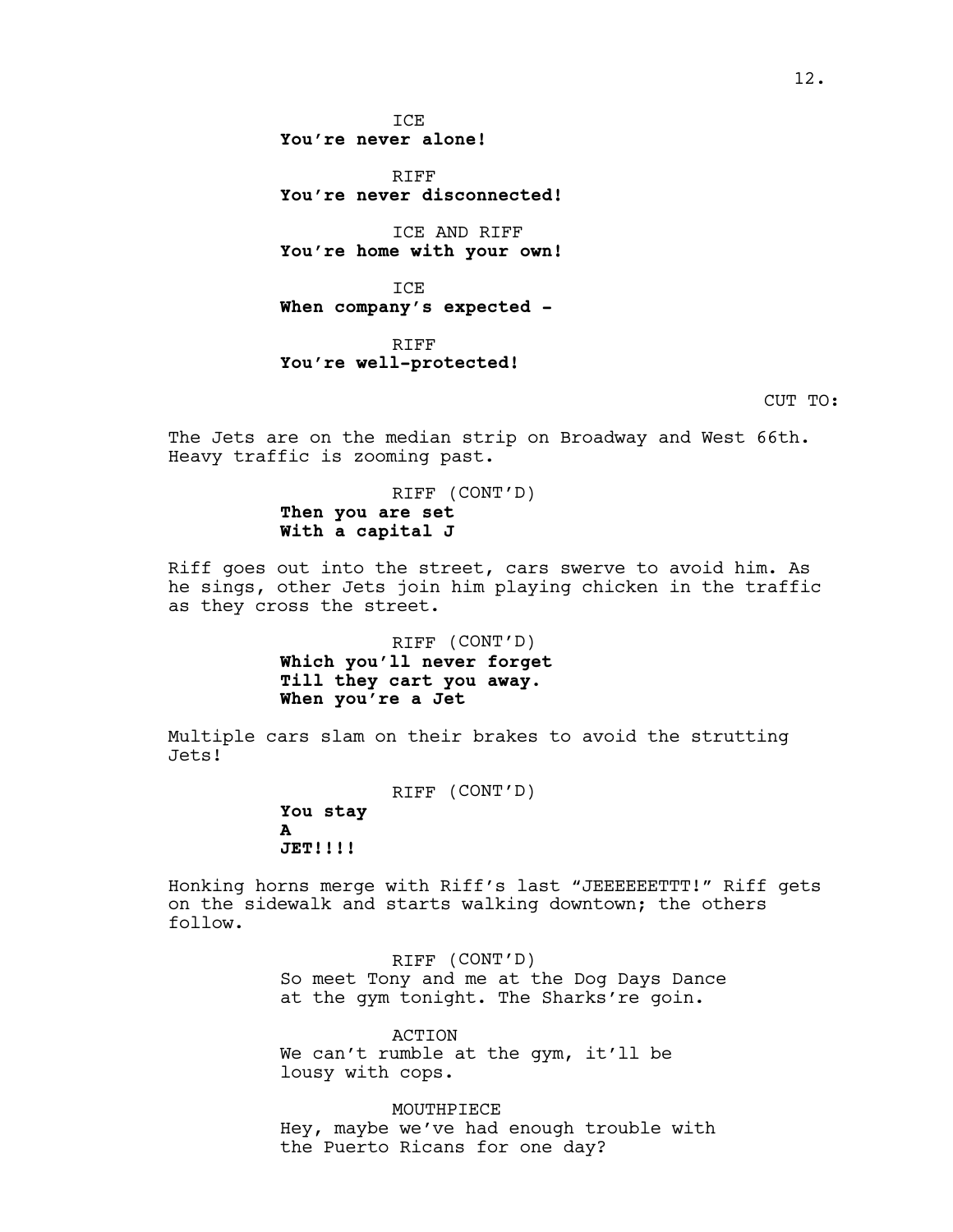Anybodys walks up, lurking on the periphery of the group.

RIFF Relax, it's a social mixer, so we'll mix until the time's right to fix the rumble for tomorrow night. Be there 10PM punctual-like! Dressed to kill, walkin tall!

A-RAB We always walk tall! WE'RE JETS!

RIFF

The greatest!

They cheer!

RIFF (CONT'D) **When you're a Jet You're the top can in town -**

Riff points to Diesel. They playfully square off with each other:

> DIESEL **You're the gold-medal kid With the heavyweight crown!**

RIFF **When you're a Jet -** 

Riff points to Big Deal.

BIG DEAL **You're the swinginest thing -** 

Big Deal turns to Baby John:

BIG DEAL (CONT'D) **Little boy, you're a man -** 

Riff spins Baby John around.

ALL THE JETS **Little man, you're a king!**

Baby John is delighted, of course, as they haul him along, leaving Anybodys on his own. Riff and the gang continue walking with a newfound strutting pride and joy!

> RIFF **The Jets are in gear!**

BABY JOHN **Our cylinders are clickin'!**

Riff turns to Diesel and Balkan, suddenly dead serious: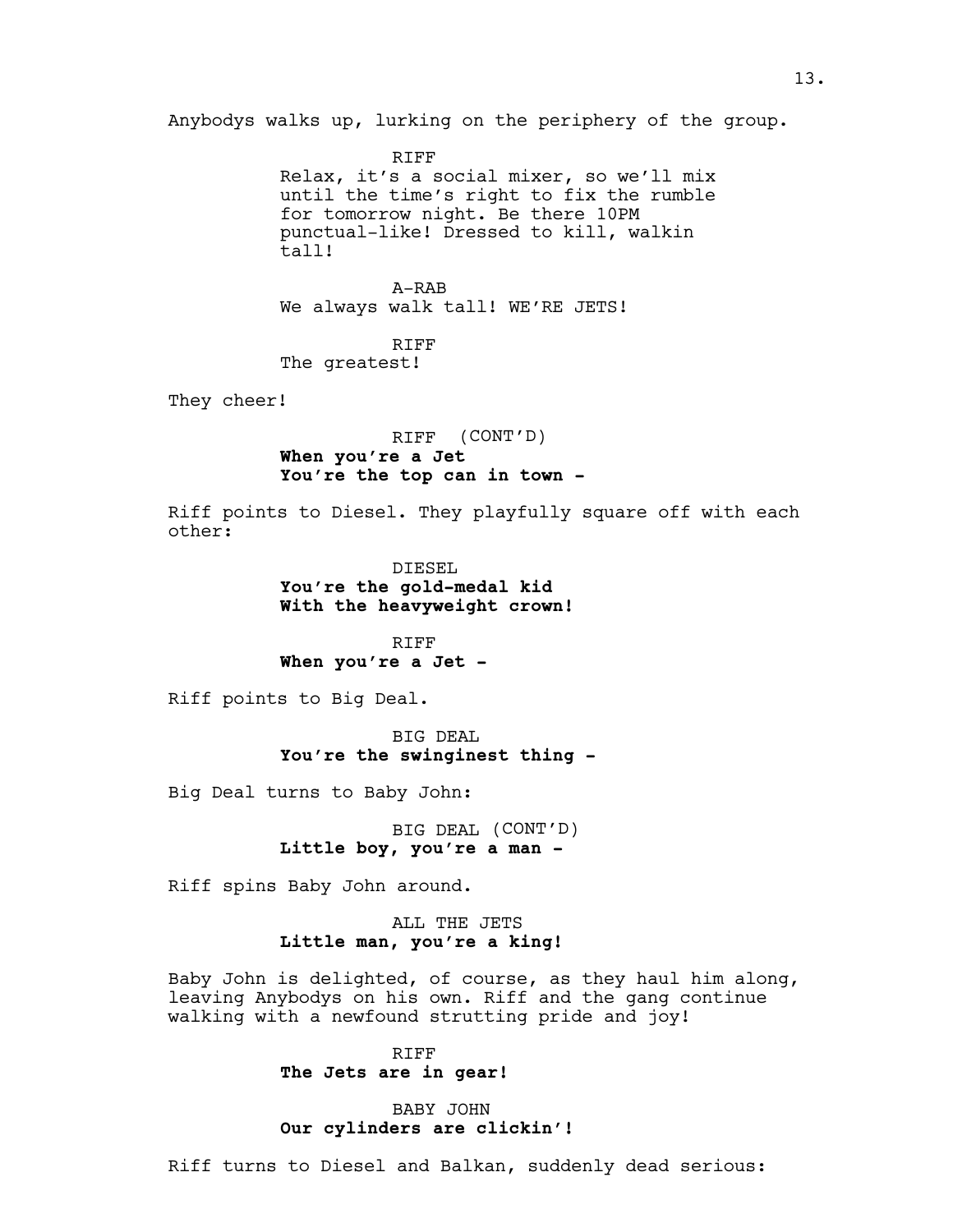RIFF **The Sharks'll steer clear -**

RIFF, DIESEL AND BALKAN (out for blood!) **'Cause every Puerto Rican**

RIFF, DIESEL, BALKAN, BABY JOHN, ICE AND ACTION **'S a lousy chicken!**

Riff takes off down the sidewalk, the rest of the Jets behind him, their pride and joy now giving way to aggression.

They walk past an open hydrant as pedestrians retreat off the sidewalk.

> THE JETS **Here come the Jets Like a bat out of hell - Someone gets in our way, Someone don't feel so well!**

A MAN getting out of a taxi sees the boys coming and eyes them warily.

> THE JETS (CONT'D) **Here come the Jets, Little world, step aside! Better go underground, Better run, better hide!**

LITTLE KIDS draw with chalk on the sidewalk; their PARENTS pull the children away as the Jets scuff their shoes over the drawings.

> THE JETS (CONT'D) **We're drawin' a line, So keep your noses hidden!**

The Jets pass through a row of gutted tenements.

THE JETS (CONT'D) **We're hangin' a sign Says "visitors Forbidden" -**

RIFF **And we ain't kiddin'!**

The Jets advance across this formidable terrain towards a mountain of ruin piled against the rear tenement walls.

> THE JETS **Here come the Jets, Yeah! And we're gonna beat Every last buggin' gang On the whole buggin' street!**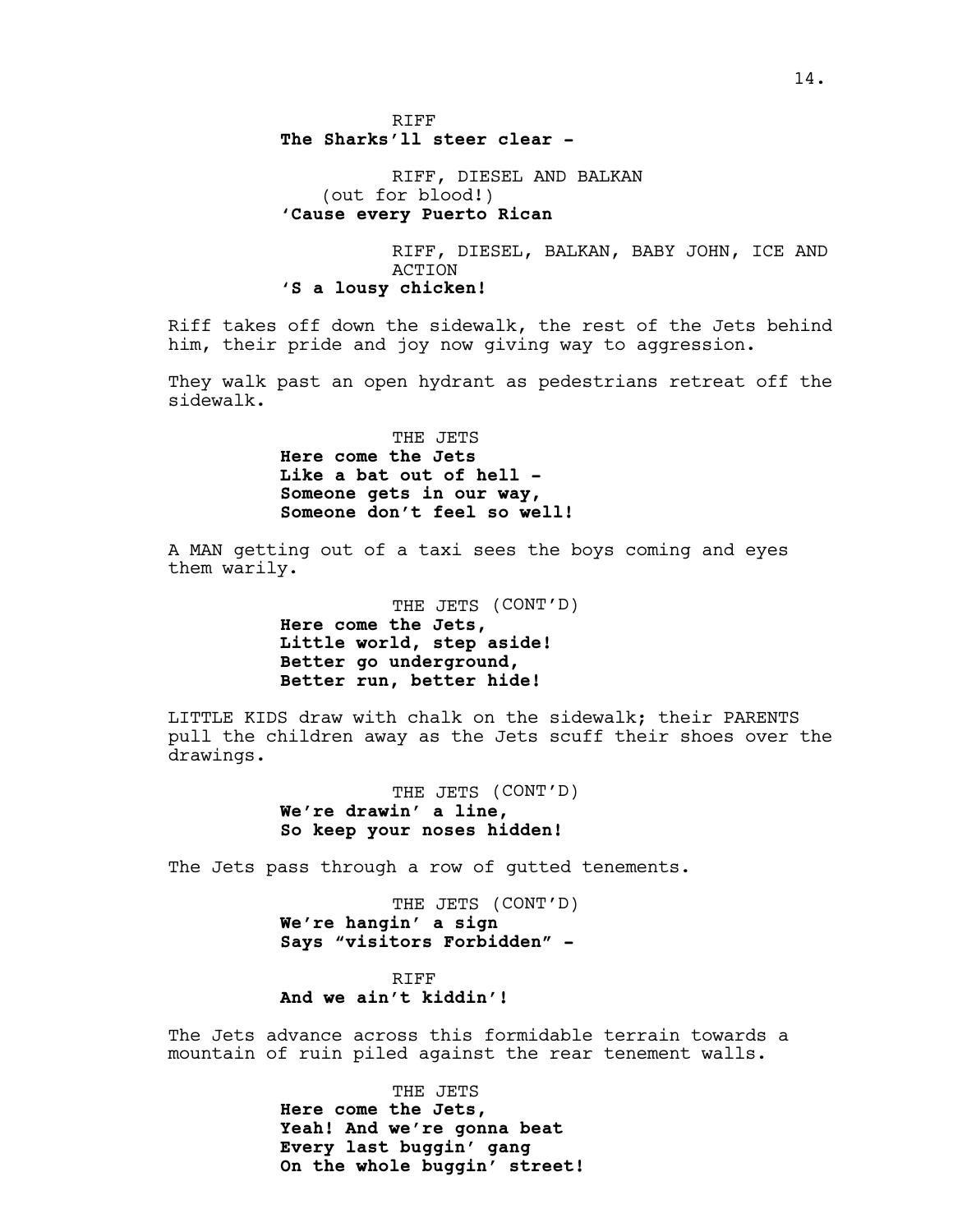Led by Riff, the Jets scale the rubble mountain.

THE JETS (CONT'D) **On the whole! Ever! Mother! Lovin'!**

They turn out to howl their defiance to the world!

THE JETS (CONT'D) **Streeeeeeeeeeeet!**

THE JETS (CONT'D)

YEAH!

*("Jet Song" ends.)*

Riff throws the brick he's holding towards the camera. Just as it flies past, cut to:

INT. DOC'S DRUGSTORE AND BASEMENT - LATE AFTERNOON

A can of kidney beans sails through the air and is caught by TONY, 18, Polish-American, powerful, smart, survivor of tough experiences. He puts the can in a open wooden crate in which there are many other cans. Holds his hand out for another.

TONY

Can?

Riff stands by a neatly-made cot in the corner. Next to the cot, a small lamp and crates holding old paperbacks and folded clothes: this is where Tony lives. Above his bed, pictures from magazines of outer space.

> RIFF Come on, just for a hour, only a little hour, you used to like dancin'! No monkeyshines -

TONY C'mon, Riff. Can.

Riff blows a cloud of thick white dust off a can as he walks it over to Tony.

> RIFF Christ almighty, there's dust on everything, ever since -

Tony reaches for the can, but Riff pushes his arm aside.

RIFF (CONT'D) I swear on what's holy, it is just girls sippin' punch and music and -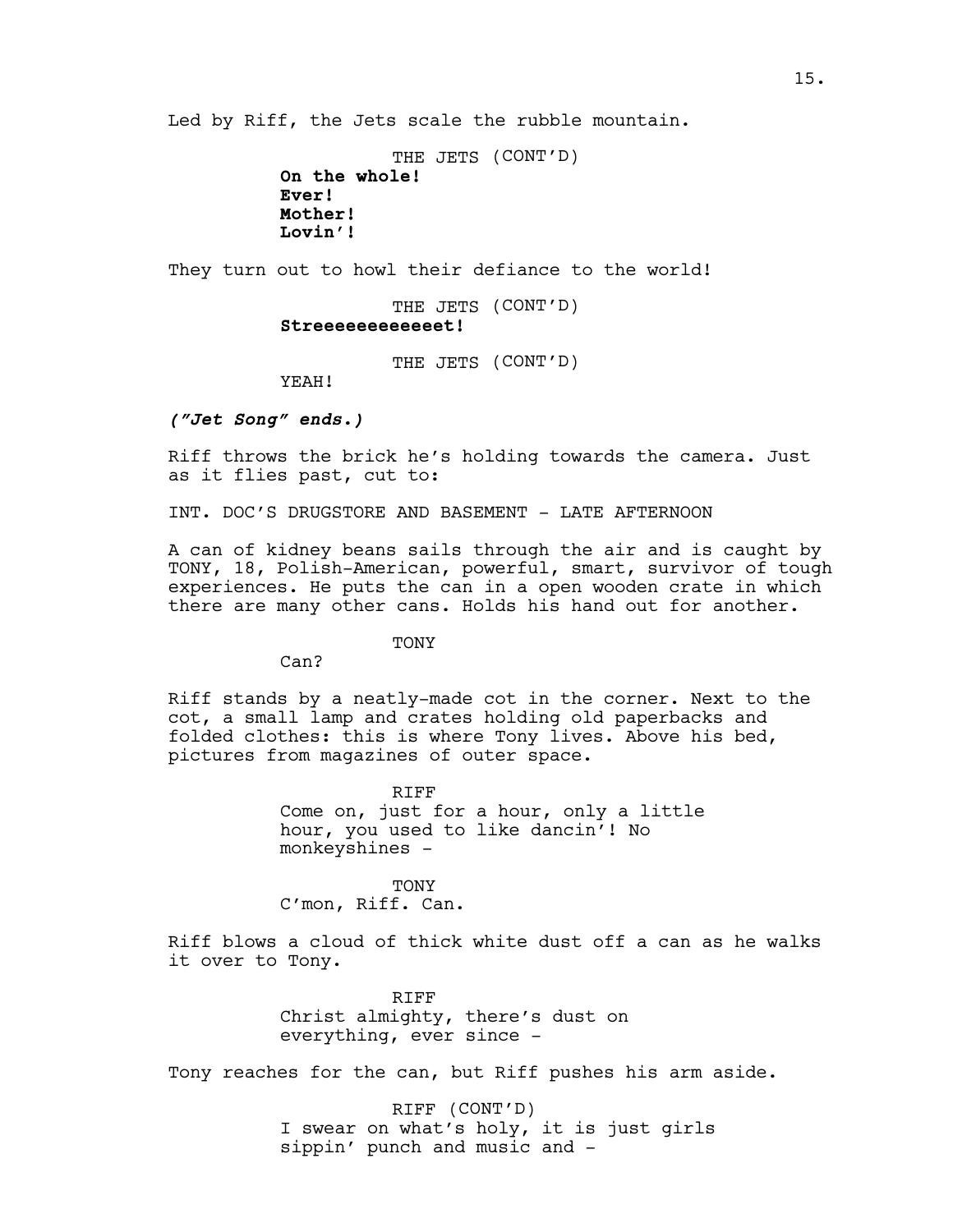**TONY** And the Sharks, and -

TONY (CONT'D) - a rumble. You're on your own, pal-o-mine, you don't need me helpin ya screw up your life. RIFF And the spics, right, which all you gotta do is help me haggle over the terms of the rumble - you know how I get, I'll start runnin my mouth. *You*, you got *command*, you are West Side legendary! And *Tony! The Jets!* I give em my word you'd show! TONY (CONT'D) Why would you do that? RIFF Because, because it's a *rumble*! We need you if we're goin to war, you can't refuse us now. Because I know you, or I *thought* I did, before you got all... unlike yourself, before you went upstate. A woman's voice calls from above through the cellar door: VALENTINA (O.S.) ¡Tony, muévete! TONY (calling up:) I'm comin'!

> RIFF It's like you're still in prison, and the old witch is the warden.

**TONY** She gave me a job and a place to stay. She's always been there for me, like nobody else. So don't call her a -

RIFF Oh, nobody, huh?

RIFF (CONT'D) Thanks, pal, thanks a big fat lot -

TONY You know I didn't mean you wasn't there. You was always there. Womb to tomb.

RIFF Sperm to worm. So come with me to the dance, huh?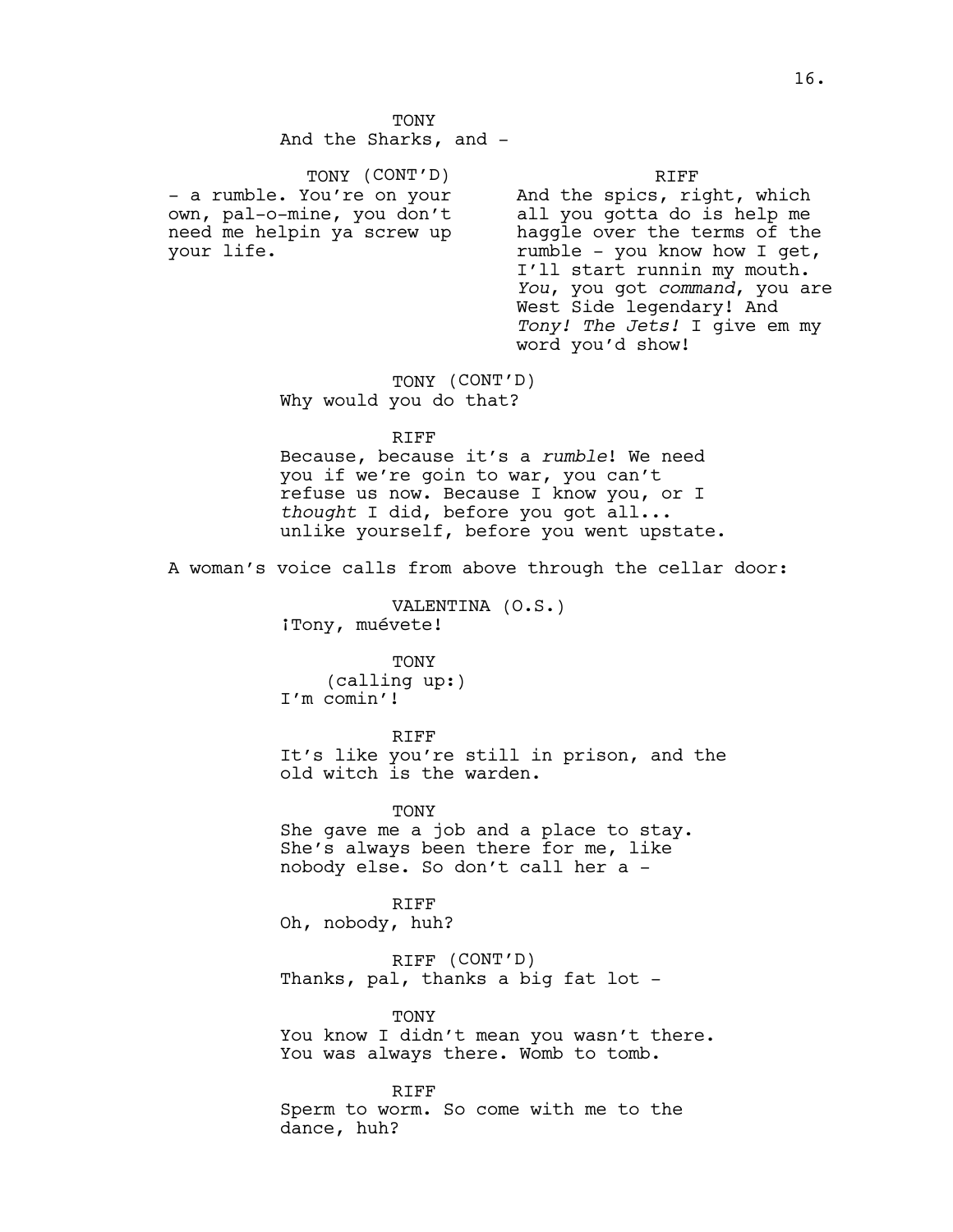Tony tries to push him aside. Riff mockingly spins them into a brief waltz. Tony disengages and pulls a box from a shelf. RIFF (CONT'D) Is it Graziella? Is that what's eatin No, it ain't Graziella. It's good you're keepin her RIFF (CONT'D) She said that you said you and she was done even before you got, you know, locked up, and - TONY (CONT'D) It's cool, don't get all - (gestures "obsessed,

crazy")

(beat)

you?

(a laugh)

company. Really.

TONY

- the way you get. Grazie's a great girl. And the Jets are the greatest, and you you're like... you know, blood to me. But I'm scared of myself, Riff. What I done to that kid. What I almost done -

RIFF You gotta get over that! What is the point in beating yourself up -

TONY

I *wanna* be... unlike how I was. Cuz I was disappearin down a sewer and takin you and everything with me.

TONY (CONT'D) I had time, lots of it, locked up like that, and for the first time ever, I took a look inside, and that was rough, doin that, but - I gotta stay with myself. Know what I mean? Maybe stay by myself, just for - VALENTINA (O.S.) Tony? You comin? RIFF (calling up:) He heard ya!

> RIFF Know what? You're just too deep for me, kid.

He blows dust off another can, walks with it towards the stairs with Tony trailing.

# RIFF (CONT'D)

I don't know who I am, and who cares who I am? Nobody, includin me. I know that this dust that's covering everything now? That's the four-story buildings that was standing here when you went upstate a year ago. I wake up to everything I know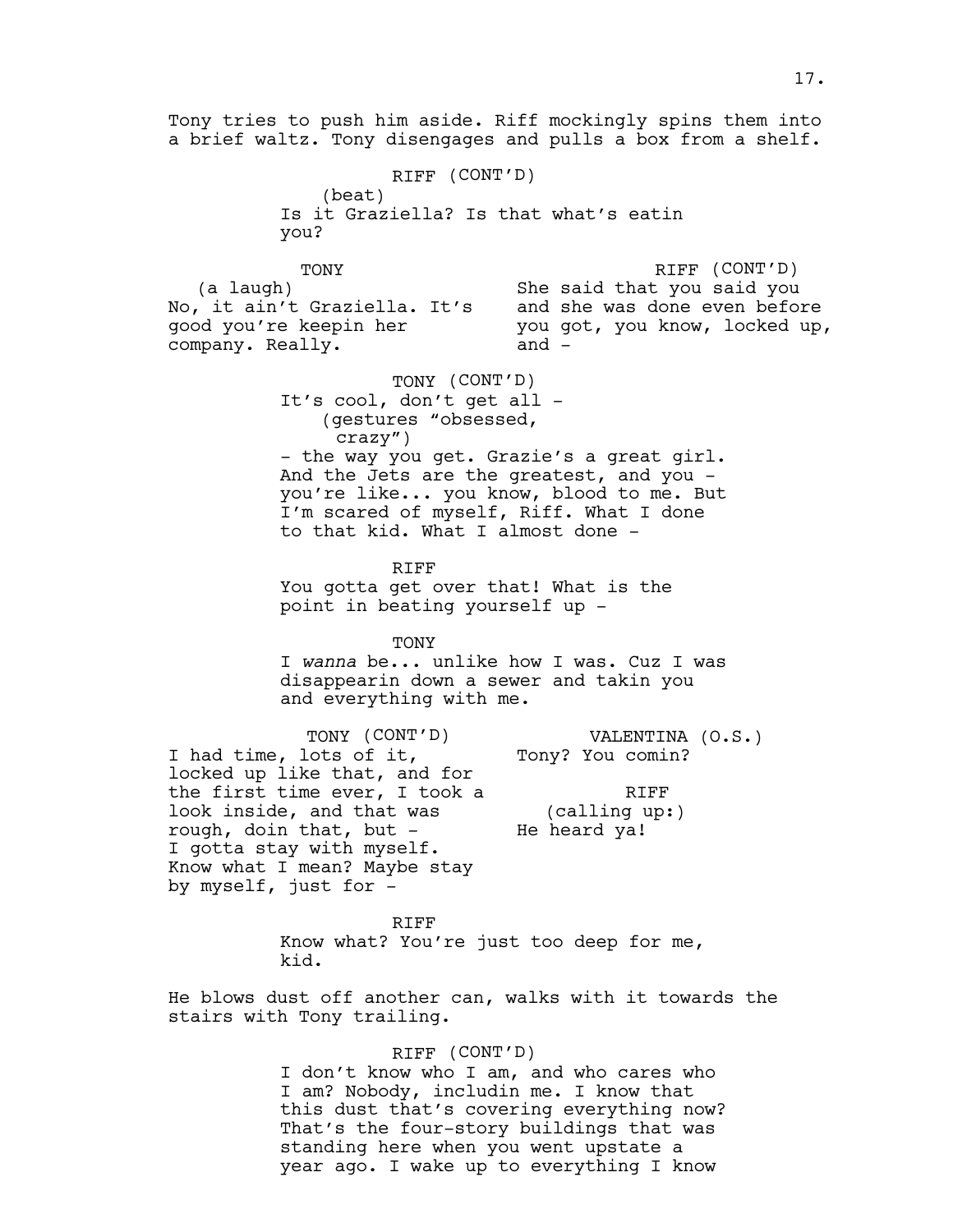either gettin sold or wrecked or bein taken over by people that I don't like. And they don't like me. Know what's left outa alla that? The Jets. *My guys*. My guys who're just like me.

He slams the can down on a table in front of Tony.

# RIFF (CONT'D) Who are just like you.

Riff climbs the stairs leading up into the drugstore, leaving Tony to call after him in frustration.

> **TONY** I can't go to the dance, Riff! My parole officer said no goin out!

INT. DOC'S DRUGSTORE - NIGHT

The pharmacy this once was is evident from a wall of little drawers behind a battered marble counter, but Doc's sells mainly sodas, candy and notions, comics, magazine and newspaper. There's an old jukebox and an older pinball machine.

VALENTINA, careworn, elegant Puertorriqueña, 70s, is up on a rickety ladder, is making room among other old cans for new inventory.

> VALENTINA I told you I don't want you in my store.

> > RIFF

I'm a payin customer!

#### VALENTINA

You've been stealing from me since you were six. Now get out, I mean it, and leave Tony alone. He's not allowed to associate with criminals.

Riff picks up a Milky Way bar and unwraps it as he saunters towards the front door.

> RIFF Don't fall off that ladder. At your age? Brittle bones, that's all I'm sayin -

Tony comes up from the cellar with a crate of merchandise which he puts on the counter.

> VALENTINA You pay for that candy! Five cents, on the counter!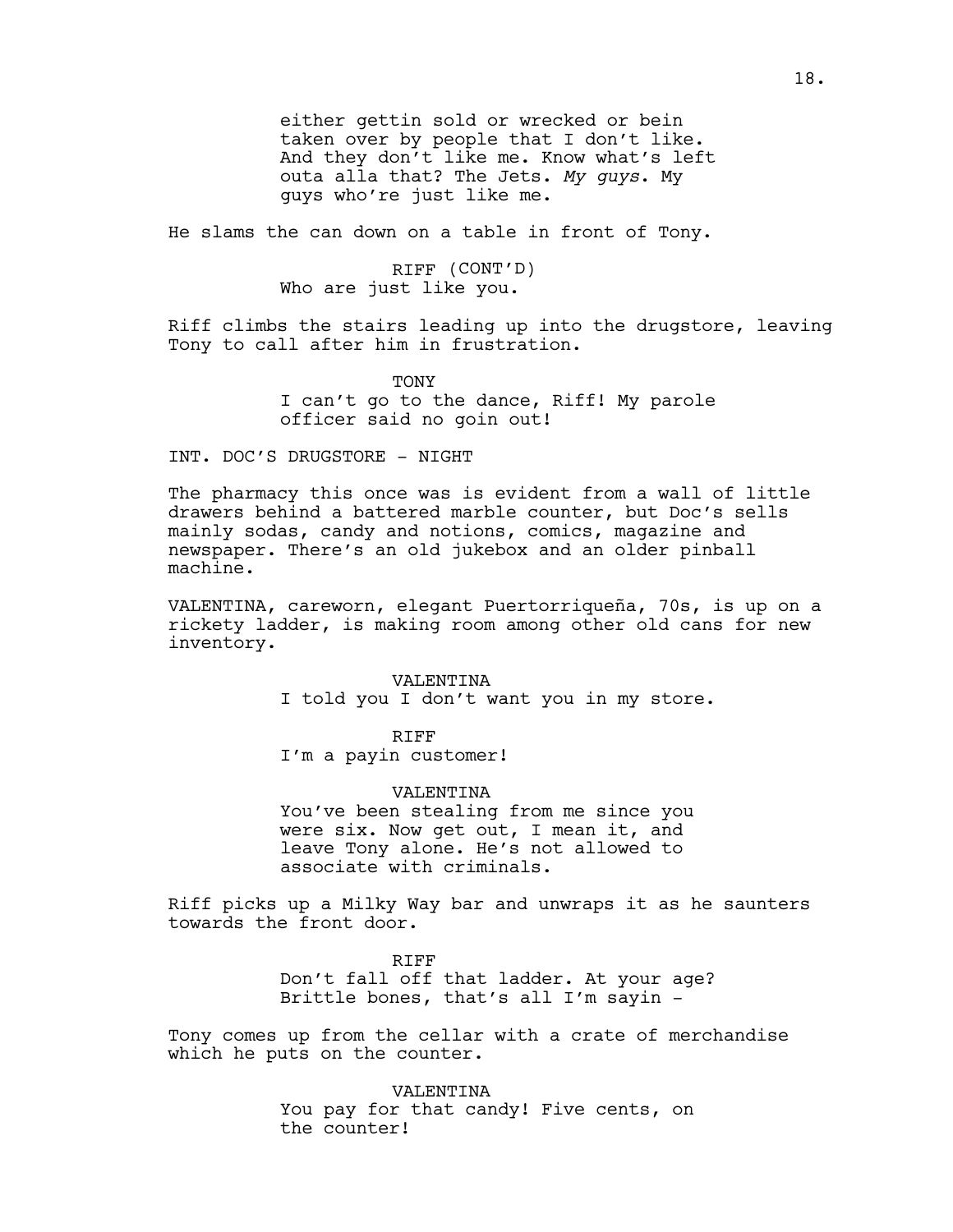RIFF (taking a big bite, to Tony:) Stand me for a Milky Way, huh? Least you can do. (opening the door:) Womb to tomb. That wasn't never a joke for me.

**TONY** Don't be like that! Just cause I can't go to a dance?!

Riff leaves. Valentina descends from the ladder.

VALENTINA I don't tell you who to hang out with, *but*...

### **TONY**

(caricaturing her accent:) "Bu' dose boysss are yuvenile delinquen'! Dey'rrrrrre no goo' for jou and jou better wash ou'!"

### VALENTINA

(making a fist, caricaturing his accent:) "Hey, you make funna da way I tawk one more time, blondie!"

TONY

I'll gonna "tawk" to Riff, and tell him that he can't come in here and not pay.

# VALENTINA

(tough, admonishing:) Tony! Wake up. I know you love Riff. But he hates Puerto Ricans. That's not you.

#### TONY

Riff don't hate you.

#### VALENTINA

I married a gringo, he thinks that makes me a gringa. Which it don't. And I ain't.

#### TONY

Guys like Riff and me, when things ain't familiar we just got this instinct to, you know...

He punches his hand with his fist, then busies himself with the inventory.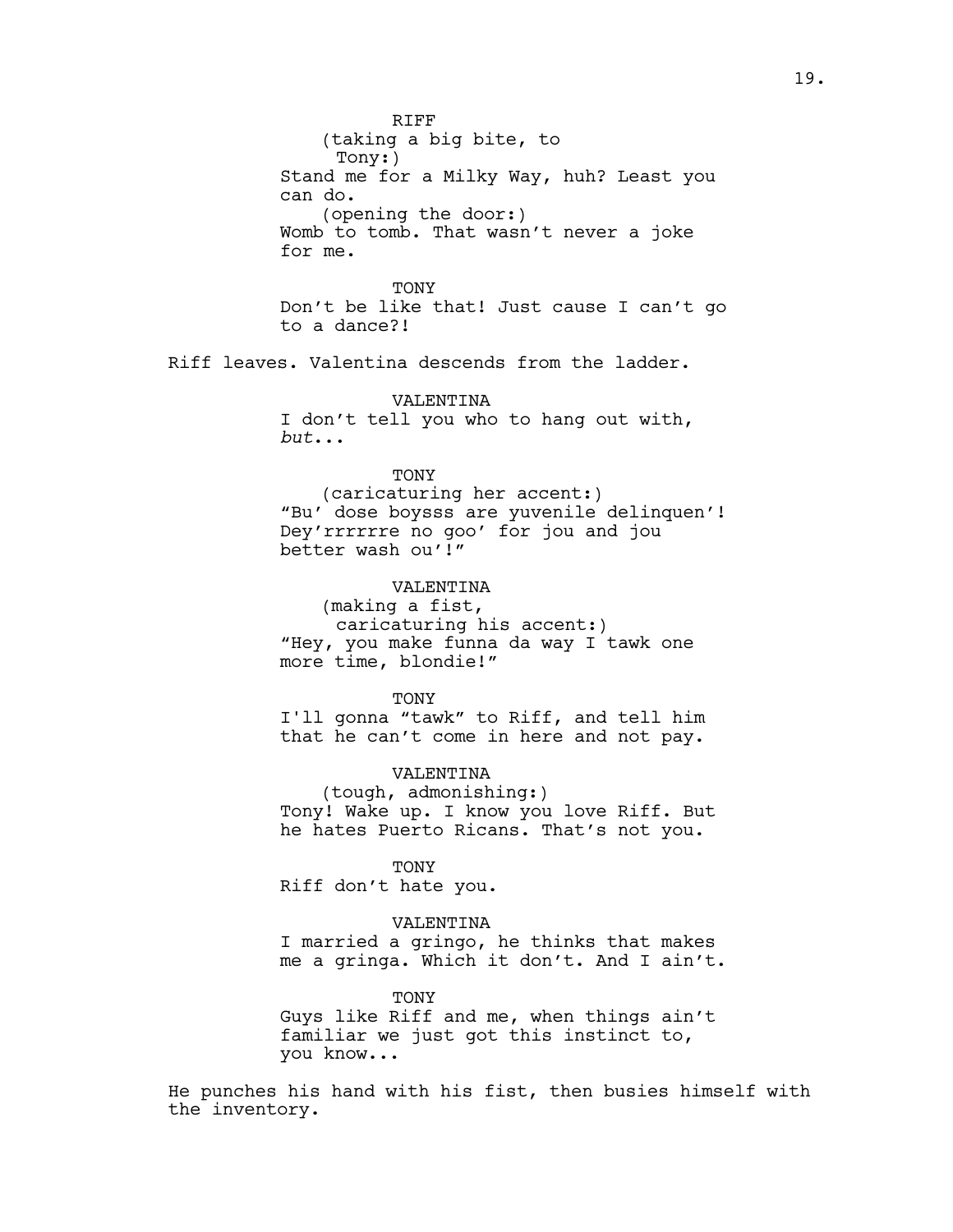### **VALENTINA**

You, even as an angry little boy, somehow there was this... promise that you couldn't keep hidden, not from you. And sometimes I see you smiling like you're waiting for the, what do you call, Irish Sweepstakes instead of sweeping the floor like I pay you to do.

### TONY

I sweep as good as you pay.

VALENTINA

Yeah?

### TONY

Lookit.

He points to the shiny floor. Valentina looks down at her reflection in the polished floor, enchanted.

> VALENTINA Ooh. See? Promise! You bring dead floors back to life.

Tony's reflection joins hers.

VALENTINA (CONT'D) Keep looking for better, mi milagro, like you always done.

As they look at their reflections, Tony is torn: She's right, he feels a new kind of hopefulness; but he's also afraid to give in to it because in his whole difficult life, nothing great has ever come his way before. He's caught between possibility and doubt.

*("Something's Coming" begins:)*

TONY **Could be? Who knows?**

Tony stands.

TONY (CONT'D) **There's something due any day; I will know right away -** 

Valentina climbs the ladder, resuming her restocking.

TONY (CONT'D) **Soon as it shows.**

Tony goes to Valentina and, hands around her waist, lifts her off the ladder, spinning her around: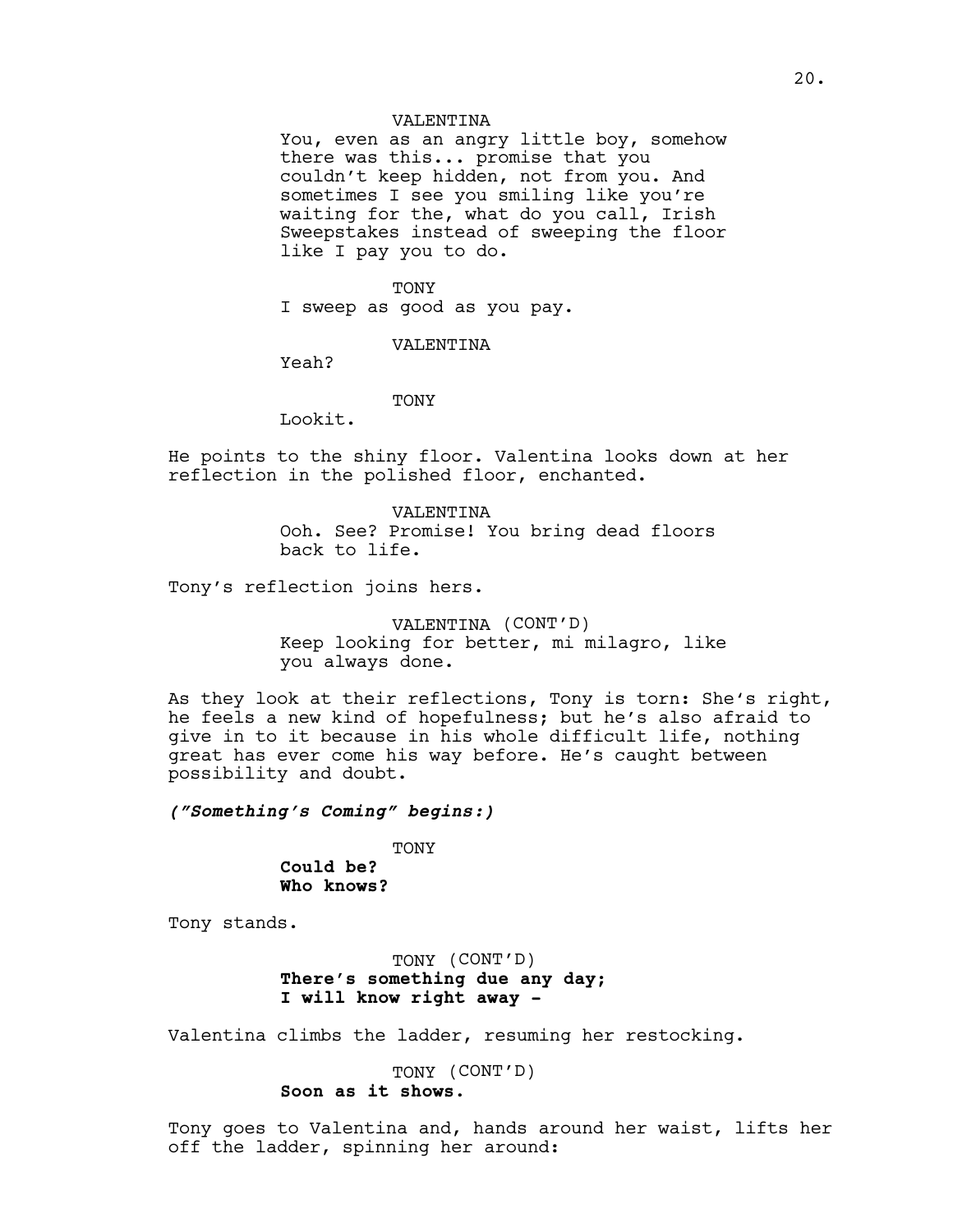TONY (CONT'D) **It may come cannonballin' Down through the sky, Gleam in its eye, Bright as a rose!**

VALENTINA (laughing, shouting:) ¡Espérate! ¡Para! ¡Ya!

Tony gently sets Valentina down.

# TONY (CONT'D)

# **Who knows...?**

He goes to the counter and picks up the box of cans, then carries it to the ladder.

> TONY (CONT'D) **It's only just out of reach, Down the block, on a beach, Under a tree.**

Valentina watches as he strikes the floor with his sneaker and skateboards on the ladder the length of the store.

> TONY (CONT'D) **I got a feeling there's a miracle due, Gonna come true, Coming to me!**

Tony stops his glide near the end of the shelves. He begins placing cans, one by one, on an empty shelf.

> TONY (CONT'D) **Could it be? Yes, it could. Something's coming, something good, If I can wait!**

With his left foot he pushes against a shelf and sails on the ladder back towards the window, holding the now-empty crate.

> TONY (CONT'D) **Something's coming. I don't know what it is But it is Gonna be great!**

The ladder jolts to a stop against the end of its track. Tony follows the ladder's trajectory, holding on with his right hand, pivoting out to his left, jumping down and landing on his left foot. He heads to the front door and pulls up the shade to look out at the city.

> TONY (CONT'D) **With a click, with a shock - Phone'll jingle, Door'll knock -**

He snatches up another crate and places it on the ladder, then pulls out a stool for Valentina to sit by him.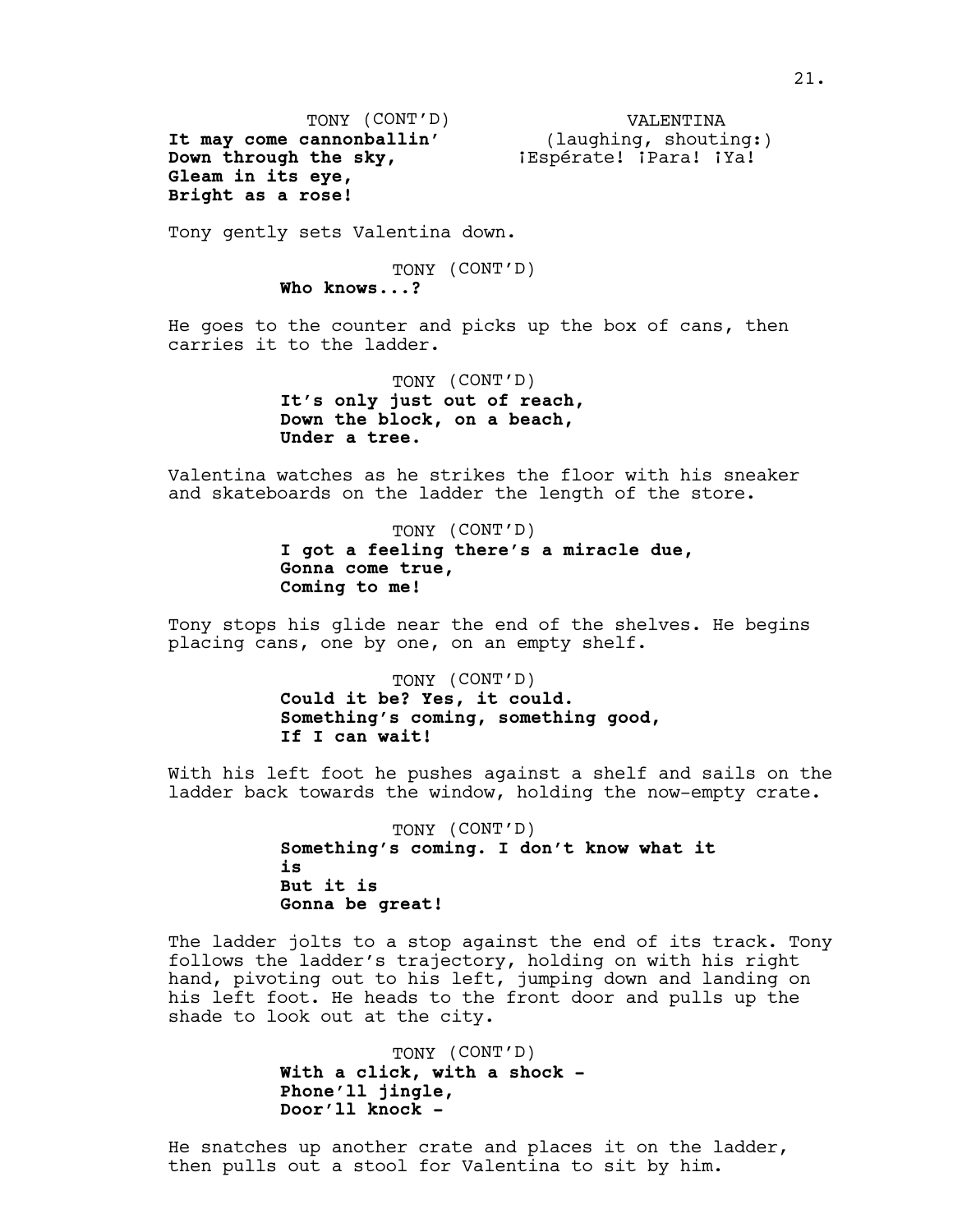TONY (CONT'D) **Open the latch! Something's coming, don't know when, but it's soon -**

He takes her hands in his.

TONY (CONT'D) **Catch the moon, One-handed catch.**

Tony starts to dance Valentina in a circle.

TONY (CONT'D) **Around the corner, Or whistling down the river, Come on, deliver -**

He releases her and she sits, dizzy, catching her breath, on a chair at one of the tables.

TONY (CONT'D)

**- To me...**

He looks out the window past the neon sign at the darkening street.

> TONY (CONT'D) (quietly:) **Will it be? Yes, it will. Maybe just by holding still It'll be there.**

Tony hops up onto the pinball machine by the window. He pulls the ball-shooter-plunger on the pinball machine as he hops down and walks towards Valentina. As he moves towards her, the pinball machine behind him flashes its colored lights and sounds its bells and buzzes as the ball he's launched ricochets inside.

> TONY (CONT'D) **Come on, something, come on in, don't be shy - Meet a guy, Pull up a chair. The air is humming - And something great is coming...**

He returns to the door and throws it open.

TONY (CONT'D) (a grin, a shrug, spoofing himself a little:) **Who knows?**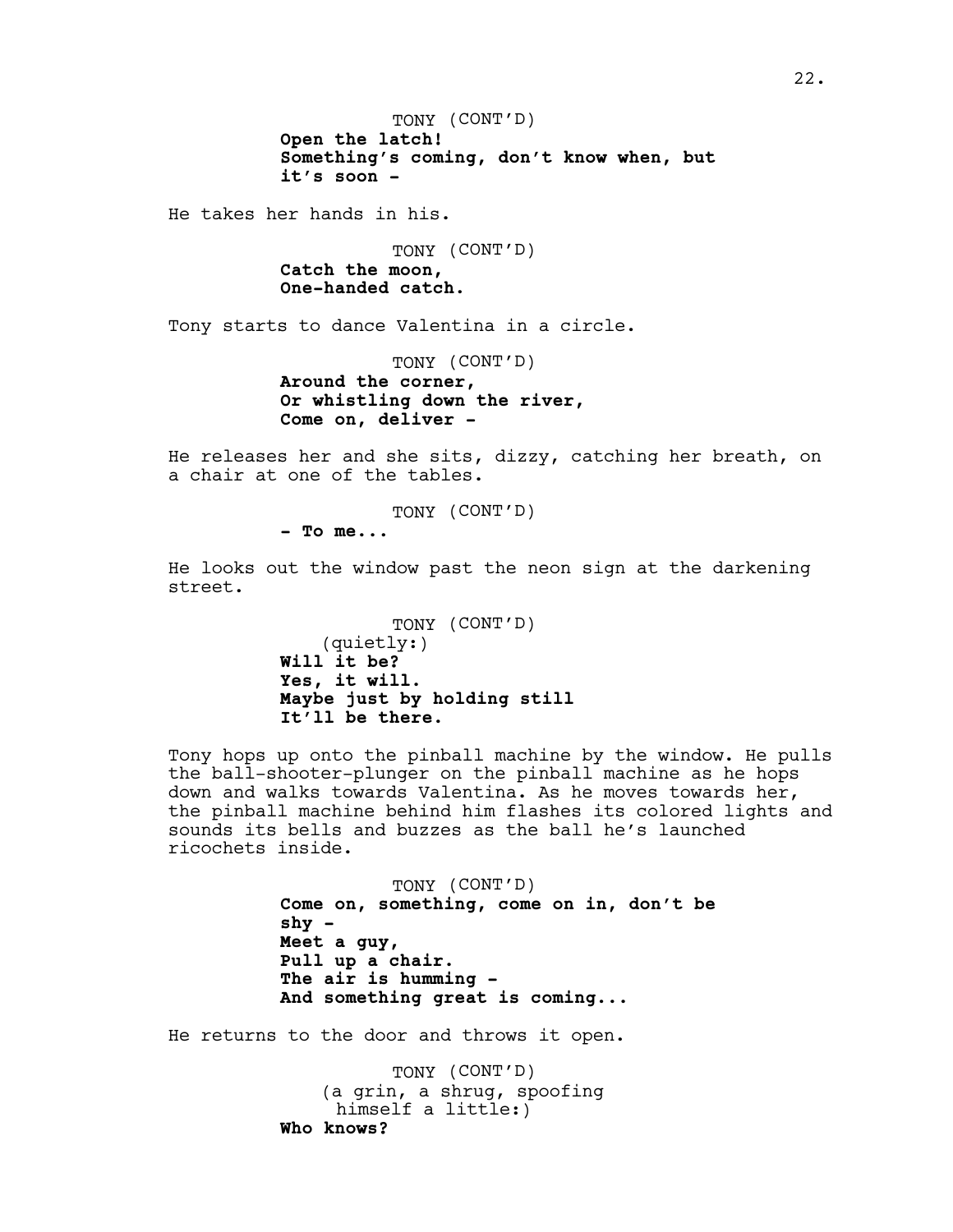He turns and goes out the front door, leaving it open. She follows, watching him through the window.

> TONY **It's only just out of reach Down the block, on a beach...**

As Tony pulls the scissor-gate across the right-hand window.

TONY (CONT'D) **Maybe tonight...**

As he pulls the gate across the left-hand window.

TONY (CONT'D) **Maybe tonight...**

He steps just inside the store and pulls the third scissorgate across the doorway, locking himself inside.

> TONY (CONT'D) **Maybe toniiiiight...**

Valentina pulls the cord, switching off the neon sign in the front window, and the store goes dark.

*("Something's Coming" ends.)*

EXT./INT. FIRE ESCAPE, MARÍA'S BEDROOM AND THE REST OF ANITA'S AND BERNARDO'S APARTMENT, WEST 69TH - EVENING

MARÍA, 18, wearing a slip, on the fire escape outside her small bedroom, looking up at the sliver of sky banked by tenement rooftops.

From inside the bedroom:

ANITA (O.S.)

¡María!

María gives the city a last look, then climbs through the window into her bedroom.

> ANITA (O.S.) (CONT'D) ¡María, ya vienen por ahí! They're gonna be here in five minutes!

She picks up a party dress from her bed, then closes her window so she can see herself and the dress in the reflection. She makes a face and tosses the dress over her head and then flops down on the bed with it.

MARÍA

Anita...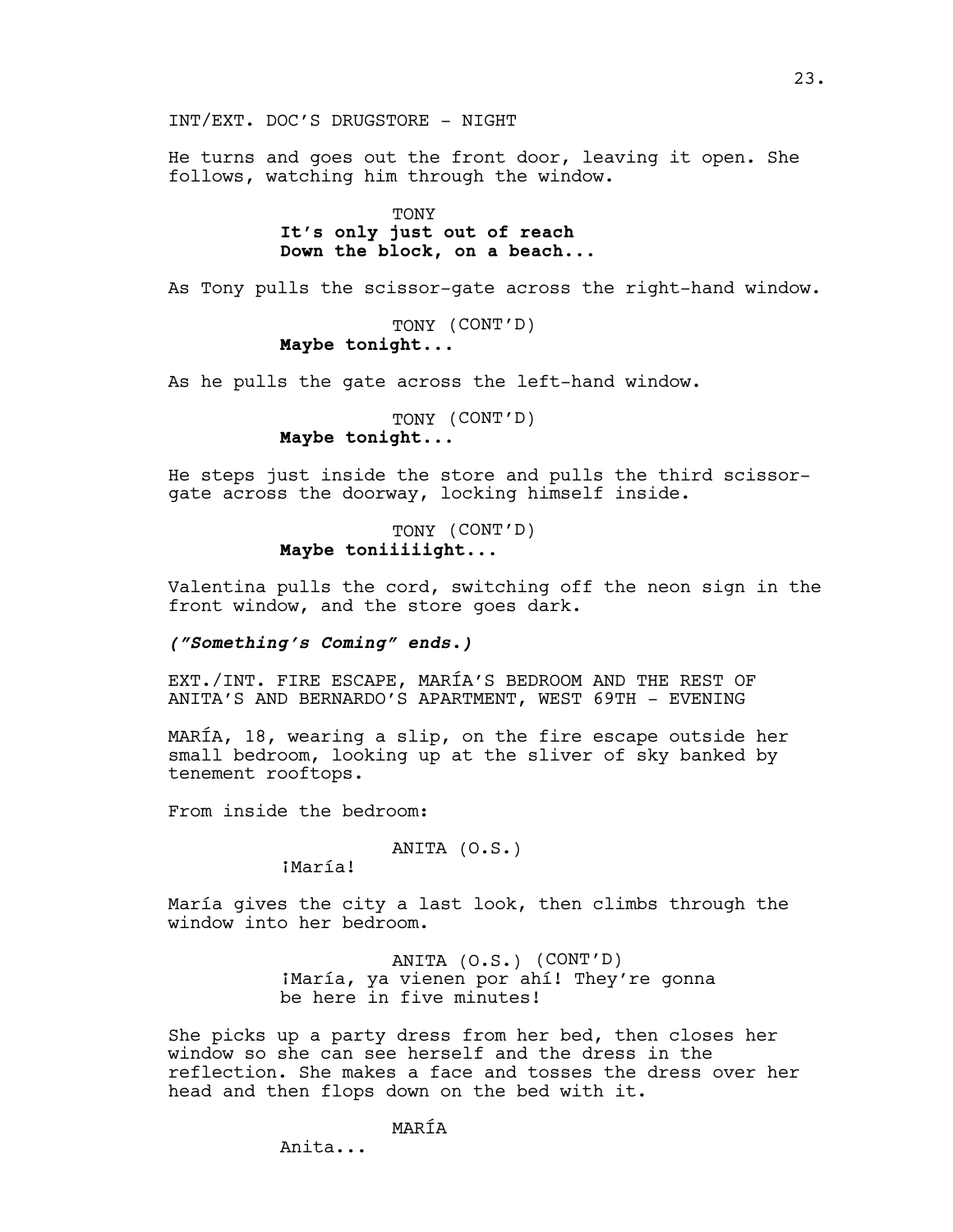ANITA, 21, dressed to the nines, appears in the doorway to the bedroom, trying to fasten a necklace. She sees María, recumbent on the bed. ANTTA Didn't you hear me?! What are you doing? Anita drops the necklace on the bed and hauls limp, pouting María to her feet. MARÍA No, no, no. It looks like a shroud, it's so big and so white. MARÍA (CONT'D) It wouldn't look like a shroud if it was red. ANITA (crossing herself:) No digas esas cosas, niña. ¿Qué te pasa? Con los muertos no se juega, ¿ah?

She pulls the dress over María's head. It's a little too big.

MARÍA (CONT'D) ¡Ay, este es el traje más ancho y más feo que he visto en mi vida!

ANITA Sí. Trágica. Speak English.

MARÍA In Gimbels there are lots of dresses that fit me.

ANITA And you don't shop in Gimbels, you clean in Gimbels.

Anita zips up the dress and guides María back to the mirror.

ANITA (CONT'D) Ahorrar tus chavitos, fancypants.

María sees her reflection and covers her face in frustration.

ANITA (CONT'D) Ah, si... Ay, turn around!

Anita makes a couple of expert adjustments, then, inspiration: She takes off a broad red belt she's wearing and cinches it around María's waist. Instant improvement!

> ANITA (CONT'D) ¡Mira qué bella!

She spins María back to the mirror. María checks herself out in the reflection.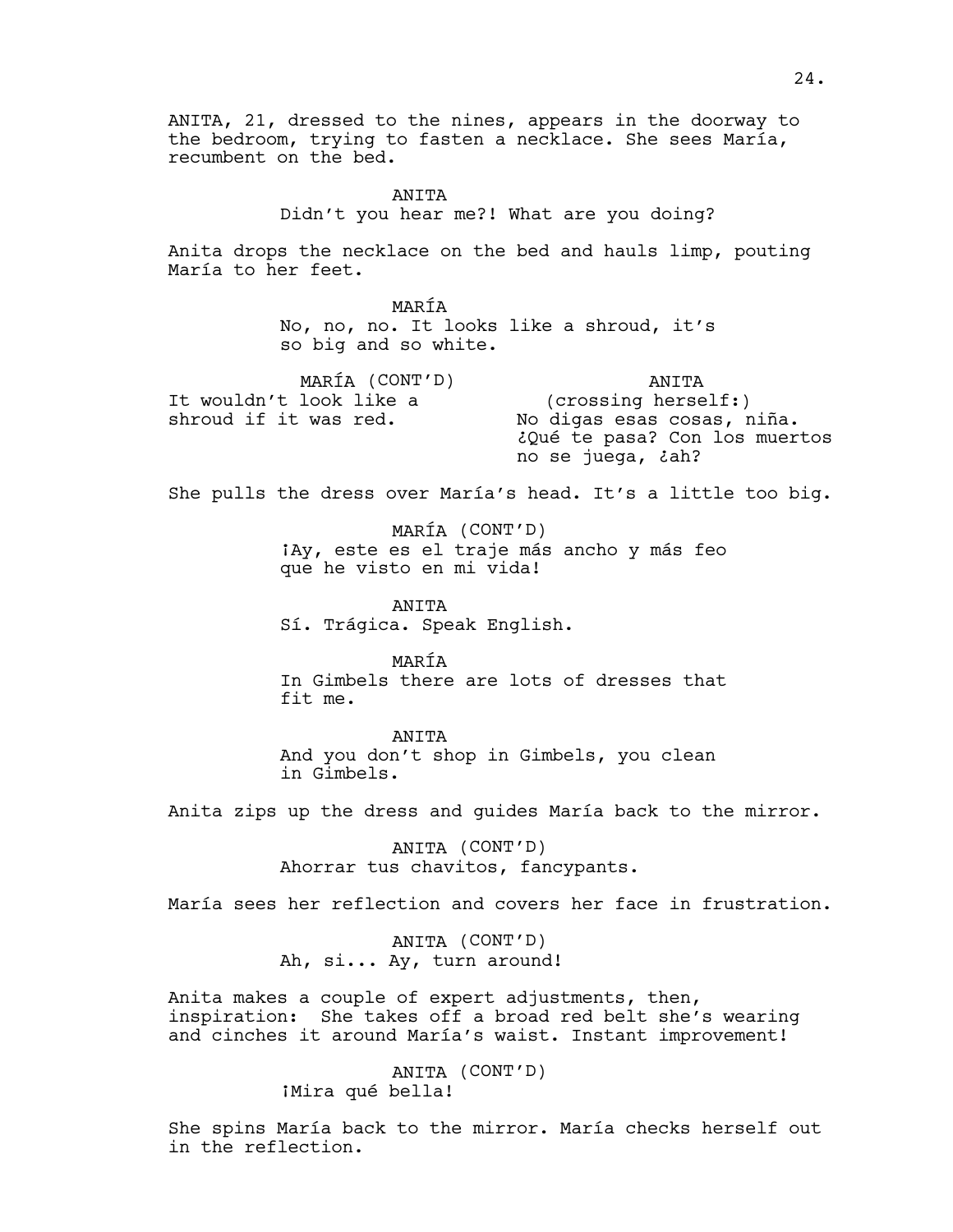María can't help herself; her scowl gives way to a huge grin. She throws her arms around Anita's neck.

> MARÍA ¡Ay, Anita! ¡Me has salvado la vida! ¡Eres una santa!

> > ANITA

(wriggling loose:) ¡Ay! Don't mess up my hair!!! I just got it to act right. Okay. Get your shoes on, Bernardo will be so mad if we make him late. And I want to *dance*!

Anita leaves the room. María grabs the necklace and goes into the living room, past a boxing poster featuring a glowering "BERNARDO VASQUEZ" hanging above the sofa. María glances at it as she goes into Anita's and Bernardo's bedroom:

> MARÍA Bernardo's always mad. ¡Necesito lipstick! I'm too short. I need please, *please*, some lipstick and maybe some eyeliner!

Anita sits at her vanity, checking her hair. María comes up behind her and puts on the necklace.

> MARÍA (CONT'D) The boys think I'm a kid.

ANITA You *are* a kid, kiddo.

MARÍA I'm 18! I have a job! I've been taking care of papí since I was six! Bernardo thinks I'm a baby! I'm not a -

ANITA

Who cares what Bernardo thinks? Chino is the only boy who counts.

#### MARÍA

¡Ay, Chino! Mi primer baile en Nueva York and I have to go with that, that, that zángano and I don't want to.

ANITA

Not nice. Chino is a very sweet boy.

MARÍA

¡Y Bernardo es un dictador!

Anita gets up from the vanity, puts on a belt to replace the one she gave María. María takes Anita's place at the vanity. She tries on some of Anita's lipstick.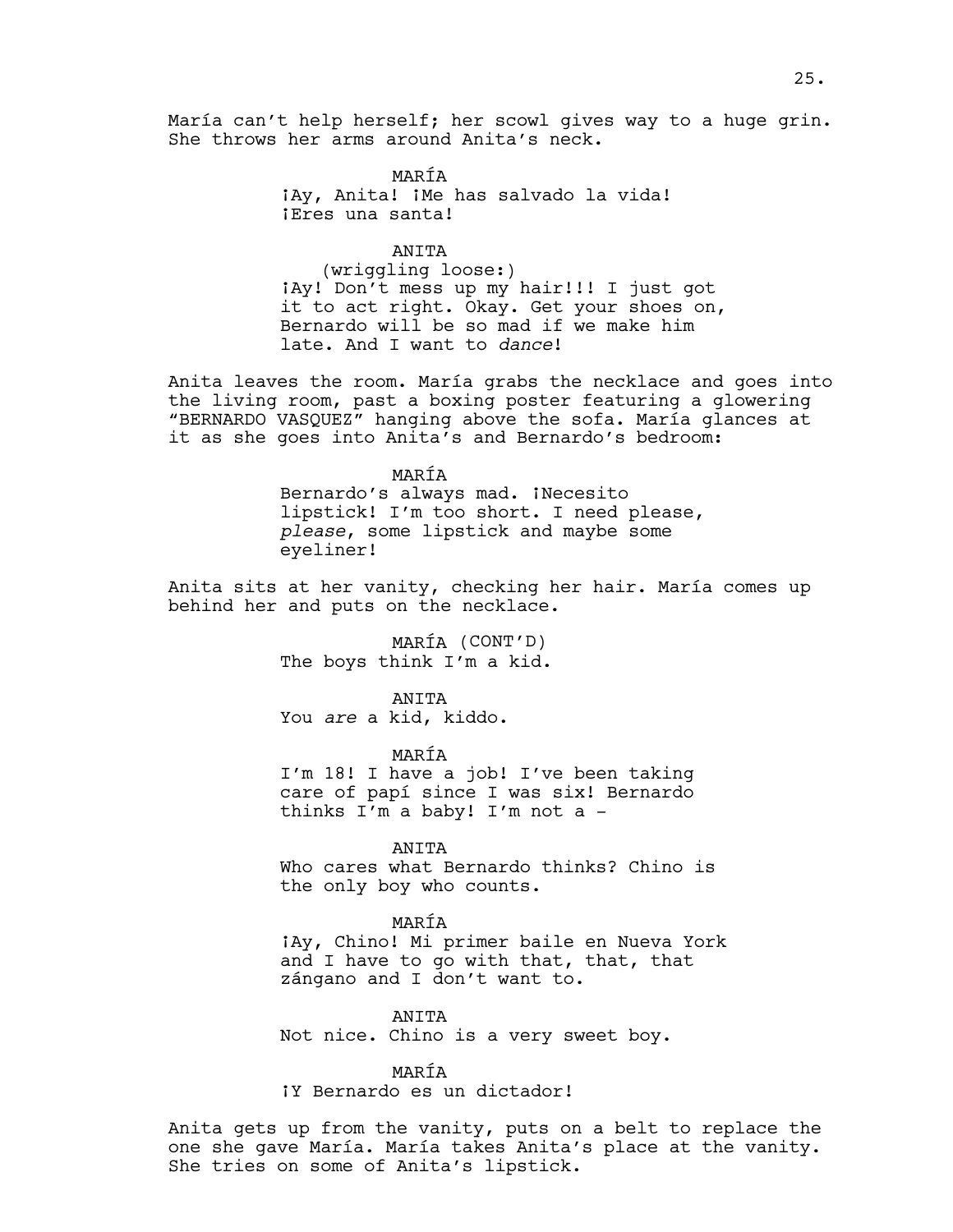You can't take that personally, he's got to be like that, it's how he got to be a great boxer. Everyone's afraid of him -

MARÍA

But I'm not.

BERNARDO (O.S.) Anita, we're home.

The front door opens. María snatches a kleenex and hurriedly wipes the lipstick off. Anita looks over her shoulder in the vanity mirror.

In the other room, Bernardo comes through the front door, trailed by CHINO, shy, serious, early 20s.

> BERNARDO (CONT'D) Are you ready? Chino's here.

Chino lingers in the doorway, nervous.

BERNARDO (CONT'D) Dale, entra. You gotta dance with her ¡Júralo! Pero no te vayas a echar pa'trás como –

CHINO I don't know how to dance.

BERNARDO ¡Ay! She's bossy, she's gonna show you how. Pero tú tienes que - (he looks critically at Chino:) ¡Coño, Buddy Boy! Lo abotonaste mal. Don't move.

Bernardo hastily fixes Chino's shirt, which is misbuttoned. As he does:

> CHINO You always look out for me, you're the best friend I ever had.

CHINO (CONT'D) I owe you so much. But I just wish - BERNARDO You're the *smartest* friend I ever had. María needs to meet smart guys like you.

> CHINO (CONT'D) Let me join the Sharks.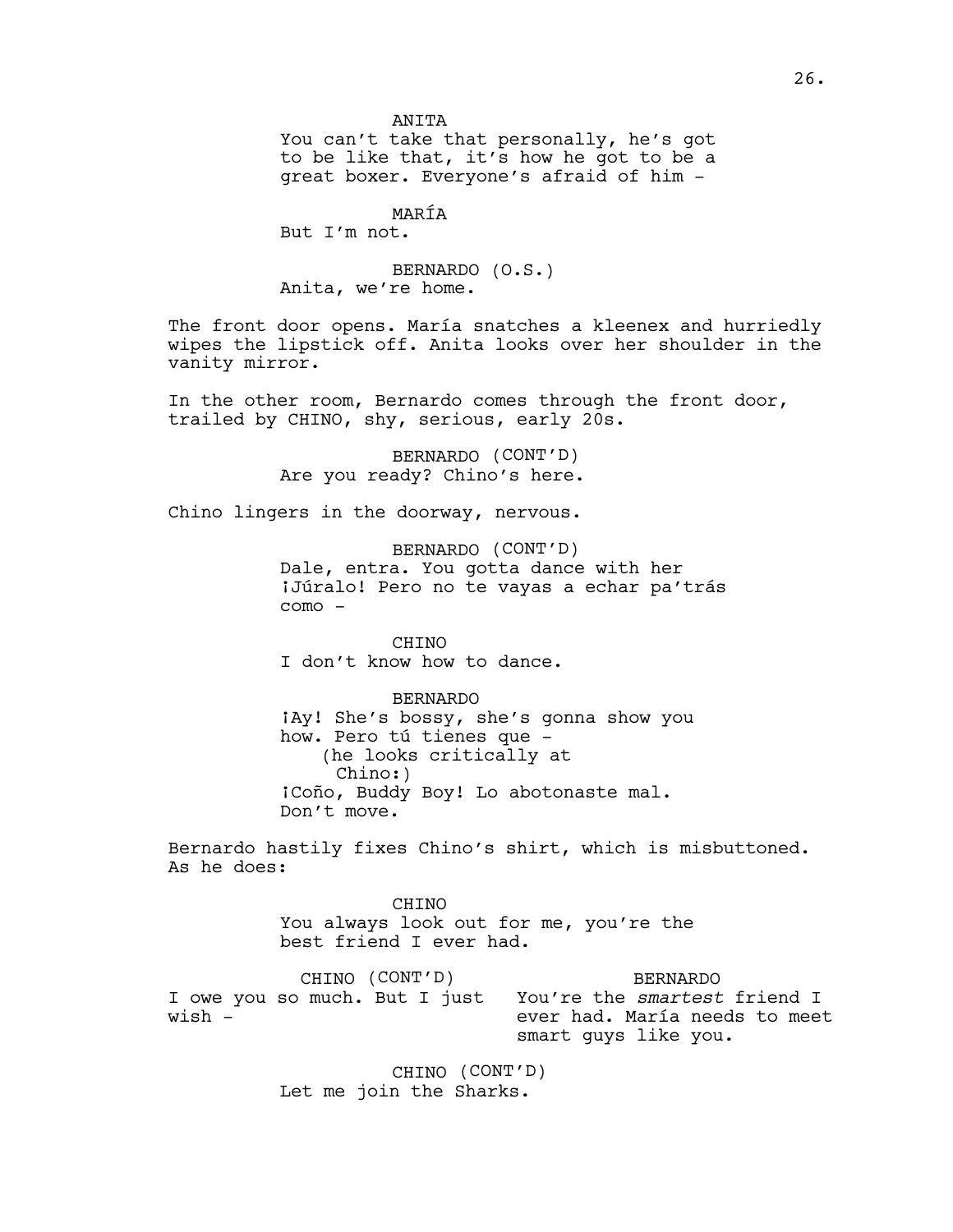BERNARDO Ay, muchacho, not this again. Por favor, let me help you No. CHINO (CONT'D) protect our people, let me do like you do -

> BERNARDO (CONT'D) You keep out of that. It's stupid. We gotta do it, but it's stupid.

CHINO María can't like a lambeojo who just works day and night and never stands up like her brother does.

BERNARDO She says all the time she doesn't want anyone like me!

He heads to the fridge and pours a glass of water for Chino.

BERNARDO (CONT'D) Just be Chino, but be a Chino who dances.

Anita and María enter and Bernardo smoothly takes the glass from Chino.

> ANITA (to the guys:) Preciosa, ¿ah?

BERNARDO (pleased, to María:) ¡Sí! ¡Bien linda! You look like Mami.

ANITA And Chino, iqué quapo!

Chino looks down.

BERNARDO He took off from night school just so he could take you to the dance.

As Anita ties a scarf around her hair, gets her purse, checks inside:

> MARÍA (to Chino:) Gracias, Chino.

ANITA Sí, night school accounting and, and - Chino, what else are you learning about?

CHINO Adding machine repair?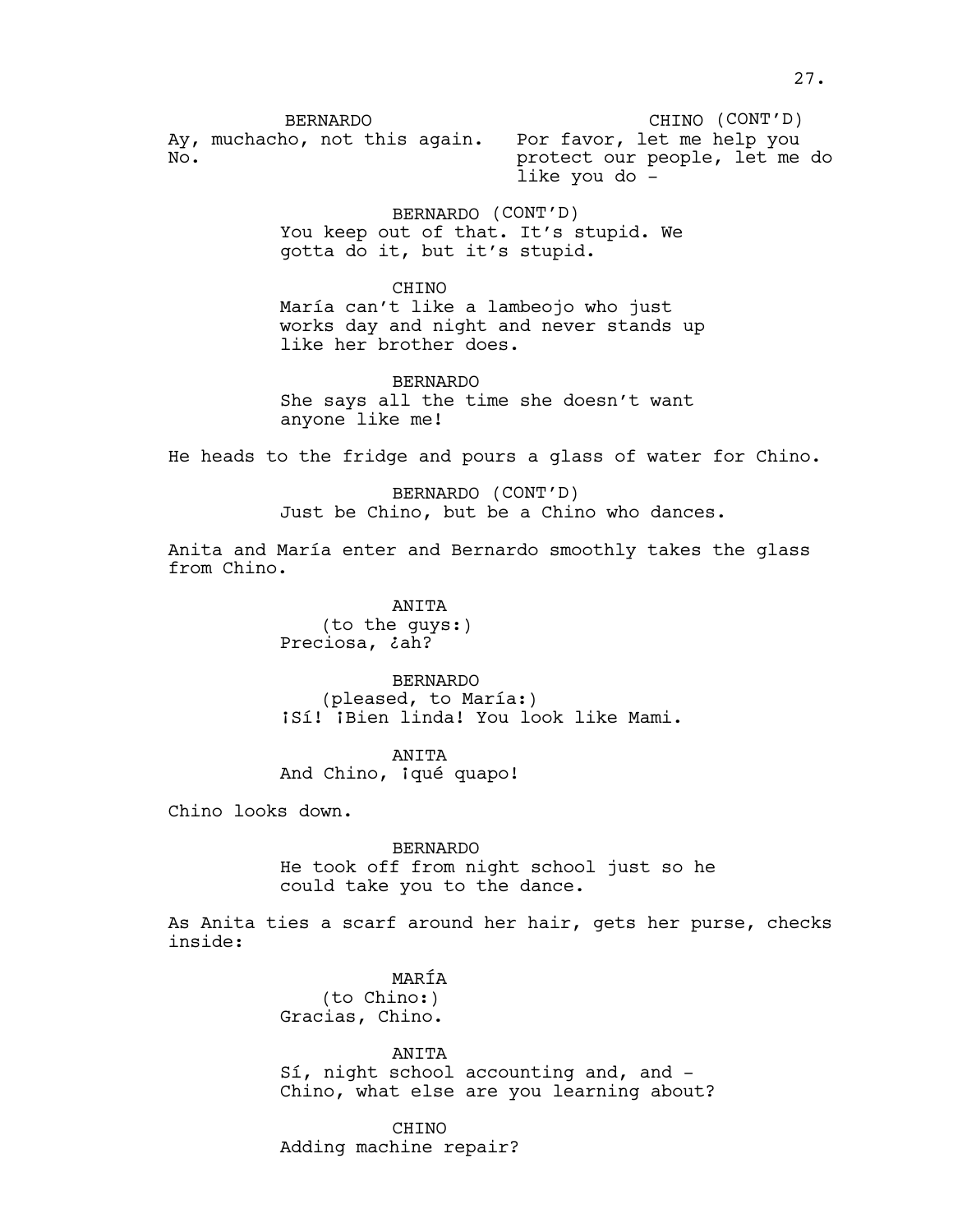**ANTTA** And just think, how many adding machines in New York City? Chino's gonna be rich! CHINO Well, not exactly pero - Boxers get rich! BERNARDO MARÍA Boxers get their brains knocked out. BERNARDO (to Chino:) Bossy, como te dije, y una wiseass. (to María) Óyeme bien: the gringos tonight, they stare because - ANITA Oh like you don't stare? BERNARDO (CONT'D) - because our girls make their girls look lousy. (darkening:) Si alguno de ellos te falta el respeto - The first gringo boy who smiles at you? I'll - He feints and jabs; it looks lethal. Anita rolls her eyes. ANITA (CONT'D) iAy, Mr. Juvenile Delincuente!

Anita pulls Bernardo out the door.

BERNARDO (O.S.) Vamos. I told you she likes him.

Once they're gone, María runs to the vanity and reapplies her lipstick. Chino, bolder now that Bernardo's gone, waits by the door, then unexpectedly executes a ridiculous/charming formal bow, gesturing for her to precede him through the door. María laughs, surprised.

*(The introduction for "Dance at the Gym" begins:)* María flips off the light switch and leaves. Chino closes the door.

INT. A NARROW HALLWAY LEADING TO THE GYM - NIGHT

Anita, Rosalía, Luz and María are now joined by the other Shark girls, Puertorriquenas and Nuyorican women mostly in their teens, including CHARITA, CONCHI, CLARY, ILI, CUCA, TATI, JACINTA, PILI, MONTSE, TERE, and ISA; the Sharks are behind them. The whole group is moving towards closed double doors. They burst through the doors and enter the gym.

*(The music explodes into the first dance section, "The Blues":)* In front of bleachers, near the punchbowls and snacks, a few male and female SOCIAL WORKERS in their 20s and 30s keep watch, along with four PATROLMEN positioned around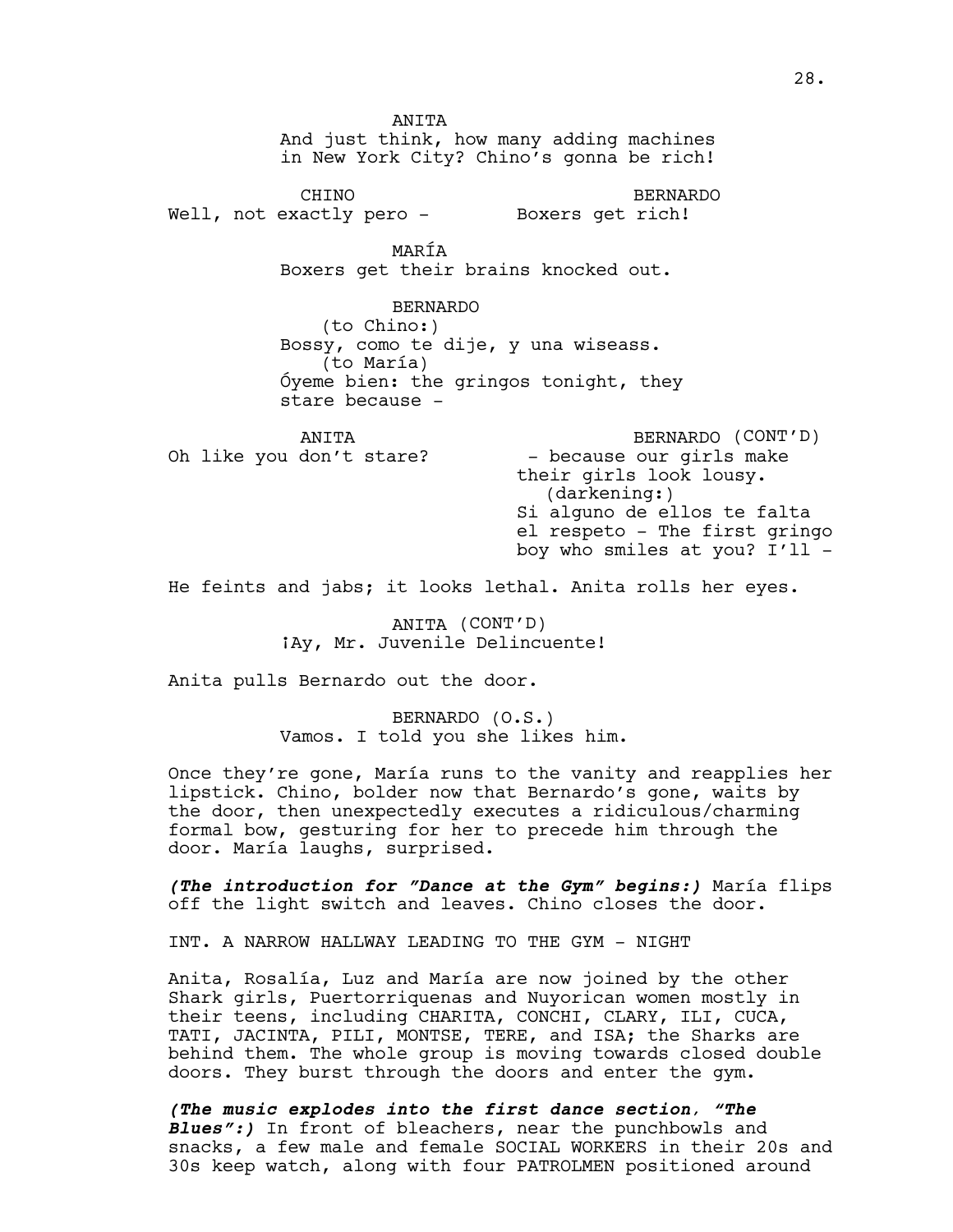the hall. Krupke, in charge, stands by the door, drinking coffee.

On a stage opposite the doors, African-American, Puerto Rican and white MUSICIANS, *The San Juan Hill Serenaders* painted on a drum. The BAND LEADER's a cool Puerto Rican guy*.* 

The JET GIRLS and the Jets are already there, jitterbugging athletically, fingers snapping. Riff and Graziella hold the center of the floor.

The Puerto Ricans stand near the door, unsure of what to do with themselves, not liking the music or the dancing or the dancers. Bernardo leads Anita towards the dance floor.

Meanwhile, Anybodys tries to move in to dance among the Jets. At the edge of the group, he invites a GIRL to dance, only to have A-Rab and Big Deal stop dancing with their girlfriends to push him off the floor.

Krupke shoulders past the Sharks, snagging a glass of punch from one of the women. He sniffs it for alcohol. Finding none, he offers it back, but she refuses and the Sharks move off.

As the Jets continue to occupy the floor, the other Sharks start openly imitating what the gringo kids are doing.

It starts to get crowded on the dance floor, Diesel bumps shoulders with a Shark and squares off with him.

> DIESEL How 'bout you gimme some room?!

BRAULIO Tú estás metido en el medio, ¿qué te pasa?

Diesel's GIRL separates them and Bernardo and Anita move into the gap, followed by Chino and María.

A moment later, Bernardo and Anita take over the center of the dance floor with some athletic moves. Anita finishes a spin with a flourish and a smirk towards Graziella.

Jets and Sharks each lay claim to half the gym. Anita and Bernardo now share the center with Graziella and Riff. The boys bump and turn on each other, glowering.

> RIFF You wanna dance with me?

BERNARDO ¿Pero qué carajo quieres, gringo estúpido?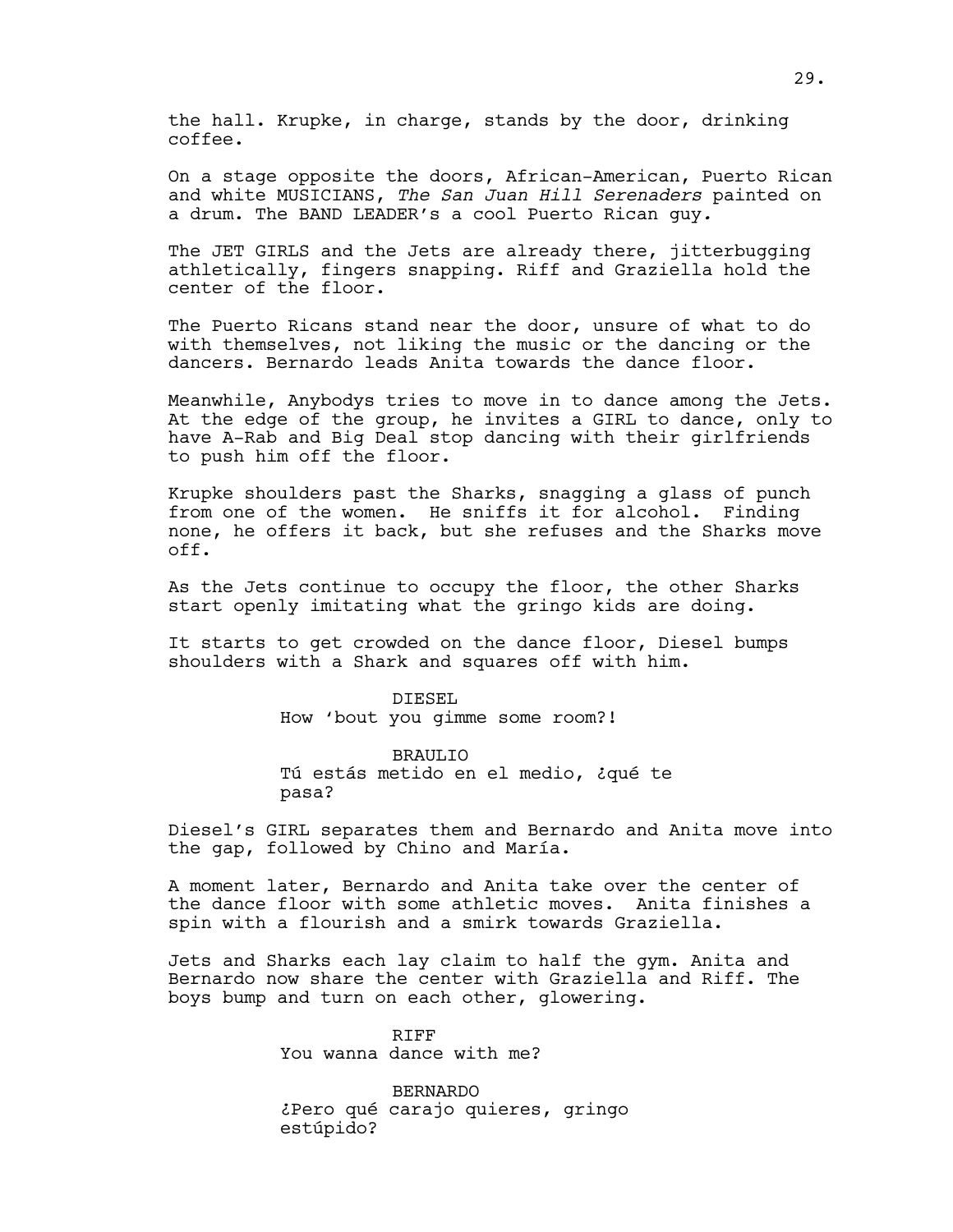And now both groups surge forward. Krupke and other officers blow their whistles and try to separate everyone along with -

GLAD HAND, 30s, veteran social worker, hurries to the center of the floor. As he talks, the band leader slows down the music until it stops.

> GLAD HAND Everyone keep calm now! Contain the aggression, okay?!

Krupke joins him.

SERGEANT KRUPKE Whatsa matter with you guys? Pretty girls wantin' a dance, 'n all yiz can think of is to beat up on each other?

GLAD HAND

Thank you officer. Alright, *alright*! So tonight is a social experiment, boys and girls, brotherhood and all that, and you're the guinea pigs.

Oinking from the kids.

GLAD HAND (CONT'D) Thank you, right on cue. Be nice to each other, give us some hope, just for a little bit. Then you can revert back to your true feral selves. Now: Boys get into a big circle facing in -

Groans, booing. They all know how this works and hate it.

GLAD HAND (CONT'D) - and girls make a smaller circle on the inside, facing out -

FLACO (to Glad Hand:) ¡'Pérate, 'pérate! ¿Y a usted dónde le toca?

Laughter from Sharks.

GLAD HAND (to Flaco:) Speak English at school-sponsored functions. Now everyone please -

SERGEANT KRUPKE You heard the man! All yiz FALL IN!

Bernardo and Anita come forward; Bernardo looks mockingly at Riff. Riff and Graziella take their places next to Bernardo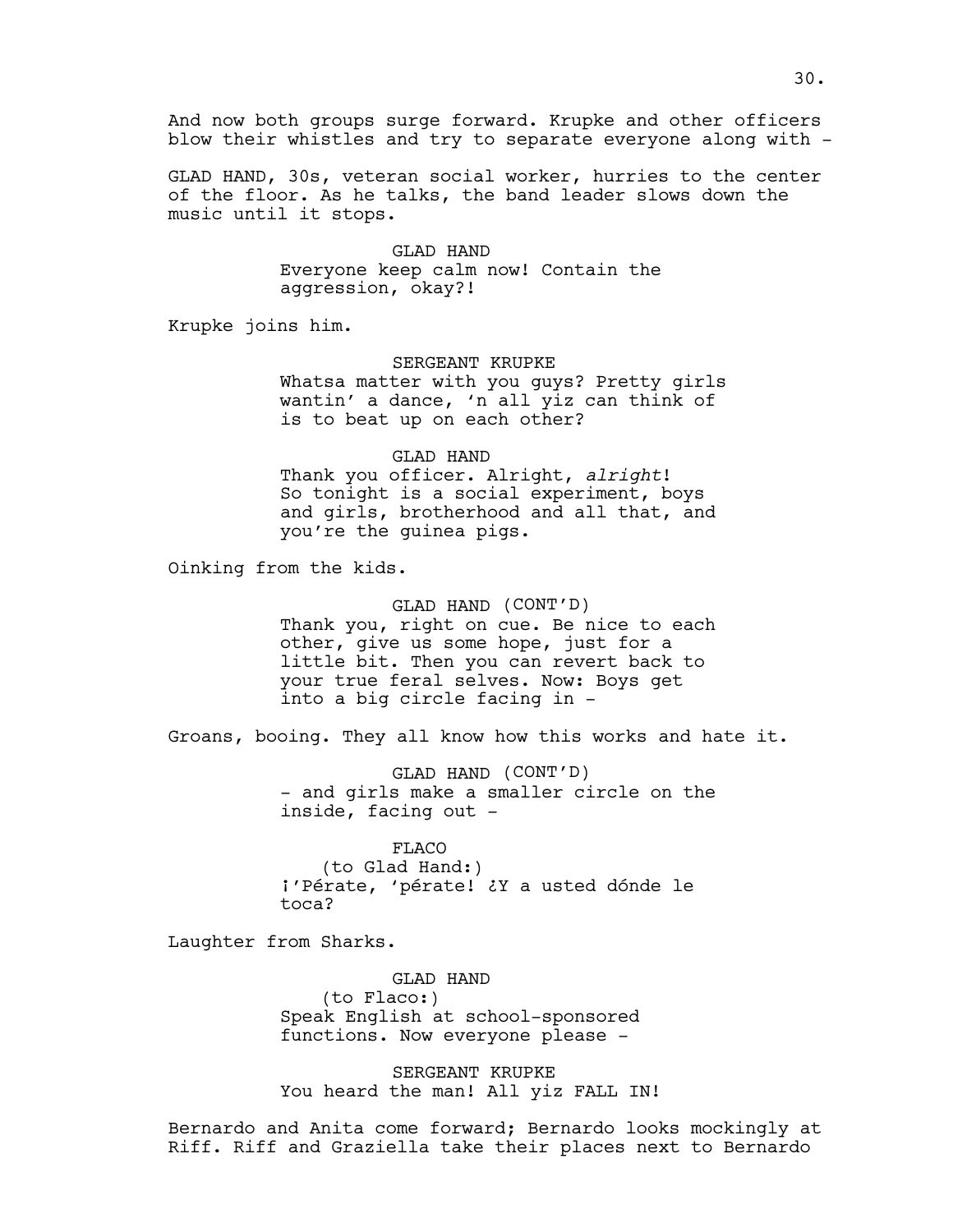and Anita. The two gangs follow their leaders, forming circles.

María moves to join the circles, but a nervous Chino, holding her hand, retreats to the periphery of the gym. Stranded on the outside, María pulls her hand from Chino's grasp.

With everyone in place, Glad Hand cues the BANDLEADER and the music starts.

*("The Promenade" begins:)* Everyone complies with Glad Hand's bellowed instructions:

# GLAD HAND

(over the music:) Boys step it right, girls left, and when the music stops, you dance with whoever's in front of you.

On the periphery, a FEMALE SOCIAL WORKER and COP hassle Anybodys for trying to get into the boys' circle.

The music stops, and everyone pauses, awkwardly paired up with partners from the rival gangs. Anita breaks the moment by calling out to Javi, the drummer/bandleader:

### ANITA

¡Oye, Javi! ¡Ponle fuego, vamos!

Javi launches into a hot bongo solo. The couples pair up, unmixed as before. The Puerto Ricans move to the drum; the whites parody or imitate them.

*(The "Mambo" section begins:)* The Puerto Ricans know the steps and take over the floor.

> GLAD HAND Come on, give it a chance!

He's hustled out of the way as the two groups square off.

THE PUERTORRIQUEÑAS

¡MAMBO!

JET GIRLS (imitating them:) MAMBO!!

SHARKS AND PUERTORRIQUEÑAS

¡GO!

Both groups take to the floor, dancing aggressively. Suddenly, Riff spots someone off to the side.

31.

RIFF

TONY!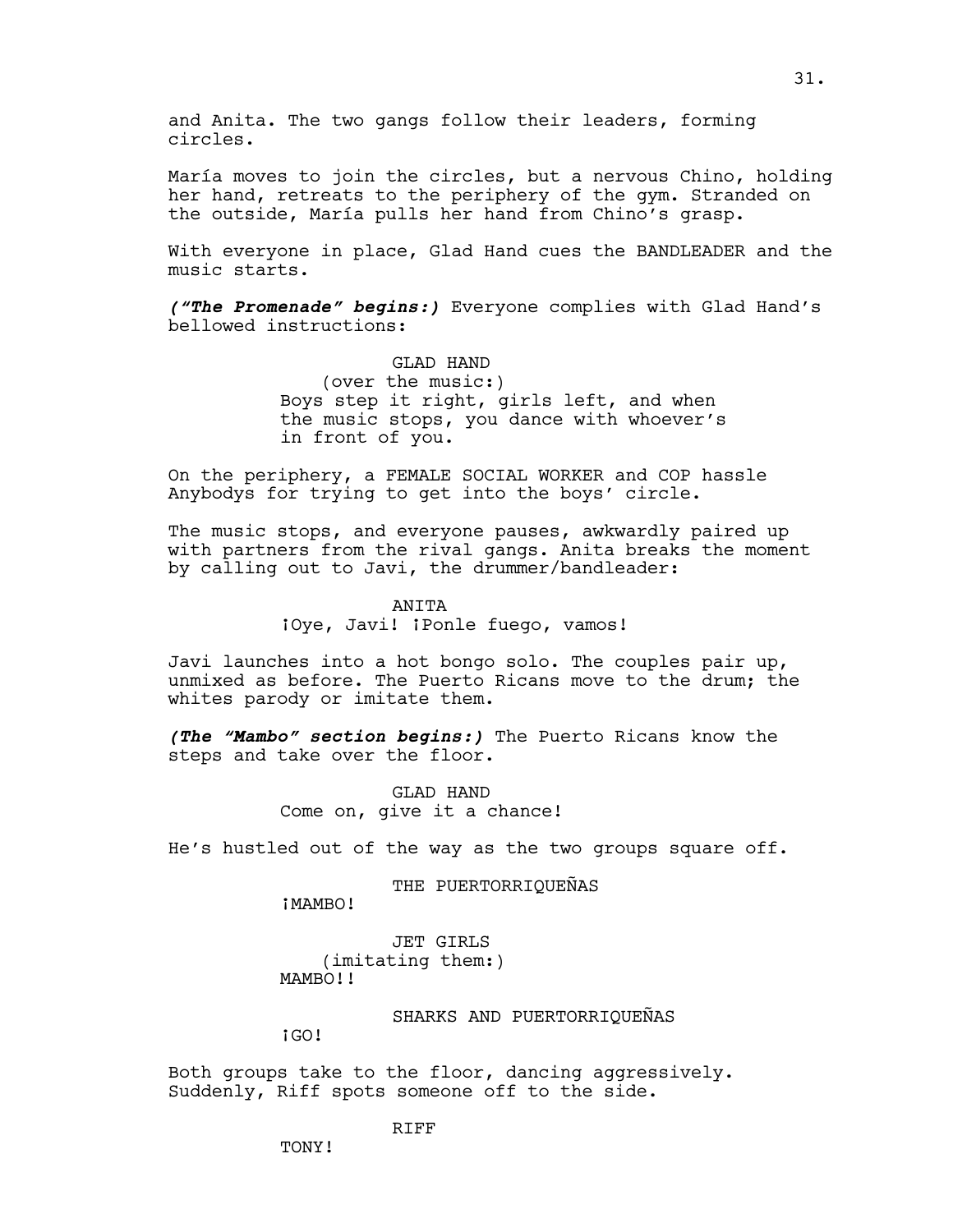TONY

Anybodys!

Then Riff rushes in to embrace his friend.

TONY (CONT'D)

Whoa!

RIFF I knew you'd come, buddy boy. I knew you'd come!

Graziella's flustered; it's painfully clear that she still has a thing for Tony. She's about to say something, only to be pulled onto the dance floor by an oblivious Riff.

> RIFF (CONT'D) (to Tony) Hey, come and dance, yeah? Yeah!

Tony finds a spot on the sideline, next to Krupke, Glad Hand, and the Female Social Worker, with Anybodys in his orbit. He begins to enjoy himself, watching as the Puertorriqueñas sweep across the floor in a line.

THE PUERTORRIQUEÑAS

¡MAMBO!

The Sharks charge across the floor in a line, just like the Shark girls.

# SHARKS

¡MAMBO!

RIFF Alright, let's go boys.

With a roar the Jets and their dates rush the floor. The Sharks retreat as the Jets take a turn. As the Jets withdraw, Riff lingers and is immediately fronted by two Quique and Braulio.

> RIFF (CONT'D) Hey, I just want to give him a talk real quick. Hey, Bernardo!

# GRAZIELLA

Riff!

She leaps into Riff's arms and into a spin, "accidentally" kicking Braulio.

# BRAULIO

¡Conmigo no!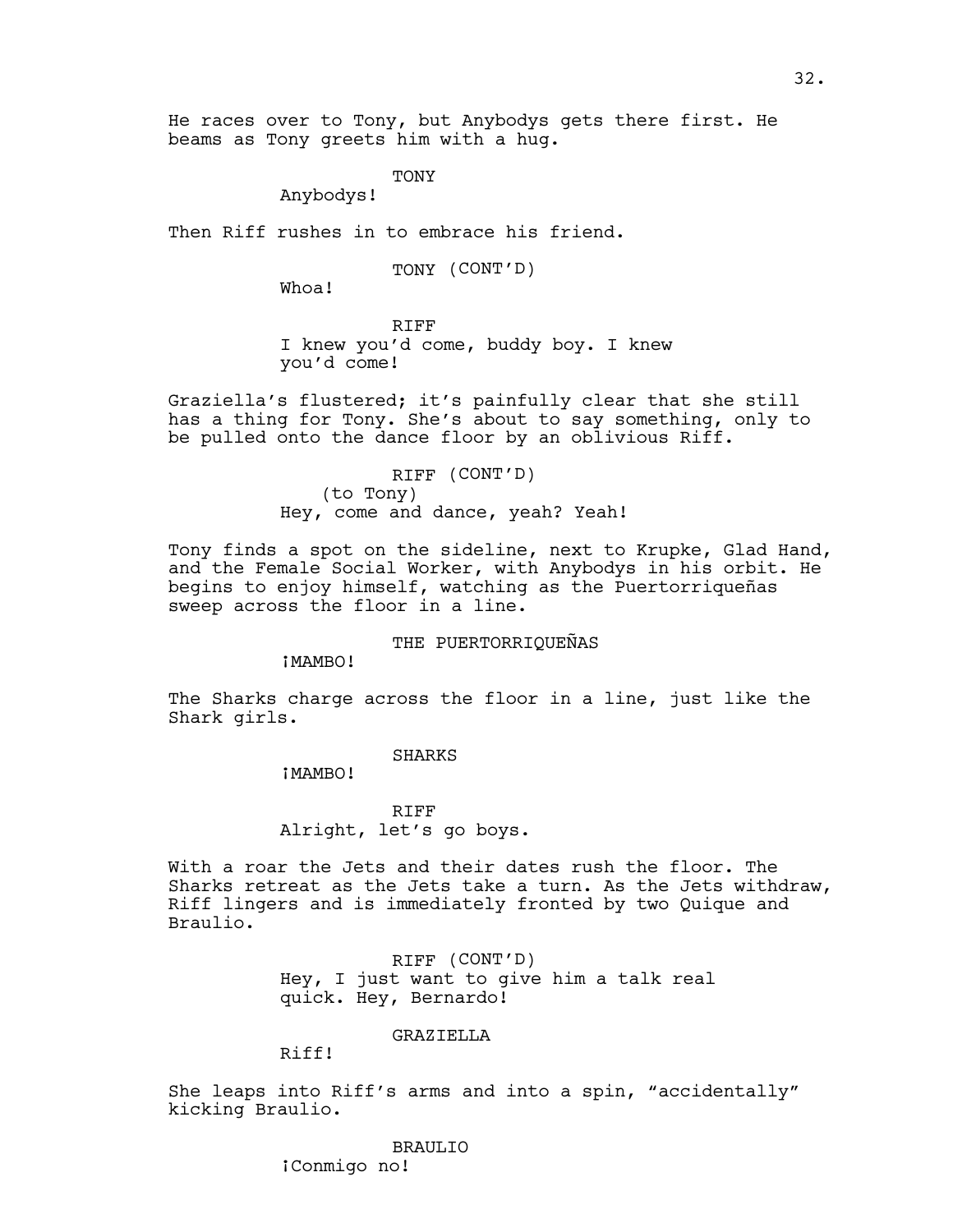Quique has to hold him back from retaliating.

María watches from the side, enthralled by the energy, while Chino skulks behind her. The two gangs form circles around their lead couples as they display their finest moves.

Chino turns back to María; he summons his nerve, and suddenly strips off his jacket!

He throws it down at her feet and starts to do a a goofy/ballsy rooster dance, head bobbing, hands clapping, more flamenco/jitterbug than mambo. María is astonished, thrilled. Bernardo, Anita and the other Puertorriqueños encircle Chino and María, clapping hands; even some of the gringo kids join in, then -

The Sharks and some Jets pick up Chino's moves, the girls improvising moves of their own, and the floor becomes thoroughly mixed. María dances with a triumphantly-beaming Chino; she's enjoying herself.

Tony stands with Anybodys, who smiles, happy to be in his company - Tony's always liked and accepted him.

Then: For the first time, Tony sees María, dancing with Chino. Something about her, the way she's moving to the music, the sense that she's trapped with this other guy - she makes an impression on him. Tony drifts away from Anybodys on the periphery of the dance floor, focused on María. Riveted.

And now María sees Tony, fixed on her. She's struck by him as well. Their eyes lock as bodies surge between them. She smiles, then for a moment seems troubled by something, a fleeting shadow across her happiness. The two lock eyes and start walking along the edge of the crowd, pacing each other, both heading for the bleachers at the end of the hall.

Under the bleachers, standing among folded-up collapsible platforms, María and Tony face one another. Neither knows what to say or do.

**(The "Cha-Cha" starts:)** María moves to the music, showing Tony the steps, which he picks up quickly. They pause to take each other in.

> TONY Funny, I wasn't plannin on showin up tonight.

MARÍA You don't like dancing?

TONY No, I mean, yeah, I like it, I like it a lot, dancin with you. It's just... (a beat, staring at her:) You're, um...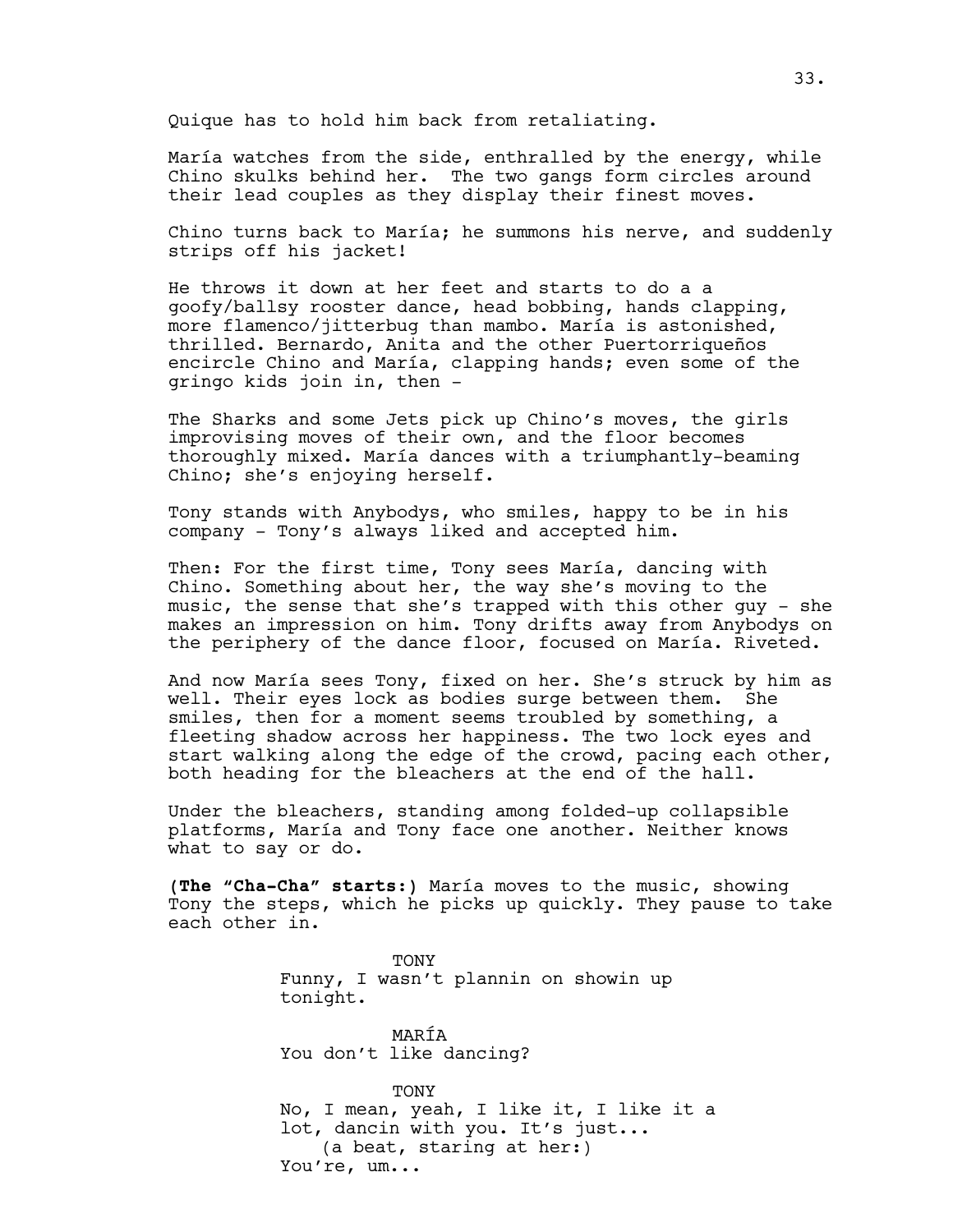MARÍA You're *tall*.

**TONY** Yeah I know. You're... not.

MARÍA You're not Puerto Rican.

**TONY** You just figurin that out?

MARÍA From down here I wasn't sure.

**TONY** Is it OK? That I'm not?

# MARÍA

I don't know. Creo que sí, pero...como yo nunca - Since I never seen you before. This is my first time dancing in New York City, so you tell me. Is it OK?

**TONY** Not much I can do about it, but -

María suddenly tries to kiss Tony. Startled, he pulls back.

TONY (CONT'D) Sorry, you just, caught me by surprise is all. I'm a by-the-book type, so -

MARÍA By the book?

TONY Try me again?

They move in. They kiss. They're interrupted by Luz, hissing at María from outside the bleachers.

> LUZ  $(O.S.)$ ¡María! ¡María! ¿Qué haces? ¡Sal de ahí ahora mismo!

Luz steps back, concerned, as Bernardo charges towards the bleachers.

BERNARDO

¡María! (to Luz:) *¿Dónde está mi hermana?*

Under the bleachers, María pulls away from Tony and races out to intercept her brother. Tony doesn't move, stunned, unsteady.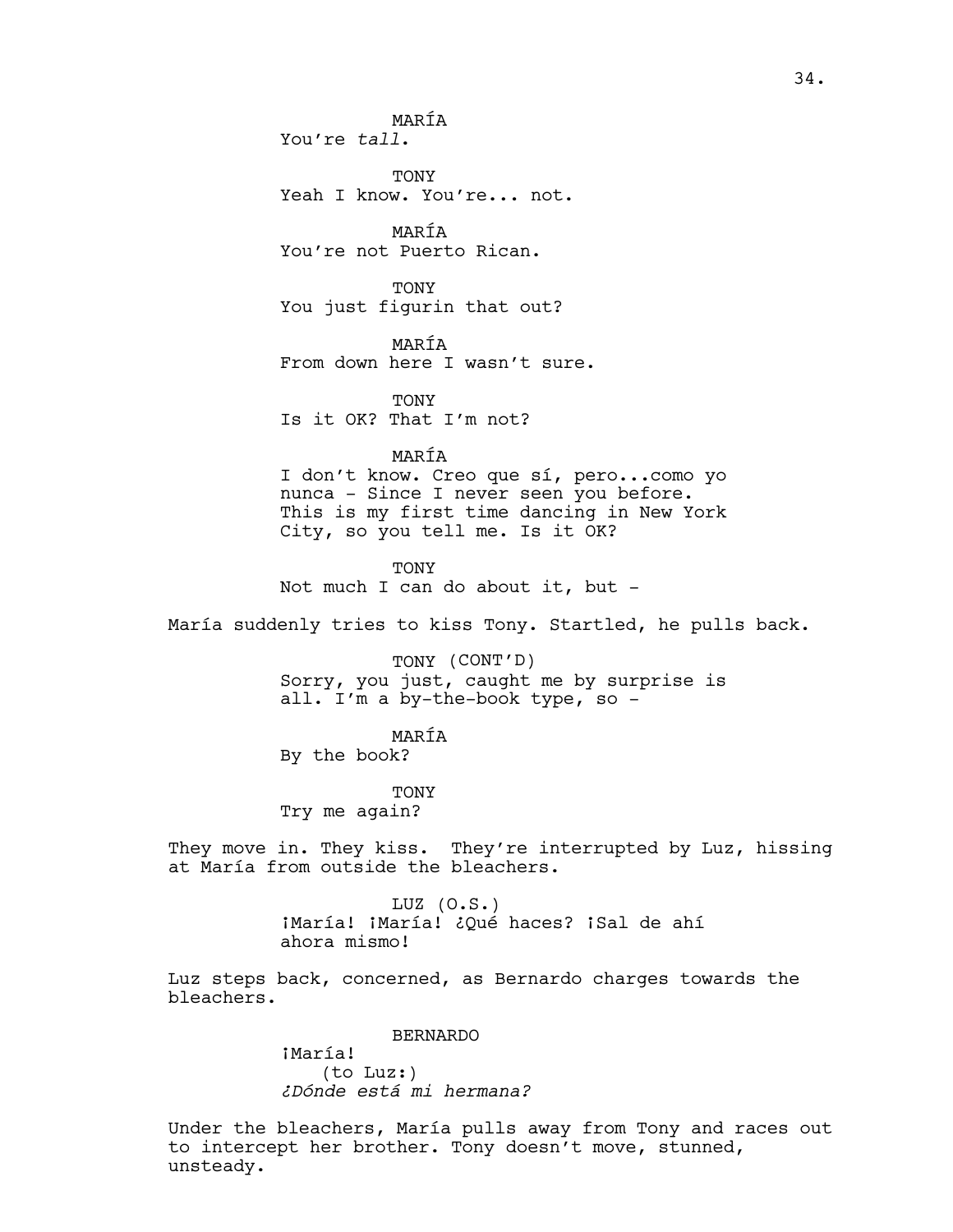As if waking up, he goes in pursuit of her.

INT. THE GYM - NIGHT

*("Dance at the Gym" continues in the background under the following:)* María emerges from the bleachers and tries to move past Bernardo, who takes her arm.

> BERNARDO ¿Estás bien?

MARÍA Sí, estoy bien. ¿Y Anita?

But then Tony casually ambles out and Bernardo darkens. Tony strolls up and extends a hand to shake.

> TONY Oh, I'm glad to meet ya.

Bernardo angrily shoves Tony hard against the bleachers.

BERNARDO *What were you doing under there with my sister?!*

María puts herself between Bernardo and Tony as others start to converge.

MARÍA iBernardo! No, no, no, ino me María! hizo nada! ANITA (to María, a quiet but intense warning:) Déjalo quieto. No digas nada. BERNARDO (CONT'D)

Bernardo advances towards Tony, fists doubled. María gets in between them, standing against Tony to protect him. Krupke steps in between, pushing Bernardo back.

TONY I wasn't doin' nothin. (to Krupke:) Back off, asshole. BERNARDO (CONT'D) ¡Oye! ¡No me toques! ¡No me toques!

SERGEANT KRUPKE (to Tony:) *You* oughta know better! Aint ¿Tú conoces al pendejo ese? you learned nothing?

BERNARDO (CONT'D) (to María:) ¿Tú no sabes lo que él quiere?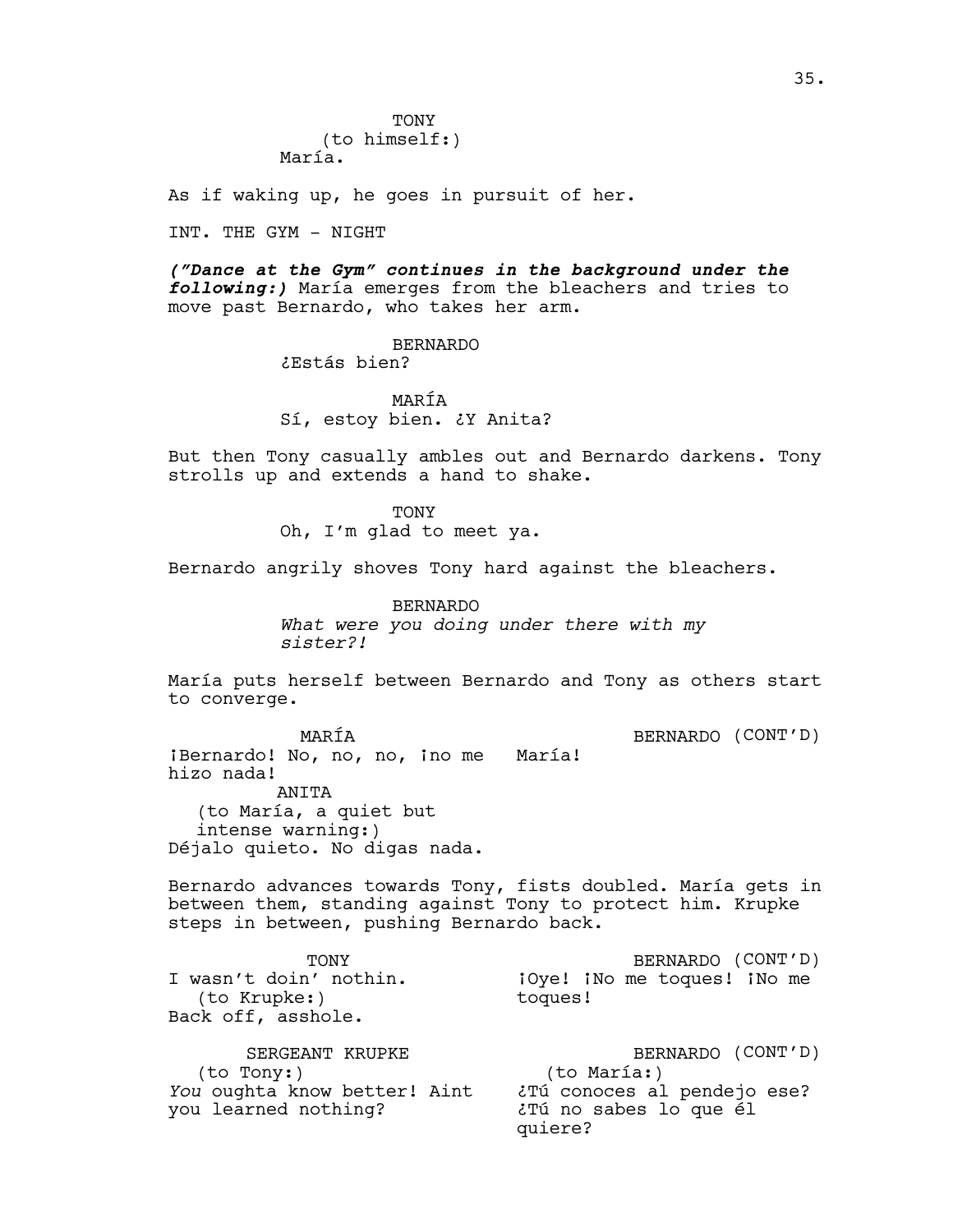TONY

(to Bernardo:) I didn't mean no disrespect, I just wanted to dance with her.

BERNARDO She don't wanna dance with you, *American!!*

BERNARDO (CONT'D) Keep away from her! (spitting:) ¡Hijueputa! GLAD HAND Aww, come on, we're all Americans, right?

> SERGEANT KRUPKE Now that sounded kinda rough, Bernardo. Yiz gonna fight or yiz gonna dance, cuz if its fightin you want -

ANITA

(to Bernardo:) Ya, tranquilo, que no pasó nada.

GRAZIELLA

I wanna dance, goddammit!!! Goddammit Riff! You swore to me you wasn't startin nothin, you promised we could dance first and *then* you was only gonna challenge 'em peaceable to a -

 RIFF (cutting her off) I'm here to dance, girly girl, ain't that what we been -

 SERGEANT KRUPKE (to Graziella:) Challenge who to what?

CHINO

(to María:) María, ¿te quieres quedar o te llevo a la casa? MARÍA (turning to Tony:) Gracias por bailar conmigo. Thank you for the dance.

GRAZIELLA (CONT'D) (realizing she's said too much:) Like *I* know? Like he tells me *anything*? Like I give a -

TONY Sure, I mean, thank *you* for the dance and for -

Bernardo lunges again at Tony. Riff gets in between them, then whispers to Bernardo:

> RIFF What say... What say we visit the head? A little pow-wow, friendly-like? You, me, and  $-$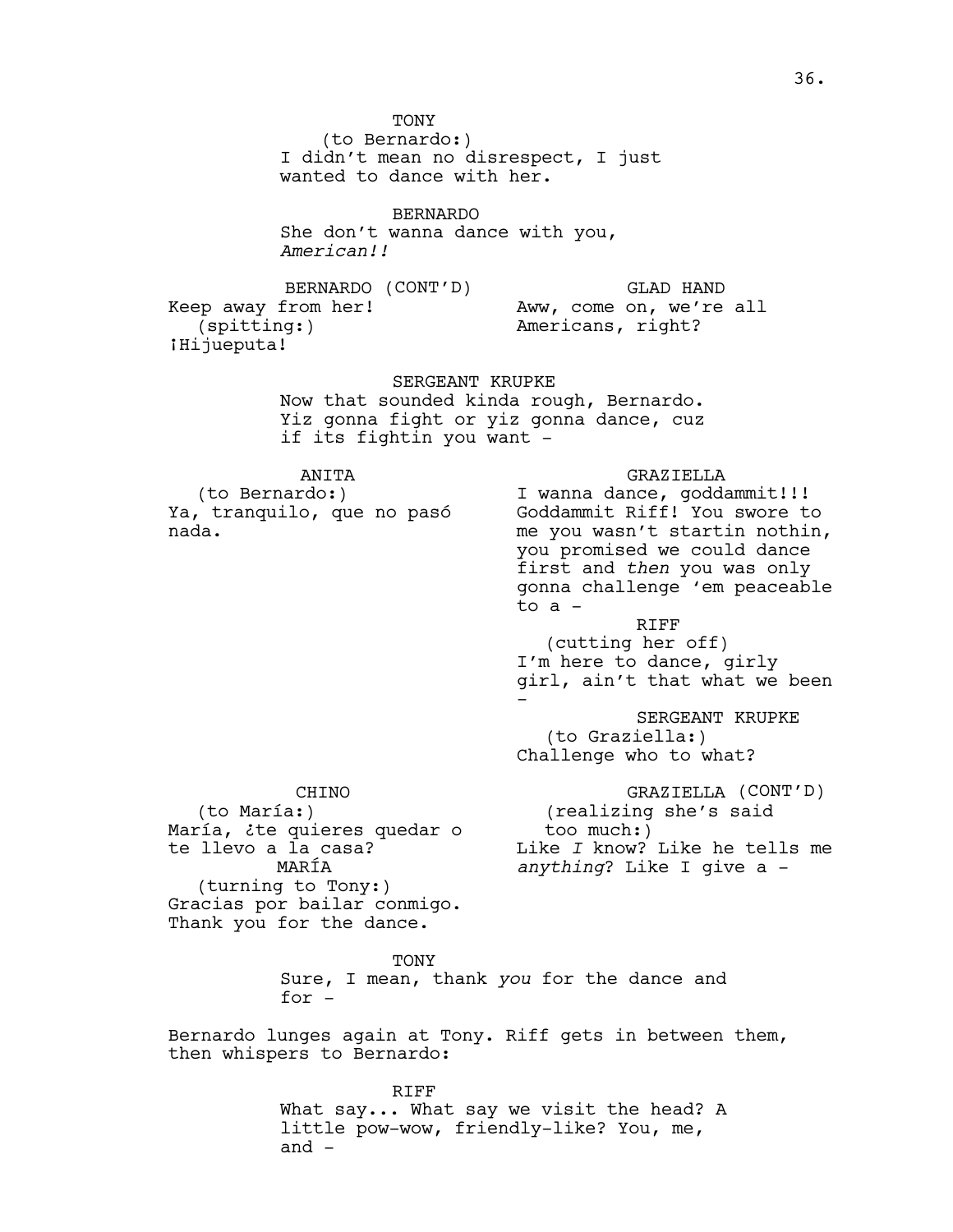Bernardo exits with Quique and Braulio in tow. Krupke eyes them suspiciously as they go.

Riff follows with Ice and Action. He stops when he sees that Tony has drifted away, back towards María. Anita smoothly steps in between them, saying to Tony:

> ANITA Do you wanna start World War Three?

As she takes María's arm, Anita shoots Tony an appraising glance; liking what she sees, she says to María:

> ANITA (CONT'D) ¡Ay, María, María, María, me quedo boba!

Anita guides her out with Chino trailing behind them, leaving Tony smitten. Riff and the Jets wait for him at the doors.

> **RTFF** Tony, c'mon. (after no response) *Tony. C'mon*.

Tony looks to Riff, then back to where María just exited. He decides to follow her.

> RIFF (CONT'D) You walkin' away?! Hey, c'mon, man!

*("Dance at the Gym" ends.)* 

EXT. OUTSIDE THE SCHOOL - NIGHT

Tony runs out onto the sidewalk. He looks in both directions for María. She's gone. Frustrated, Tony loosens his tie and walks off into the night.

INT. IN THE BOYS BATHROOM - NIGHT

Bernardo, Braulio and Quique; Riff, Ice and Action.

QUIQUE You want to fight, right?

TCE. Not here. We gotta set it up.

BERNARDO Set it up? You mean... Like a date?

RIFF Alla you, and alla us.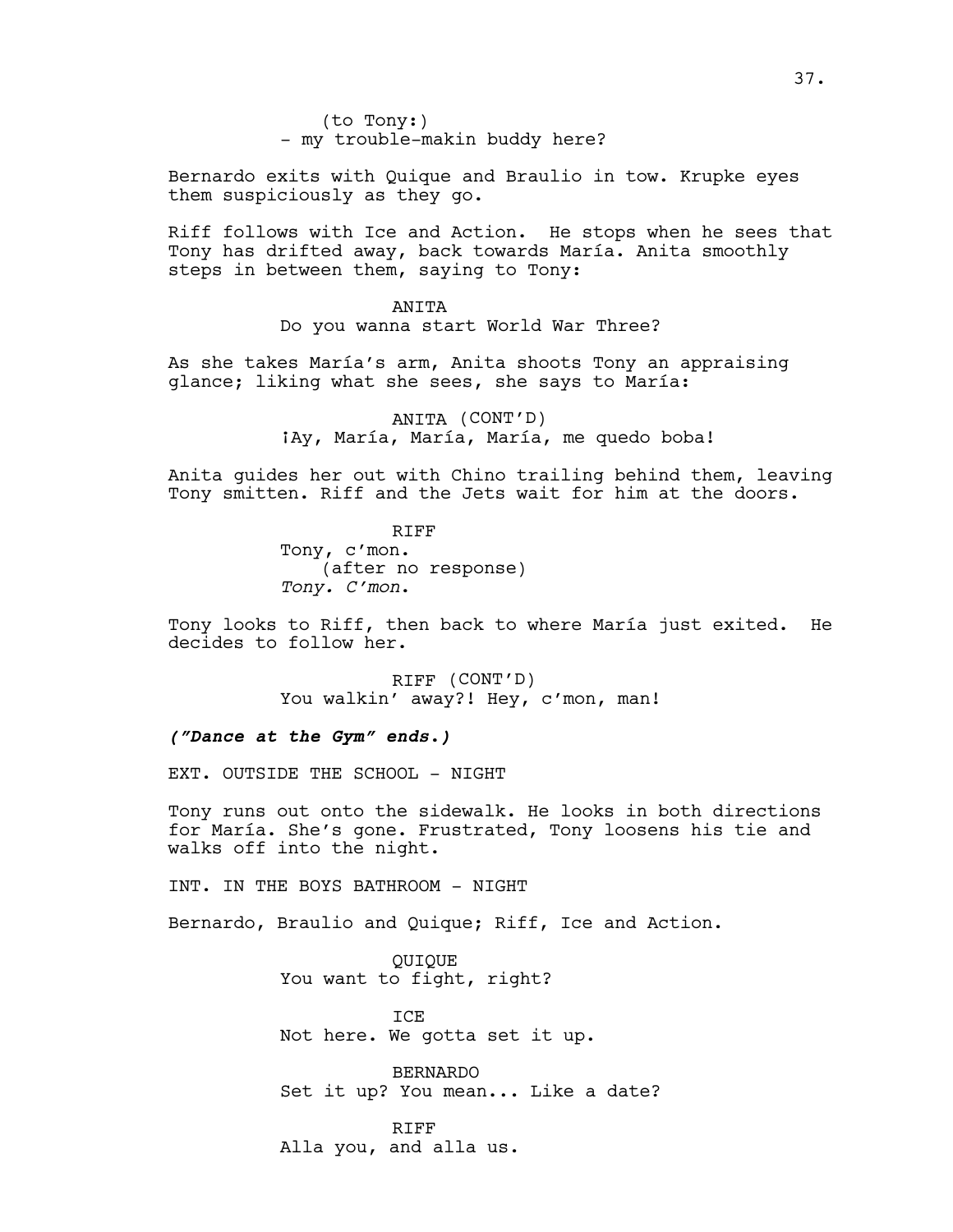BERNARDO We're busy guys, we got jobs. Why should we play on the playground with a buncha little -

#### RIFF

Control a your territory, that's what you get. We keep clear outa yer way, yer Jetfree. *If* you win. We win, you see us comin - and we will keep comin - you Sharks make like the rats and skedaddle.

BERNARDO

Where?

RIFF

The river.

BERNARDO

The docks.

RIFF The underpass.

BERNARDO The railyards.

RIFF The salt shed.

BERNARDO (to Braulio and Quique:) ¿Dónde queda eso?

RIFF Donde esta 57th and the river.

QUIQUE

Hey!

Quique steps up to Riff, offended. Bernardo restrains him. Riff extends his hand to seal the deal.

> RIFF Midnight tomorrow.

Bernardo shakes.

RIFF (CONT'D)

Weapons?

BERNARDO

Fists.

RIFF

Rocks.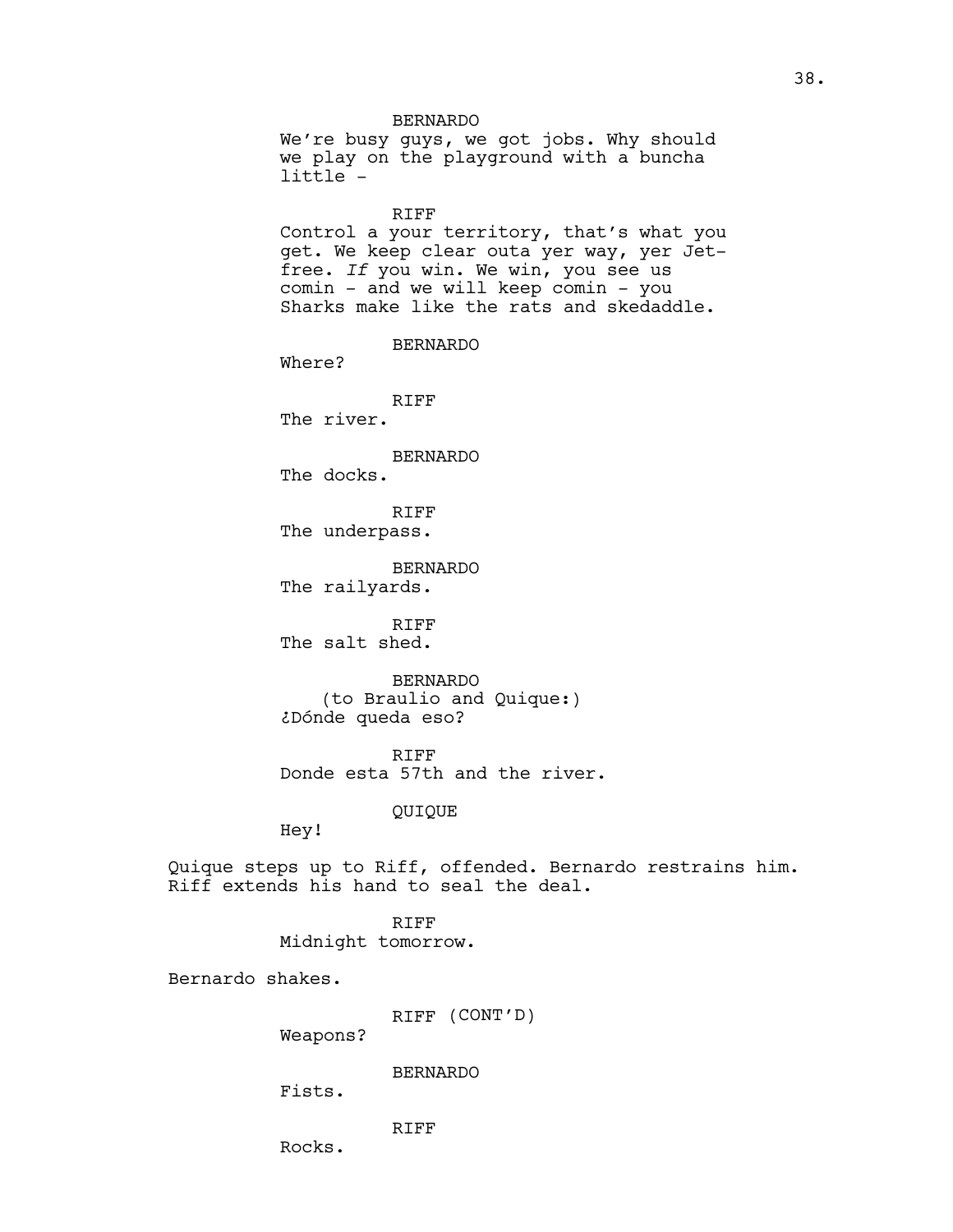BERNARDO Bricks. RIFF Pipes. BERNARDO Chains. RIFF Knives? ICE We don't need no -RIFF (CONT'D) You boys love your knives. BERNARDO (to Braulio:) Tanta mierda que hablan estos gringos que si navaja, que si mierda, pero cuando ven sangre se cagan encima. (to Riff:) Better without knives. RIFF Better for who is the question comes to mind but - No knives. And no jazz till then. Copasetic? ICE Then it's settled, no -Riff holds out his hand; with some reluctance, Bernardo shakes it. Bernardo, Braulio and Quique leave the bathroom. ICE (CONT'D) Riff, I don't know, that about knives, that was - RIFF Action, Action - ACTION Them spics sleep with their switchblades in their teeth, they ain't gonna leave their knives at - Bernardo puts his head back in and says to Riff. BERNARDO Your friendly friend? RIFF What about him? BERNARDO I'll see him tomorrow night? RIFF You bet your ass. BERNARDO Tell him...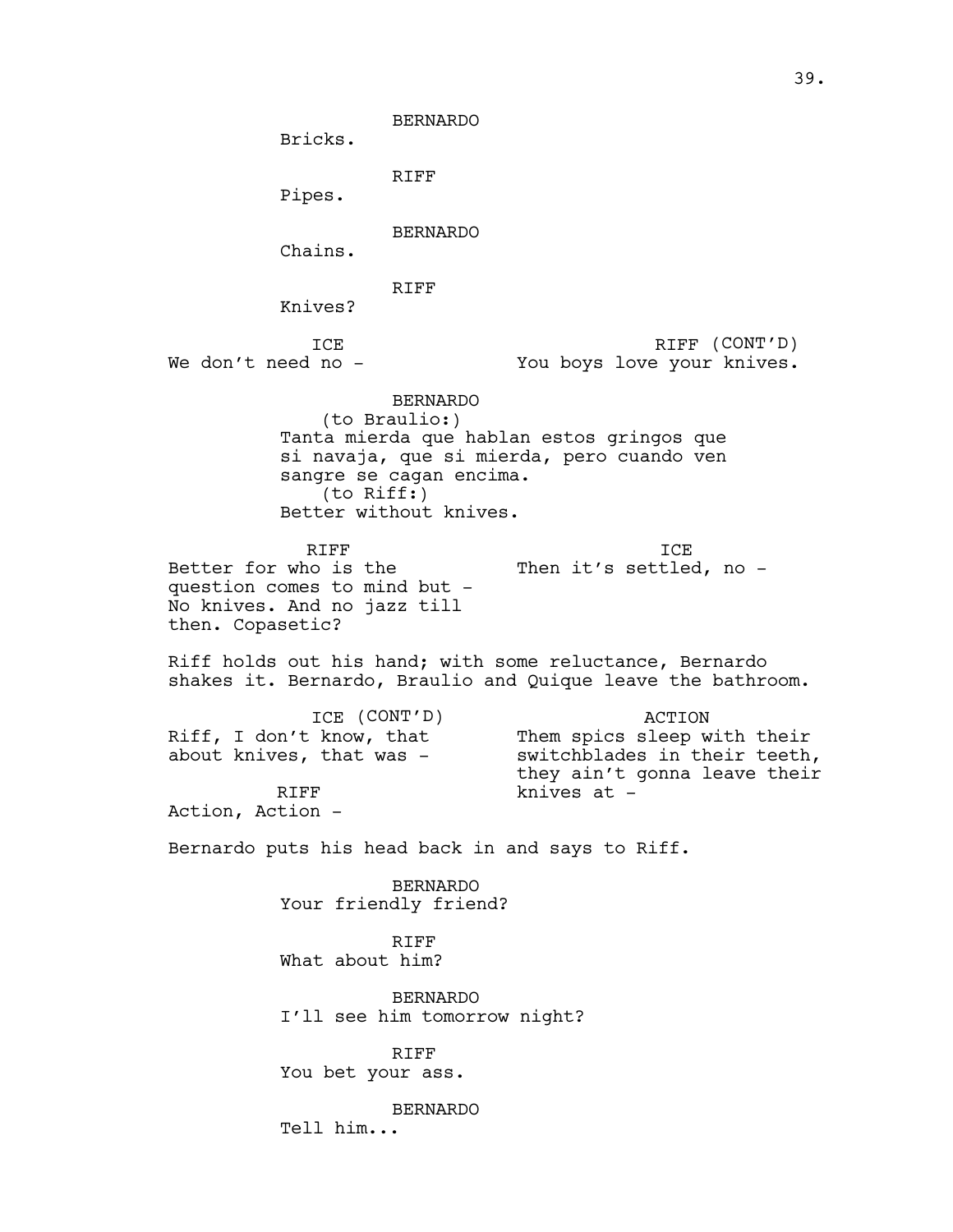RIFF

Tony.

BERNARDO Tell *Tony* I look forward to that.

EXT. A BASKETBALL COURT - NIGHT

The basketball court is enclosed by the school and a high fence. Tony's outside, clutching the fence, staring in at the empty court. He gives it a fierce shake and hangs from it, pressing against it. He closes his eyes and quietly calls:

**TONY** 

María...

*("Maria" begins [When her name appears in the songs, "Maria" is unaccented, as it is the published lyrics]:)* 

> TONY (CONT'D) **The most beautiful sound I ever heard. Maria.** (a little louder:) **Maria!** (a little louder:) **Maria!**

He listens, and from the opposite wall:

A FAINT ECHO

**Maria...**

TONY **All the beautiful sounds of the world in a single word: Maria!**

ECHO

**Maria!**

TONY

**Maria!** 

ECHO

**Maria!** 

TONY AND ECHO TOGETHER **Maria! Maria!**

The floodlights on the basketball court come on!

TONY

**Maria! I've just met a girl named Maria!**

A SCHOOL CUSTODIAN, 50s, opens the doors, broom and ashcan in hand. Tony announces his astonishingly great news!!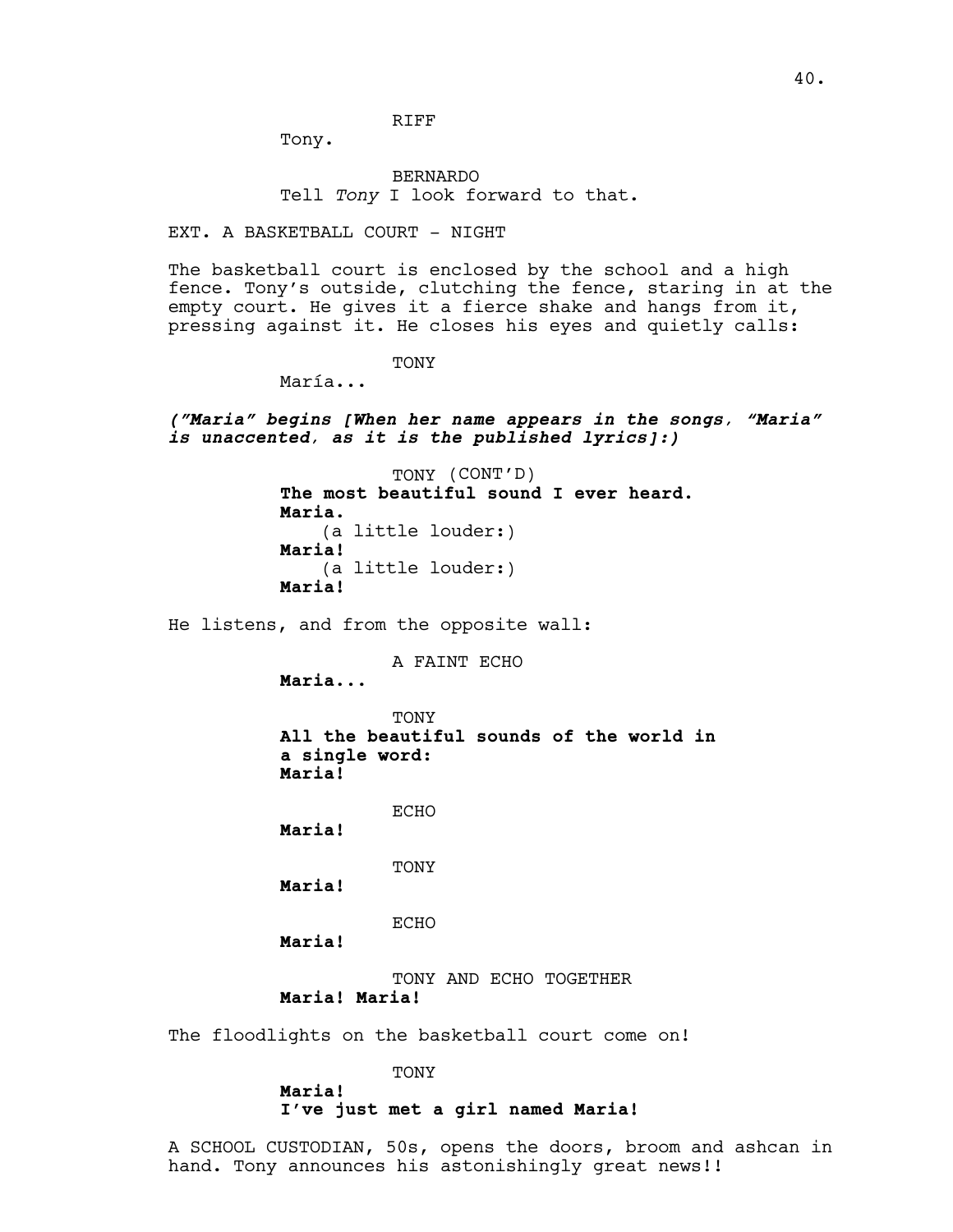TONY (CONT'D) **And suddenly that name Will never be the same To me.**

The custodian looks at this crazy kid, slack-jawed.

TONY (CONT'D)

**Maria! I just kissed a girl named Maria! And suddenly I've found How wonderful a sound Can be**

He turns away from the custodian, and finds himself...

EXT. VERDI SQUARE, WEST 72ND AND BROADWAY - NIGHT

It's Needle Park, grim, littered. Tony's at the base of the Verdi memorial, next to the statue of Leonora. An OLDER WOMAN on a park bench feeds the pigeons. The birds scatter as Tony approaches.

> TONY **Say it loud and there's music playing... Say it soft and it's almost like praying. Maria... I'll never stop saying Maria!**

He comes to a locked chain link fence, climbs over it and leaps from the top.

EXT. AN ALLEY BEHIND TENEMENTS OFF WEST 68TH STREET - NIGHT Tony runs down a narrow alley, calling up, searching for her:

**TONY** 

**Maria! Maria! Maria, Maria!** 

From windows up and down the alley, several PUERTORRIQUEÑAS of various ages, all named Maria, look out from windows.

```
TONY (CONT'D)
Mariiiiiiiiiiiiaaaaaaaaa!
Mariiiaaa!!!
Mariiiaaaa!!!
Mariiiiiiiiiiiiiia, 
Maria!
Say it loud and there's music playing,
    (getting quiet)
Say it soft and it's almost like 
praying...
```
Some of the women have gone back inside, giving up on this crazy guy.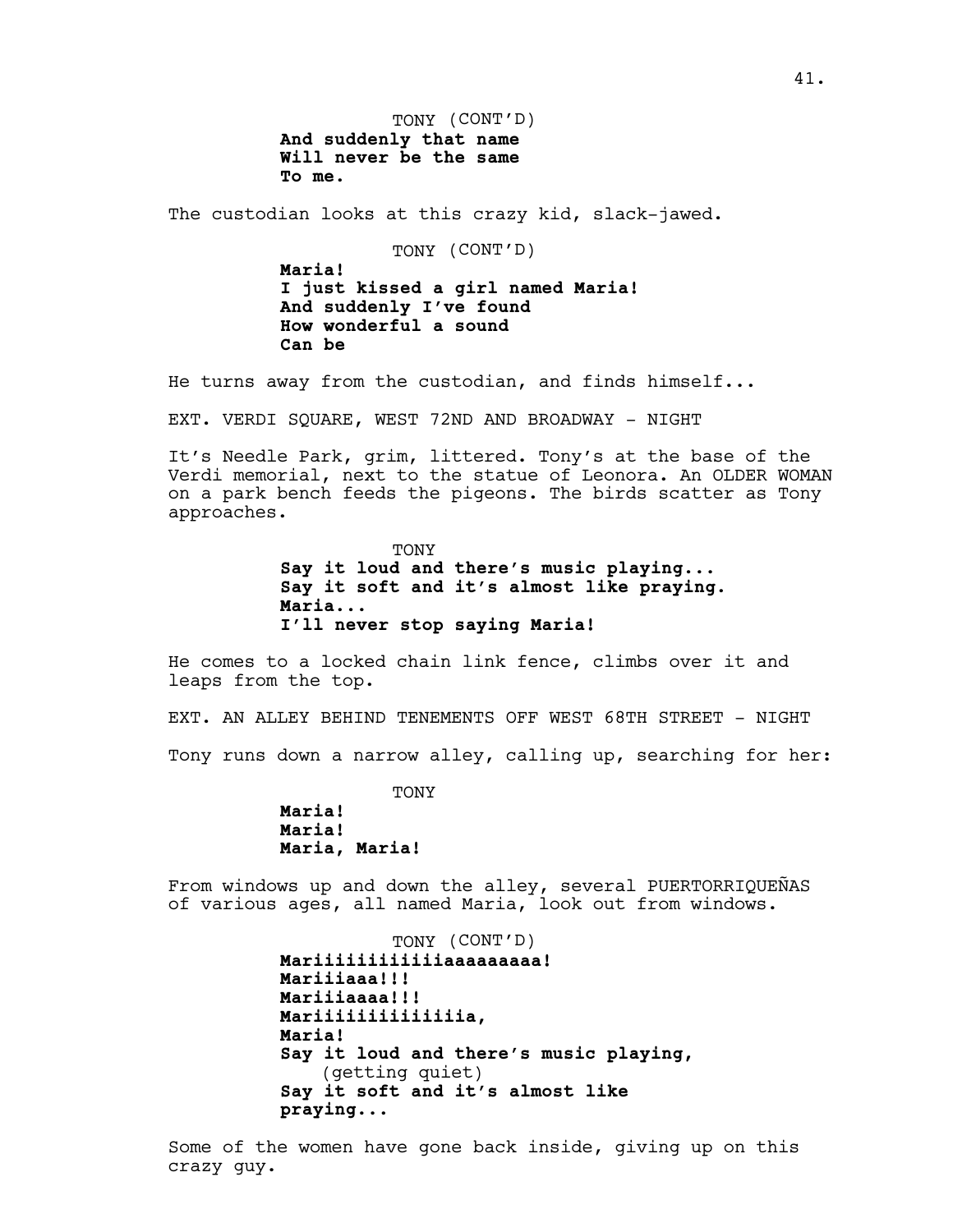EXT. AN ALLEY, WEST 69TH STREET - NIGHT

Tony walks down the alley:

# **TONY The most beautiful sound I ever heard.**

Two stories above Tony, unseen by him, a light comes on in a small window.

TONY (CONT'D)

**Maria....**

*("Maria" ends:)* And María steps onto the fire escape outside her bedroom, still in her dance dress. She shivers in the cold.

Tony is about to climb back over the chainlink fence when -

MARÍA (startled:) ¿Quién es?

### TONY

It's me!

MARÍA Are you crazy? You can't - what are you doing, spooking around como si fuera una rata! ¿Cómo supiste dónde vivo?

TONY Come down! Meet me on the corner.

MARÍA ¡Tú no puedes estar aquí!

**TONY** What's that mean?

MARÍA It means go away!

TONY Can I come up?

MARÍA

No!

TONY But I found you!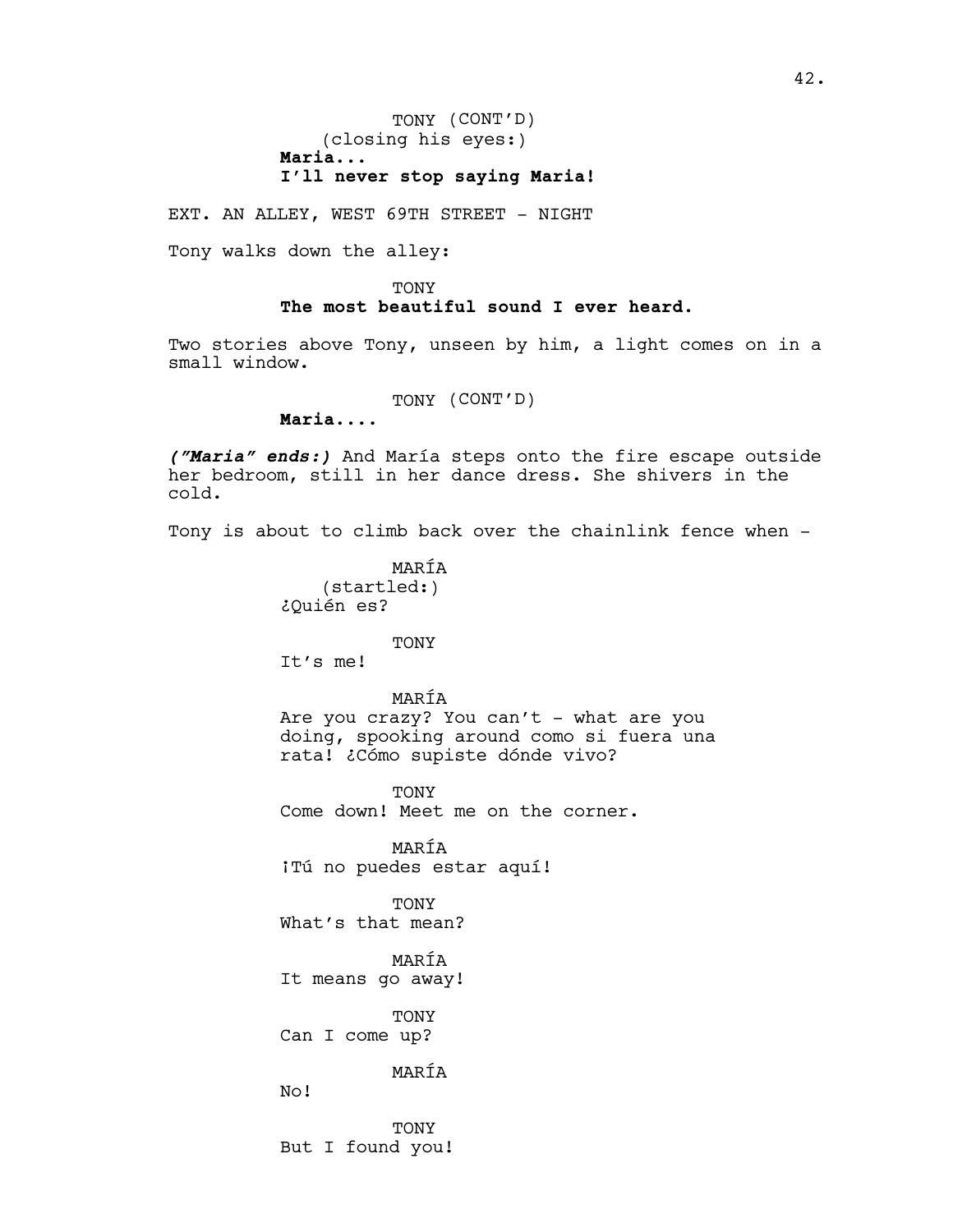MARÍA Please. My brother's so angry now, he  $mid$   $-$ 

**TONY** I'll make him like me. Everybody does.

MARÍA There's nobody who everybody likes.

TONY Yeah, but... So long as you like me, I'm OK with that.

MARÍA ¡Shh! ¡No hables! Tienes que... Please, you have to go.

Instead, Tony doffs his jacket and starts to climb the fire escape.

> MARÍA (CONT'D) ¡Ay Dios mío! ¡No, no, no, no...!

In the apartment behind María, the door opens and shuts, then:

> BERNARDO (O.S.) María! We're home!

She immediately goes in through the window, tiptoes to her bedroom door. She hides behind it, listening:

> ANITA (O.S.) Need a little rum? It'll help you sleep.

BERNARDO (O.S.) Who needs to sleep? Oye, nena, ven pa'cá.

ANITA (O.S.) (a laugh, then:) Not out here, in the bedroom.

Bernardo and Anita go into their bedroom, closing their door. María's closes her door quietly, then goes back out on the fire escape. She looks around, but she can't see Tony.

MARÍA

TONY

¿Dónde estás? Where are you? ¡Ay!

She looks down; Tony's on the landing below hers. He shakes the gate with a rusty old padlock that bars entrance to María's landing.

Locked?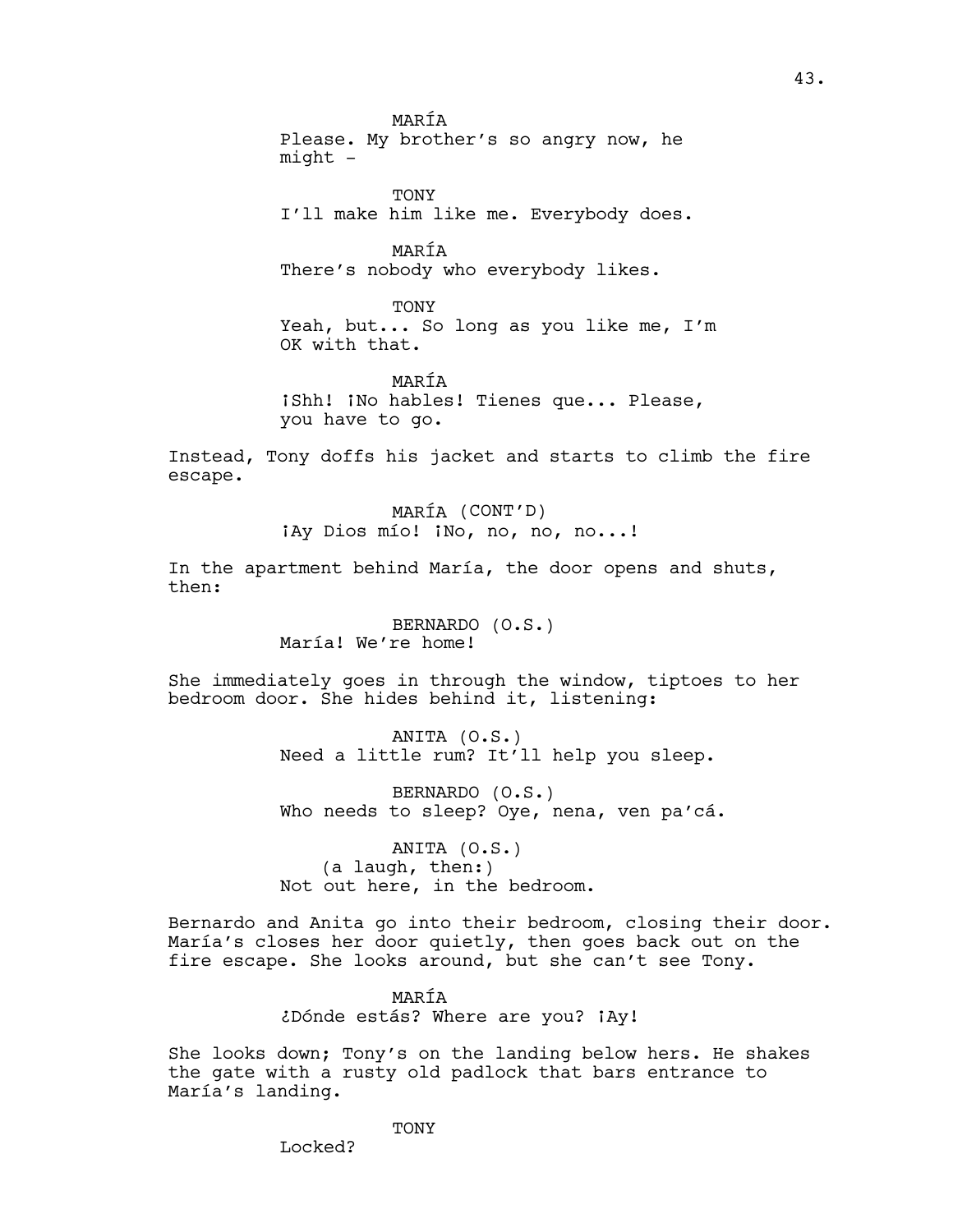María kneels. They speak through the iron slats of the landing.

> MARÍA Sí, but there's no key.

TONY That's against the law, you oughta report that.

MARÍA OK I will. Please, go, or something bad will happen if you don't -

TONY Run away with me.

María laughs.

TONY (CONT'D) I'm serious! Don't laugh!

MARÍA

(mock-serious) Sí. Serious! Maybe tomorrow I'll run away with you!

TONY Tomorrow. Deal.

He reluctantly starts to descend.

MARÍA

Wait!

He stops and immediately returns. He tries to see her through the grate.

> MARÍA (CONT'D) Tomorrow...where?

TONY I can't...see you.

He looks around then sees that an old plank's been laid between the landing's railing and the railing of an adjacent fire escape. He starts across the plank.

MARÍA

Careful!

He turns and looks up at her, standing on the adjacent fire escape's railing. She leans over, looking at him.

> MARÍA (CONT'D) What's your name?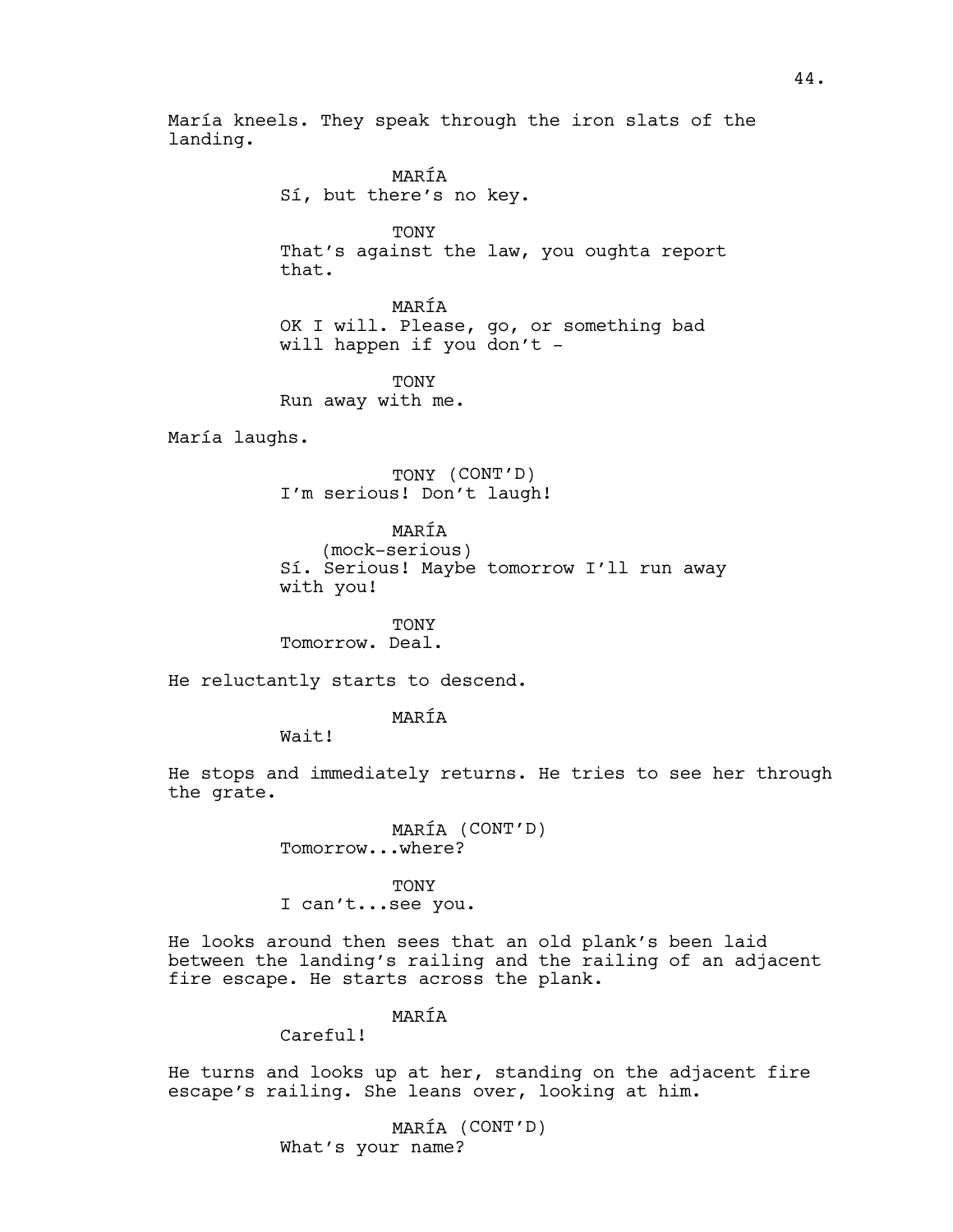He smiles - her asking is important. He presents himself to her.

TONY

Tony.

MARÍA (a beat:) I'll see you tomorrow, Tony.

TONY

Promise me?

# MARÍA

What?

TONY You gotta see me tomorrow. Nobody else. Only me.

*("Tonight" begins:)* 

MARÍA

(lightly teasing him) **Only you, you're the only thing I'll see Forever. In my eyes, in my words and in everything I do, Nothing else but you Ever!**

TONY **And there's nothing for me but Maria, Every sight that I see is Maria.**

# MARÍA

**Tony, Tony...**

Tony walks as he sings to her, back across the plank, stopping midway.

> TONY **Always you, every thought I'll ever know - Everywhere I go, you'll be.**

MARÍA **All the world is only** 

TONY AND MARÍA

**You and me!**

Tony reaches the railing of María's fire escape.

MARÍA **Tonight, tonight, It all began tonight, I saw you and the world went away.**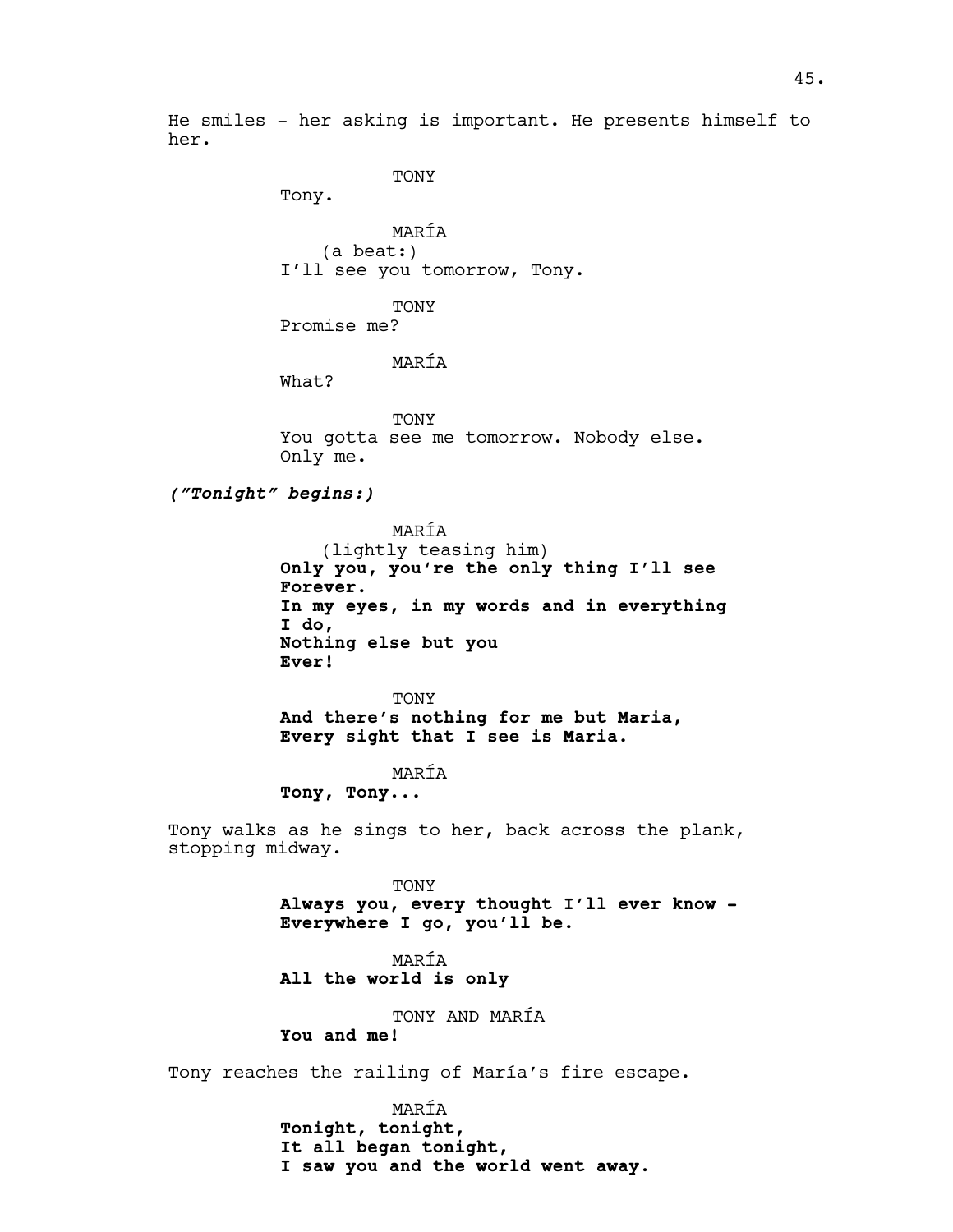He makes it back to the grate and reaches up through it. María interlaces her fingers with his.

> MARÍA (CONT'D) **Tonight, tonight, There's only you tonight, What you are, what you do, what you say.**

Tony grabs hold of the sides of María's railing, and using the brace, hoists himself till he's holding on to her railing, his feet on the brace, chest high above her railing.

> TONY **Today, all day I had the feeling, A miracle would happen - I know now I was right.**

For both of them, excitement and danger and proximity start to move their playfulness gradually into something bigger, wilder, scarier, more wonderful.

TONY (CONT'D)

**For here you are And what was just a world is a star, Tonight!**

Tony pulls himself up, climbs over the rail till he's standing on María's landing with her. They gaze at each other through the steps of the ladder.

> MARÍA **Tonight, tonight, The world is full of light...**

> > **TONY**

**With suns and moons all over the place.**

María steps around the ladder to take Tony's hands. They stand in the shadows at the farther end of the landing.

> MARÍA AND TONY **Tonight, tonight, The world is wild and bright, Going mad, shooting sparks into space.**

TONY **Today the world was just an address, A place for me to live in, No better than alright...**

MARÍA **But here you are And what was just a world**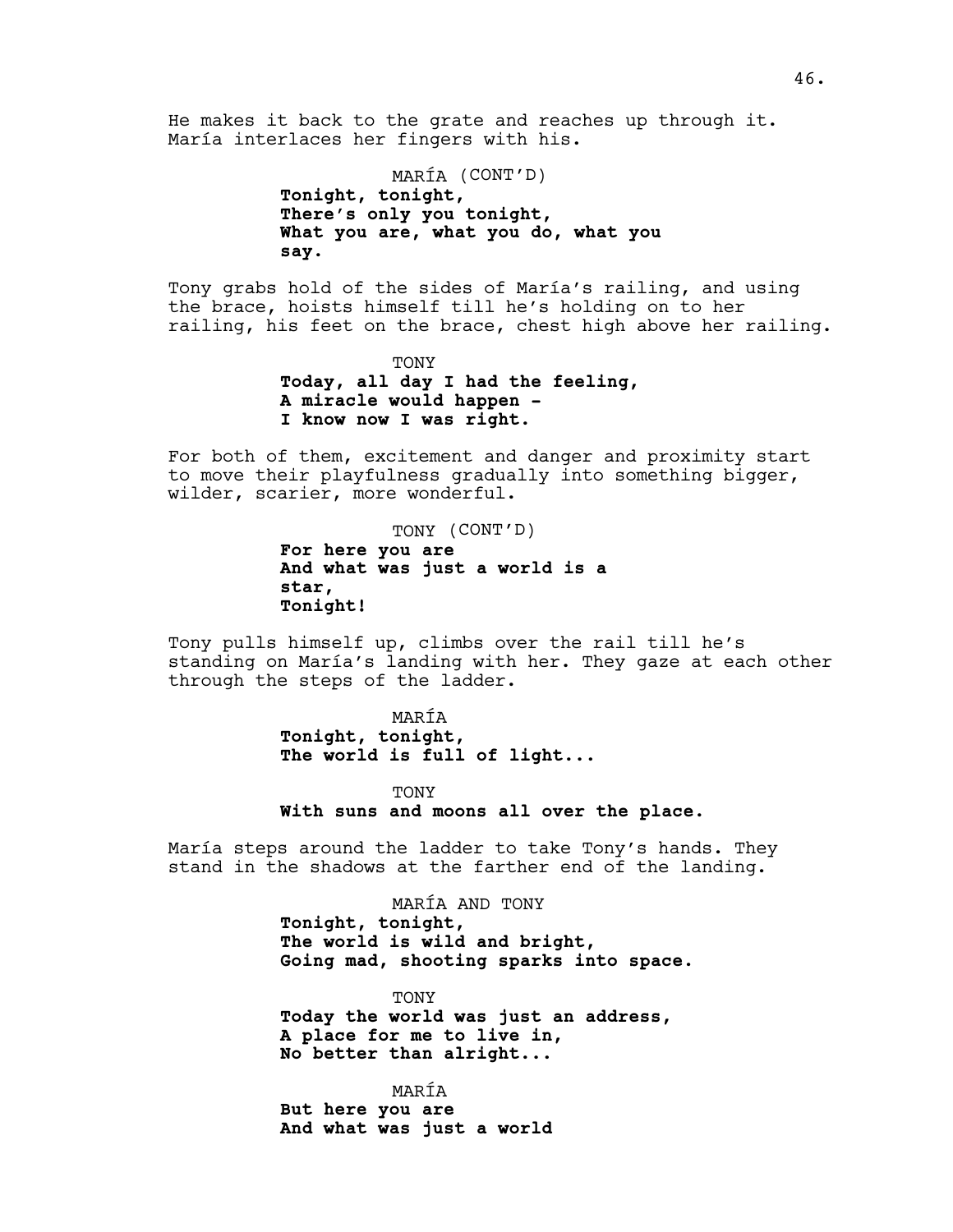They kiss, deep, hungry, passionate. Then María hears a voice, calling through María's bedroom door:

> BERNARDO (O.S.) ¡María! ¡Vente pa'dentro!

MARÍA ¡Sí, ya voy! ¡Me estoy vistiendo!

María pulls slowly away from Tony.

MARÍA (CONT'D)

Tomorrow.

TONY

Tomorrow.

MARÍA

Sí.

Reluctantly he climbs over the railing and starts to descend. She calls to him:

MARÍA (CONT'D)

Wait!

He's back instantly, hanging off her railing, again supported by the brace.

```
MARÍA (CONT'D)
```
What time?

TONY Tomorrow night?

MARÍA

I work.

TONY 2 o'clock! PM! 72nd Street subway station. Uptown side.

# MARÍA

Sí, sí. Ok...

He starts to lower himself again. Again, as soon as she loses eye contact, she calls:

> MARÍA (CONT'D) Wait! Wait!

And he clambers back again. He waits.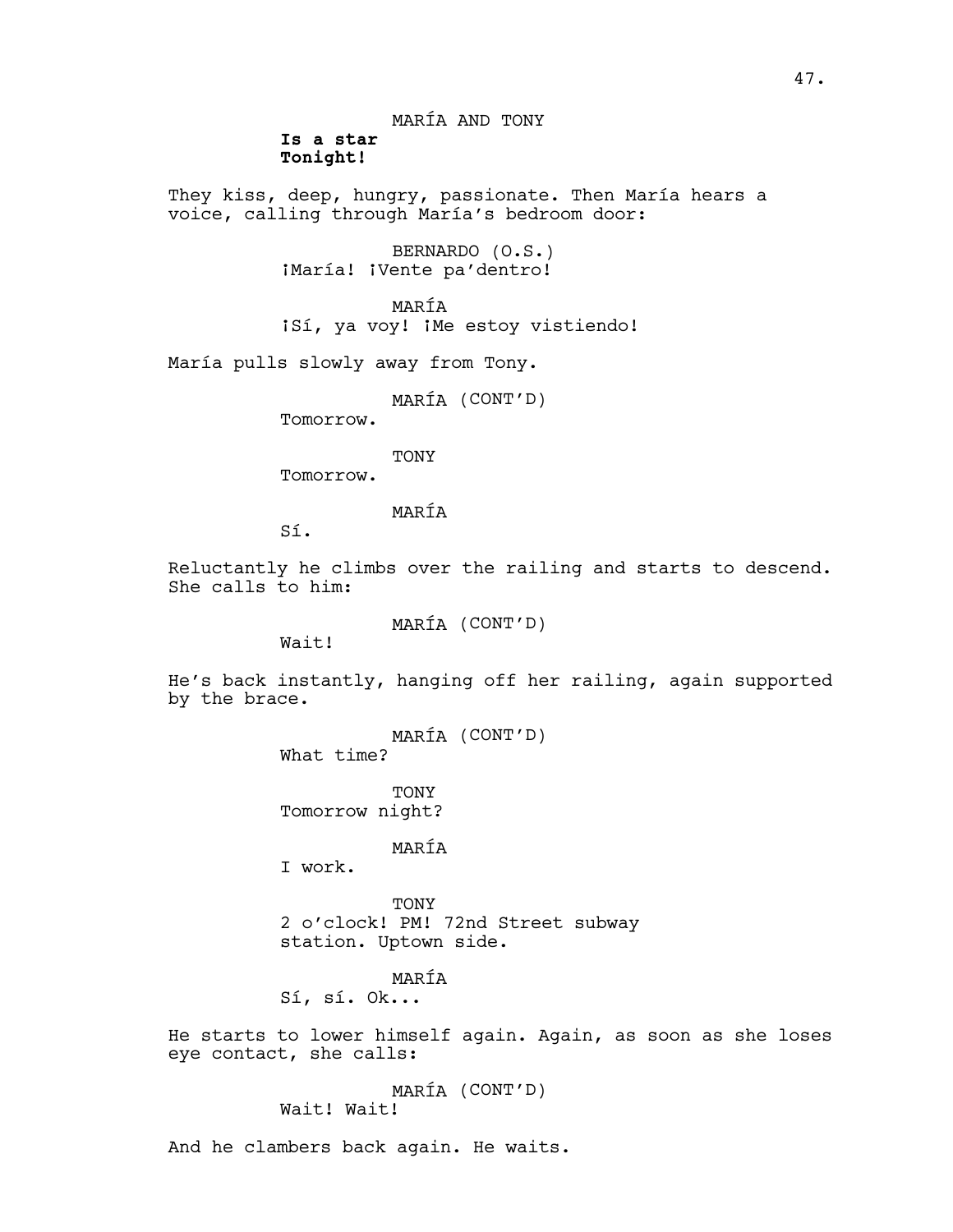MARÍA (CONT'D) I forgot why I called you.

TONY I'll wait till you remember.

MARÍA Tony is... Antonio?

**TONY** 

Anton.

MARÍA Te adoro, Anton.

He's pierced through.

TONY Te adoro, María.

TONY AND MARÍA **Good night, good night, Sleep well and when you dream, Dream of me, Tonight...**

They kiss, then separate, and:

*("Tonight" ends:)*

EXT. CITY STREETS - DAWN

Buildings stand in stark silhouettes against the rising sun.

GARBAGE MEN go about their rounds. A SHOPKEEPER sweeps the street. A PAPERBOY walks up the stairs to deliver a paper to an OLDER WOMAN on her stoop.

INT. MARÍA'S BEDROOM, BERNARDO AND ANITA'S APARTMENT - EARLY MORNING

María is asleep atop her covers, still in her dress from last night. Her window's still open, the thin curtains hanging limp in front of it.

*(The "Scherzo" from Bernstein's* **Symphonic Dances from West Side Story***:0:00-0:11:)* A light summer breeze catches the curtains, making them lift and fall. The breeze gets stronger, playing with María's hair.

*0:12-0:17:* She opens her eyes, looking around the room, waking up from a very nice dream. She sits up, excited.

*0:18-0:28:* She gets out of bed, stretches, looks down at her dress, wrinkled now, but seeing it makes her very happy. She hugs herself.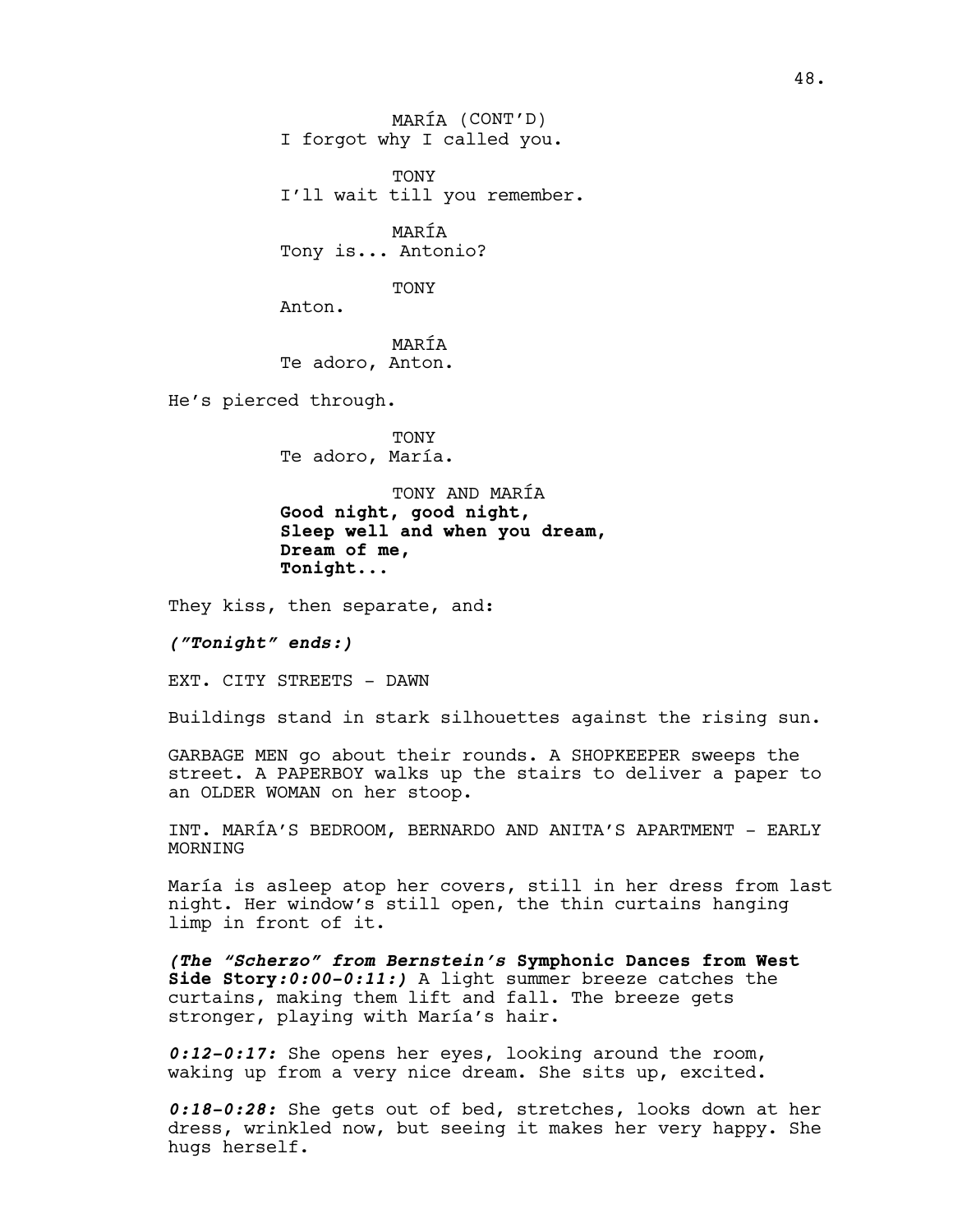*0:29-0:34:* She goes to the window and looks out at the fire escape. She cups her face in her hands, overwhelmed, blushing.

*0:35-0:37:* She twirls wildly around the room, and then stops when  $-$ 

*0:38-0:47***:** from outside her closed bedroom door she hears:

ANITA (O.S.) ¡María! Breakfast, niña!

*0:48-0:54:* María scrambles out of her party dress and into a nightgown, mussing her hair to look even more like she's just woken up, then she rolls around on her bed to muss the sheets and hurries out her bedroom door. *(The "Scherzo" ends.)*

INT. SEWING ROOM AND KITCHEN, BERNARDO'S AND ANITA'S APARTMENT - EARLY MORNING

Anita, an apron stained with dye colors covering her housedress, wearing rubber gloves, lifts several yards of dyed silk from their cool water dye-setting bath in the kitchen sink.

> BERNARDO Last night I dreamed I was back in Puerto Rico. In my dream we had six kids.

#### ANITA

*Six kids?* Marry a cat.

Anita carefully wrings water from the silk, and then carries it to her sewing room, hanging it from clothesline she's stretched from wall to wall; other yards of drying silk are already hanging about the room - she's been at this for a couple of hours. Pages of El Diario are strewn on the floor under the silks to catch the dripping water.

On the stove and elsewhere in the kitchen, big aluminum pots containing the now-cold dye baths, and boxes of Rit dye. Bernardo has cleared two burners on the stovetop; water is heating in a small pot for coffee as he scoops a spoonful of lard into a pan.

There's a smaller apron draped over one of the chairs at the table.

As he retrieves eggs from the refrigerator and places them on the table:

> BERNARDO I've been asking you for five years!

#### ANITA

Ha ha ha you want to marry me? Then leave the gringos alone.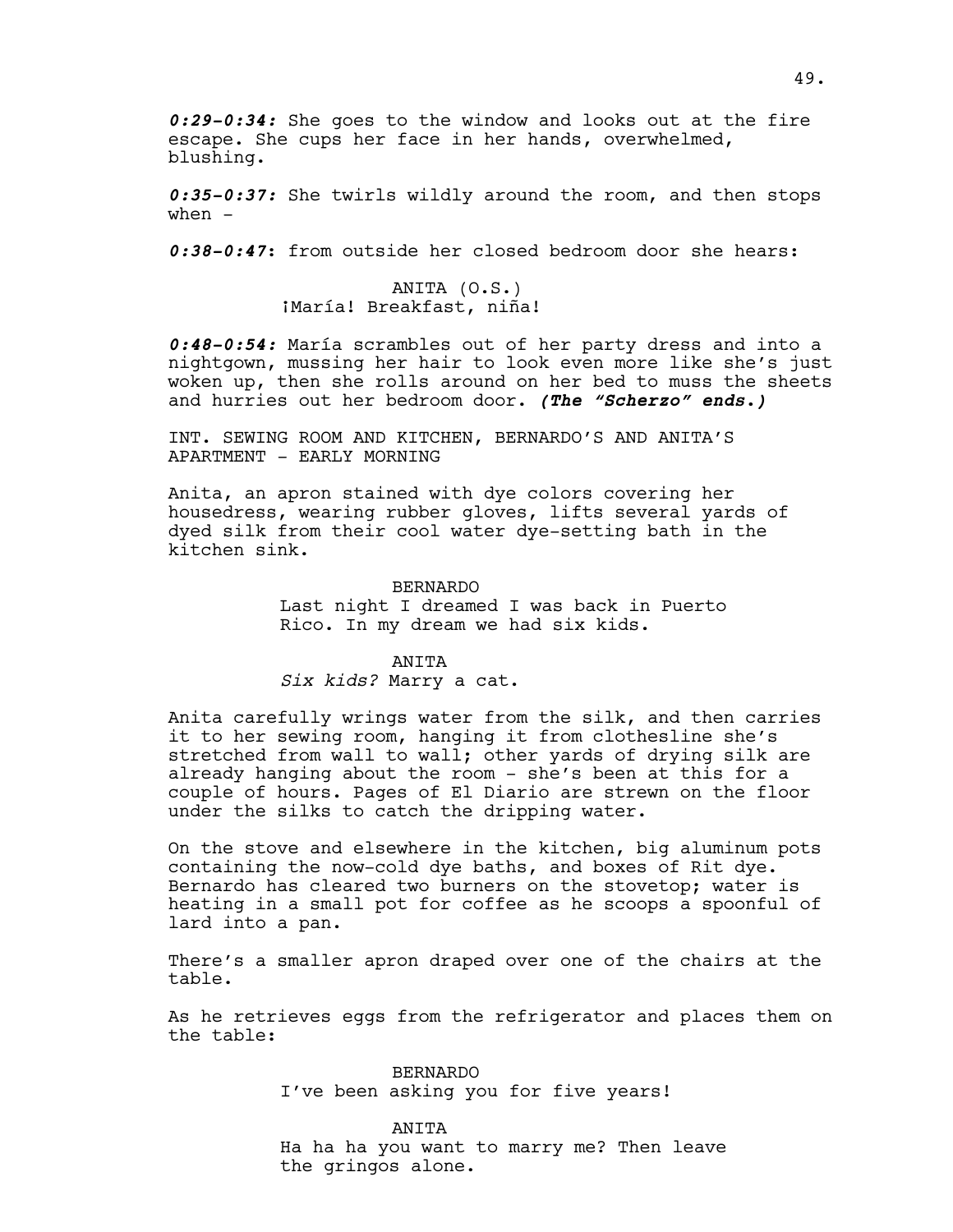María enters in her bathrobe. She goes to the stove and, without looking or speaking to Bernardo, takes the eggs from the table to the stove. Bernardo goes to Anita, who's hanging up the silk, smoothing out the wrinkles.

> BERNARDO I'm gonna make quick work of the Jets.

ANITA You sound like the funny papers. "The Jets!" BERNARDO (CONT'D) – y después - Poquito a poco te voy a hacer todo eso, esas cositas que te encantan.

He embraces her from behind and whispers into her ear:

| BERNARDO (CONT'D)  | ANITA (CONT'D)              |
|--------------------|-----------------------------|
| Anita María Teresa | (succumbing to him:)        |
| Josefina Etcetera  | English. We gotta practice. |

They kiss. It gets hot. The pot on the stove boils. María scoops ground coffee into the boiling water and returns to the eggs.

> MARÍA Good morning? (they keep kissing) I'm right here.

Before she lets him go, Anita whispers seductively, imploringly to Bernardo:

> ANITA Hazme feliz esta noche. Stay here and don't fight?

He kisses her again.

MARÍA (to Anita:) What fight?

Anita removes her rubber gloves.

BERNARDO Don't worry about that.

MARÍA You don't have a fight till next week, the match with that Thompson guy, what was his name?

#### ANITA

(to María:) Your brother has something to say to you.

As María carries the pot with the coffee to the table and pours it through a cheesecloth over the mouth of a coffee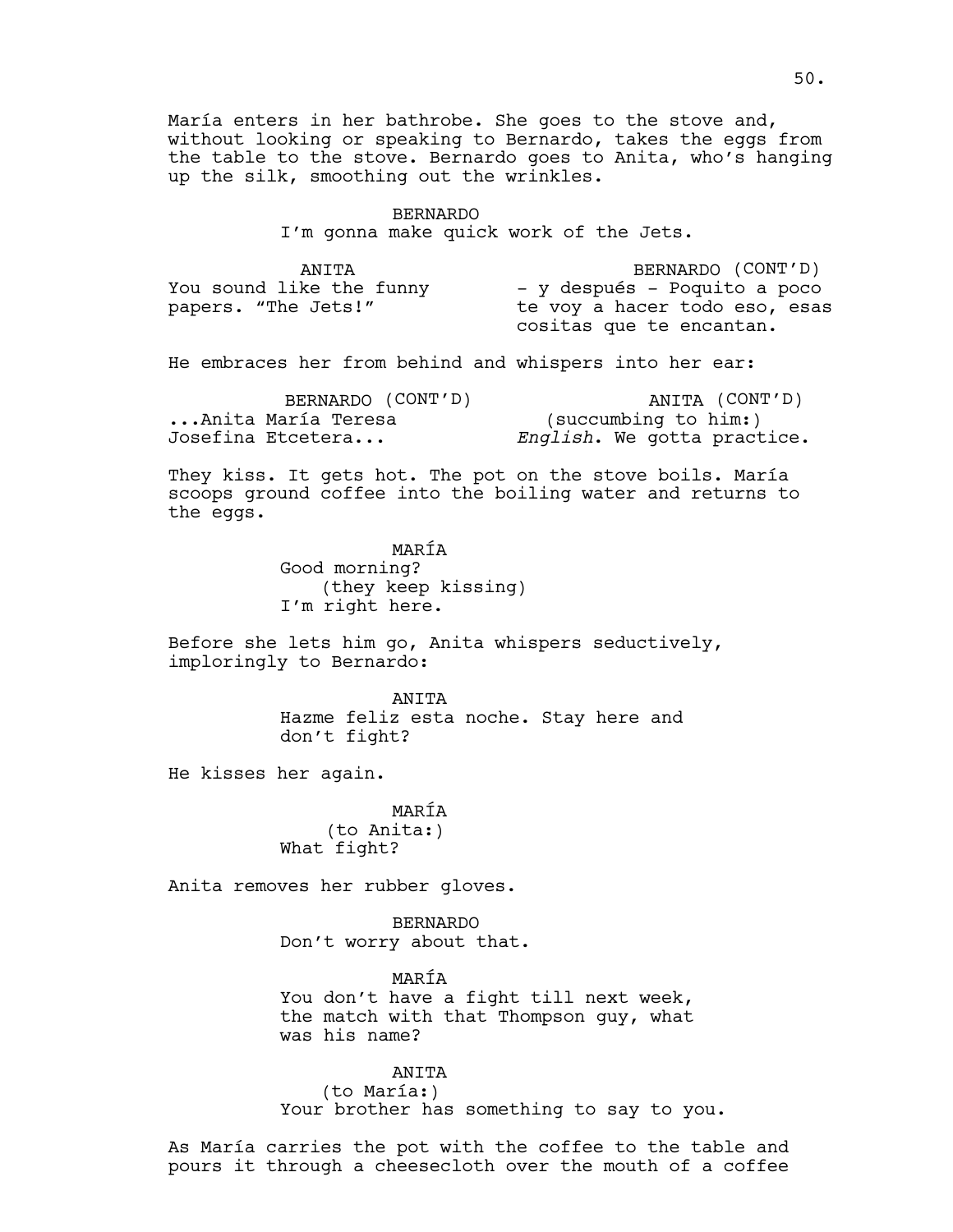pot, Anita gestures to Bernardo: "Tell her!" Then, removing the apron and gloves as she goes, Anita heads into her bedroom, leaving the door partially open.

> BERNARDO (to María:) I apologize. For behaving last night like a, like a, a -

ANITA (O.S.) (shouting from the bedroom:) Like a gangster!

BERNARDO Sí, como un gángster.

María goes back to the eggs.

MARÍA It was embarrassing.

ANITA (O.S.) (calling from the bedroom:) And he's apologizing. BERNARDO

MARÍA I'm a grown up now, Bernardo. I can dance with anyone I like.

*Perdón*.

BERNARDO As long as he's Puertorriqueño.

MARÍA But *why?* Tony's a nice boy!

BERNARDO "¡Tony!" (to Anita:) ¿Oíste eso? "¡Tony!"

MARÍA Tony. Who cares if he's a - I don't know what he is, a, a yanqui -

As Bernardo sits at the table, pouring himself a cup of coffee, he says to María:

> BERNARDO He's a Polack. That's what he is. A big dumb Polack!

Anita puts her head partly through the crack in the door.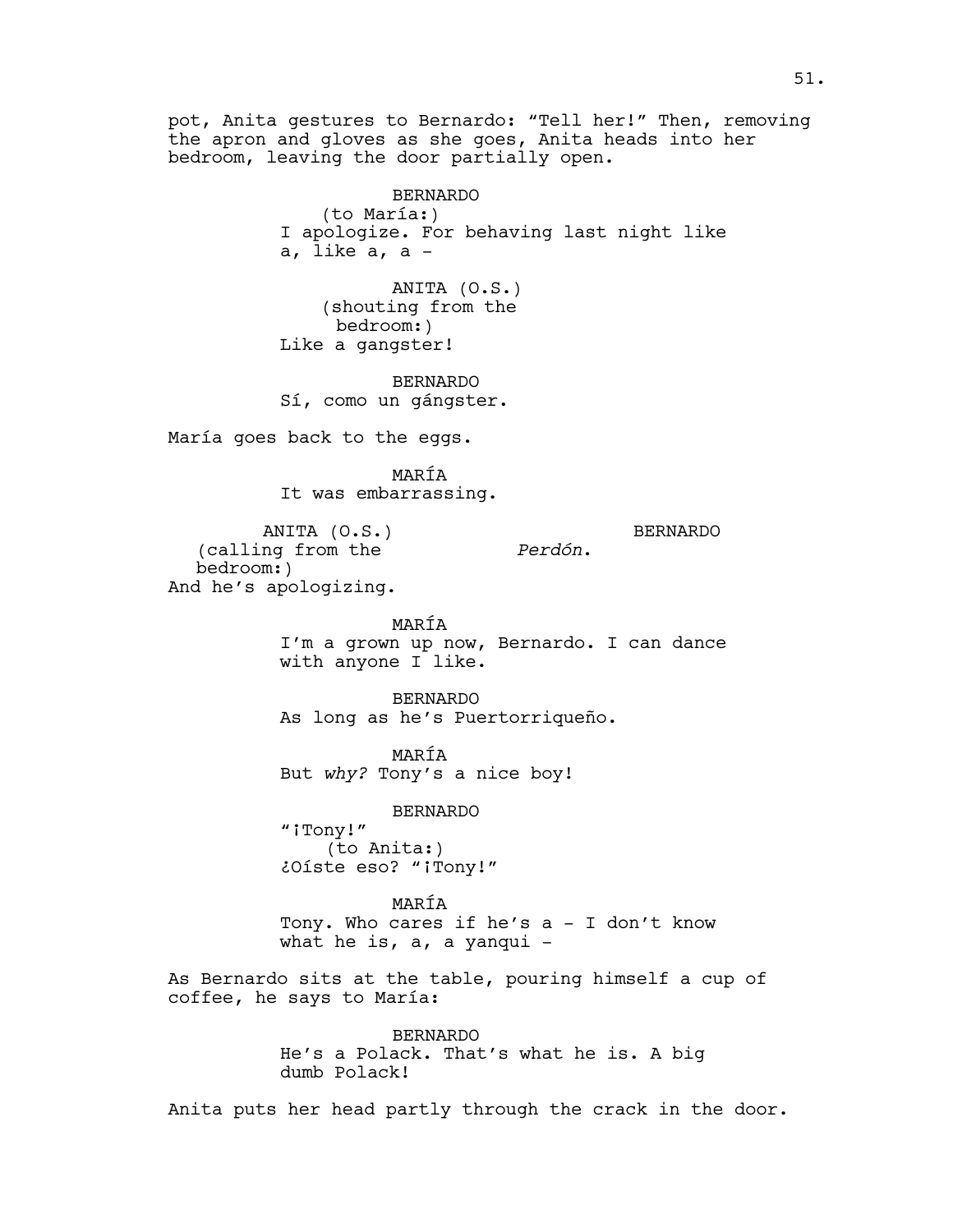**ANTTA** Polack! Says the Spic! Now you sound like a real American!

Anita retreats into the bedroom to finish dressing.

BERNARDO I don't want you to marry a gringo.

MARÍA *Marry* him?! I *danced* with him, Bernardo! For a, a *minute* until you - You're crazy, I can't talk to you anymore! (to Bernardo:) ¡Ya no lo soporto! ¡No soy una bebé! I was okay on my own, just me and Papí for five years without you while you came here, where you do everything you want, you study, you make money -

Anita comes out of the bedroom in her dress.

ANITA

And he boxes.

MARÍA ¡Sí! And you have your boxing!

ANITA And he fights in the streets!

### MARÍA

(to Bernardo, severely:) Don't fight with the Jets. *¡Mami estaría* avergonzada!

BERNARDO (to María:) I want you to be happy. Te quiero mucho y tengo que proteger -

Anita slams a plate of eggs on the table in front of him.

#### ANITA

Here! Dead man! Eat your eggs! And everyone, speak English!

MARÍA Yo también te quiero mucho. But I'm here too, and I want to make a life, a home, maybe go to City College like Rosalía's

cousin Virginia. I want to be happy here!

BERNARDO Pero Nueva York no te hace feliz -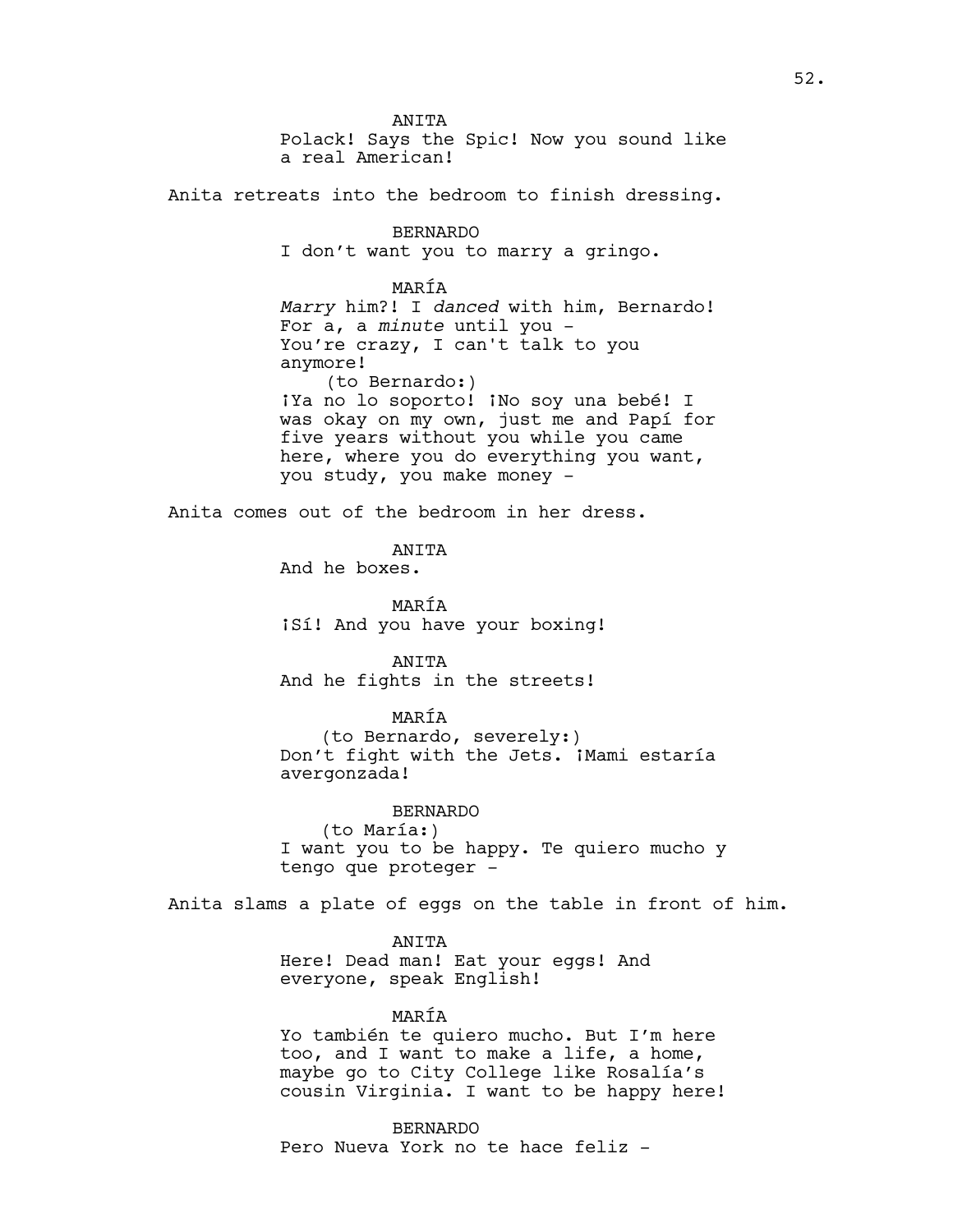ANITA

*English*!

BERNARDO Puerto Rico, sí.

MARÍA That's what *you* think! I'm gonna think for myself!

BERNARDO (snapping!) You keep away from him! Mientras tú vivas - (catching himself)

As long as you're in my house -

ANITA This ain't *your* house! She pays rent here same as me and you!

BERNARDO (to Anita:) This is about family. Tú tienes que respe–

ANITA Ah, ¿y ahora yo noy soy parte de la familia? ¿Y por qué? ¿¡Porque soy prieta!?

BERNARDO ¡Eso no es lo que quise decir! Anita, eso no - (to María:) ¡Te prohíbo ver a ese estúpido Polack!

MARÍA

Maybe Chino and your friends fall down at your feet and maybe you scare the Americanos when you make fists and angry faces, pero yo no estoy interesada ni en boxeo ni en peleas. ¡Y tú no eres mi jefe! And I'm not interested in what you have to say.

María goes to her bedroom and slams the door. Bernardo, angry, dumbfounded, looks at Anita. She shrugs, takes the apron draped over the chair and puts it around her waist. Then, turning her back to him, she says:

#### ANITA

Amárrame eso.

As Bernardo complies, knotting the apron strings: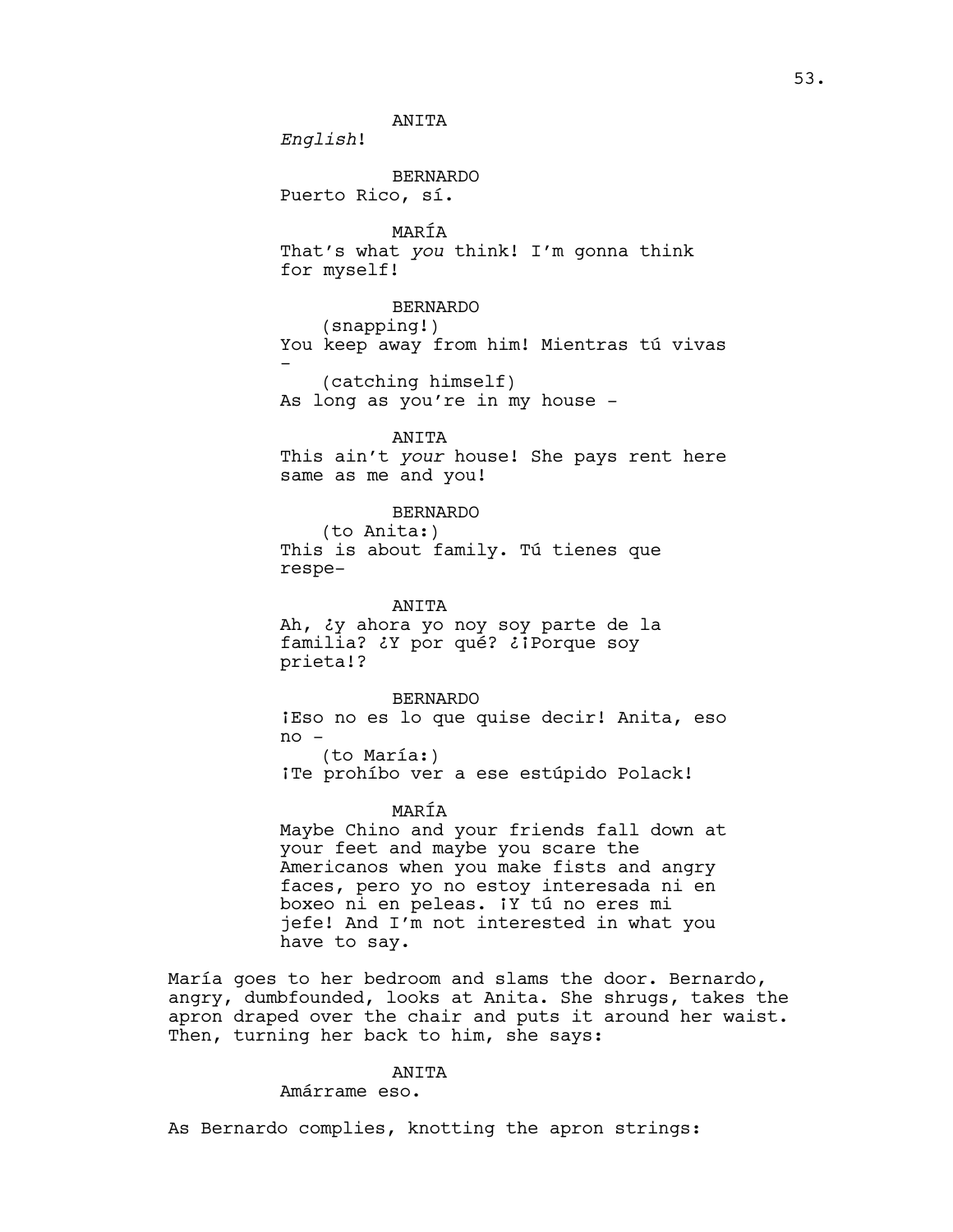### ANITA (CONT'D)

You want to know where my home is? It's where I pay rent. Right here, where I work my fingers raw mending pants and hemming neckties so that I can earn enough money to pay other girls to sew for me so that someday I can rent a shop of my own in this great big beautiful *Nueva York*!

Bernardo tries to kiss her neck, but she brushes him off.

ANITA (CONT'D)

Ah.

(turning to him) And if you think that I'm going back home to Puerto Rico with six kids that I put to bed hungry every night, amor de mi vida, you're dreaming!

She passes through the silks back into her work room.

BERNARDO In Puerto Rico our kids won't get fat like the kids in New York!

*("America" begins:)* The alley outside Anita's and Bernardo's bedroom. Clotheslines strung between pulleys are being reeled, laundry is being clothespinned in time to the opening beats of the song. There's a whole community waking up, women are doing laundry, people having coffee, reading papers, kids playing.

Anita steps out onto the fire escape, pulling in clean laundry, including some of Bernardo's boxing clothes. As she retrieves each item of laundry she drops it into a basket at her feet.

She's still angry, taking it out on the laundry.

ANITA

**Puerto Rico, You lovely island, Island of tropical breezes. Always the pineapples growing, Always the coffee blossoms blowing...** 

Anita looks over to a PUERTORRIQUEÑA holding her CHILD on the fire escape of the building next to Anita's.

> PUERTORRIQUEÑA WITH CHILD **And the money owing!**

An older PUERTORRIQUEÑA one floor up above the woman and child leans out of her window: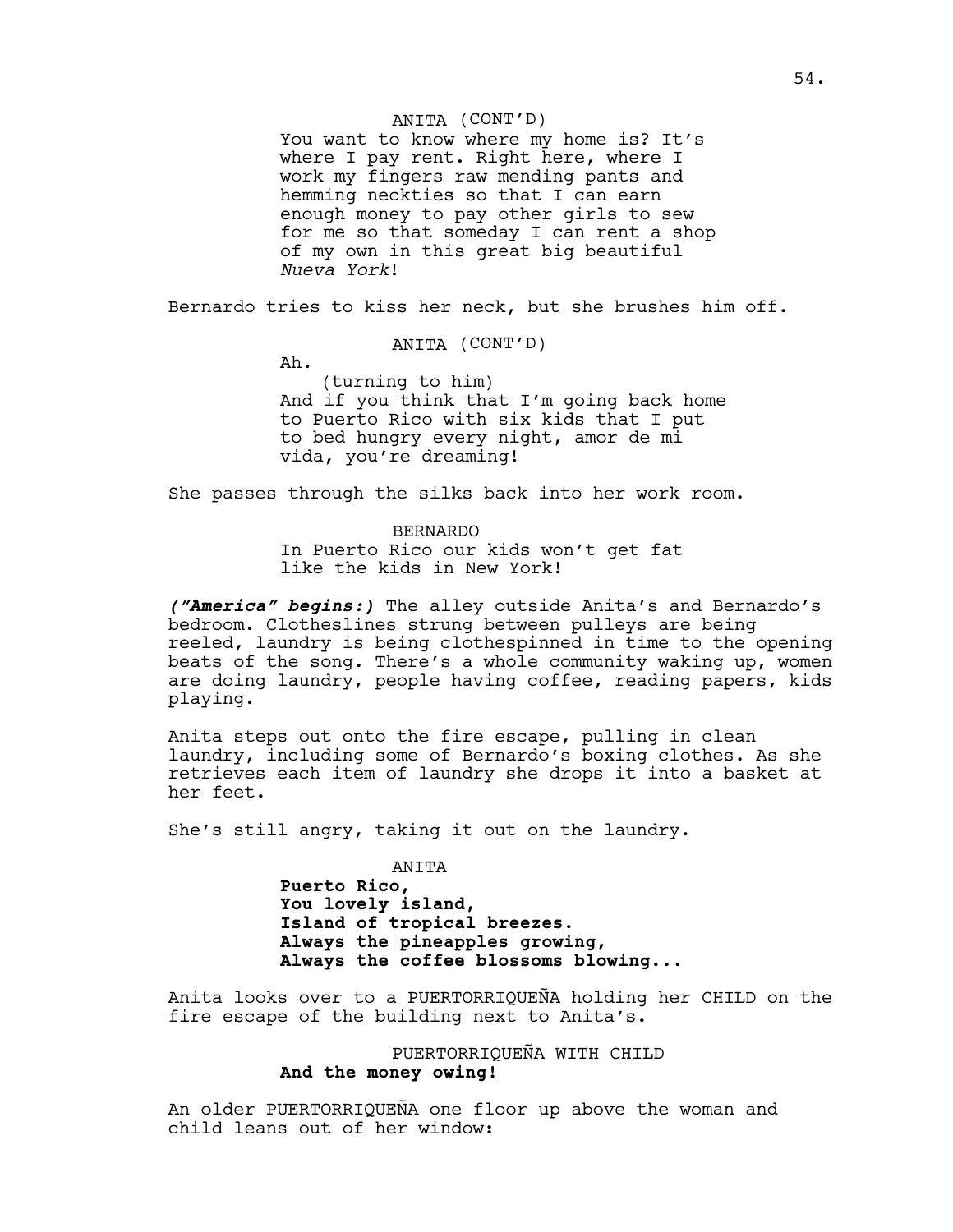# OLDER PUERTORRIQUEÑA **And the babies crying!**

One floor above Anita in her own building, a third PUERTORRIQUEÑA leans over her fire escape railing, fanning herself with a big paper fan:

# PUERTORRIQUEÑA WITH FAN **And the people trying.**

Anita sings up to her.

# ANITA **I like the island Manhattan!**

Rosalía, from her window one floor above Anita, calls out:

# ROSALÍA I know you do!

Anita turns back into the bedroom, holding the last item from her clothesline: Bernardo's boxing trunks. Bernardo enters from the kitchen. Anita sings, loud enough to shut him up:

# **ANTTA Smoke on your pipe and put that in!**

Anita throws the boxing trunks at Bernardo, then leaves the room. Bernardo throws the trunks on the floor and follows her out of the room.

INT. APARTMENT BUILDING HALL - CONTINUOUS

Anita, Rosalía and Luz, dressed for shopping and errands, meet by the stairs and head down the hall together.

EXT. WEST 69TH IN FRONT OF THE APARTMENT BUILDING - MORNING

The women come out of their building, descend the stoop and start walking down the sidewalk. Anita's still caught up in the fight with Bernardo, who follows behind her.

# ANTTA **I like to be in America!**

Illi, Conchi and Montse, dressed for shopping and work, are descending the adjacent stoop; they join in with Anita, Luz and Rosalía.

> ANITA, LUZ, ROSALÍA, ILLI, CONCHI AND MONTSE

# **OK by me in America!**

A third stoop: Tati, Clary, Charita descend and join:

ALL THE PUERTORRIQUEÑAS **Everything free in America!**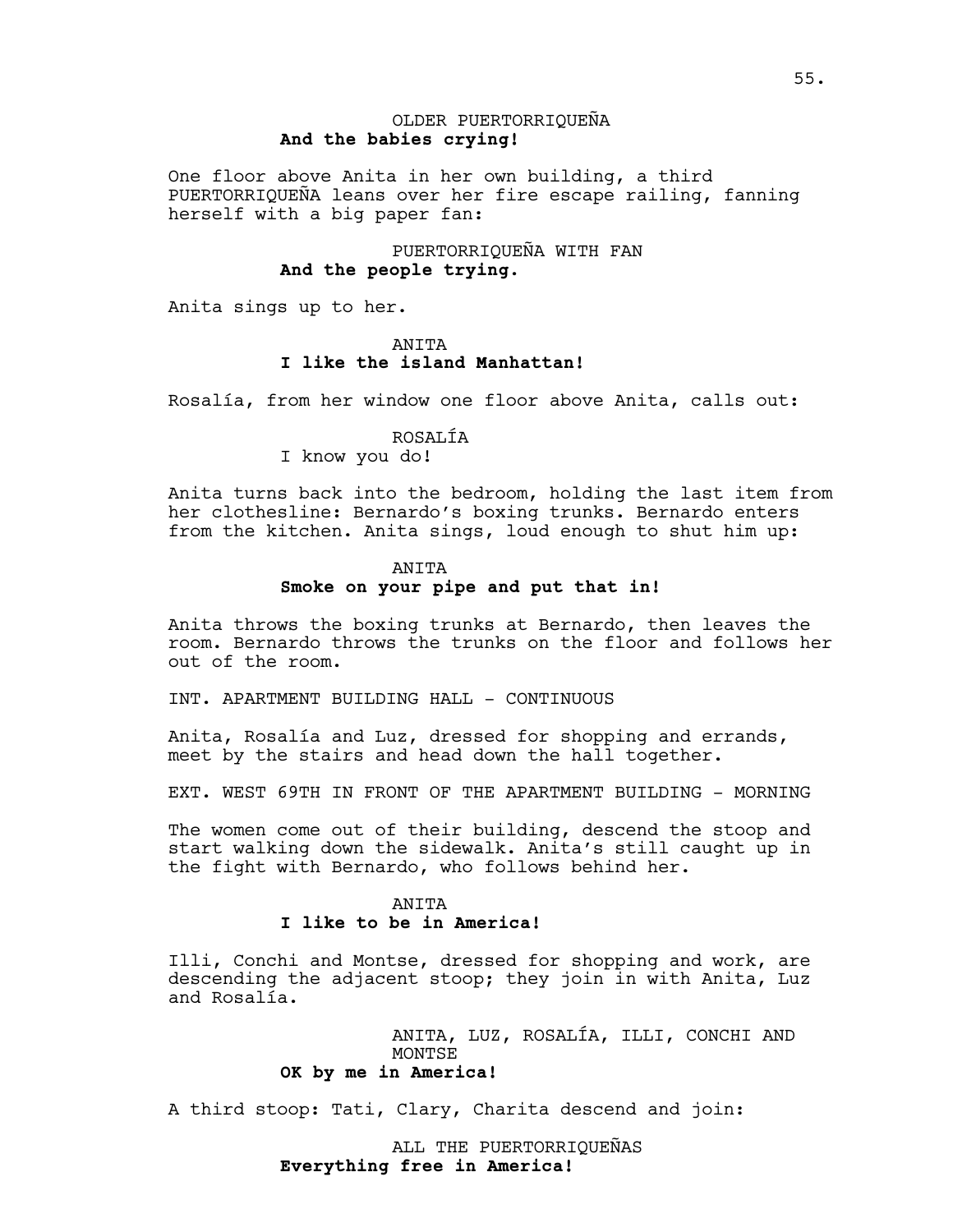The group pushes ahead. Bernardo, coming up behind Anita with Braulio and Quique, whispers to her:

### BERNARDO **For a small fee in America.**

Anita pushes him away and continues her walk, as two COPS approach behind the Sharks, patrolling their beat. They regard Bernardo and the others suspiciously. The Sharks, carrying boxing gear for the gym, hustle away.

EXT. A NEIGHBORHOOD FABRIC STORE - MORNING

Fabric is being packed into shopping bags by a WHITE STORE OWNER, who's set up a table displaying his wares on the sidewalk outside his shop. He beams at Anita as she signs a credit slip, picks up several of the bags, and joins Rosalía and Luz looking at bolts of fabric nearby.

### ANITA **Buying on credit is so nice!**

Bernardo picks up the receipt, looks at it, and brandishes it at the Shopkeeper.

# BERNARDO

# **One look at us and they charge twice!**

The Shopkeeper snatches the receipt from Bernardo and, scowling, stuffs it in the remaining bag for Anita.

# ROSALÍA **I have my own washing machine!**

#### BERNARDO **What do you have though to keep clean?**

Anita shoves her bad into his arms and walks off.

Rosalía sticks her tongue out at Bernardo as the three women turn on their heels and march off down the street.

EXT. BROADWAY AND WEST 67TH STREET - MORNING

Anita, Luz and Rosalía dance in the middle of Broadway. Anita points out marvels to Bernardo:

> ANITA, ROSALÍA AND LUZ **Skyscrapers bloom in America! Cadillacs zoom in America! Industry boom in America!**

The Sharks suddenly swoop in to closely surround Anita.

THE SHARKS **Twelve in a room in America!!**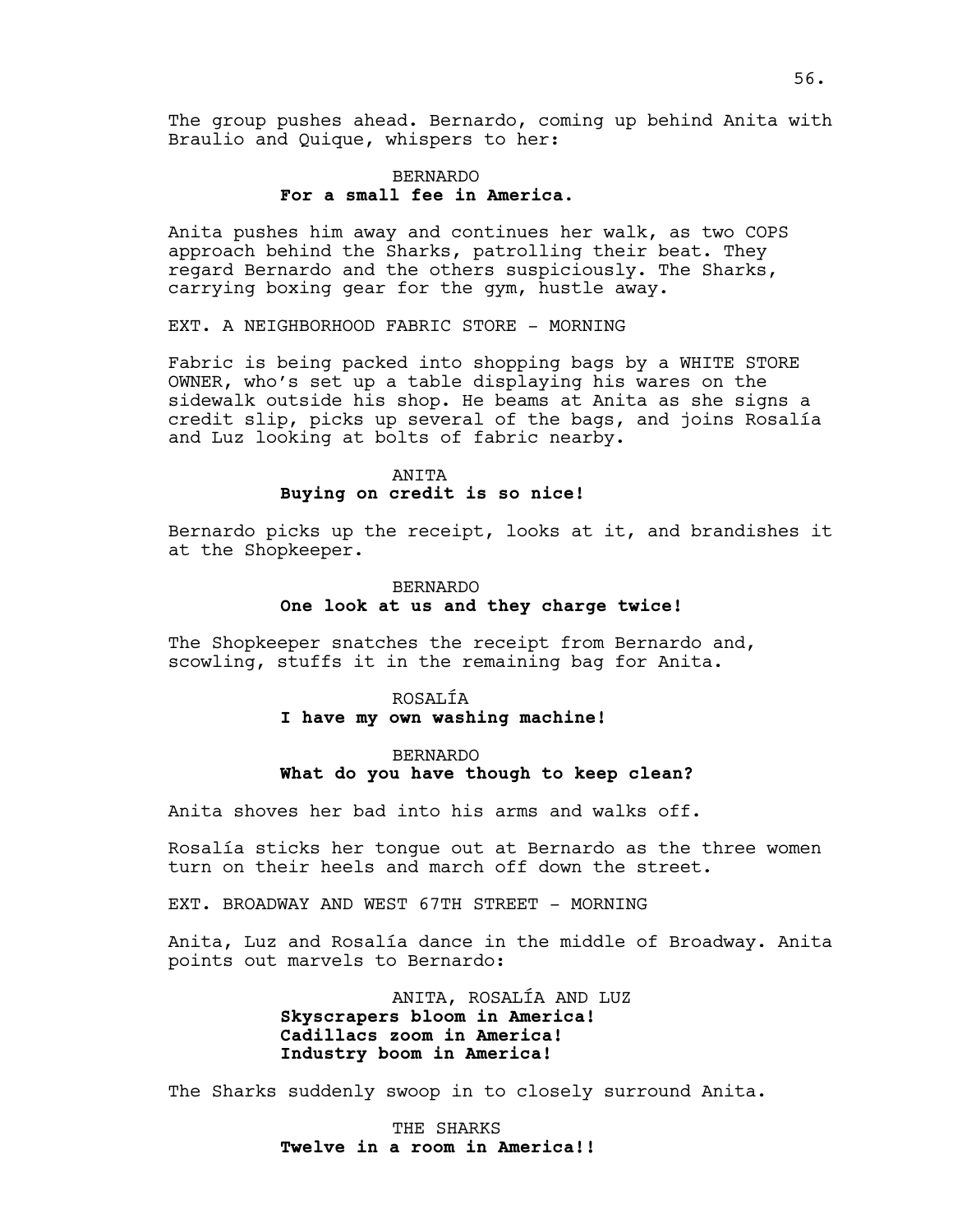Anita pushes past them and heads to the opposite corner, at a long plywood fence emblazoned with **LINCOLN TOWERS APARTMENTS AVAILABLE MAY 1958**; atop the sign is a plywood skyline of the new developing West Side. Behind the fence the beginnings of construction are visible.

#### ANITA

#### **Lots of new housing with more space.**

In front of the fence, Puerto Rican community activists are demonstrating, holding signs **BASTA DESALOJO NO! LA COMUNIDAD NO SE VENDE¡/NO MORE EVICTIONS! OUR COMMUNITY IS NOT FOR SALE! ¡ROBERT MOSES FUERA DE SAN JUAN HILL!; LUCHEMOS HASTA EL FINAL/FIGHT TO THE END! SHELTER BEFORE CULTURE! JUSTICIA PARA LOS INQUILINOS/JUSTICE FOR TENANTS!**

### COMMUNITY ACTIVISTS **Lots of doors slamming in our face!**

Anita gestures to the plywood skyline, showing Rosalía and Luz where she hopes to live:

ANITA

#### **I'll get a terrace apartment.**

From the other side of the facade, Bernardo pops up; he sings to Anita, parodying a thick Puerto Rican accent:

### BERNARDO **Better get rid of your accent.**

Bernardo hops over the facade as the ladies march past him on the street. Braulio and Quique join him as he follows the girls past the Lincoln Towers fence.

Anita, Luz and Rosalía cross in front of a squat two story building, adjacent to the Lincoln Towers site, untouched by the demolition and construction surrounding it. The door is bracketed by a sign - **GIMNASIO DE LOS HERMANOS RIVERA** - and a big cheaply printed poster advertising a boxing match, Bernardo prominently featured, mouthguard in, gloves raised.

On one side of the door, Anita, Rosalía and Luz turn to face Bernardo, Quique and Braulio. Anita sings to Bernardo:

# ANITA, ROSALÍA AND LUZ **Life can be bright in America.**

Chago, Manolo, Junior, Tino and Pipo pop out of the gym's doorway, joining in with Bernardo, Quique and Braulio:

> BERNARDO, BRAULIO, QUIQUE, CHAGO, MANOLO, SEBAS, JUNIOR, TINO AND PIPO **If you can fight in America!**

Anita gestures to Bernardo to enter the gym: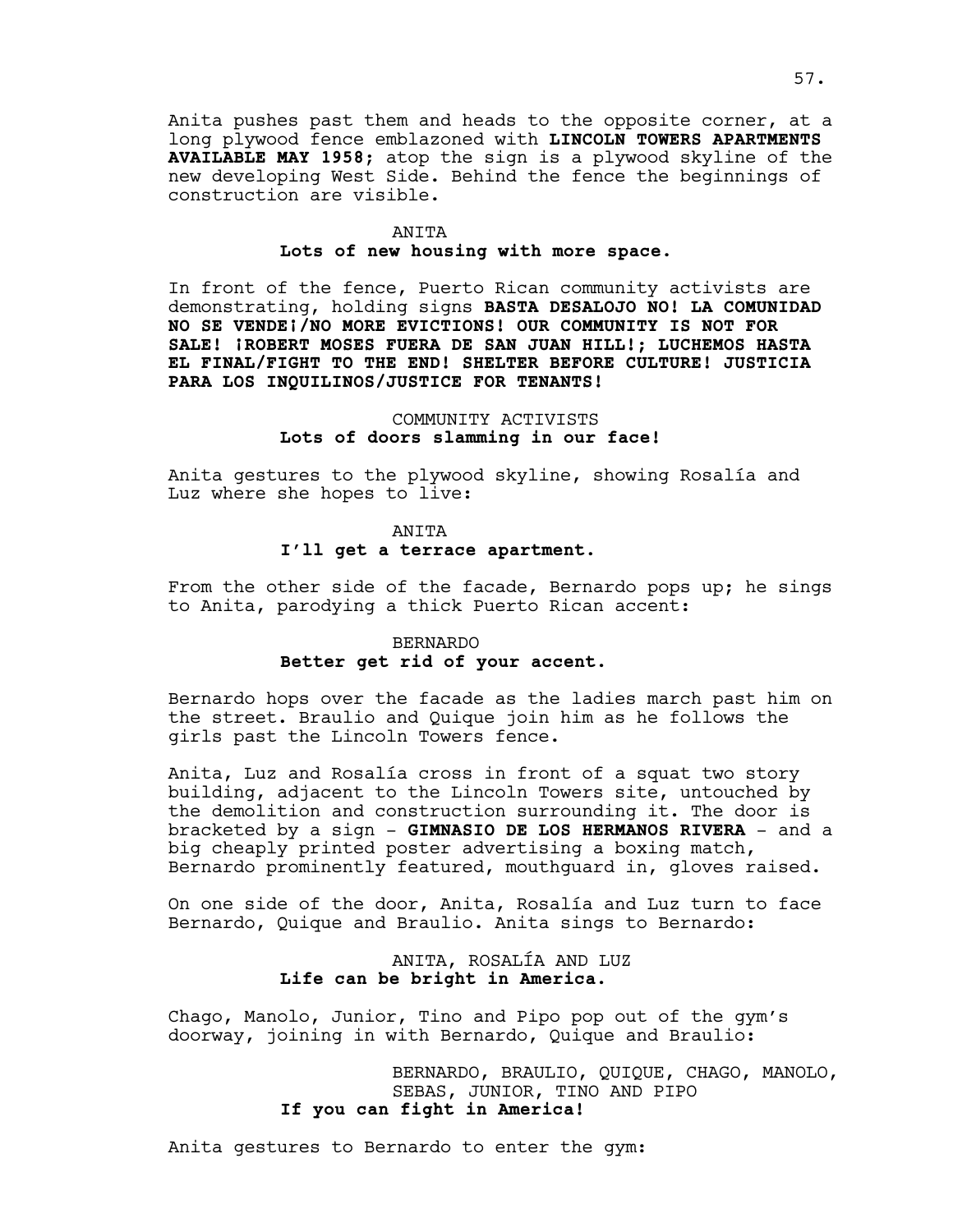Bernardo gestures for her to enter:

# BERNARDO **If you're all white in America!**

Anita laughs at this.

### ANITA

¿Ah sí, Señor, y tu no eres hincho?

Their blocking and evading becomes a dance - their annoyance with one another giving way, though not entirely, to their enjoyment of their partnership. The other Sharks and Puertorriqueñas join in with them. Traffic comes to a standstill.

EXT. RIVERA BROTHERS GYM - MORNING

Quique holds focus mitts for Bernardo, who fires off a brisk combination.

# BERNARDO AND QUIQUE **La la la la la America!**

#### BERNARDO

**America!**

Anita shoves Bernardo aside and punches the mitts herself, finishing with a flourish.

# PUERTORRIQUEÑAS **La la la la la America!**

#### ANITA

#### **America!**

Quique shakes out his hand, stung by the blow.

#### QUIQUE

Ay ay ay!

INT. RIVERA BROTHERS GYM - MORNING

Puerto Rican guys are working out with punching bags and jump ropes; in the ring a pair of YOUNG BOXERS spar. One knocks out the other as the ladies take up a position outside the ring.

### ANITA AND LADIES **Here you are free and you have pride!**

Bernardo follows her; Chago, Braulio and Quique follow him.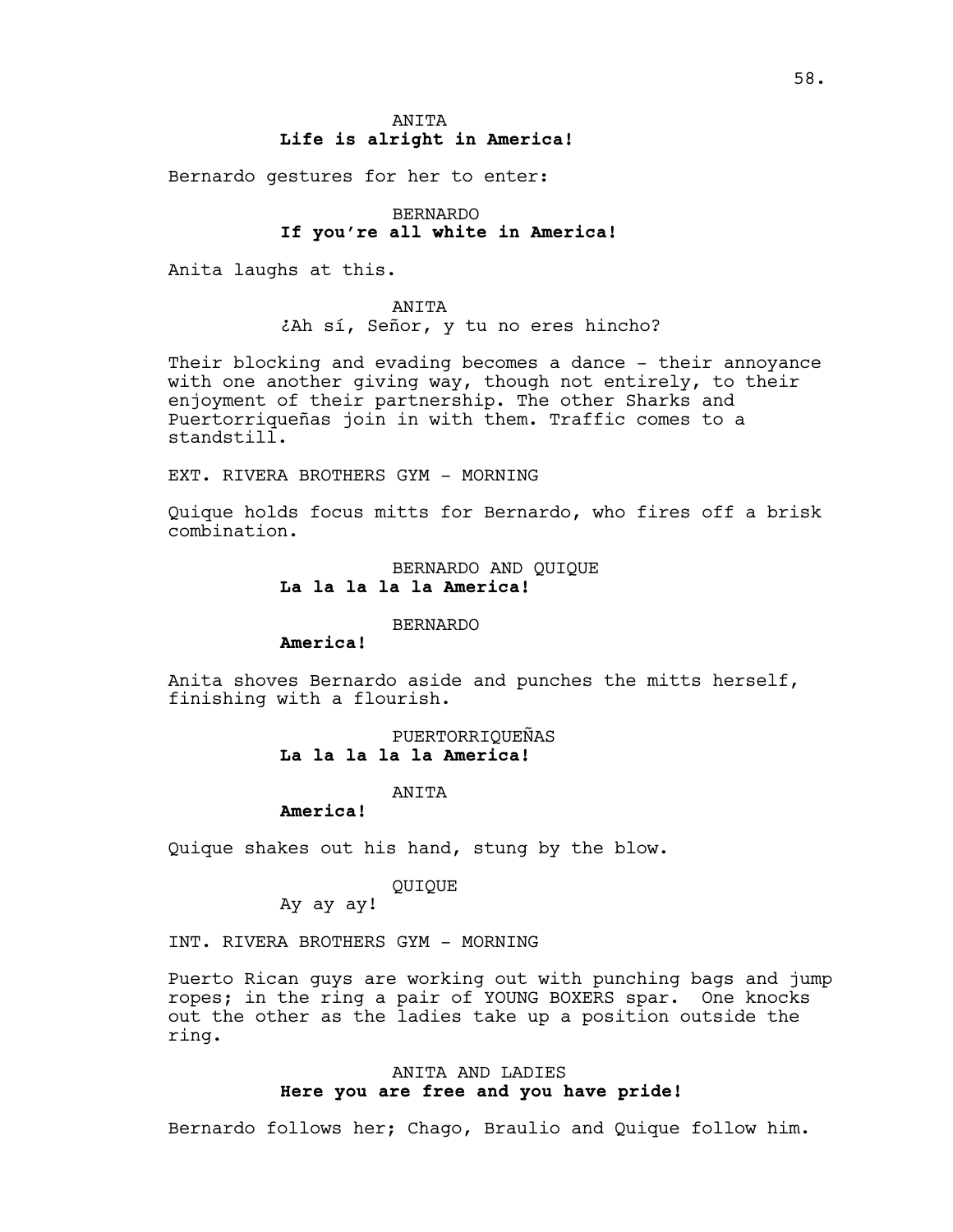# BERNARDO AND MEN **'Long as you stay on your own side.**

Anita smirks at Bernardo and flounces away.

# ANITA AND LADIES **Free to do anything you choose!**

Bernardo and the men follow the women.

### BERNARDO AND MEN **Free to wait tables and shine shoes!**

EXT. THE BACK ALLEY OF THE GYM/WEST 68TH STREET MARKET - DAY

Anita walks briskly past trashcans, piles of garbage, Luz and Rosalía with her. Bernardo comes forward, pushing past Luz, Rosalía, Chago, Braulio and Quique, counting more reasons he hates America one his fingers.

#### BERNARDO **Everywhere grime in America!**

ANITA

¡Cierto!

BERNARDO **Organized crime in America!**

ANITA

¡Lo sé!

## BERNARDO **Terrible time in America!**

Anita stops abruptly, pivots to him, and puts one finger up against his lips.

# ANITA **You forget I'm in America.**

Anita turns again and resumes her determined walk. Luz and Rosalía walk past Bernardo, grinning now, nailed to the spot by his helplessness in the face of what she's said.

Anita, Rosalía and Luz turn off the alley onto a large ad hoc market that's spontaneously assembled itself on one of the leveled lots on West 68th Street, a smorgasbord of produce, especially Puerto Rican produce, fish, chickens, a couple of live goats, bootleg clothing and appliances. The Shark guys and Puertorriqueñas are there, shopping and browsing. Anita and Bernardo do a dance of shopping and teasing.

Suddenly he starts to move away, his turn to cross the street: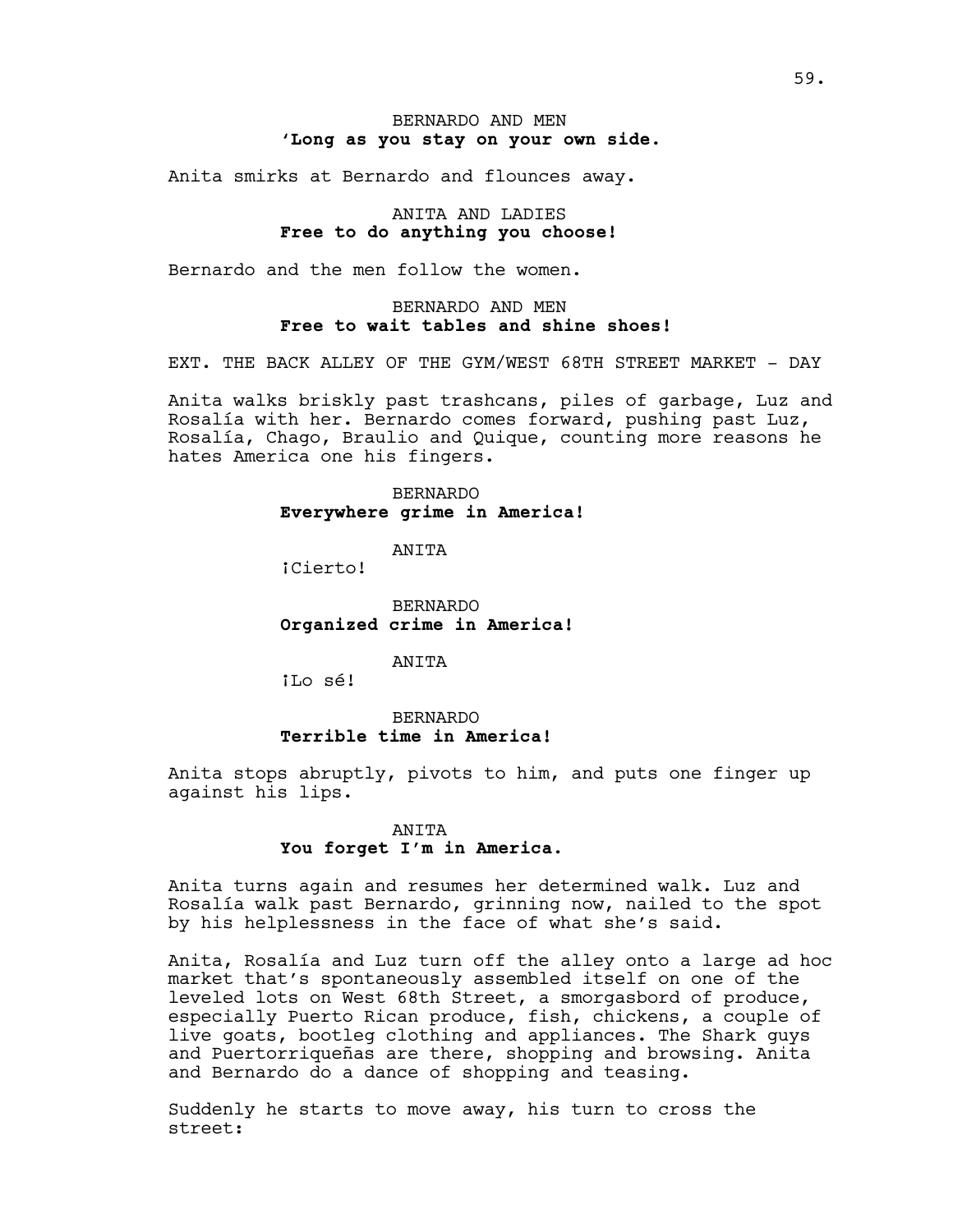BERNARDO

**I think I go back to San Juan.**

ANITA **I know a boat you can get on!** 

SHARK LADIES

BYE BYE!

BERNARDO **Everyone there will give big cheer!**

SHARK MEN

HEY!

Everyone cheers!

ANITA **Everyone there will have moved here.**

SHARK LADIES

Ooooo!

Anita and the girls flounce away, leaving the Sharks to comfort him over Anita's burn.

> ANITA AND PUERTORRIQUEÑAS (taunting Bernardo:) **Ow! Ow! Ow! Ow! Ow! Ow! Ow! Ow! Ow!**

The Sharks and Bernardo watch, enjoying the gotcha. The boys join in with the girls, moving up Amsterdam to West 69th Street. The street is crowded now with mostly PUERTO RICAN PEOPLE going to work, on errands - the daily life of the neighborhood. The dancers move in and among their neighbors.

> SHARK MEN AND WOMEN Hey! Hey! Hey! Hey!

A great gathering of the residents of the neighborhood, a communal dance that expands till it overflows the street and the sidewalks! At the center of it all, Anita and Bernardo, orbiting one another, their opposing incommensurable dreams demanding space alongside their enormous love for one another, their fierce mutual need to conquer one another and their ferocious desire for one another, loss and anger and hope and joy all elements in the friction they generate, sending sparks shooting through the whole population of San Juan Hill, setting it afire!

The dancers block an intersection and the drivers of the stopped cars get out to join the impromptu party. Bernardo and Anita take center stage, finishing with a huge flourish and a passionate kiss.*("America" ends.)*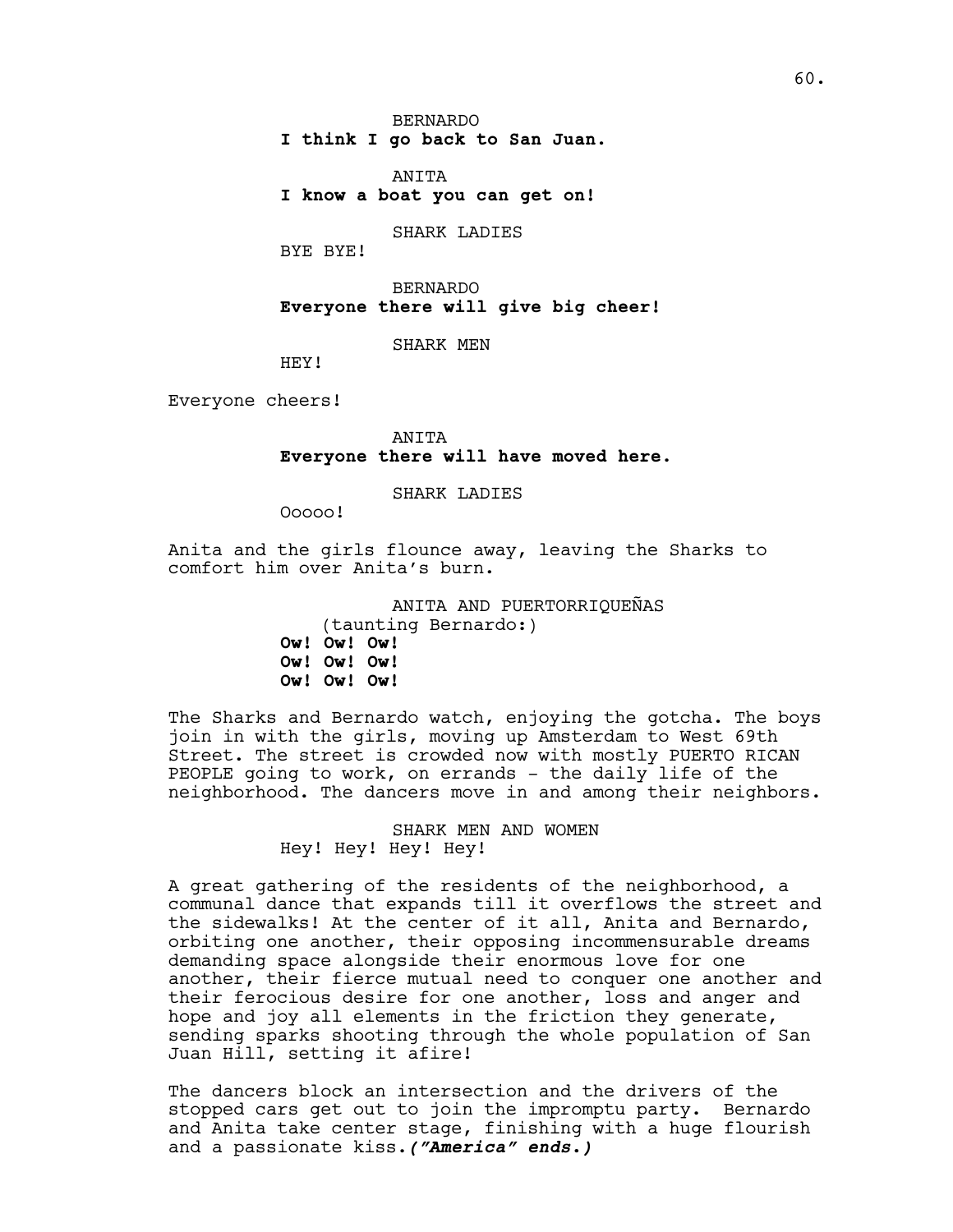INT. DOC'S DRUGSTORE - AFTERNOON

Valentina and Tony face each other in one of the booths. The coin trays for the jukebox and the pinball machine are on the table between them. Valentina counts the nickels by tens, then slides them towards Tony, who's putting them in rolls. There's a scrap of paper in front of him and a pencil behind his ear.

> **TONY** "I'm happy to see you again."

VALENTINA "Me alegra verte de nuevo."

Tony takes the pencil and writes it down.

TONY "Me... alegra..."

TONY (CONT'D) "...verte... de nuevo."

VALENTINA So, who are you so happy to see again?

TONY Last one: "You look beautiful."

VALENTINA

¿De veras?

TONY "De...veras."

VALENTINA ¿Una puertorriqueña?

Tony grins, shrugs. She looks very concerned.

TONY I wanna do like Doc, find me a Puerto Rican gal!

VALENTINA (shaking her head:) Ay, Tony. You don't have enough troubles?

TONY I don't want to jinx it but maybe I'm done with trouble?

VALENTINA Oh, you are never done with troubles. ¡Nunca!

Her warning deflates him, but he pushes past it.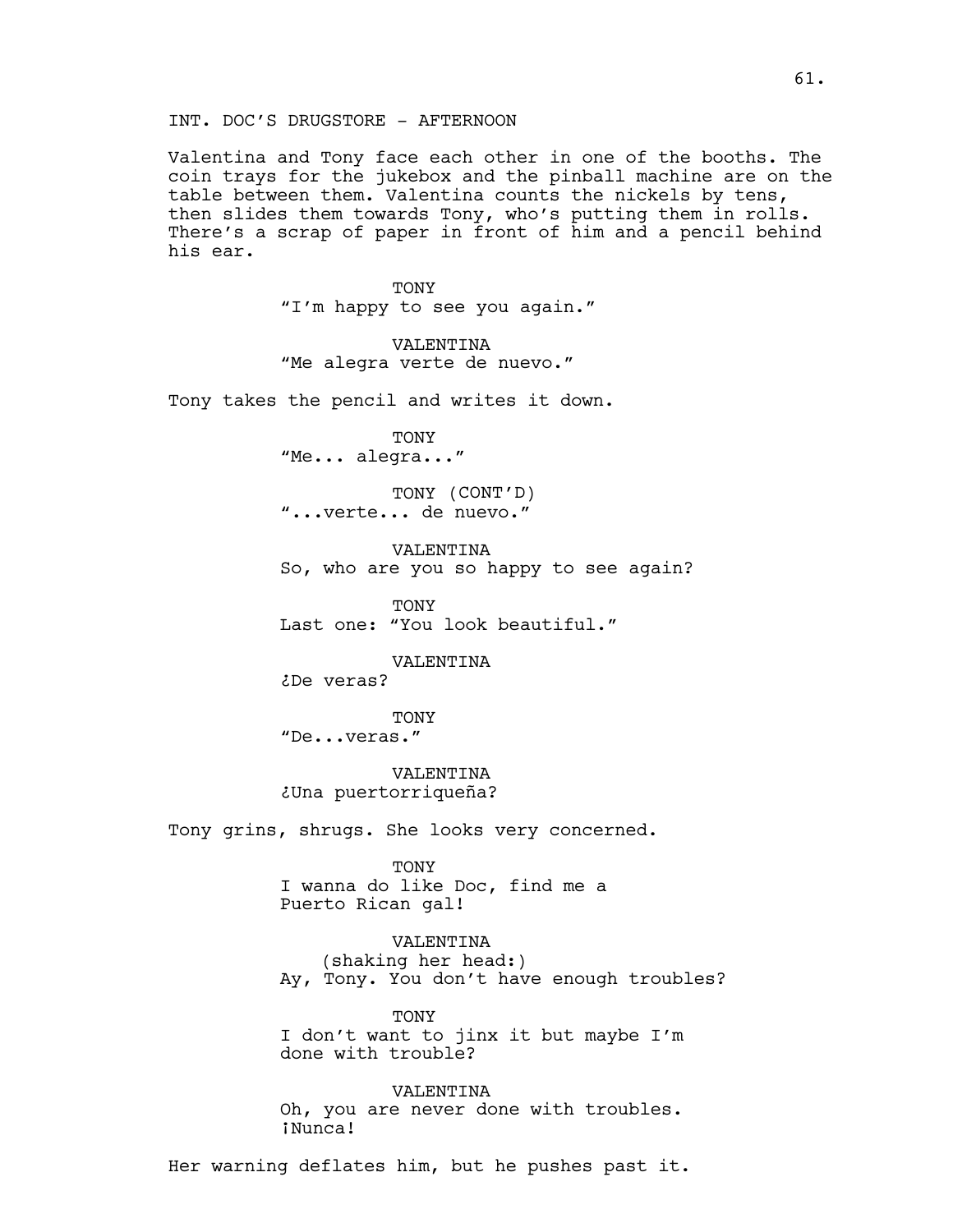TONY

"Nunca." "Nunca" means never?

VALENTINA

Uh-huh.

She nods, resuming counting.

TONY What's forever?

She doesn't answer.

TONY (CONT'D) Like "I wanna be with you forever."

VALENTINA (rolls her eyes) You don't want to start maybe with "I like to take you out to coffee?"

TONY No, come on, tell me how to - "I want to take you to Chock VALENTINA (CONT'D) Full O Nuts for a cream cheese sandwich on raisin bread?"

> TONY (CONT'D) This ain't casual like that!

VALENTINA "I want to be with you forever." Quiero estar contigo para siempre.

TONY (writing:) "Quiero estar con... con...?"

VALENTINA Contigo. "With you." Para siempre.

TONY (writing "contigo para," then, as he writes the last word, he speaks it aloud:) Siempre.

VALENTINA Siempre. Forever.

INT. THE UPTOWN IRT PLATFORM, WET 72ND STREET STATION - DAY

Tony and María head down the stairs, arm in arm, to a crowded platform.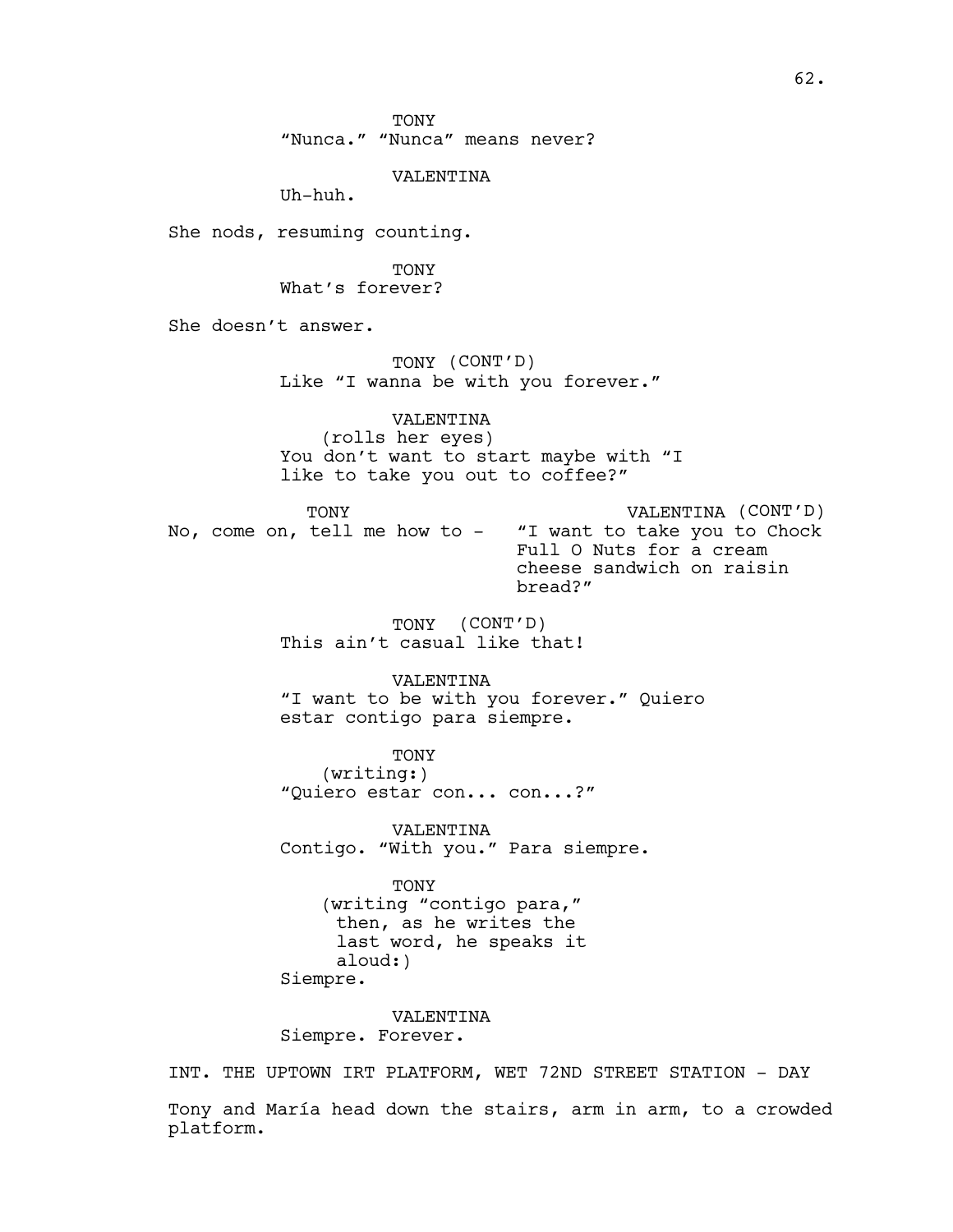**TONY** I want to show you something. It's a surprise, uptown. María smiles faintly, nods vaguely. Tony's immediately concerned. TONY (CONT'D) You seem sorta -MARÍA There's a fight. Tonight. Between my brother and his friends, and your - TONY News to me. MARÍA (CONT'D) Your friend? Who helped you when Bernardo... TONY (CONT'D) Oh. Riff. MARÍA (CONT'D) Tell him - Riff - tell him not to. The train pulls in. MARÍA (CONT'D) It's because of us they're gonna fight, ¿verdad? As the train comes to a halt. **TONY** Get your brother to call it off. The doors open. Tony gets on the train. María remains on the platform, hesitating. Tony nervously puts his hand on the door, ready to hold it open or step back out. MARÍA Bernardo's too angry. The doors start to close; Tony blocks them. TONY Well Riff's angry too, so -Come on. María looks at him, then gets on board. INT. ABOARD THE #1 TRAIN - DAY María sits. Tony joins her. They ride in silence; then: TONY This place we're going? It's up past Harlem. It's practically at the tip of

the island.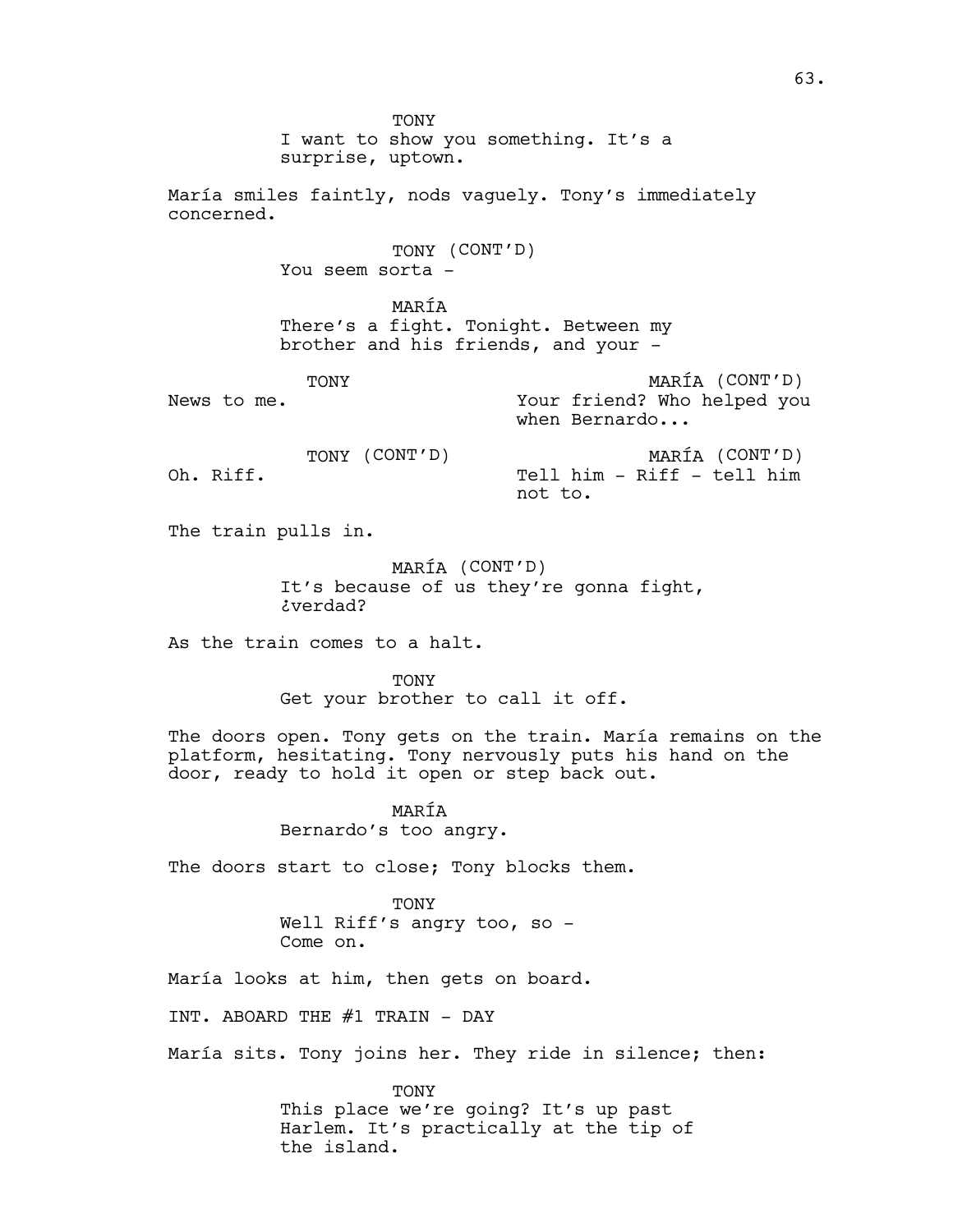MARÍA My brother, there's so much more against him than Riff, he's angry because - TONY The whole world has been against Riff since he was born. MARÍA Do you think it's easier for us? TONY Ah well, I think you come from families, homes. You and Bernardo, you have *hope*. You think Riff has that? MARÍA Riff *could* have hope if he didn't try to take hope from people he doesn't know! TONY Riff didn't start this, it was Bernardo, he came after *me* - MARÍA *After* Riff y su pandilla - TONY (CONT'D) - just 'cause I wanted to dance with you! MARÍA (CONT'D) Tony, if someone gets hurt because of what we do. TONY What'd we do to anyone?! MARÍA We don't do anything wrong, liking each other, pero - TONY María. I don't just *like* you. MARÍA We can't pretend what we do doesn't cause trouble! They sit in silence. **TONY** I can't talk my guys out of makin trouble. Trouble is what they're made of. INT. NYPD 21ST PRECINCT STATION HOUSE, WEST 82ND STREET - DAY On pegs on the wall near the door, police raincoats,

detectives' fedoras and jackets. In one corner, a mop in a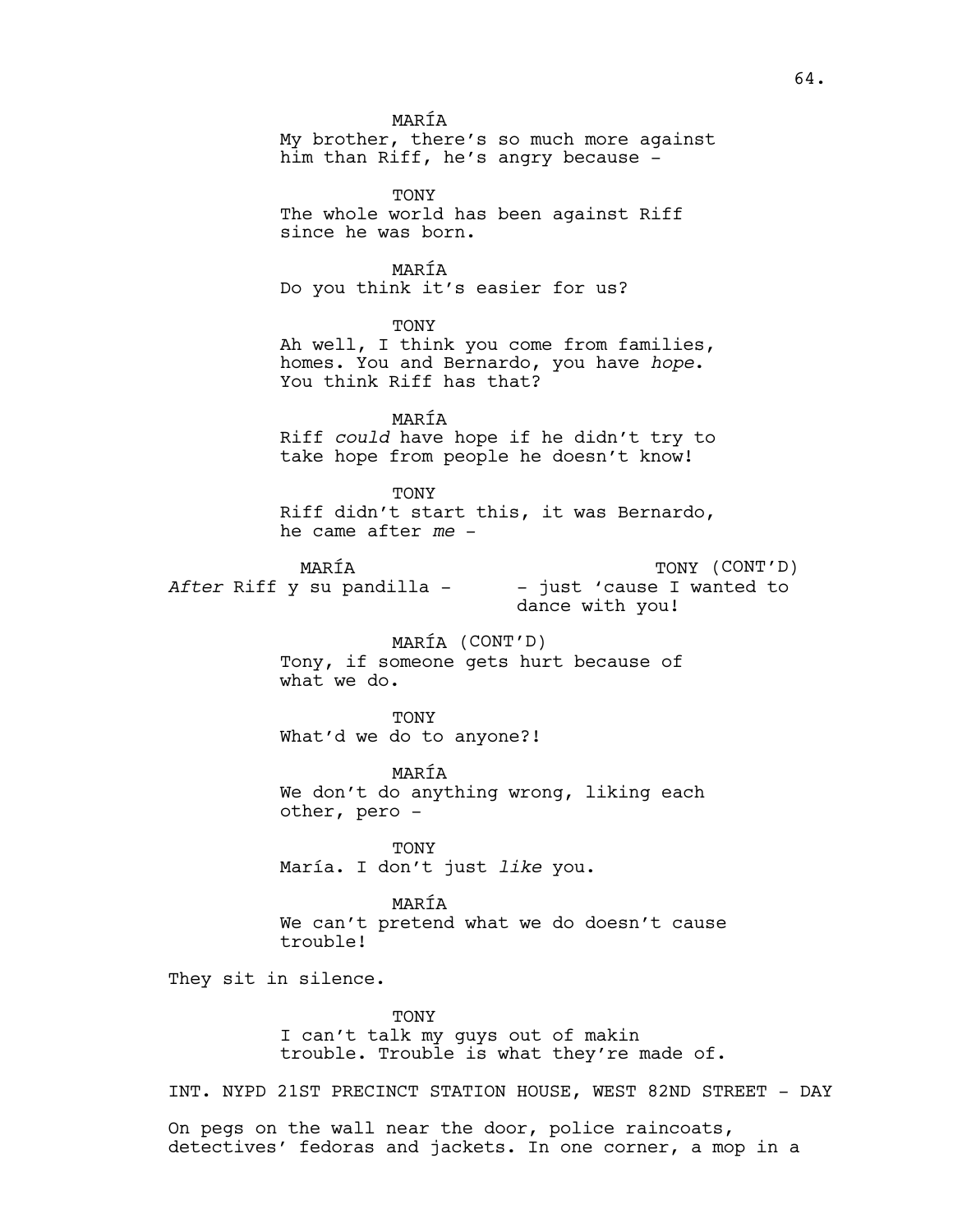bucket. Krupke sits at the Day Sergeant's desk in the center of the main room, drinking coffee and talking to A PATROLMAN.

Anybodys is being led by a cop towards a bench on which a STREETWALKER sits, painting her nails. On the opposite bench sit Diesel, Big Deal, Baby John, who's terrified, and A-Rab, who watches with glee as Anybodys tries to sit with the other Jets but is forced by the cop to sit next to the streetwalker. The streetwalker offers Anybodys her nailpolish. Anybodys glares at her. A-Rab cackles.

> ANYBODYS (to A-Rab:) Why don't you go suck a pickle?

BABY JOHN You think we're goin to jail?

DIESEL They're fishin is all, askin questions.

A-RAB

(pointedly to Baby John:) Which we aint answerin.

In a cubicle behind the benches, DETECTIVE ONE is interrogating Balkan.

> DETECTIVE ONE So, you gonna tell me where and when the rumble's happening!

Balkan casually flips a coin. The Detective grabs him.

DETECTIVE ONE (CONT'D) Or I'm gonna send you straight to the Tombs!

BALKAN I don't know where the rumble is. I don't even know *what* a rumble is.

The Detective angrily slams down his file. Balkan just flips his coin while smirking at his boys in the main room.

In another cubicle, DETECTIVE TWO grills Mouthpiece.

MOUTHPIECE Nah, they don't tell me nothin. They know I can't keep secrets.

DETECTIVE THREE They tell you when to show up, right? They -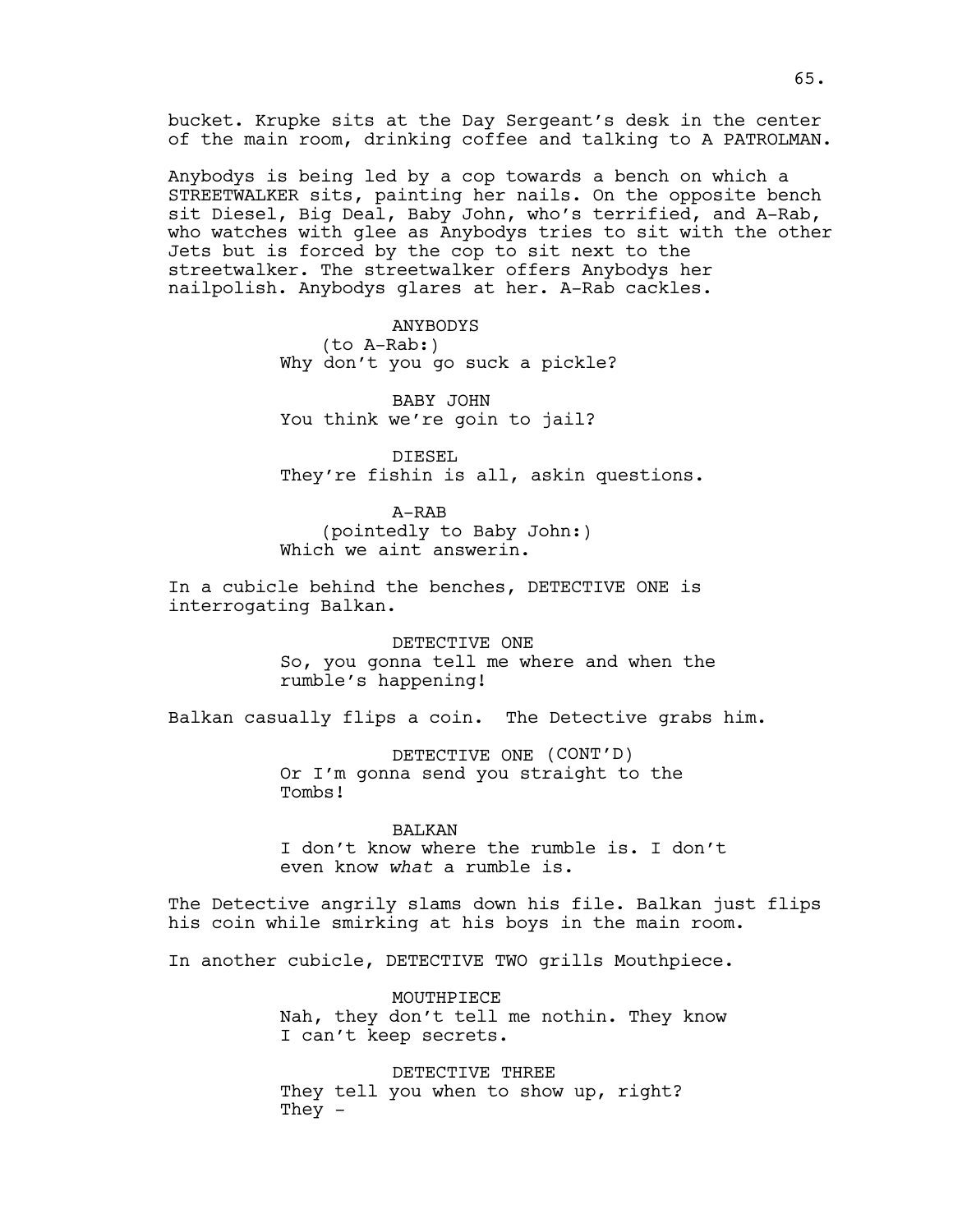MOUTHPIECE

No they don't, I just hang around until somebody says let's go.

DETECTIVE THREE

And then?

MOUTHPIECE

I go.

Back on the boys' bench:

BABY JOHN (shaky voice:) I can't go to jail, Deez!

A-RAB Dry up, weepy, or else go sit on the ladies' bench with the other dickless wonder.

ANYBODYS (to A-Rab) Get stuffed, why doncha?

DIESEL (to A-Rab:) Leave her be! Jesus, A-Rab, just -

A-RAB Go back to the zoo why doncha?

ANYBODYS Go suck on your sister's titty, why doncha, ya guinea hyena.

A-RAB (calling to Krupke at the Day Sergeant's desk:) Hey Krupke! You made a mistake! She aint a Jet! She nags us all the time but -

ANYBODYS I oughta be a Jet! Tony told me I could take on any four a you in a -

A-RAB She aint a Jet, she ain't Pipe down, A-Rab, nobody even a boy, she's a dumb girl needs to hear from who  $-$ SERGEANT KRUPKE

ANYBODY

under oath, she's a GIRL!

I aint a girl!

A-RAB She looks like some kinda biological disaster, but I pantsed her once and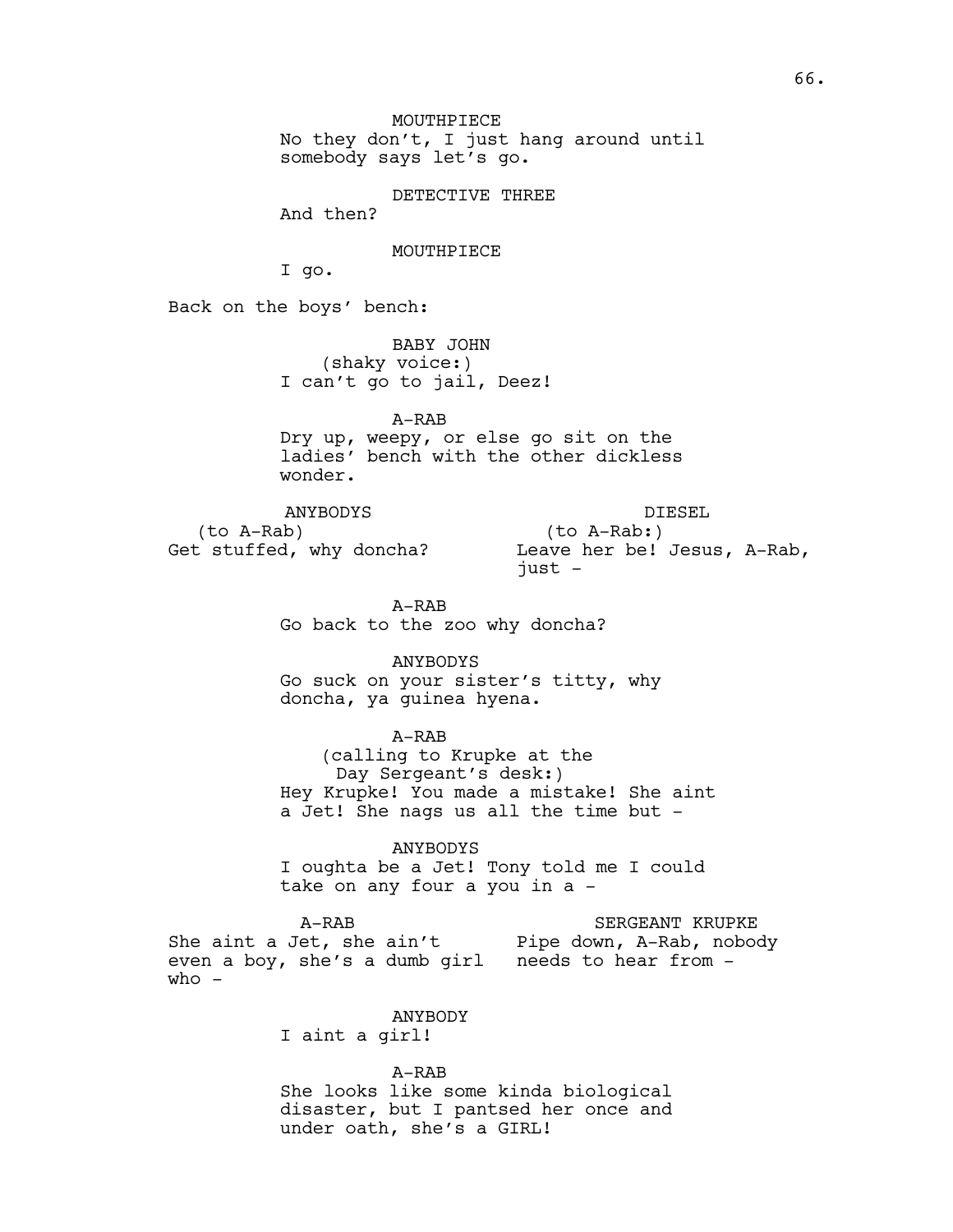# ANYBODYS (jumping to his feet:) I SAID I AIN'T NO GODDAMNED GIRL YA SHRIVELDICK DAGO PANSY!

Anybodys runs at A-Rab, tackles him and punches his head, *hard*. Diesel tries to pull him off A-Rab, but he hangs on to A-Rab's hair, punching. Baby John tries to help; he gets a pushed away with a backfist in his nose. Krupke and the Patrolman plunge in, trying to pry Anybodys, A-Rab and Diesel apart.

> SERGEANT KRUPKE (to Anybodys:) Get offa him! Cut it out now! (to Diesel) Yer gonna break her arm, ya Godforsaken -

Anybodys gets loose from Diesel, but Krupke grabs him from behind. A SECOND COP joins the fracas. Anybodys leans into Krupke to plant both his feet into the Second Cop's chest. Then he elbows Krupke in the gut.

> SERGEANT KRUPKE (CONT'D) THAT'S A FECKIN' FELONY, ASSAULTING A OFFICER!

As he raises his arm for a punch, the Second Cop snaps cuff around his wrist. Anybodys wriggles free and, swinging the loose handcuff as a weapon, he escapes and blasts out the front door, Krupke, the cops and the detectives scrambling to catch him. Krupke stops at the door and wheels on the Jets.

> SERGEANT KRUPKE (CONT'D) Sit yizselves someplace and don't move a muscle till I get back! Don't even sweat! Yiz hear me?!

Krupke pulls the doors shut behind him, then emphatically turns a knob on the deadbolt, locking the Jets in with a reverberative THUNK.

Mouthpiece goes to the door and tests it  $-$  it's locked alright - as A-Rab pulls a bloody finger from his nose.

> A-RAB Hey! A girl gimme a nosebleed!

THE STREETWALKER She just bought herself a ticket to the House of Detention.

BABY JOHN What about us?

The streetwalker gathers her things and heads for a nearby holding pen.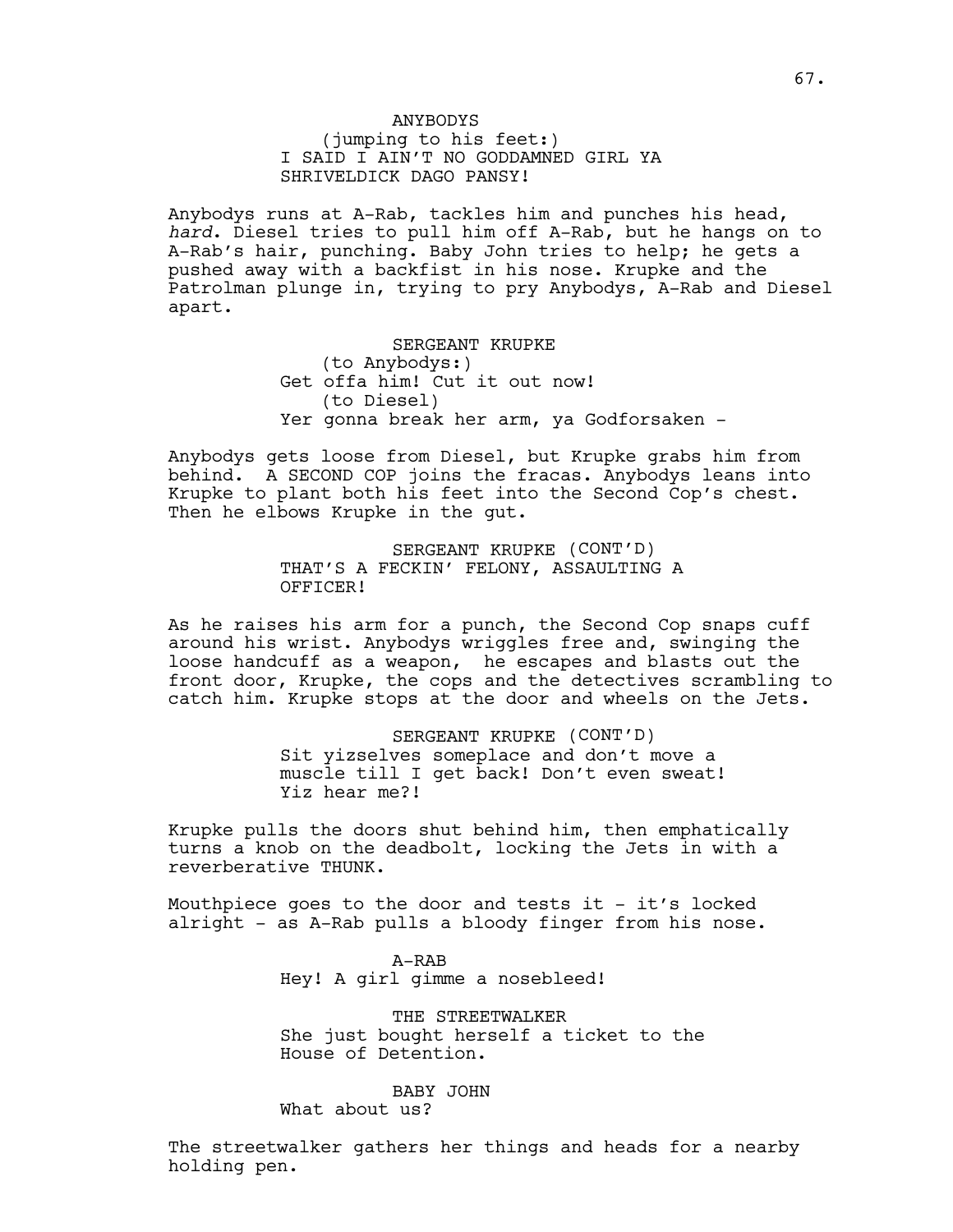BABY JOHN

*RIKERS?!?!*

THE STREETWALKER You ain't never been arrested before?

A-RAB He ain't never been nothin' before.

BABY JOHN That'd kill my ma!!

Unmoved, the Streetwalker enters the holding pen, closes the gate and locks herself in, safe from the Jets.

> BABY JOHN (CONT'D) I can't go to jail!

> > DIESEL

You won't. Long as you remember two things. One, tell 'em what they wanna hear -

A-RAB And two, don't tell 'em *nothin*.

Mouthpiece is at the Day Sergeant's desk. He puts on Krupke's hat, then slams his hand down on the heavy day ledger.

> MOUTHPIECE AS KRUPKE Hey garbage!!!

He kicks a rolling chair over to Diesel, who leans on it.

DIESEL Who me, Officer Krupke?

MOUTHPIECE AS KRUPKE (raising the ledger, ready to throw it:) Lookit yiz, ya feckless friggin' disappointments. Gimme one good reason I shouldn't throw the book atcha!

*("Gee, Officer Krupke" begins, without the "oom-pah" intro, slowly and a capella:)* Diesel leans against the rolling chair:

> DIESEL **Dear kindly Sergeant Krupke, You gotta understand, It's just our bringin' upke That gets us out of hand.**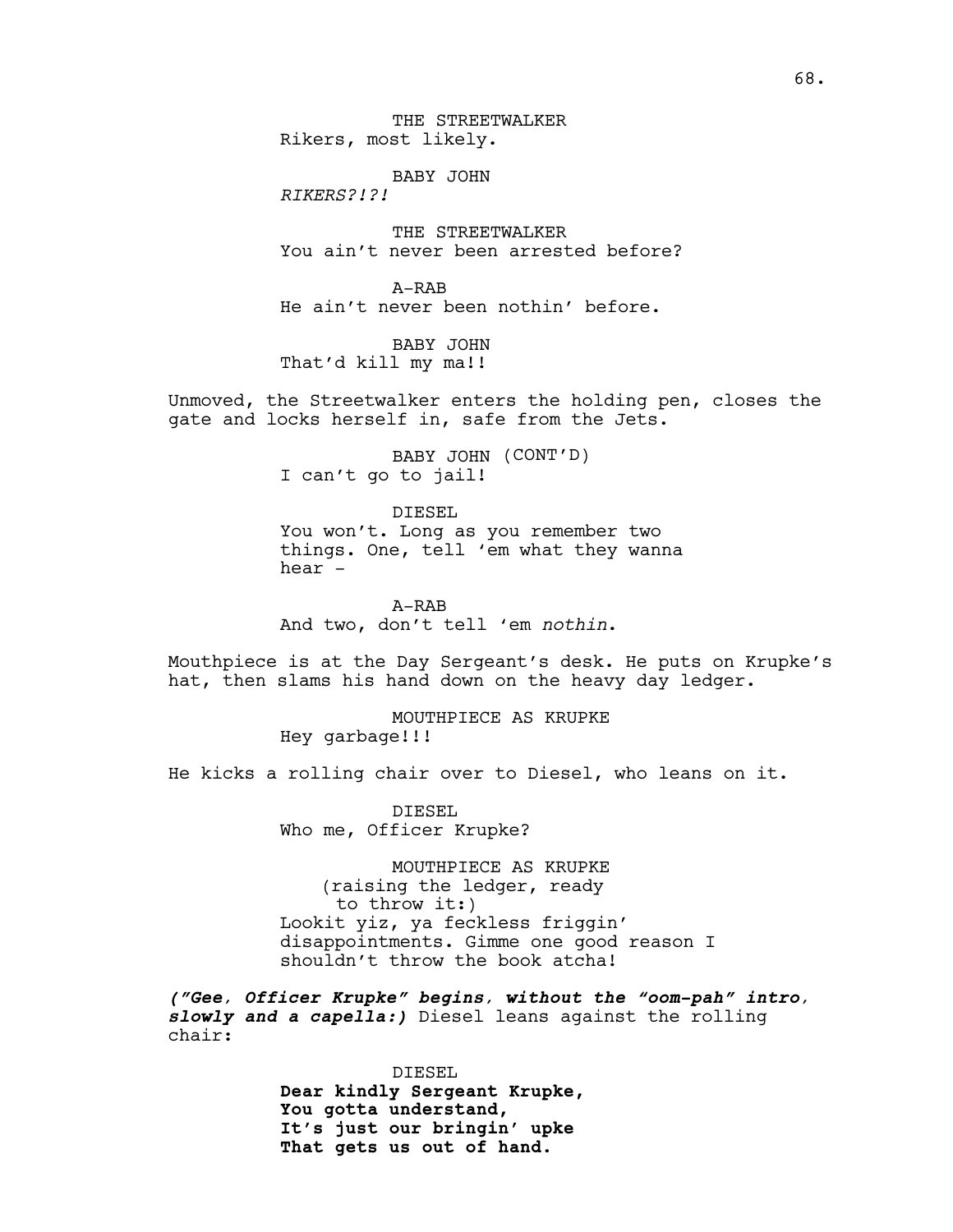BIG DEAL **Our mothers all are junkies -** 

A-RAB **Our fathers all are drunks.**

DIESEL **Golly Moses! Natcherly we're punks!**

Diesel, A-Rab and Big Deal pass the chair around, then seat Baby John in it. They slowly wheel him forward, beseeching.

> DIESEL (CONT'D) **Gee Officer Krupke, we're very upset! We never had the love that every child oughta get! We ain't no delinquents! We're misunderstood! Deep down inside us...there is good.**

A-RAB **There is good!**

Diesel, A-Rab and Big Deal surround the chair, singing to Baby John, other Jets and the streetwalker.

> DIESEL, A-RAB AND BIG DEAL **There is good, There is good, There is untapped good, Like inside, the worst of us is good.**

*(Now the "oom-pah" section plays and the song's tempo accelerates:)* 

> MOUTHPIECE/KRUPKE Aw, that's a touchin good story.

DIESEL Let me tell it to the world!!

Mouthpiece points to Balkan, reading a comic book on another bench.

> MOUTHPIECE/KRUPKE Just tell it to the judge!

Mouthpiece/Krupke hoists Diesel by the back of his collar. A-Rab hoists Balkan to his feet. Balkan/Judge assumes a stern, judicial mien, as...

Diesel drops to his knees and sings up to Balkan/the Judge:

DIESEL/DEFENDANT **Deeeeeeeeear kindly Judge, your honor -**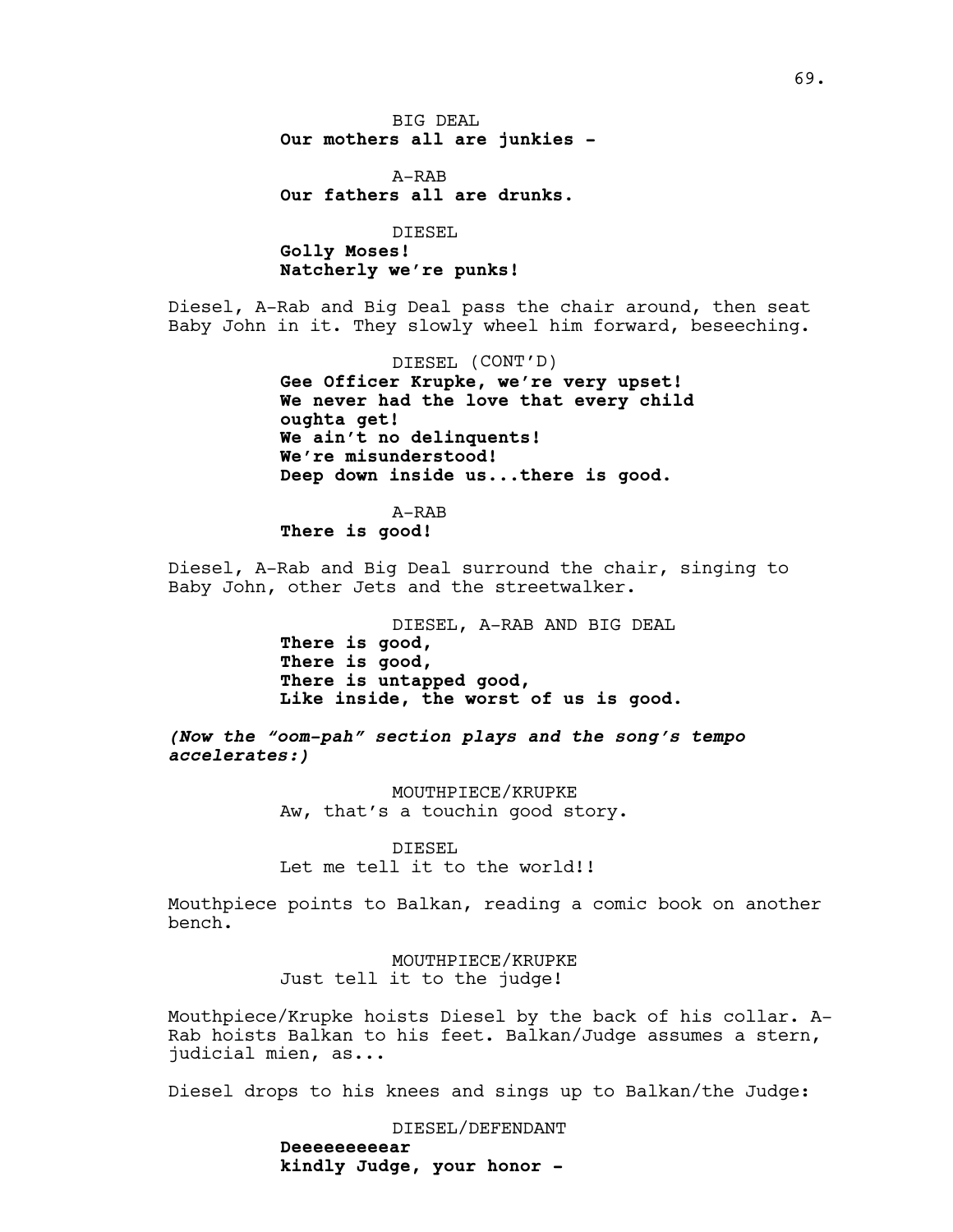**My parents treat me rough! With all their marijuana They won't give me a puff! They didn't wanna have me But somehow I was had. Leapin' lizards! That's why I'm so bad!**

Balkan skips off the wall and hops onto the bench, skating it across the floor to frown magisterially at the others.

BALKAN/JUDGE

**Right!** (turning on Mouthpiece/Krupke:) **Officer Krupke, You're really a square! This boy don't need a judge He needs an analyst's care! It's just his** *neurosis* **that oughta be curbed! He's psychologically disturbed!**

DIESEL/DEFENDANT

# **I'm disturbed!**

Baby John gets tossed into the arms of the others. They serenade him before dumping him on the ground. A-Rab pops up, shrieking in mock insanity.

> DIESEL, MOUTHPIECE, A-RAB, SNOWBOY AND BIG DEAL **We're disturbed, we're disturbed - We're the most disturbed. Like we're psychologically disturbed!**

Balkan and Mouthpiece jump up onto the Day Sergeant's desk. Mouthpiece wears Krupke's hat and grabs a Patrolman's raincoat for Balkan, who puts it on backwards, making a judge's robe. Diesel runs up to the desk and Mouthpiece swats him in the head with a rolled up paper, sending him back into the arms of the other Jets.

#### BALKAN/JUDGE

Hear ye hear ye! In the opinion a this court, the boy's depraved on account of he ain't had a normal home!

DIESEL Hey, I'm depraved on account of I'm deprived!

BALKAN/JUDGE (to Mouthpiece/Krupke:) So take this nut to a headshrinker!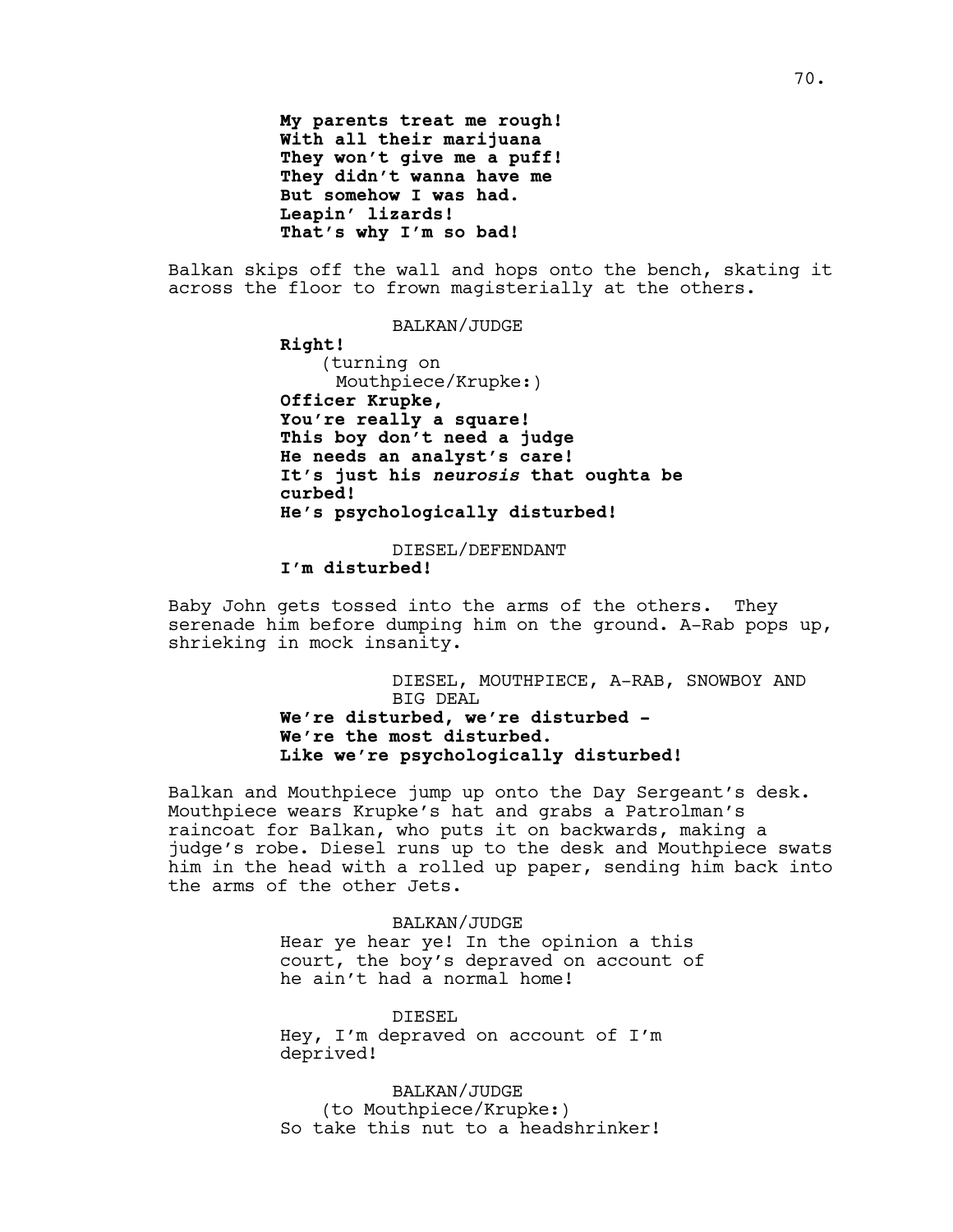#### MOUTHPIECE/KRUPKE Sure, why not?

Big Deal and Snowboy lift up one end of the bench Baby John sits on. Baby John jumps off. Balkan tosses the ledger to Big Deal, then his rolled up raincoat/robe to Diesel. Big Deal slides the ledger up the raised end of the bench to make a "pillow". Diesel hops on the bench and reclines against the ledger, placing his feet up on Balkan, who kneels as an impromptu footrest. The bench is now an analyst's couch. A-Rab dons some bifocals and sits on the bench next to Diesel, flipping open a patrolman's notebook in "analyst" mode.

DIESEL/PATIENT

**My father is a bastard! My ma's an S.O.B! My grandpa's always plastered! My grandma pushes tea! My sister wears a mustache! My brother wears a dress! Goodness gracious! That's why I'm a mess!**

A-Rab/Shrink turns to him.

A-RAB/SHRINK

YES!

(to Mouthpiece/Krupke:) **Officer Krupke, you're really a slob. This boy don't need a doctor, just a good honest job.**

The Jets tilt the bench upright to send Diesel back to his feet. They replace the bench and A-Rab surfs down the slope to the floor.

> A-RAB/SHRINK (CONT'D) *Society's* **played him a terrible trick**, **And** *sociologically* **he's sick!**

Diesel pops up between A-Rab and Mouthpiece.

#### DIESEL

**I am sick!** 

The other Jets join the trio in a huddle, spinning in the center of the room.

> BABY JOHN, MOUTHPIECE, SNOWBOY, BIG DEAL, BALKAN AND DIESEL **We are sick! We are sick! We are sick sick sick! Like we're sociologically sick!**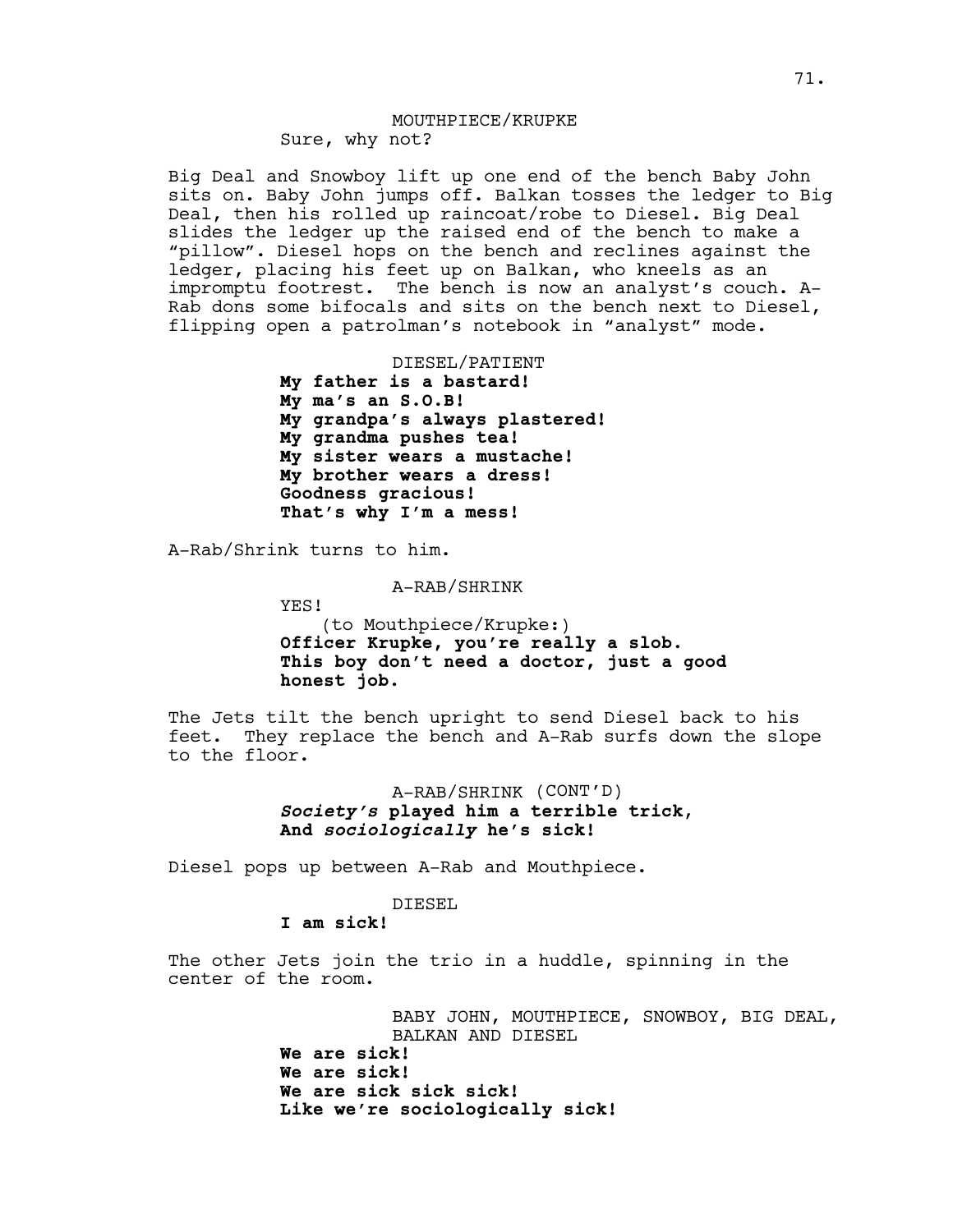The Jets fling file pages all over the room. The Streetwalker watches the boys trashing the room and growing increasingly wild.

A-Rab confronts Diesel punctuating each comment with a slap each slap harder until Diesel starts to get steamed.

> A-RAB/SHRINK In my professional opinion what we got here is a run-a-the-mill juvenile delinquent, and juvenile delinquency is a *social* disease.

BALKAN Eeeuw Diesel you got a social disease!

A-RAB/SHRINK (to Mouthpiece/Krupke:) Bring him to a social worker!

MOUTHPIECE/KRUPKE Can I catch it by touchin' him?

A-Rab and Balkan lift one bench and place it on top of the other bench. Snowboy stacks towering piles of newspaper on the upper bench: piles of bureaucratic paperwork. Mouthpiece/Krupke drags Diesel to face the bench/desk. Big Deal rises up behind it, ready to play the social worker.

DIESEL

**Dear...**

**Glory! Osky!** 

But suddenly Baby John pushes Diesel aside and takes over the lead. The other Jets are impressed!

> BABY JOHN **... kindly social worker, They say go earn a buck, Like be a soda jerker! Which means like be a schmuck! It's not I'm antisocial, I'm only antiwork!**

> > DIESEL AND SNOWBOY

DIESEL, A-RAB, BALKAN, BABY JOHN, MOUTHPIECE AND SNOWBOY **That's why I'm a jerk!** 

BIG DEAL/SOCIAL WORKER (singing in falsetto) **Officer Krupke, you've done it again! This boy don't need a job -**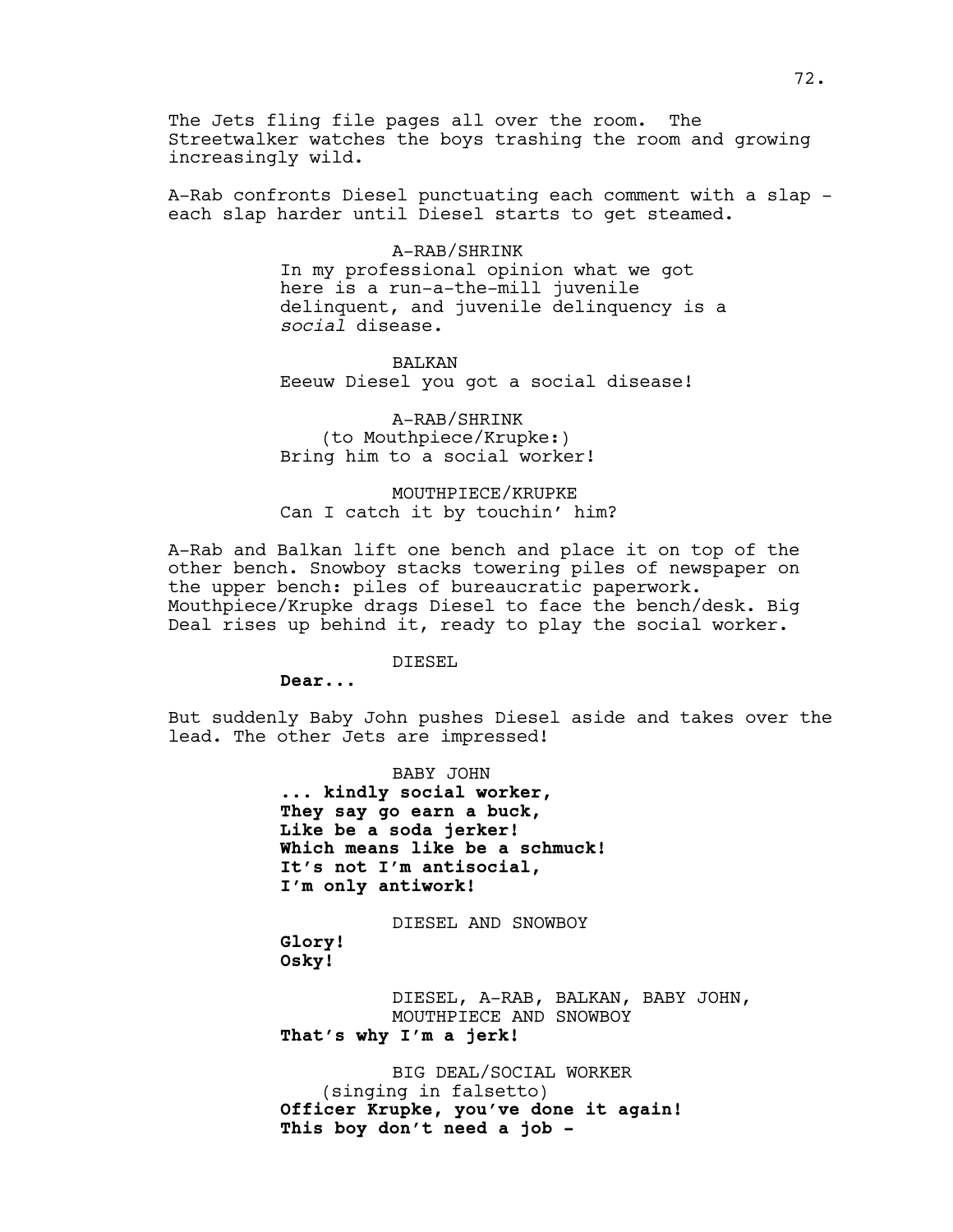The Jets hoist a small ladder horizontally in front of Big Deal to act as prison bars.

> BIG DEAL/SOCIAL WORKER (CONT'D) **He needs a year in the pen! It ain't just a question of misunderstood. Deep down inside him, he's no good!**

#### BABY JOHN

**I'm no good!**

He hops up on the bench and the other Jets twirl him in place.

> BABY JOHN, DIESEL, MOUTHPIECE, BALKAN, SNOWBOY, A-RAB, BIG DEAL **We're no good! We're no good! We're no earthly good! Like the best of us is no damn good!**

Baby John "flings" the Jets off and they scatter on the ground. He leaps up. Mouthpiece grabs him.

#### MOUTHPIECE/KRUPKE **The trouble is he's crazy!**

Mouthpiece roughly hurls Baby John to Balkan/The Judge:

### BALKAN/JUDGE **The trouble is he drinks!**

Balkan tosses Baby John, even more aggressively, to A-Rab/The Shrink:

#### A-RAB/SHRINK **The trouble is he's lazy!**

With a shove and kick, A-Rab sends Baby John flying towards Big Deal/The Social Worker.

### BIG DEAL/SOCIAL WORKER **The trouble is he stinks!**

Their rough-housing is bordering now on out-of-control violence. Baby John is enjoying it but he's starting to look nervous as Big Deal tosses him to Snowboy.

## SNOWBOY **The trouble is he's growing.**

Baby John angrily wrestles free of Snowboy.

BABY JOHN **The trouble is he's grown!**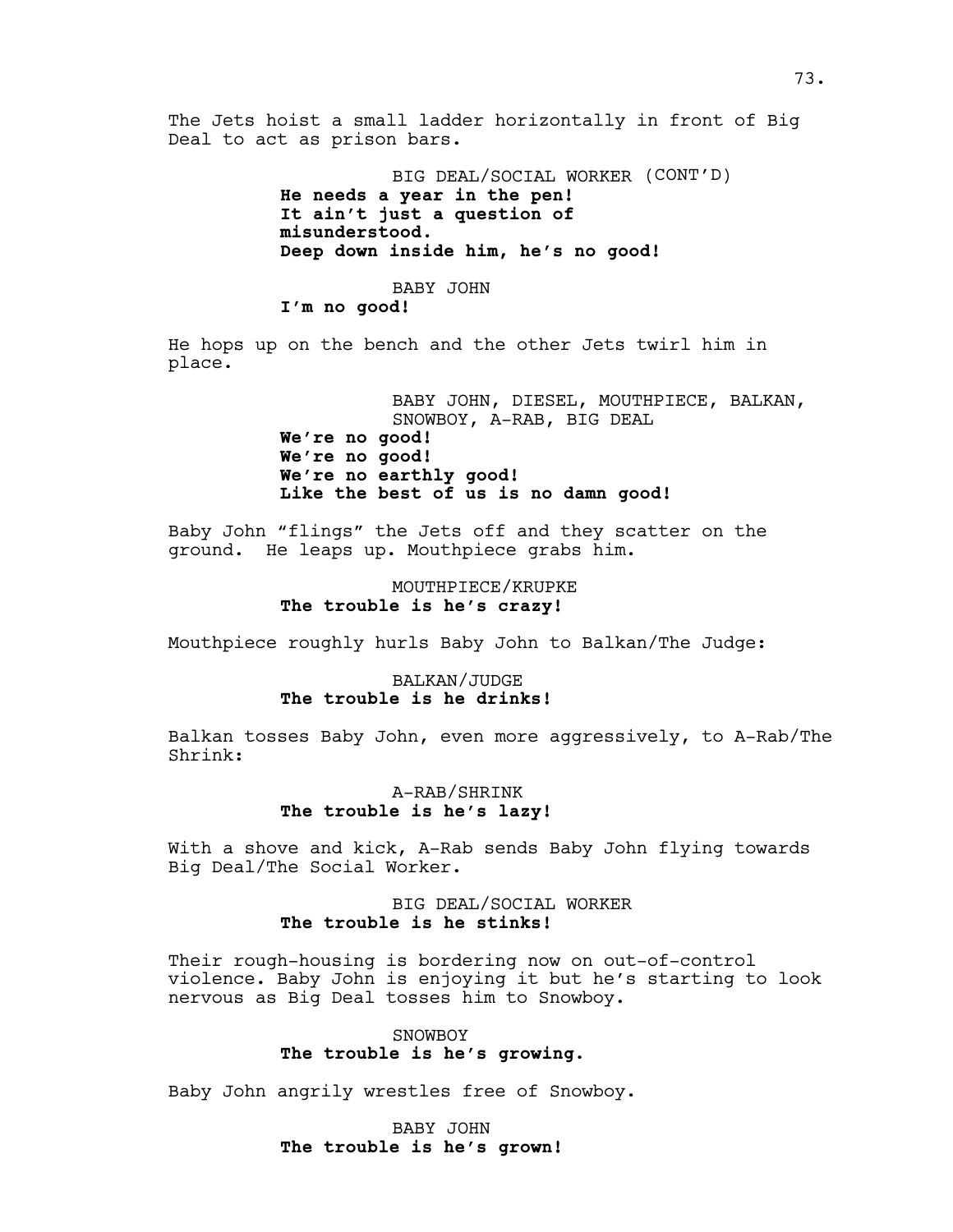All the others face Mouthpiece/Krupke.

BABY JOHN, DIESEL, A-RAB, BALKAN, BIG DEAL, AND SNOWBOY **Krupke, we got troubles of our own!**

They drop to the ground and start the final verse; their clowning now fails to disguise their anger and aggression.

> BABY JOHN, DIESEL, A-RAB, BALKAN, BIG DEAL AND SNOWBOY

**Gee Officer Krupke, We're down on our knees!** 

DIESEL

**'Cause no one wants a fella with a social disease.**

BABY JOHN, DIESEL, A-RAB, BALKAN, BIG DEAL AND SNOWBOY **Gee, Officer Krupke, What are we to do?**

Mouthpiece sees something behind the other Jets. He hauls Baby John up beside him and points, drawing everyone's attention back to the doors -

> MOUTHPIECE AND BABY JOHN **Gee, Officer Krupke:**

The doors swing open as Krupke himself re-enters just in time for all of the Jets to turn to him with -

> BABY JOHN, DIESEL, MOUTHPIECE, A-RAB, BALKAN, BIG DEAL AND SNOWBOY

## **KRUP YOU!**

Krupke stands in the doorway, exhausted, sweaty, bruised and empty-handed, staring gape-mouthed at the chaos and the mess. The Jets scramble to their feet and scuttle out the unlocked door. As Mouthpiece is leaving he hands Krupke his own hat.

MOUTHPIECE

This is for you.

And Mouthpiece is gone with the others, leaving Krupke alone.

*("Gee, Officer Krupke" ends.)*

INT. THE CLOISTERS - AFTERNOON

This is the medieval museum of the Metropolitan Museum of Art. Tony and María walk through the one of the cloisters, a cruciform path with a fountain at the center.

**TONY** 

This is the surprise. You like it?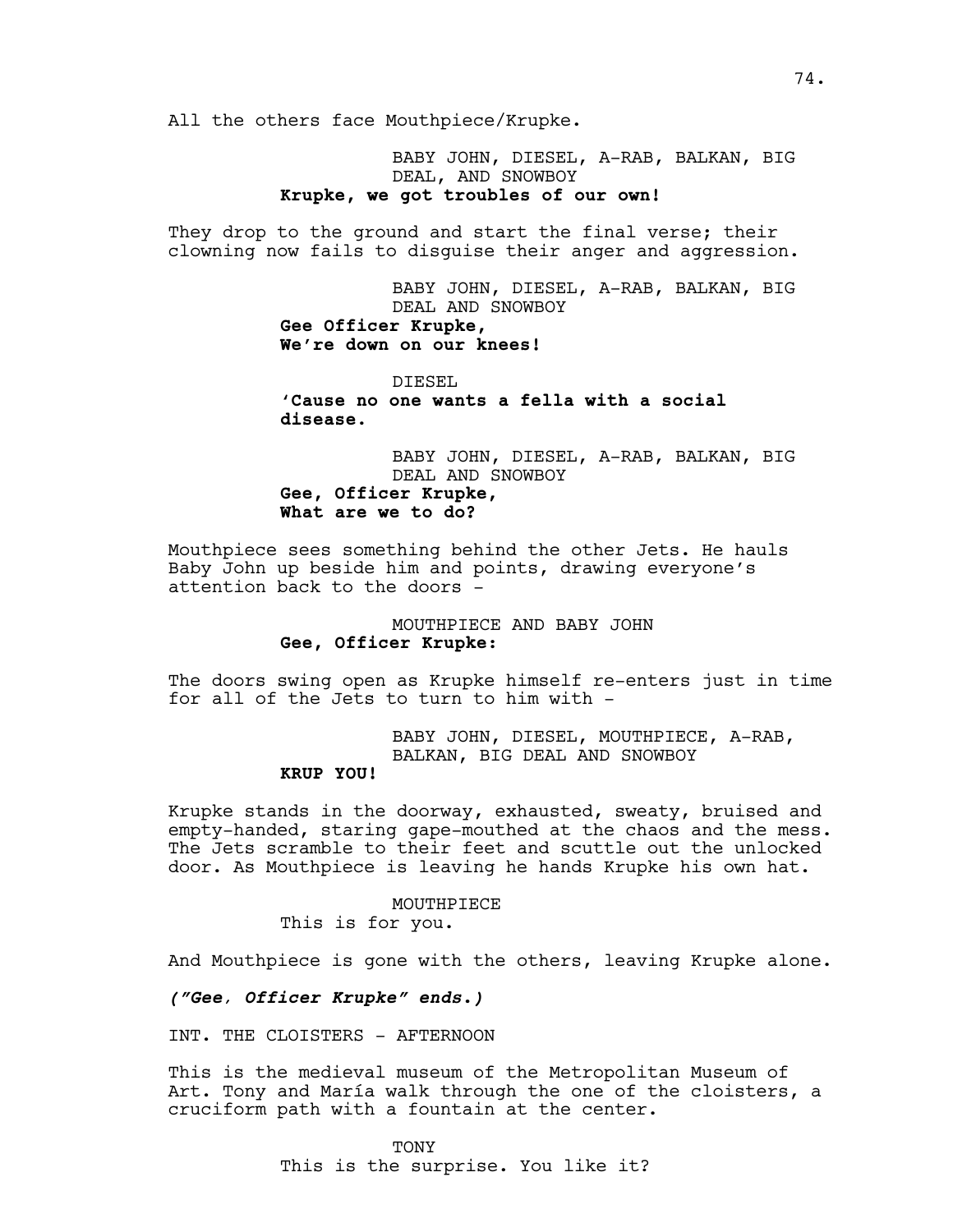It looks like a church.

TONY I know but it ain't, it's a museum.

CUT TO:

María is walking in the little cloister from Saint-Guilhem-le-Désert. Tony watches her intensely, then goes towards her. She looks up and smiles at him, but she's thoughtful, serious. He sits on one of the low stone walls of the arcade.

> TONY (CONT'D) The first time I saw this place? I was on a prison bus. Up to the state prison, in Ossining.

He stops, afraid. María looks at him and nods.

TONY (CONT'D) There was a rumble. And I busted up this kid, he was in the Egyptian Kings. He only didn't die because of luck, like, one more punch and he probably woulda died. And I woulda done it, I woulda murdered this messed-up kid who wasn't no different from me. And for a year, in prison and, and since I got out, I can't quit thinkin about what I almost done - I think about killin him, and it's like I'm always just about to fall off the edge of the world's tallest building. I stopped fallin the second I saw you.

María looks sad, then she takes his hand and smiles. The Cloisters bells start to ring.

INT. THE GOTHIC CHAPEL IN THE CLOISTERS - AFTERNOON

María walks among the funerary figures on the sarcophagus lids. The afternoon sun sets stained glass windows ablaze. She turns to Tony.

> MARÍA I shouldn't have asked you to stop the fighting. I don't want you to go anywhere near the fighting.

He searches for the words, then he finds them. He gives the Spanish lesson crib-note a quick glance, and:

> TONY Quiero estar contigo para siempre.

She looks at him, surprised, then laughs.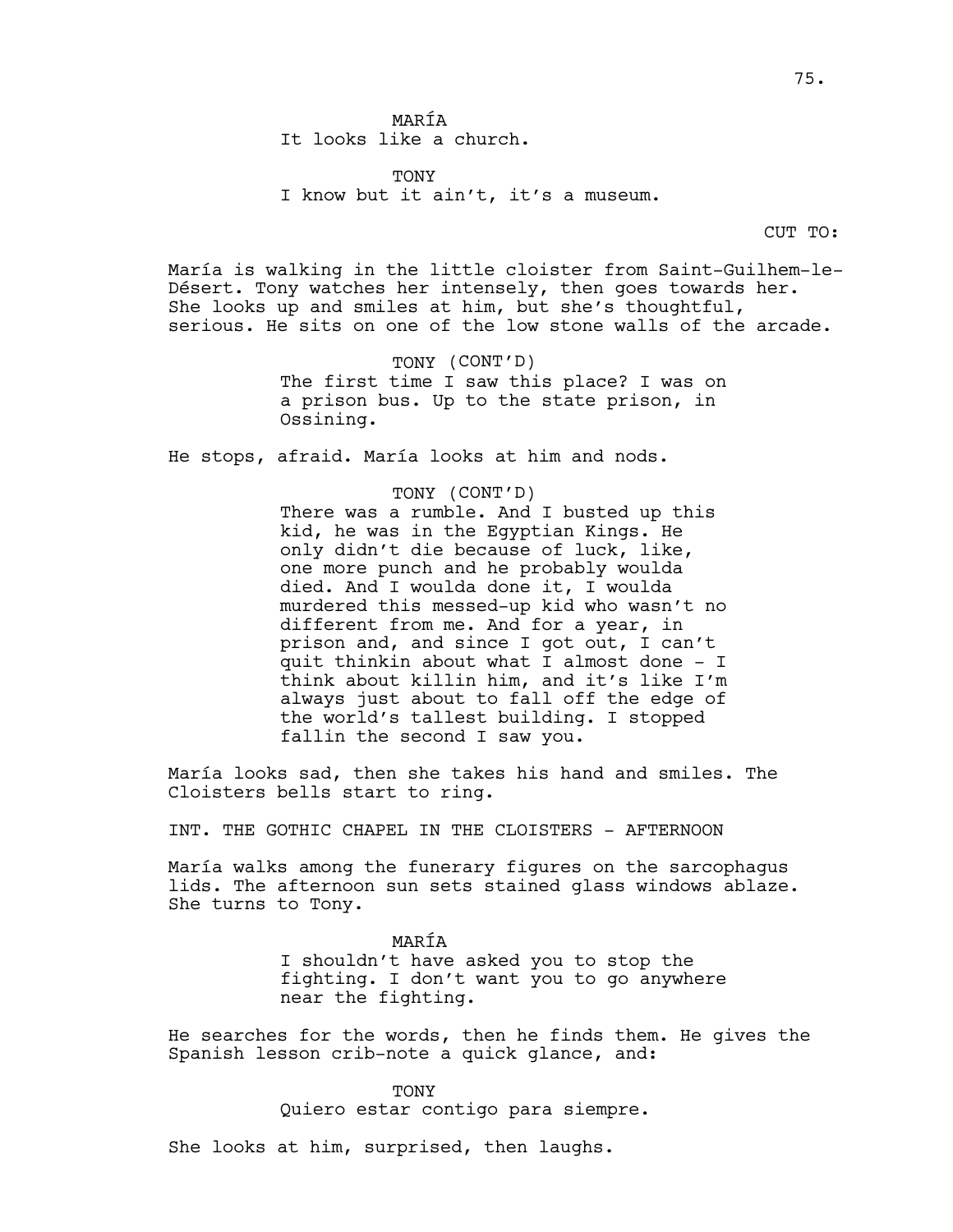TONY (CONT'D) Don't laugh! It means I wanna be -

MARÍA I know what it means.

She leans against him comfortably, then steps away to kneel before the four tall, gloomy saints in the apse. She crosses herself and prays. Tony stands near her. Tony stands near her. María takes Tony's hand, guiding him to kneel down beside her. They both look at the saints, the stained glass, then María, smiling to cover up embarrassment, says quietly:

> MARÍA (CONT'D) Yo, María, te recibo a ti, Anton.

**TONY** I don't know what that -(getting it, grinning with surprise:) Oh! Oh, that's -

MARÍA Don't laugh!

TONY I, Tony - (catches himself) I, Anton, take you, María. Rich or poor -

MARÍA

I'm poor.

TONY

I'm poorer.

MARÍA

En la prosperidad y en la adversidad. Para amarte y respetarte. To love you and respect you.

TONY

Siempre.

*("One Hand, One Heart" begins:)* Tony gently takes María's hand and turns to stare into her eyes. He sings:

TONY (CONT'D)

**Make of our hands one hand. Make of our hearts one heart. Make of our vows one last vow: Even death won't part us now.**

MARÍA **Make of our lives one life, Day after day, one life. Now it begins, now we start.**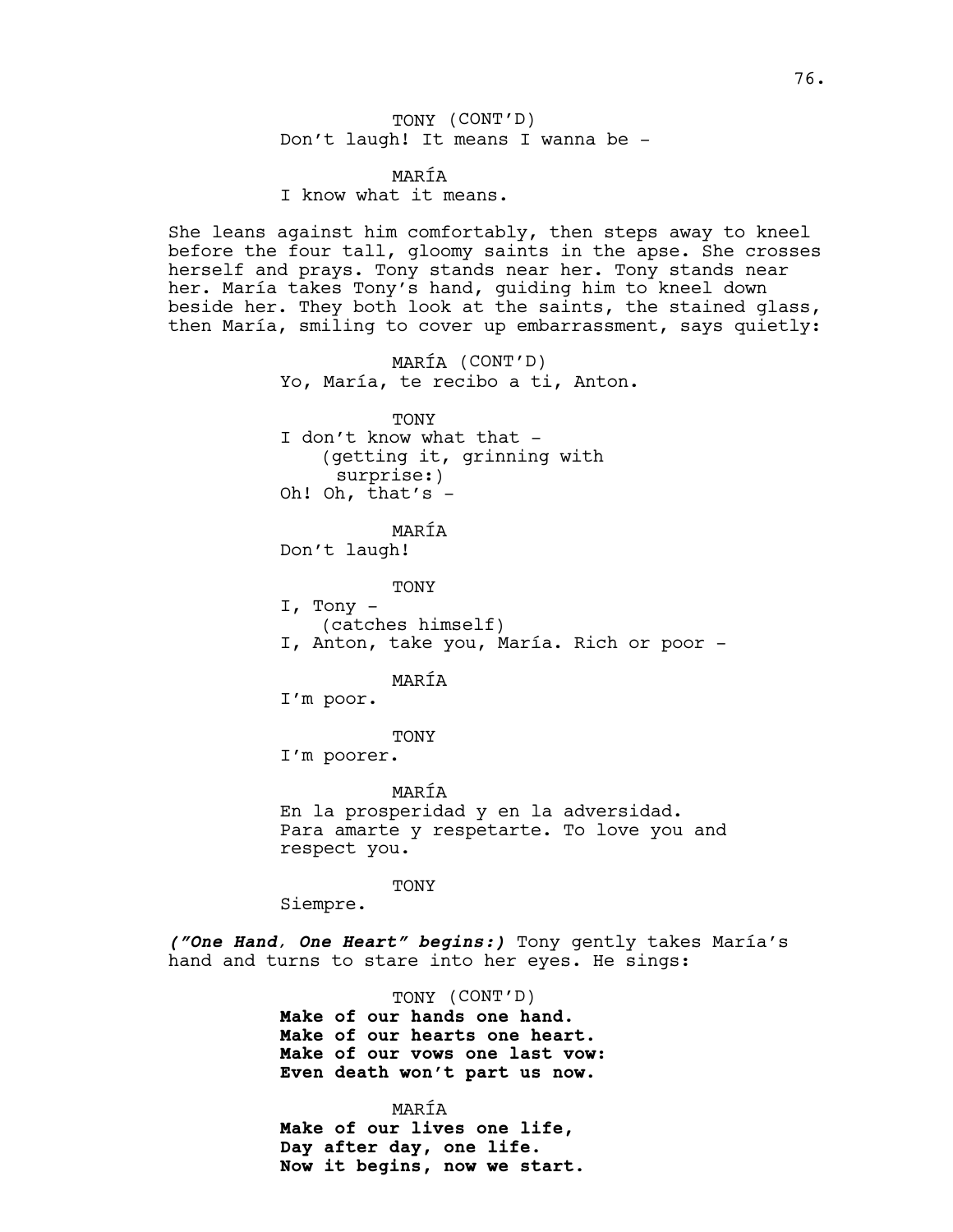## **One hand, one heart. Only death will part us now.**

Again, some intimation, dark and sad, passes across María's face. Tony sees this. María stands and walks towards the staircase at the other end of the chapel. He looks up; the colored light from the stained glass windows dims as, outside, clouds cover the sun. Then he goes to the stairs. María's climbed partway up, and is waiting for him. Tony stops at the foot of the stairs, looking up.

> TONY You're worried, but... They're still my guys. They'll listen to me.

MARÍA But what if you can't.

TONY

We can't be together while they're brawlin all around us, *because* of us. I swear to you, María, there won't be any fight.

She takes his hand; he goes up a couple of steps and kisses her hand. Then:

> TONY AND MARÍA **Make of our lives one life, Day after day, one life. Now it begins**, **now we start: One hand, one heart:**

TONY

MARÍA

**Even death won't part us now. Death won't part us now.**

*("One Hand, One Heart" ends.)*

They kiss.

MARÍA (CONT'D) Come see me tonight.

She exits up the stairs.

INT. AN OLD IRISH BAR IN THE DOCKLANDS - AFTERNOON

A revolver is tossed onto a bar in front of Riff. Ice, Action, Tiger and Numbers stand behind him, nervously looking around the dark, dilapidated room. Behind the bar, the unshaven Belfastian owner, RORY, 40-50 years old, stares challengingly at Riff, daring him to pick up the gun. Seated at the bar, next to Riff, is ABE, a black guy in his 40s, tough-looking, a colleague of Rory's. Abe grins at Riff, skeptical, unfriendly.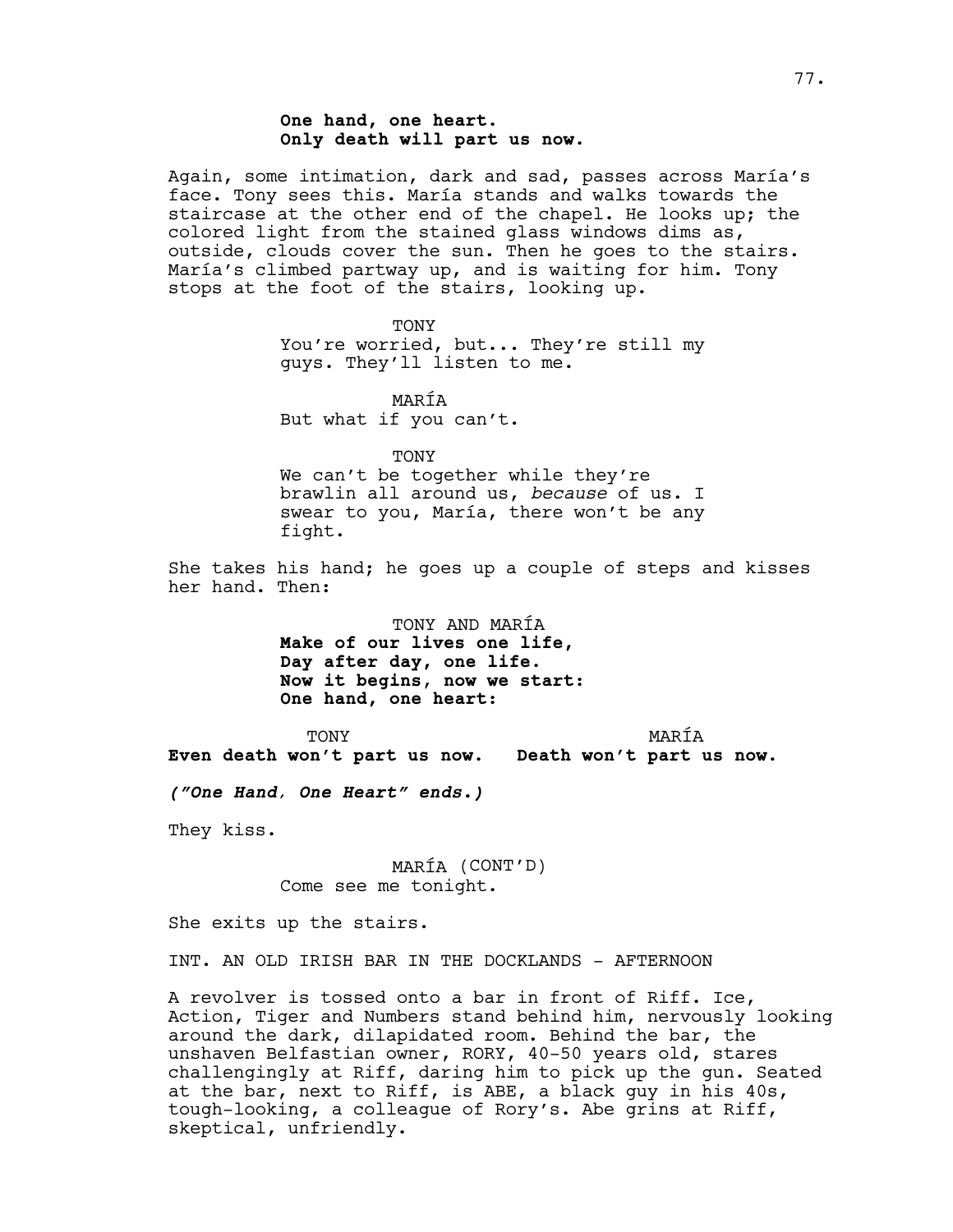ABE You ever fired a gun before? RIFF Of course. ABE What kind? RIFF A Colt. Revolver. ABE That so? What'd it shoot? ACTION Bullets! RIFF .32s. ABE Colt shoots .22s. RIFF We got money. Riff puts a roll of bills next to the gun. RORY I don't sell heaters to unscrubbed boys. RIFF These guys, the ones we're rumblin' with, they're bringin' heat - ICE - cuz they think we're bringin' heat -RIFF - so we gotta bring heat so they know that we ain't defenseless, and vice versa. ABE Mutually Assured Destruction. RIFF I don't know what that is. ABE (to Riff, nodding at the gun:) That's a Smith and Wesson Model 10. Classic of its kind. RORY (nodding at the gun:)

Take it, why doncha?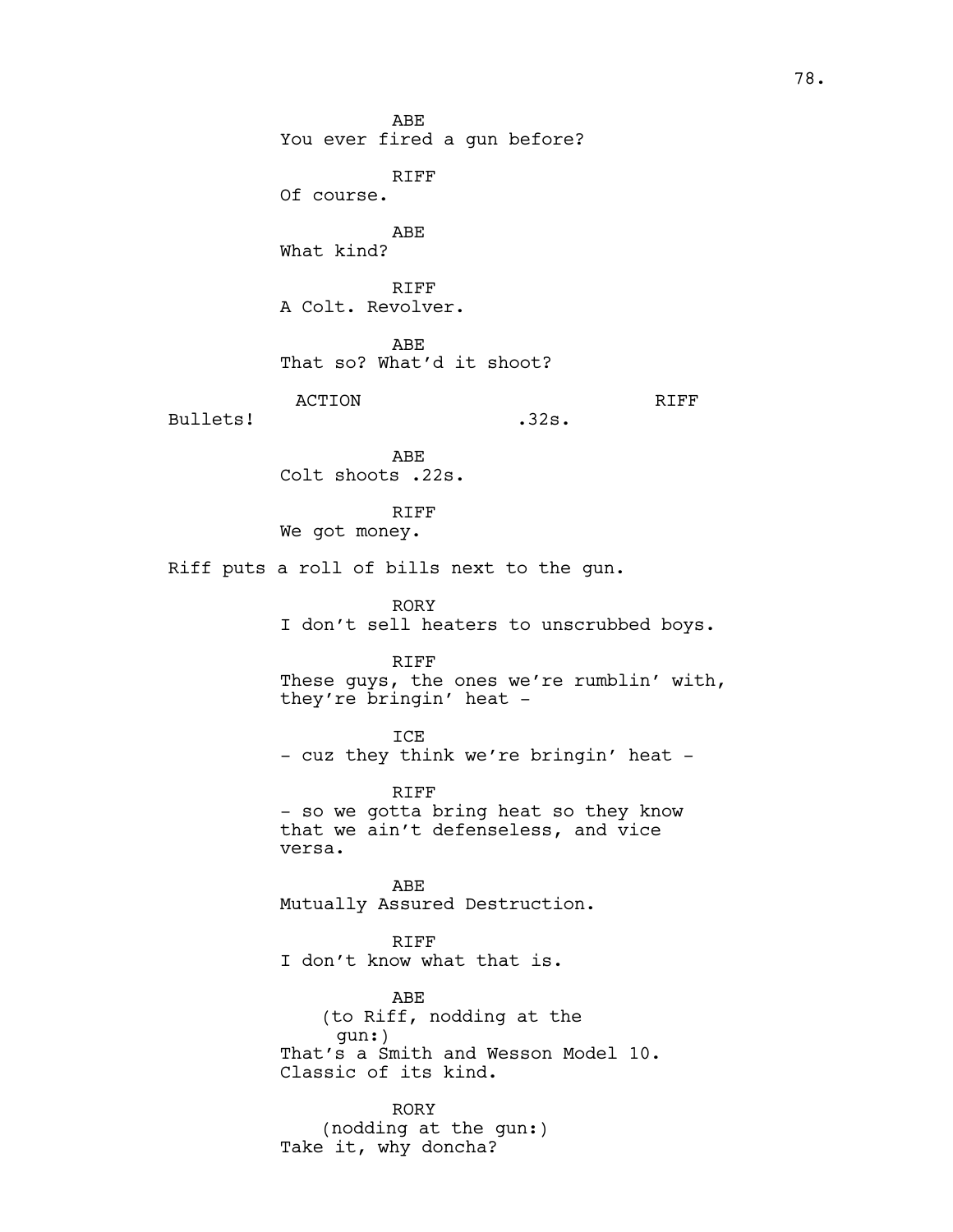Riff tries for the gun. Rory snatches it with magical speed and points the barrel at Riff's forehead. The other Jets start forward. Abe yanks Action's stool out from under with his foot; Action sprawls on the floor.

> ABE Fires trey eights. Makes quite a hole for a little gun.

> RORY It's loaded. You don't gotta cock it, even. You just squeeze the trigger, and -

Riff leans forward, placing his forehead against the barrel.

**RTFF** Might as well.

Rory's impressed. He flips the gun and offers it to Riff.

RORY You remind me of your dad.

Rory puts the pistol back on the bar. Riff proffers the roll of bills to Rory, who doesn't take it.

> ABE Leave it on the bar.

EXT. THE DOCKLANDS NEAR 11TH AVENUE AND WEST 53RD ST - AFTERNOON

Riff runs into the dockyards; Ice, Action, Tiger and Numbers chase him. Riff waves the gun in the air, the turns and calls:

> RIFF Whatcha got?! (aiming at Action:) POW! POW! POW!

Action ducks, then pops out, shoots at Riff with his finger.

ACTION

POW! POW!

The other Jets race around, miming guns of their own, popping out to fire at Riff.

**TCE** Frickin' chicken! Chicken! POW! POW! POW! Chicken! Chicken! RIFF

Riff dives, shoots back. He slips through a gap in the chain link fence, turns back to the others.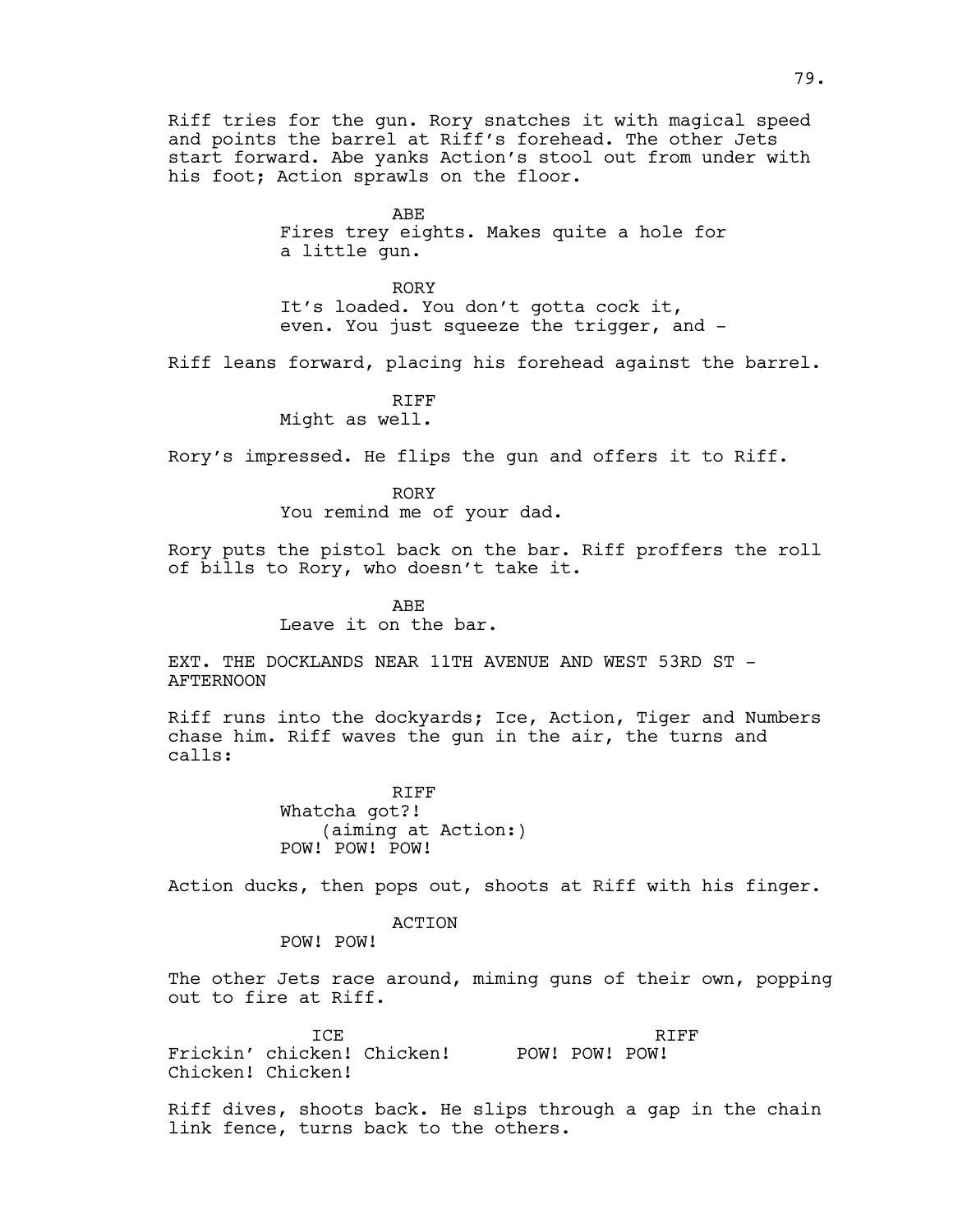Some fall, pretending to be hit. But then, from behind Riff:

TONY (O.S.)

Pow.

Riff spins, aiming the gun, stopping short when he sees Tony sitting on a crate next to the cargo ramp of a dilapidated pier stretching out, crazily askew, into the Hudson. Tony raises his hands.

> TONY (CONT'D) Gee whillikers, Batman! Since when you carry a rod?

RIFF I don't got magic powers like you, Superman. So I had to get this. (the gun:) Promise to be with us tonight, I'll let you hold it.

Tony playfully grabs at the gun. Riff tries to snatch it away, but Tony seizes the barrel. Both boys hold on.

> TONY When are you gonna grow up?

RIFF Never, probably. Born to die young, daddyo.

Riff tries to pull the gun back. Tony tightens his grip on the barrel.

RIFF (CONT'D) Hey - TONY They catch you with this, it's 15 years in Attica.

Riff laughs, still tugging on the gun.

TONY (CONT'D) Call it off.

RIFF Call what off?

TONY Tell Bernardo the cops found out about the rumble, tell him a raincheck.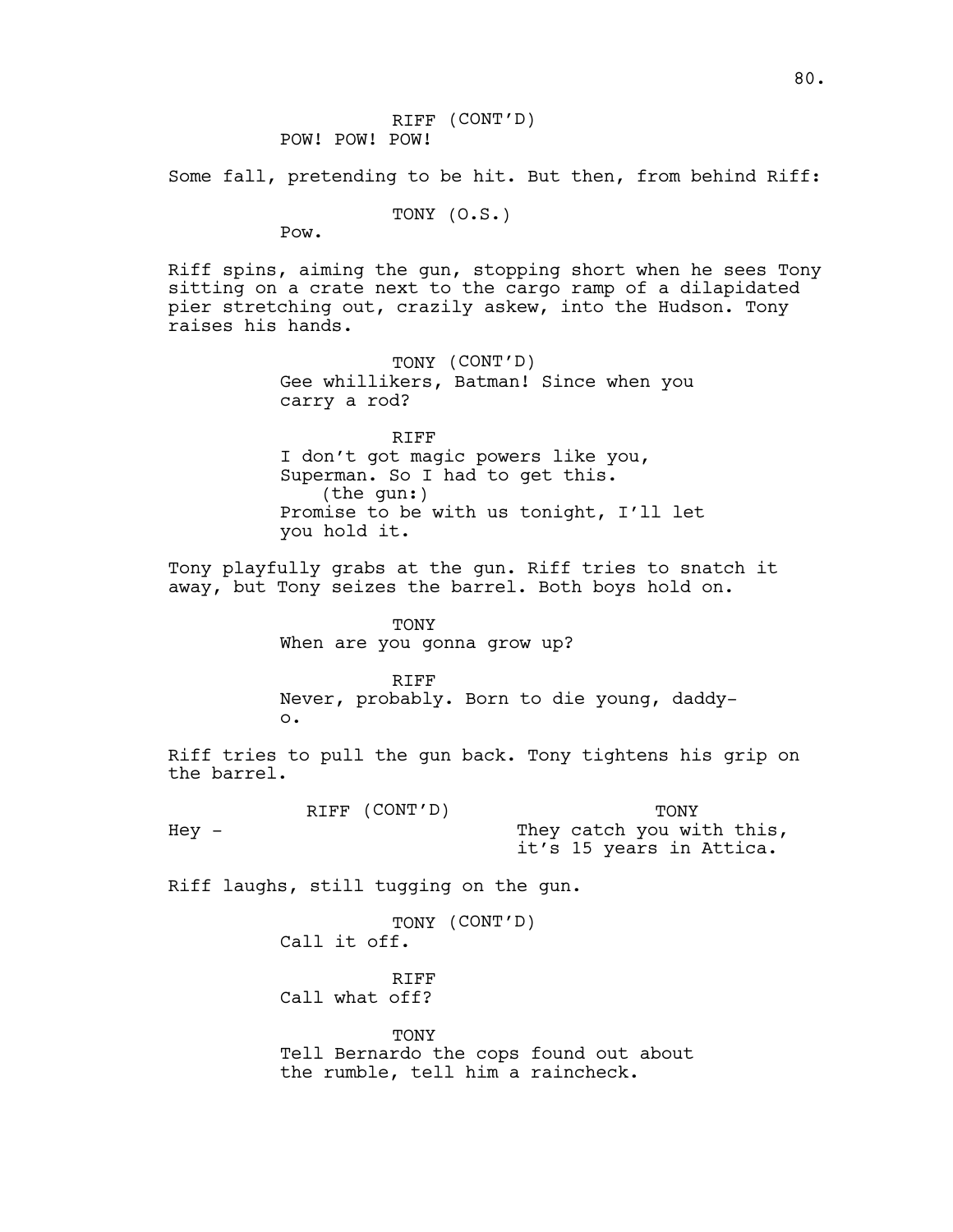RIFF *You know* we wouldn't even need a gun if you was with us. But you ain't, so leggo my goddam gun. I paid for it. TIGER Why should we call it off?! We got a gun! ICE Shuddup, Tiger. Stay outa this. TONY You *paid* for it? Oh, okay, well in that case: Oopsadaisy! Tony pops the gun out of Riff's hand, then backs away up the ramp, holding it. Riff follows Tony up the ramp. RIFF Tony! Gimme the gun! TONY Call off the rumble. RIFF (CONT'D) C'mon. It's *mine*. TONY (CONT'D) It's *yours*? (to the others:) Hey fellas, does it look to *you* like this is his gun? Riff stalks him. The others follow. TONY (CONT'D) Let's grab some beer and weed and head to the zoo. RIFF Like the old days huh? **TONY** I will if you will. *("Cool" begins:)* RIFF You know me, brother. I don't look back. TONY Why not? Afraid of what you're gonna see? RIFF I look ahead, I wanna be prepared in case they come prepared. So gimme the gun, Tony, I mean it. *Now!*  Tony looks at Riff, then moves backwards out onto the pier's skeletal plank flooring, in which there are huge gaps,

through which the river can be seen, far below. Tony taunts

Riff as he walks backwards: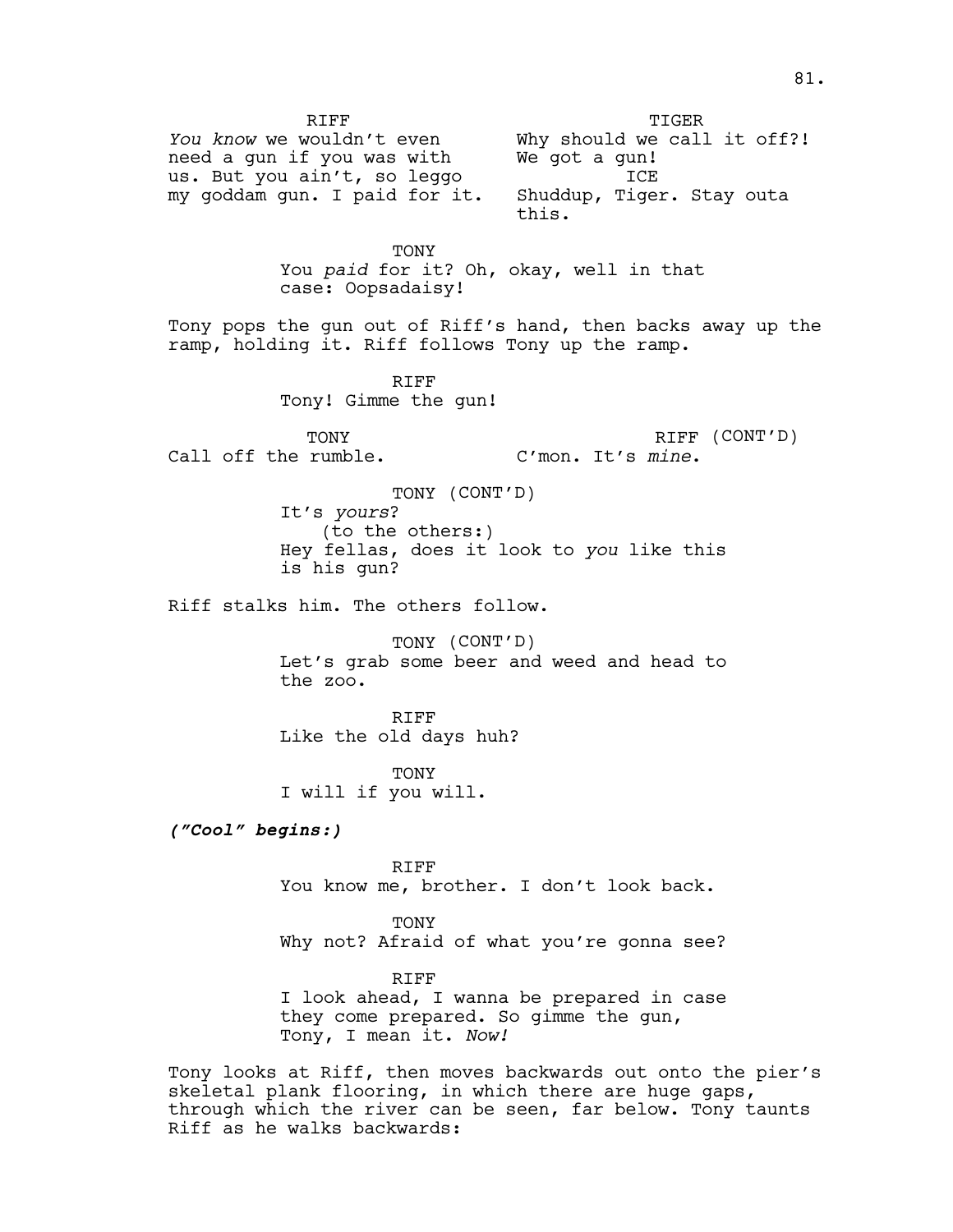**Boy, boy, crazy boy, Get cool, boy!**

Riff looks down at the water, then pursues cautiously. Tony lets Riff get close.

> TONY (CONT'D) **Got a rocket in your pocket? Keep coolly cool, boy!**

Riff snatches at the gun.

RIFF

C'mon!

Tony darts away, leaping over a hole in the wood flooring.

TONY **Don't get hot, 'Cause man, you've got Some high times ahead.**

Tony starts skipping sideways, backwards. Riff, mad, pursues him, less sure-footedly.

> TONY (CONT'D) **Take it slow and, Daddy-o - You can live it up and die in bed!**

RIFF Cut the crap!

TONY **Boy, boy, crazy boy - Stay loose, boy! Breeze it, buzz it -**

Riff jumps at Tony and almost falls.

TONY (CONT'D) **- easy does it!**

Riff kneels, glaring at Tony, who dances away.

TONY (CONT'D) **Turn off the juice, boy!**

Tony slide, jumps, bounces off a steel beam, showing off his moves look like parkour.

> TONY (CONT'D) (CONT'D) **Go man, go! But not like a yo-Yo school boy!!! Just play it cool, boy! Reeeeaaaal coooool!**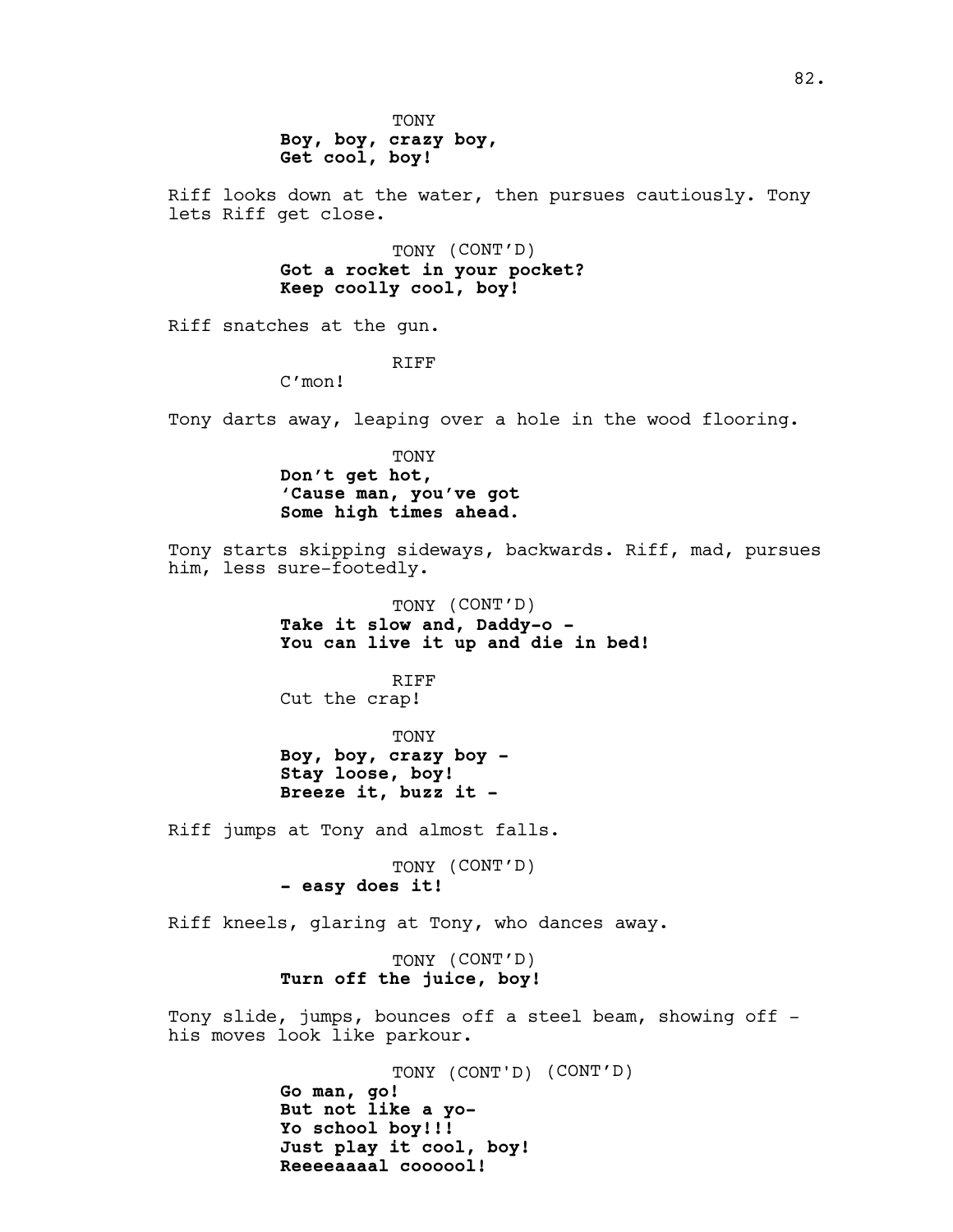Tony snaps his fingers. Riff advances.

TONY (CONT'D) Careful, buddy.

### *("Cool" dance break:)*

Tony steps over a gap in the floor, crouches and places the gun at the lip of the hole. He steps back, enticing Riff, who lunges for the weapon. But Tony snatches it up and smoothly dances away.

Riff rises, smirking at Tony, warming to the game. He imitates Tony's moves and, increasingly, his fearlessness.

## RIFF Careful yourself, Superman.

The two boys are more in sync, Riff growing bolder, till it's a game of chicken and a dance. Riff stays angry, Tony's determined to keep the gun away, but they can't help it: they enjoy this camaraderie and one-upsmanship.

## RIFF (CONT'D)

C'mon...

Riff gets close and nearly snatches the gun. The dance/game continues, but the power dynamic shifts: Riff's more aggressive, more of a threat to Tony.

Tony's near the end of the pier. Riff closes in. On each percussive chord, Riff grabs for the gun, which Tony barely manages to keep away. It's intimate now, a struggle in earnest.

Riff grabs the gun barrel. Tony pries the gun away and turns to throw it in the river. Riff throws a punch, knocking Tony off-balance. Riff grabs the gun away from Tony. The other Jets cheer as Tony tries and fails to get the gun back.

> ICE Cool! TIGER Go! NUMBERS Crazy! ICE Cool! TIGER Go! NUMBERS Crazy!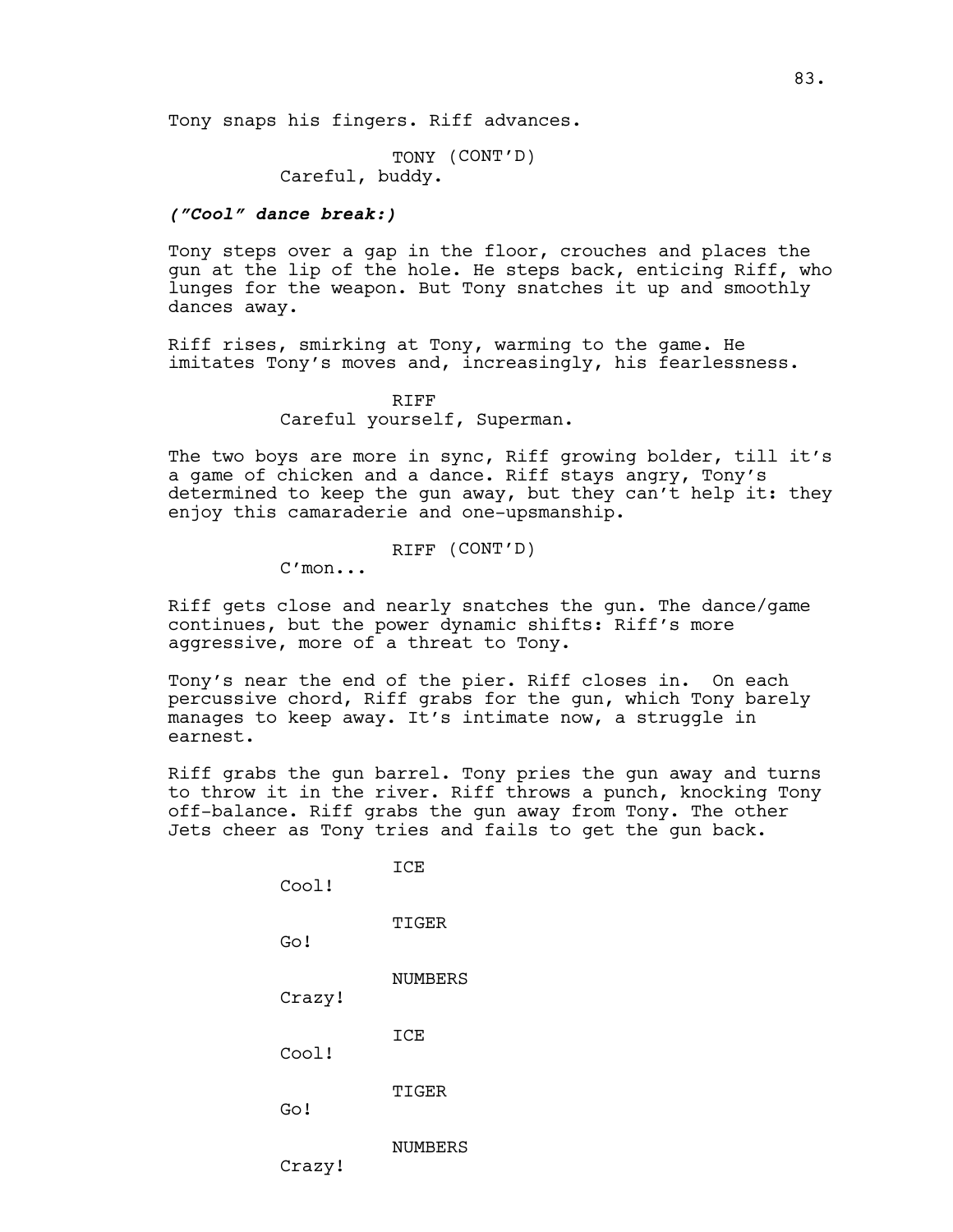Go!

Tony and Riff face each other, panting. Then Riff turns and walks off the pier, handing the gun off to Ice. Tony comes after them, trying to get the gun back.

ICE, TIGER, NUMBERS

COME ON!

Riff, Ice, Action and Tiger toss the gun between themselves, a game of keep-away from Tony.

THE JETS

I'm open! Tiger, toss it! C'mon, let's go!

All are off the pier now, winded. Riff and the Jets face Tony. Riff walks up to his friend, singing:

> RIFF **Boy, boy, crazy boy, Stay loose, boy. Breeze it, buzz it, easy does it - Turn off the juice, boy!**

Riff does a furious, frantic series of moves, never taking his eyes off Tony. Then he returns to his gang - it's *his*  gang now!

## RIFF (CONT'D) **Just play it cool, boy.**

Riff holds out his hand and Action obediently places the gun in it. The Jets surround their leader:

RIFF (CONT'D)

## **Real cool...**

Action shoots at Tony with his finger.

ACTION

Pow!

TIGER

Pow!

ICE

Pow!

TIGER AND NUMBERS

Pow! Pow!

The Jets run off. Alone, Riff looks at Tony, shrugs, then: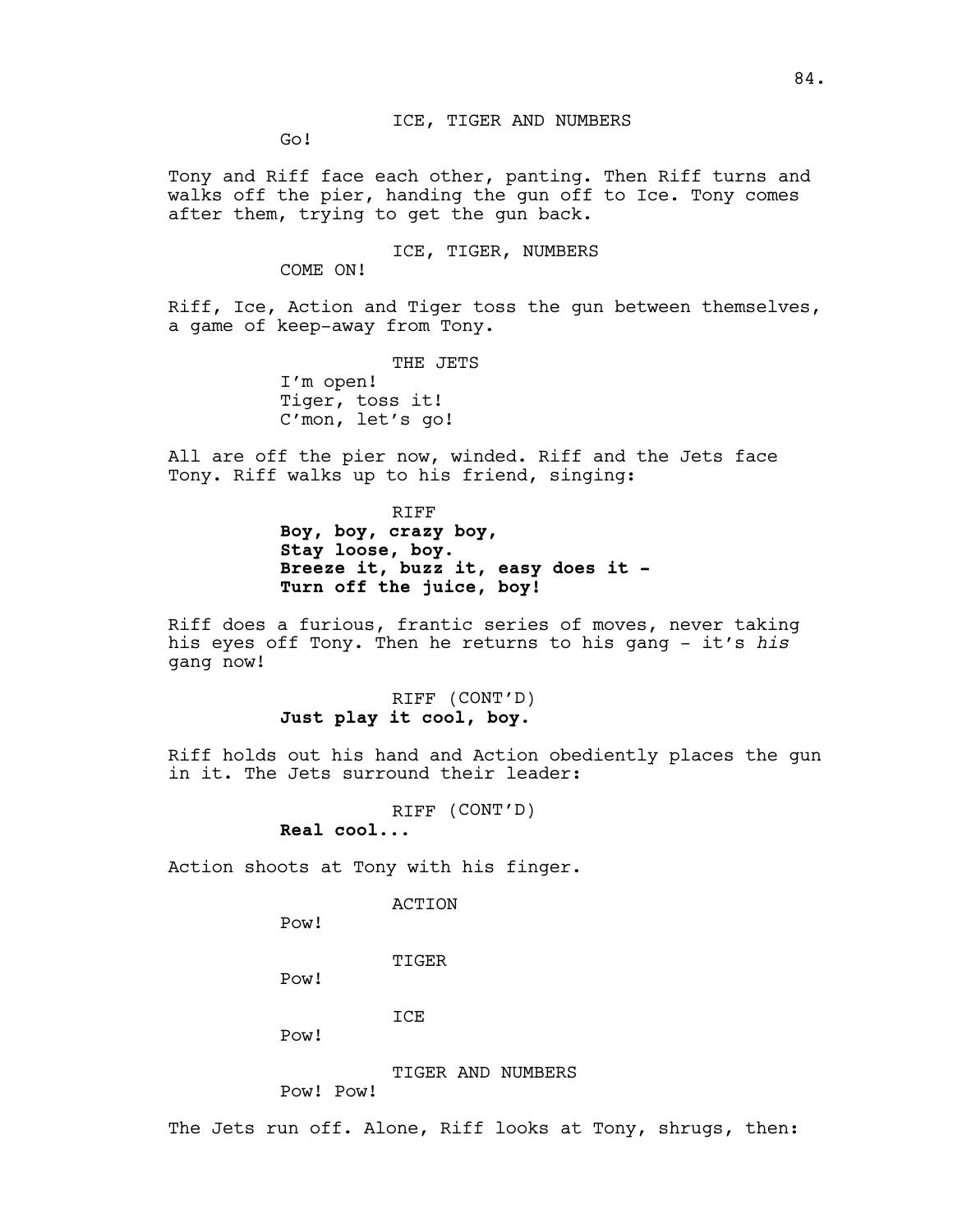RIFF

Pow.

Riff leaves. Tony stands still, watching him, defeated.

INT. THE SQUAD ROOM IN THE 21ST PRECINCT HOUSE - AFTERNOON

Lieutenant Schrank, with Krupke standing behind him, addresses a large group of PATROLMEN.

> LIEUTENANT SCHRANK It's happening tonight. That's all we know. The morning papers filled with stories about dead kids? Not on my watch.

*("The Quintet" starts.)*

LIEUTENANT SCHRANK (CONT'D) Every block of Lincoln Square, every inch of San Juan Hill. I want the west side locked down.

INT. THE CHOP SHOP/JETS HQ - NEAR SUNSET

The Jets dump out the junk they've gathered to use as weapons - bats, bricks, chains, saps, rebar, car antennae, wrenches onto the floor of the chop shop, raising dust. Everyone grabs a weapon from the pile. Riff holds a bat and addresses the gang:

> JETS **The Jets are gonna have their day Tonight! The Jets are gonna their way tonight!**

RIFF **The Puerto Ricans grumble: Fair fight! But when they start to rumble, We'll rumble 'em right!** 

EXT. THE ROOF OF AN OLD WAREHOUSE ON WEST 69TH STREET -SUNSET

The Sharks have gathered and distributed their weapons, which they're stowing out of sight in pockets, waistbands. They watch as Bernardo wraps his hands in boxers' protective wrap.

THE SHARKS

**We're gonna hand 'em a surprise tonight. We're gonna cut 'em down to size tonight. We said OK no rumpus, no tricks, But just in case they jump us, We're ready to mix.** 

BERNARDO

**Tonight!**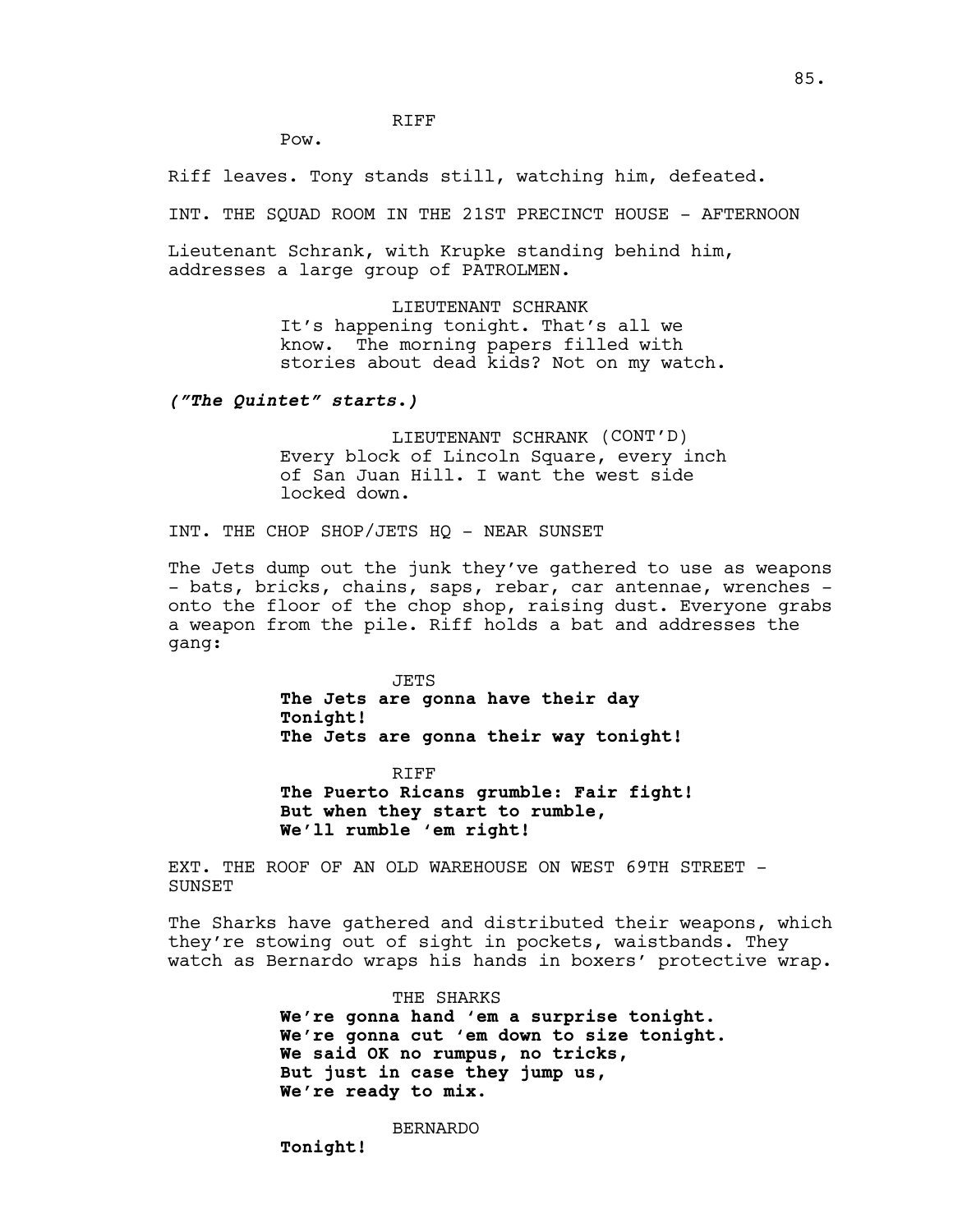Riff leads the Jets out of the chop shop and into the surrounding ruins.

> THE JETS **We're gonna rock it tonight, We're gonna jazz it up and have us a ball.**

EXT. AN ALLEY OUTSIDE THE WEST 69TH STREET WAREHOUSE - SUNSET

Bernardo and the Sharks explode out the double doors of the warehouse which open onto an alley and head towards the street.

## SHARKS **They're gonna get it tonight, The more they turn it on, the harder they'll fall!**

EXT. DEMOLISHED BUILDINGS, WEST 64TH ST - SUNSET

The Jets march with speed and determination through the demolition.

## THE JETS **Well they began it!**

EXT. AN ALLEY OUTSIDE THE WEST 69TH STREET WAREHOUSE/WEST 69TH STREET - SUNSET

The Sharks move with equal speed and determination down the alley.

## THE SHARKS **Well they began it.**

They turn out of the alley onto West 69th Street and head towards the river and the sunset.

| THE SHARKS (CONT'D)        | THE JETS (V.O.)            |
|----------------------------|----------------------------|
| And we're the ones to stop | And we're the ones to stop |
| $^{\prime}$ em             | 'em                        |
| Once and for all!          | Once and for all!          |

EXT. WEST 64TH BETWEEN WEST END AND 12TH AVENUE - SUNSET

The Jets march towards the river. Behind them, the steeple of a Catholic Church.

RIFF

**Tonight!**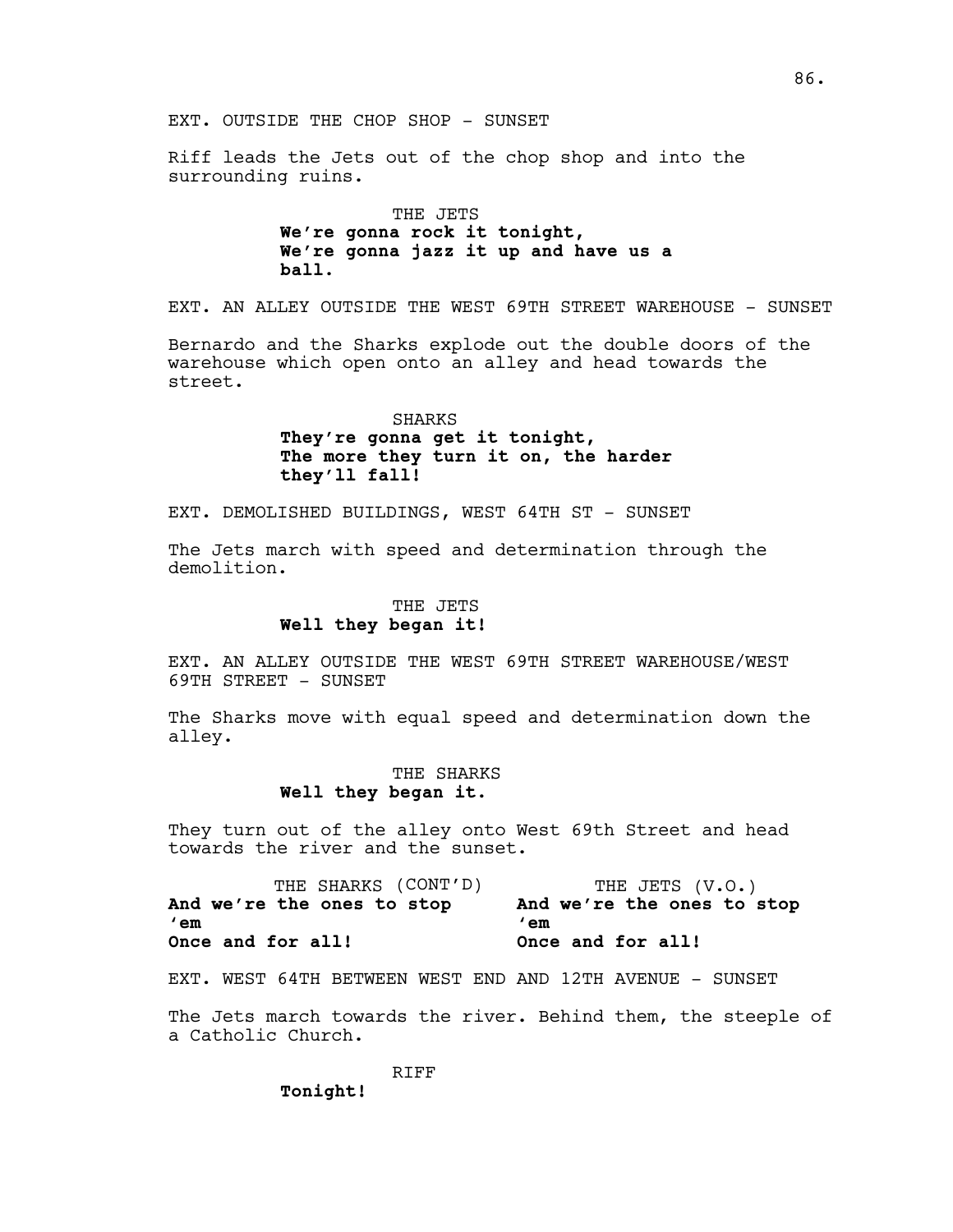INT. A CATHOLIC CHURCH ON WEST 64TH TREET - SUNSET

Anita, Rosalía and Luz, veils on, kneeling in a pew among a sparse mostly female CONGREGATION, Puertorriqueñas of various ages and some elderly Irish- and Italian-American women. At the altar, an elderly PRIEST, attended by two ALTAR BOYS, is celebrating the mass. Behind her prayerbook, Anita sings to her friends:

> ANITA **Anita's gonna get her kicks Tonight.**

Rosalía and Luz, shocked, hush her.

ROSALÍA

Shh!

ANITA **We'll have our private little mix Tonight.**

LUZ

Shh!

ANITA **He'll walk in hot and tired, So what? Don't matter if he's tired, As long as he's hot!** 

ROSALÍA AND LUZ

SHHH!!

#### ANITA

**Tonight!**

Anita bows her head with a smirk.

INT. THE CELLAR, DOC'S DRUGSTORE - SUNSET

Tony heads towards the ladder that leads to the alley behind the drugstore.

> TONY **Tonight, tonight Won't be just any night.**

Tony looks up. The sky is aflame with clouds turned red by the setting sun.

> TONY (CONT'D) **Tonight there will be no morning star.**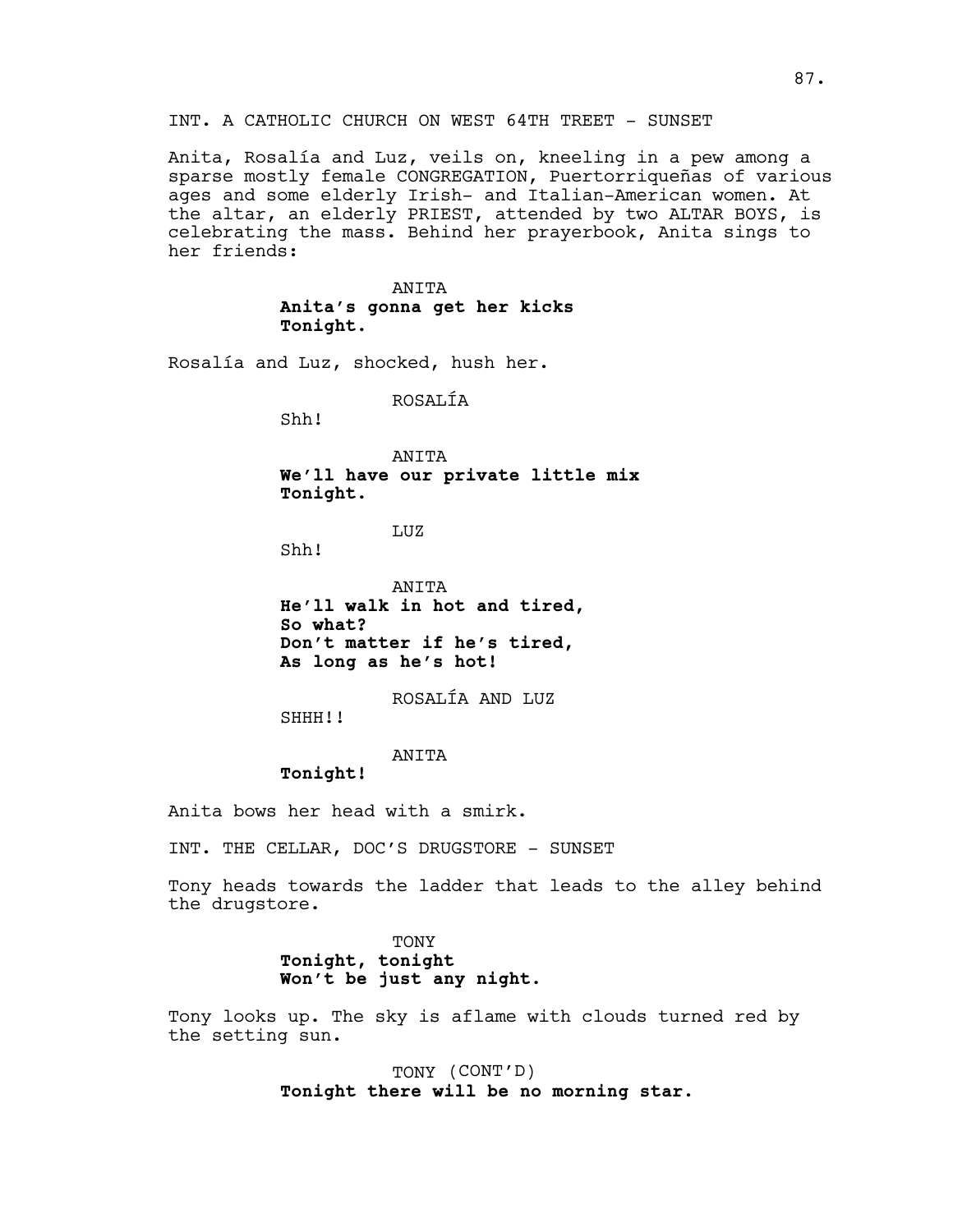Tony padlocks the cellar door and walks down the alley towards the street.

> **TONY Tonight**, **tonight, I'll see my love tonight -**

Tony turns onto the street, facing the river. The sun turns everything molten gold as it sets.

> TONY (CONT'D) **And for us, stars will stop where they are.**

EXT. WEST 69TH STREET - SUNSET

María is walking towards the subway in her working clothes. She seems to emerge out of the brilliant orange flare of the setting sun.

MARÍA

**Today, The minutes seem like hours,** The hours go so slowly **And still the sky is light...**

Tony's face is half in sunlight, half in shadow as the sun sinks.

TONY **Oh moon, grow bright -** MARÍA (V.O.) **Oh moon, grow bright -**

Tony's face is engulfed in night.

TONY (CONT'D) **And make this endless day - And make this endless day -** MARÍA (V.O.)

CUT TO:

María walks as the sun sets behind her.

MARÍA **Endless night!** TONY (V.O.) **Endless night!**

INT. 21ST PRECINCT GARAGE - DUSK/NIGHT

Cops pile into their patrol cars, turn on their headlights and drive out into the night.

EXT. WEST SIDE HIGHWAY OFF-RAMP AND BENEATH - NIGHT

A river of cars, headlights on. Beneath the highway...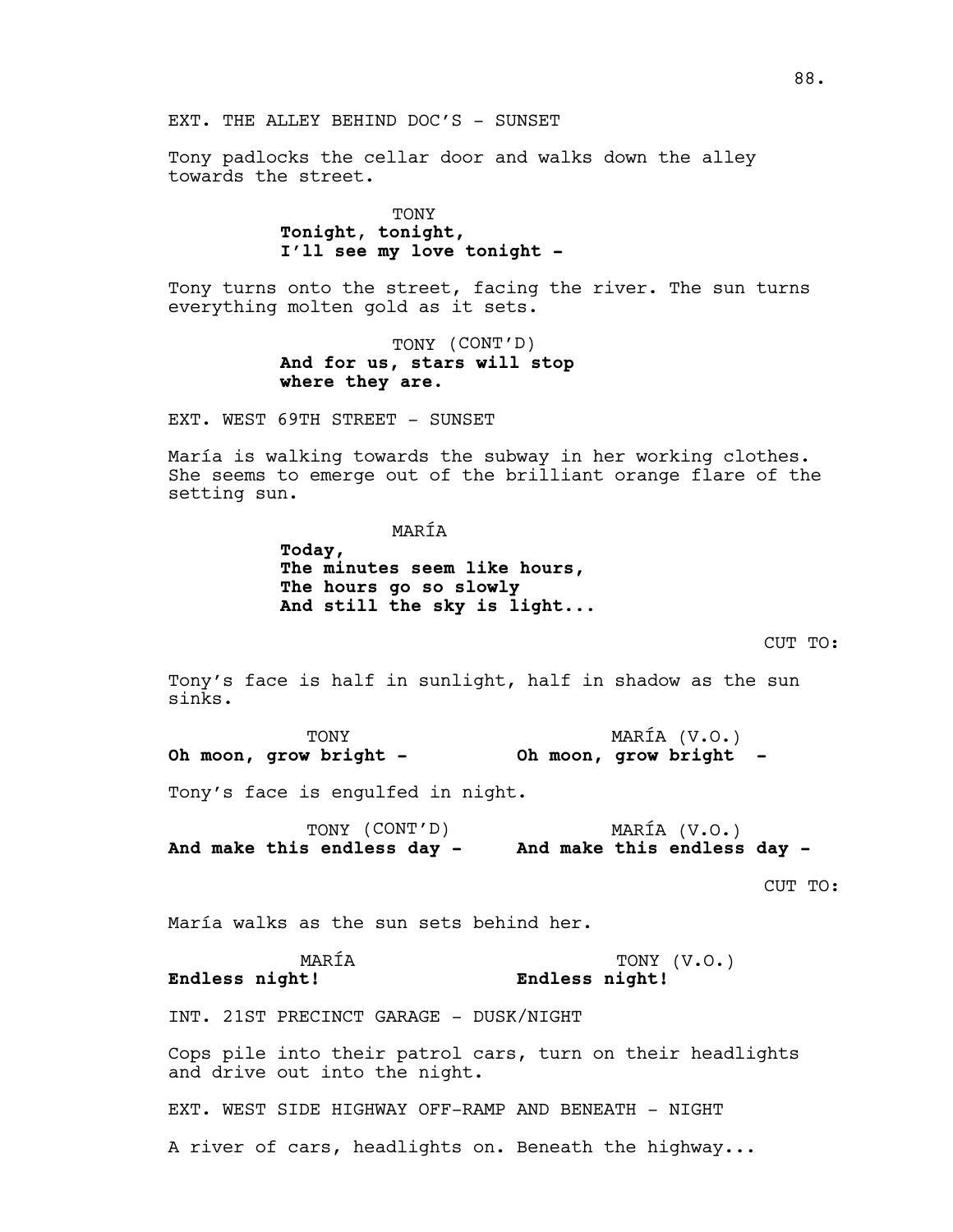Riff leaps up on a dumpster, the Jets surrounding him. He's their undisputed leader now. Riff's moved. He delivers his St. Crispin's Day speech:

> RIFF **The Jets are comin' out on top Tonight!**

The Jets cheer!

RIFF (CONT'D) **We're gonna watch Bernardo drop Tonight!**

More cheers!

RIFF (CONT'D) **That Puerto Rican punk'll Go down!**

Riff jumps down.

RIFF (CONT'D) **And when he's hollered Uncle? We'll tear up the town!**

Riff leads them, they follow him, cheering.

EXT. SUBWAY ENTRANCE, 72ND STREET - NIGHT

María is heading into the subway entrance.

|                   | MARÍA                     | ICE $(0.S.)$                  |
|-------------------|---------------------------|-------------------------------|
| Tonight, tonight, |                           | We'll be in back of you boy!  |
|                   | Won't be just any night - | RIFF (0.S)                    |
|                   |                           | Right!                        |
|                   |                           | ICE $(0.S.)$                  |
|                   |                           | We're gonna flatten him good! |
|                   |                           | RTFF                          |
|                   |                           | RIGHT!                        |

María descends into the subway as the Jets swarm around the entrance from behind.

RIFF WOMB TO TOMB?! TCE. SPERM TO WORM! RIFF **And then we'll have us a ball! Tonight!** MARÍA (V.O.) **Tonight There will be no Morning star.**

EXT. THE RAILYARDS - NIGHT

The Sharks straddle the top of a tall wooden fence.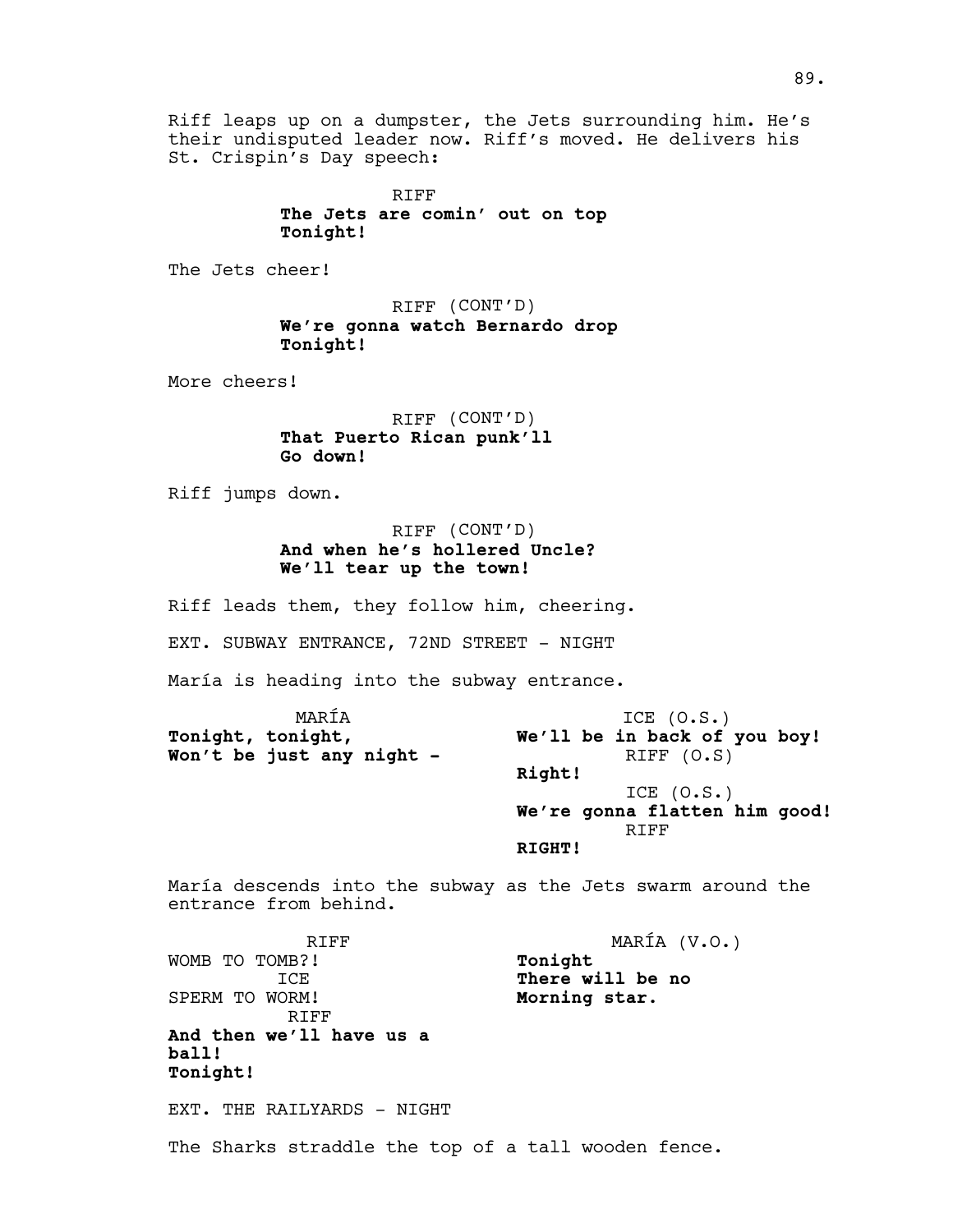MARÍA (V.O.)

**Tonight -** 

THE SHARKS **We're gonna rock it tonight! - tonight -** MARÍA (V.O.)

ANITA (V.O.)

**Tonight -**

They drop down onto the railroad tracks.

SHARKS **We're gonna jazz it tonight! I'll see my love tonight. -** MARÍA (V.O.)

ANITA (V.O.)

**- tonight.** 

INT. ON THE DOWNTOWN 2 TRAIN - NIGHT

María sits on the subway, leaning against the window, looking at the tunnel lights flying past.

MARÍA **And for us, stars will stop Late tonight where they are.** ANITA (V.O.)

> SHARKS (V.O.) (simultaneous with María and Anita above:) **They're gonna get it tonight!**

INT. ANITA AND BERNARDO'S APARTMENT - NIGHT

*María holds her last note on "stars will stop where they are"*  as Anita closes her bedroom window.

> ANITA **We're gonna mix it tonight.**

> > THE JETS (V.O.)

**Tonight!**

INT. LIQUOR STORE ON BROADWAY - NIGHT

Tony passes by outside the storefront window. Fire truck lights flash behind him in the busy Broadway traffic.

TONY **Today the minutes seem like hours -** MARÍA (V.O.) **Today the minutes seem like hours -**

> ANITA (V.O.) (simultaneous with above,) **Anita's gonna have her day -**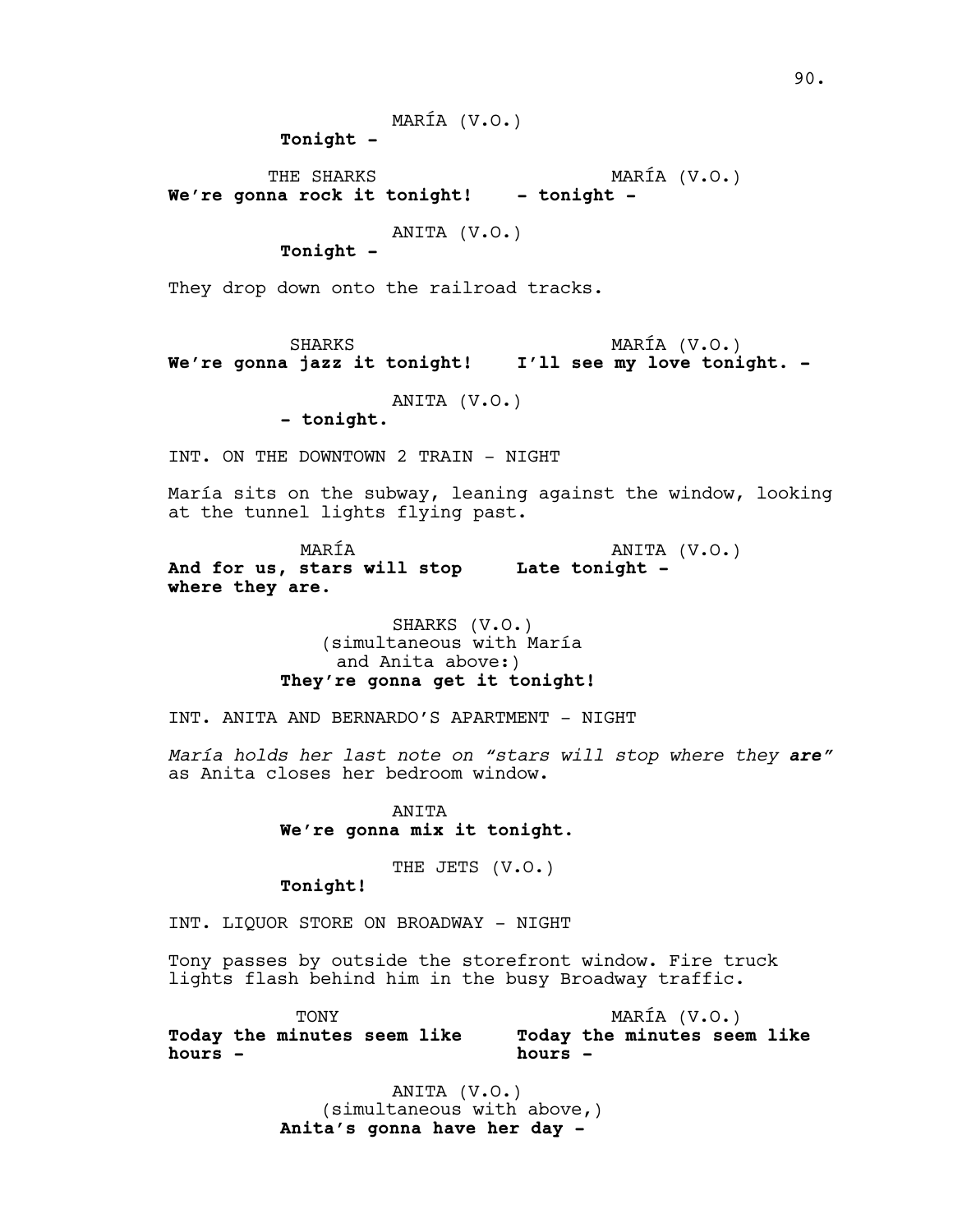THE SHARKS (V.O.) (simultaneous with above:) **They began it -** EXT. THE RAILYARDS - NIGHT The Sharks walk down the rail lines past a tall slatted fence. THE SHARKS **They began it!** JETS (V.O.) **They began it -** MARÍA **The hours go so slowly - The hours go so slowly -** TONY (V.O.) ANITA (V.O.) (with María & Tony above:) **Anita's gonna have her day -**  EXT. A CHAIN LINK FENCE UNDER THE HIGHWAY - NIGHT The Jets walk along the fence. THE JETS **And we're the ones to stop They began it - 'em once and for all.** THE SHARKS (V.O.) EXT. RAILYARDS - NIGHT The Sharks walk past container cars queued up on the rails. A semaphore looms above them. THE SHARKS **We'll stop 'em once and for all!**  MARÍA (V.O.) (simultaneous with above:) **- and still the sky is light-- and still the sky is light -** TONY (V.O.) (simultaneous with above:) ANITA (V.O.) (simultaneous with above:) **Bernardo's gonna have his way tonight!**  EXT. ANOTHER PART OF THE RAILYARDS - NIGHT The Jets approach the tracks as a diesel train roars by. **JETS We'll stop 'em once and for all! The Jets are gonna have their way! The Jets are gonna have their day!** SHARKS (V.O.) **The Sharks are gonna have their way! The Sharks are gonna have their day!**

91.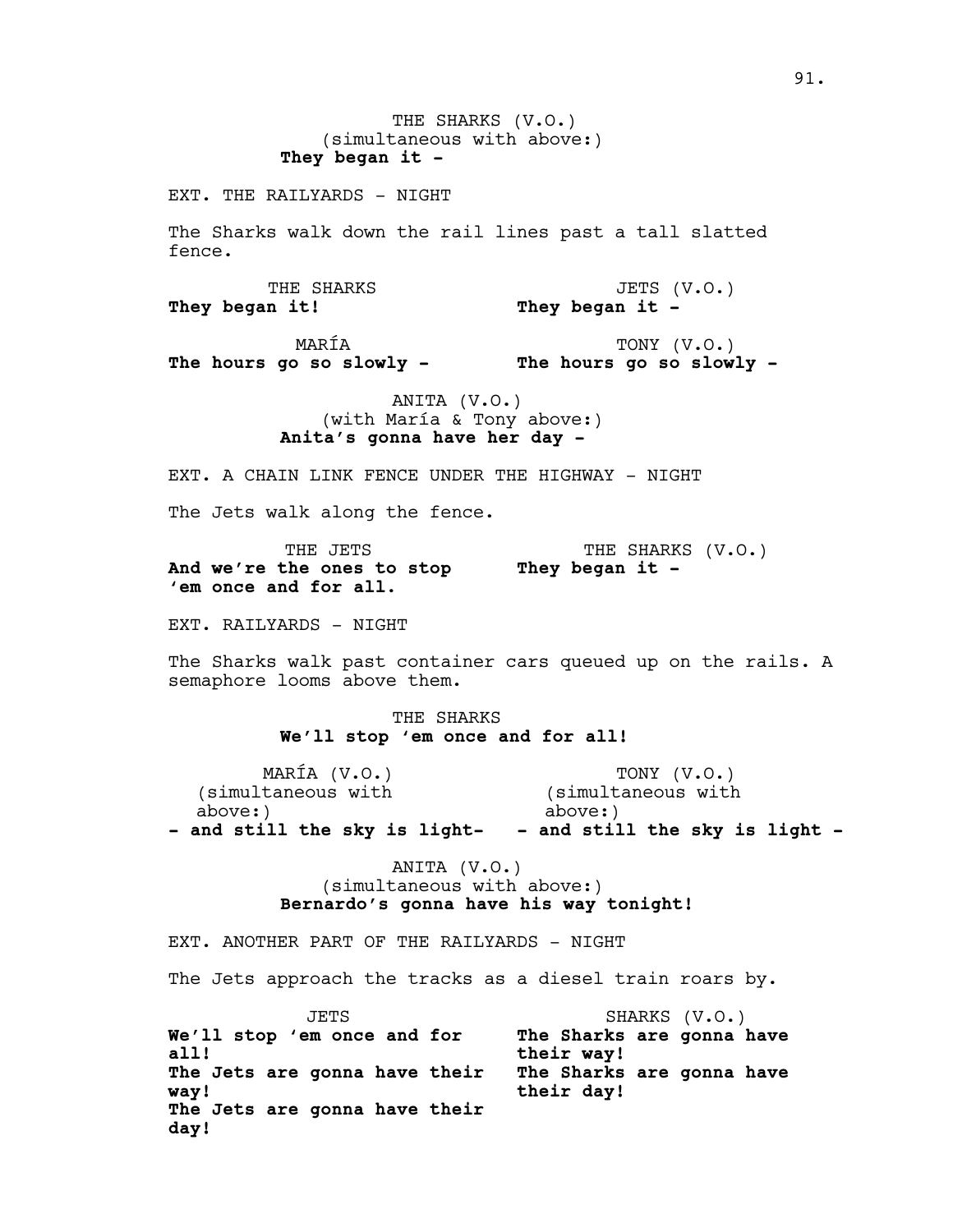MARÍA (V.O.) (simultaneous with above) **Oh moon, grow bright And make this endless day - Endless night!** TONY (V.O.) (simultaneous with above:) **Oh moon, grow bright And make this endless day - Endless night!**

> ANITA (V.O.) (simultaneous with above:) **Tonight! Tonight! Tonight! This very night!**

EXT. THE RAILYARDS BY THE RIVER - NIGHT

The Sharks run down the tracks between tanker cars.

THE SHARKS **We're gonna rock it tonight.**

JETS (V.O.) (simultaneous with above:) **We're gonna rock it tonight!** 

ANITA (V.O.) (simultaneous with above:) **We're gonna rock it to -** 

EXT. SUBWAY CAR - NIGHT

María, Luz, Rosalía, Charita and PROVI, 17-18, Nuyorican, exit the subway car and hurry along the platform among other SUBWAY RIDERS. The train behind them pulls away.

MARÍA

**Tonight!**

ANITA (V.O.) (held over from above:) **- night!**

JETS, SHARKS, TONY(V.O.) (simultaneous with above:) **Tonight!** 

Under the last notes of the song...

EXT. RAILYARDS - NIGHT

Tony crosses the railroad tracks, a freight train barreling by behind him.

INT. ANITA AND BERNARDO'S BEDROOM - NIGHT

Anita, in her nightgown, mists the pillows of their bed lightly with perfume.

EXT. PERIMETER FENCE SURROUNDING THE SALT SHED - NIGHT

The Sharks leap up onto the chainlink fence and begin to climb over it.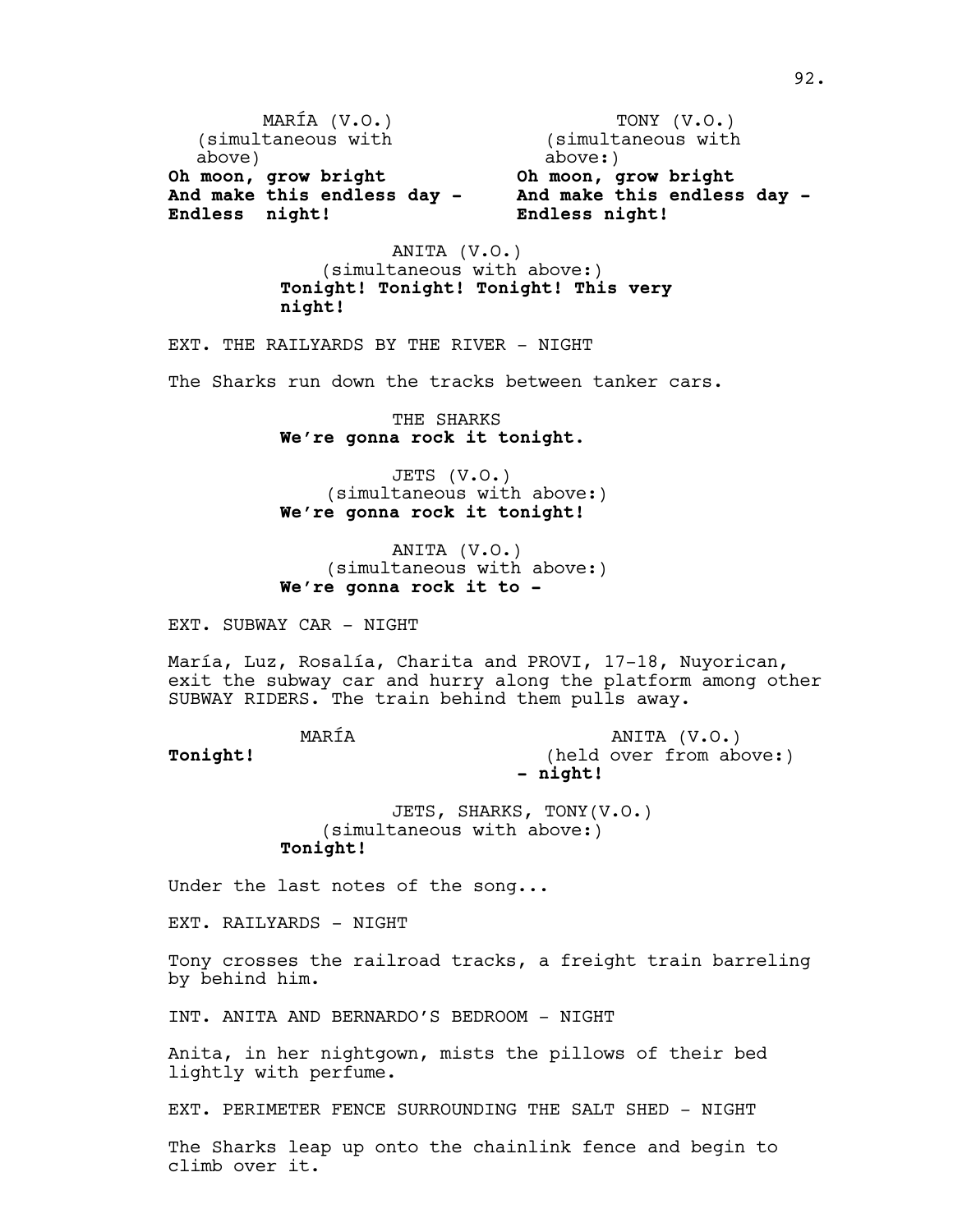EXT. PERIMETER FENCE SURROUNDING THE SALT SHED - NIGHT

The Jets hoist themselves up and over the chainlink fence on the opposite side of the shed.

EXT. SUBWAY PLATFORM - NIGHT

The subway pulls away behind María as the song comes to an end, leaving her and her friends in near darkness.

*("The Quintet" ends:)* CUT TO BLACK.

INT. THE SALT SHED - NIGHT

In the darkness, The Jets and the Sharks face each other. The two gangs size each other up for a brief moment, uneasy, silent. Then Riff snaps his fingers - and a bright light comes on from above, blinding everyone! Ice stands by the door, his hand on a big lever.

> **TCE** (to the Sharks) Welcome to the North Pole.

The Sharks look around - the light illuminates mountains of white salt rising up on every side, a salt truck by the wall.

> ICE (CONT'D) It's salt. For when the streets ice up.

BRAULIO (to the Sharks:) Dice que es sal, pa' derretir la nieve en la carretera.

MOUTHPIECE (to the Jets, imitating Braulio:) Deechuhkuh deechuhkuh ababadabaduh-

The Jets laugh. Big Deal and Numbers close the door neareast them. Bernardo signals to Braulio:

BERNARDO

La puerta.

Braulio closes the opposite door.

## RIFF Kill the lights.

Ice pulls on the lever and the shed is dark again. Up near the ceiling a few small dirty windows let in some moonlight and the occasional car headlights from the West Side Highway.

Anybodys slips into the shed, unnoticed. He crouches behind a mound of salt.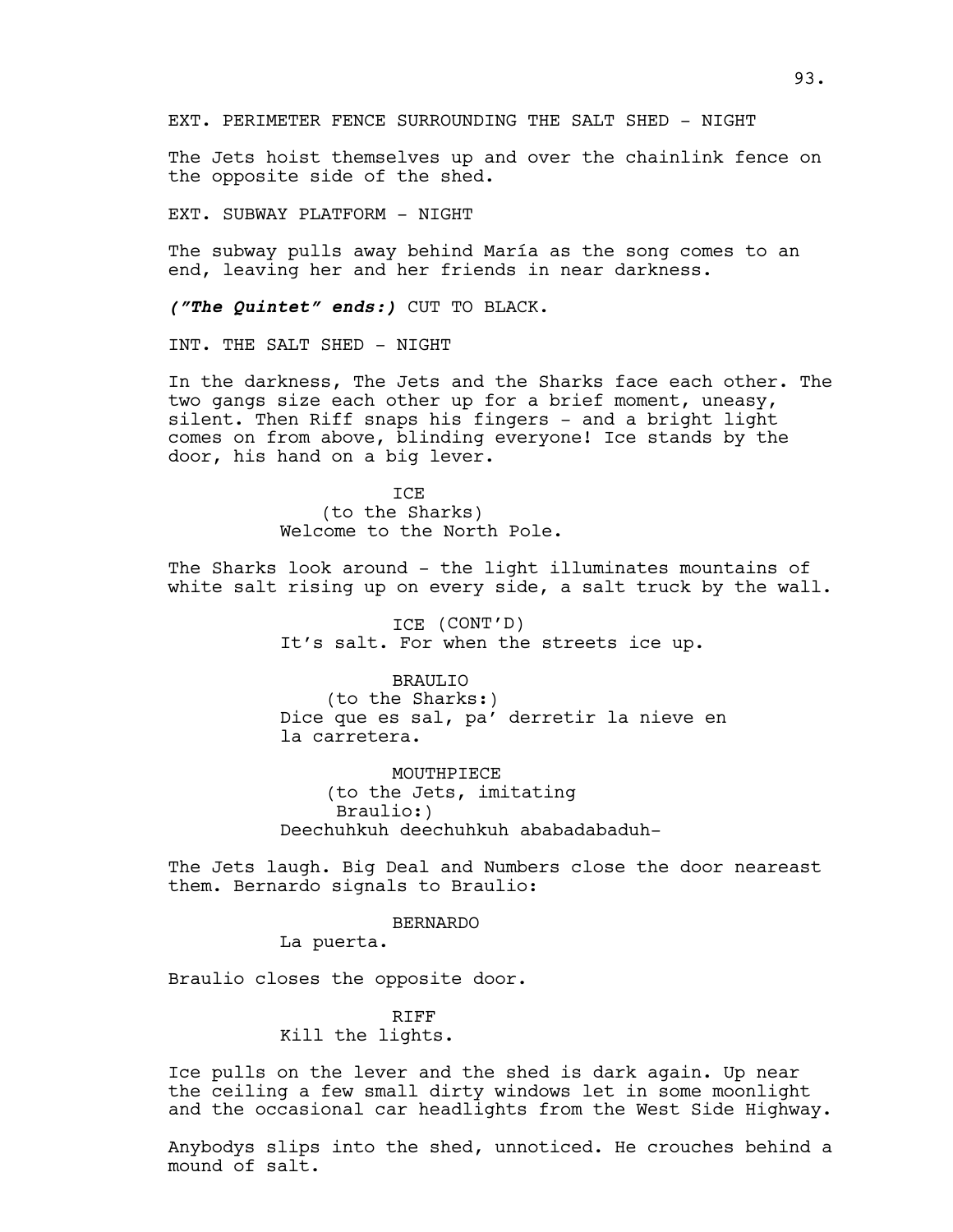EXT. THE SALT SHED - NIGHT

Tony arrives at the shed. The heavy roll-down door is closed. Tony tries to raise it, but it's too heavy.

Chino crouches down next to Tony. They look at each other, then they nod at each other and together they raise the door. Chino passes under it, then holds it up for Tony to follow.

INT. THE SALT SHED - NIGHT

The Jets and Sharks are crowded closer now, a circle around Bernardo and Riff.

> BERNARDO You promised your buddy was gonna be here. If you don't keep your word, jefe, how am I gonna believe you'll keep out of our territory after -

Riff sees something behind Bernardo. Bernardo turns. Chino moves past the Jets to join the Sharks. Tony stands near the door, looking at Bernardo and then at Riff.

> BERNARDO (CONT'D) ¿Que haces aquí? ¡Te dije que te quedaras fuera de esto!

CHINO Lo sé, pero quiero ayudar. Me quedo.

Riff walks towards Tony:

RIFF

And just when all hope is lost...

Riff pulls/pushes Tony a little distance apart then says quietly:

> RIFF (CONT'D) So is this The Shot Heard Round the World, or just, y'know, more of yer bullshot?

**TONY** Don't ask *me* about shootin, pal, *you're*  the one with the gun.

**RTFF** That's who I am, but who're you? Friend or foe?

TONY You're outa control -

He tries to push past Riff, but Riff spins him back.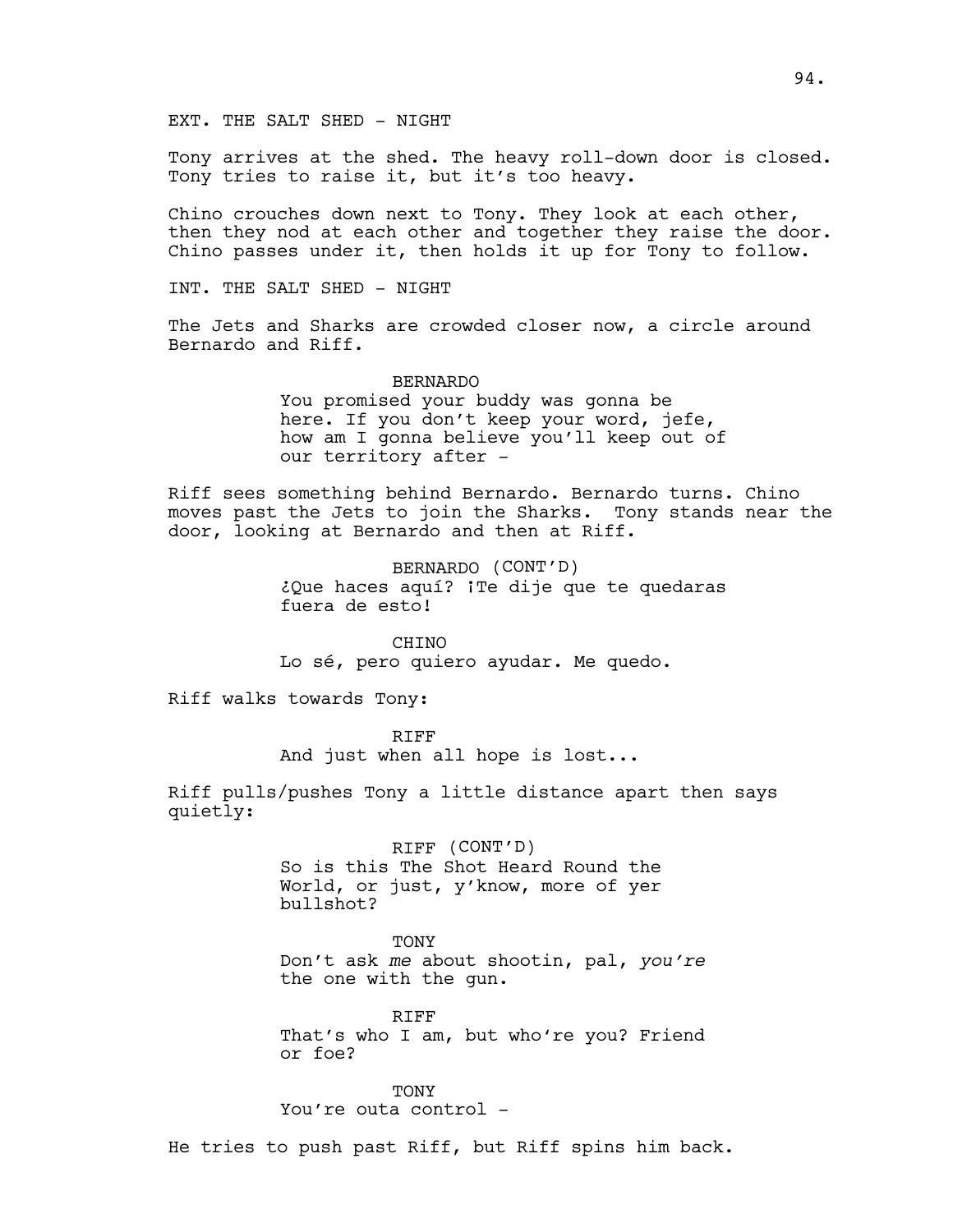**RTFF** Hey! I don't need it if you stand with us. Here. Take it. Tony looks down. Riff's holding the gun between them. RIFF (CONT'D) Go on, it'll be safe with you, and you pitch in. TONY I wanna talk to - RIFF I'm doin the talkin. Riff shoves the gun into Tony's jacket pocket. Before Tony can say anything, Riff turns to Bernardo. RIFF (CONT'D) Let's do it!! TONY (quietly, to Bernardo:) Hey. Can I talk to you? RIFF (CONT'D) (to Tony:) *Anything you need to say you can say it through me!* BERNARDO (to Tony:) We talked enough. Let's try something else. TONY You and me, we just got off on the wrong foot is all. The Sharks shoot glances at one another, confused, amused, incredulous. The Jets exchange uneasy looks, casting embarrassed glances at the Sharks. BERNARDO I always know which foot I'm on. Bernardo takes a mock swing at Tony, purposely missing. TONY We all know you can fight, Bernardo, so, so can you just quit dancin for a second and - RIFF And can you stop whisperin in his ear - TONY (CONT'D) - just listen to what I came here to tell you. I got nothin against you. And if I - If somehow or other I offended you, I apologize.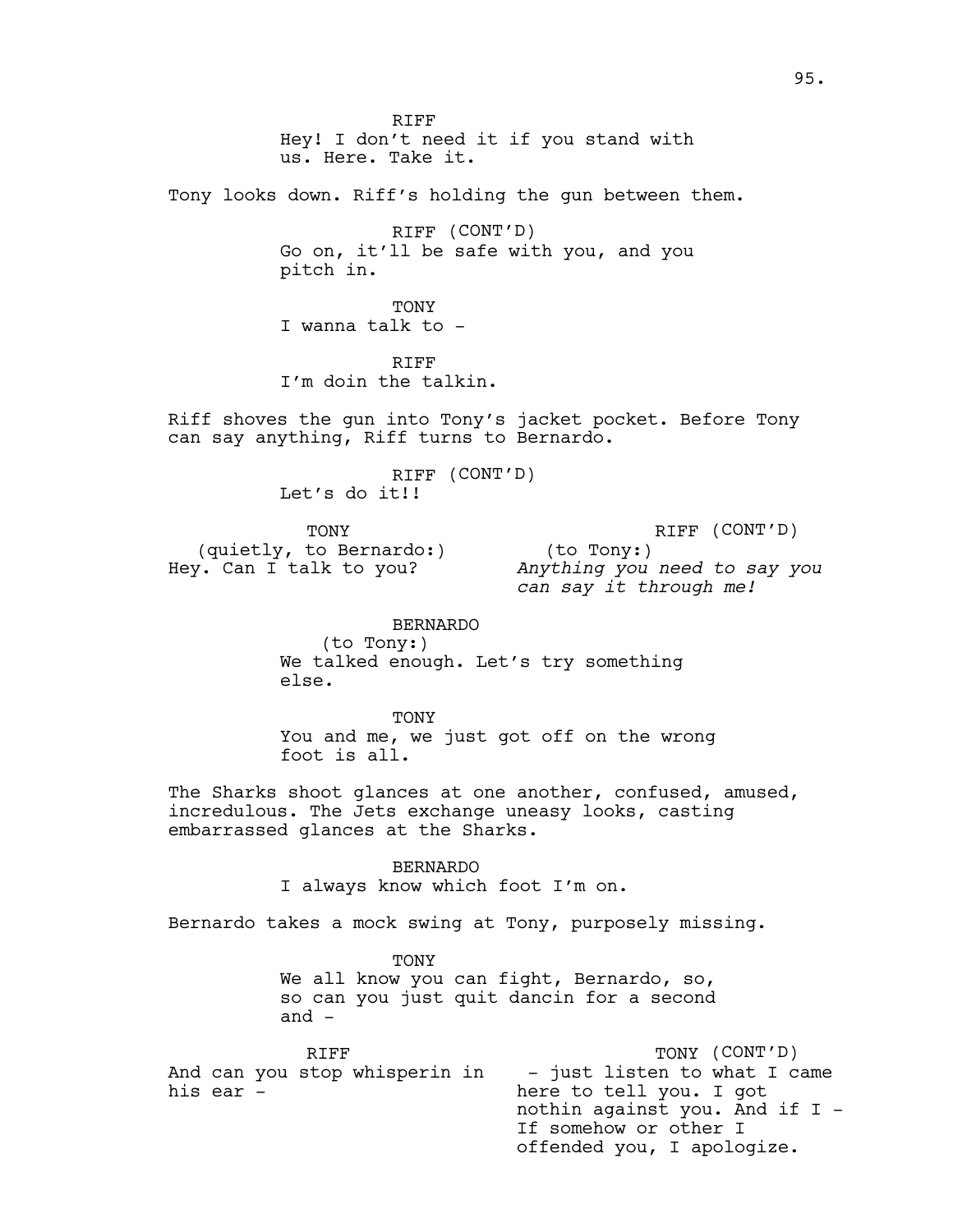JOCHI ¿Qué carajo está pasando? QUIQUE (to Ice:) Oye pana, I thought we were going to fight.

ANÍBAL iTen cuida'o, jefe! iTe puede iTe lo dije, son un chorro de dar la puñalá por la espalda! huele pegas!

laugh.

CHUCHO

¡Esto es un relajo! ¡Ellos no van a pelear!

On the Jets side, when Bernardo slaps Tony's hand away, A-Rab and Numbers laugh. Diesel barks at them:

DIESEL

Shut it, idiot.

ACTION (to himself, mortified:) Jesus. Jesus.

JULITO

RIFF (to Tony:) Didja bring him flowers too? C'mon, quit flirtin' with him. Close his eyes!

TONY (to Riff:) Hey! Can't you shut up for a single goddamn second?

RIFF (CONT'D) What're you afraid of, your parole officer? You're breakin my heart with this shit! C'mon!

BERNARDO

A convict.

Bernardo walks towards Tony. Tony stands there, till Bernardo is close.

> BERNARDO (CONT'D) How long in prison?

> > TONY

A year.

BERNARDO In prison, there were Puerto Ricans, Dominicans?

TONY Sure, Puerto Ricans, Dominicans, Cubans -

BERNARDO They *love* locking up us brown guys.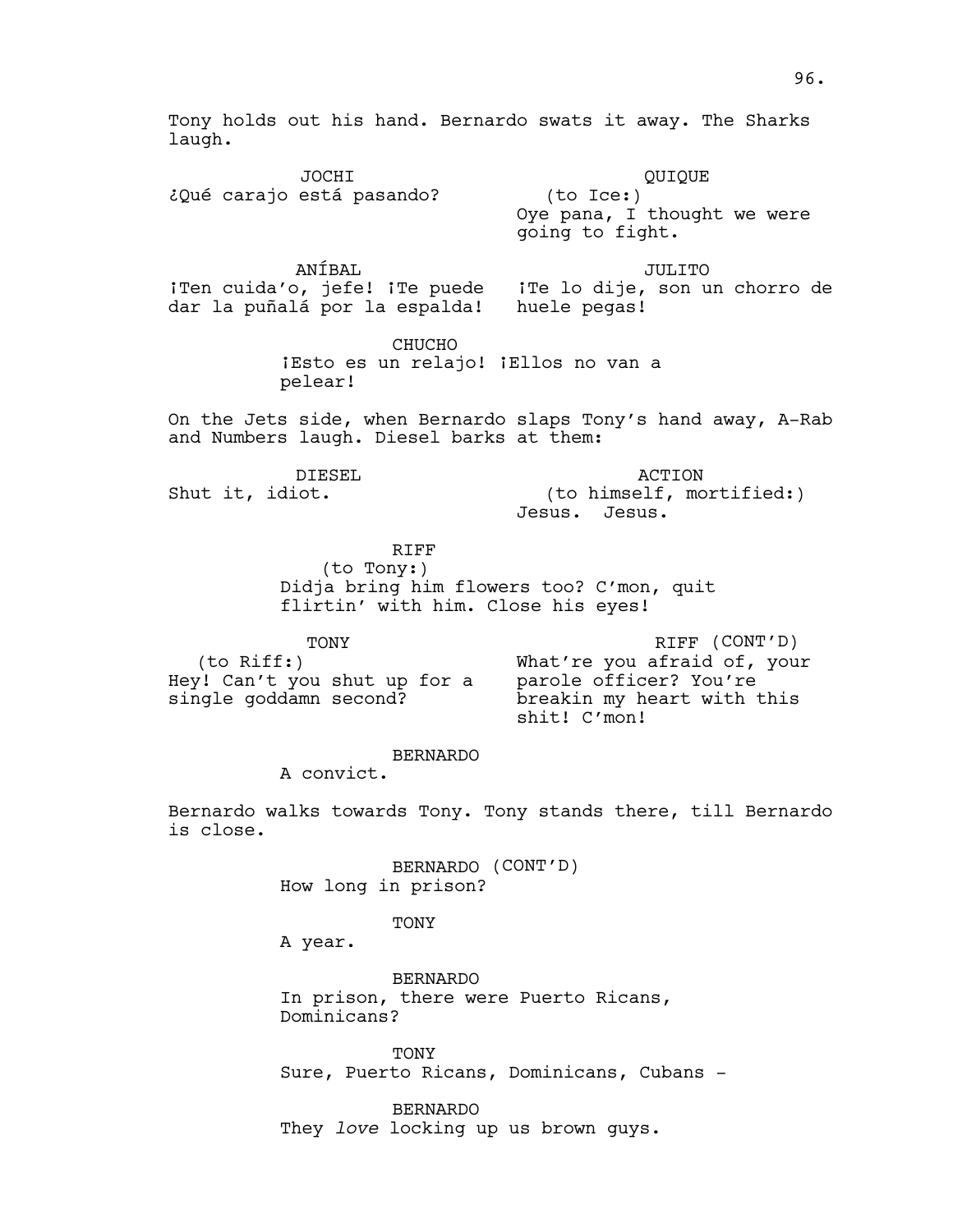**TONY** (the Jets, the rumble) *This* ain't about skin, it's about - RIFF It's about territory! TONY None a us would be here if any a us believed we had anyplace else to be. BERNARDO What'd you do to get yourself locked up, primo? TONY (to Bernardo:) I don't wanna - (to Riff, shutting him up:) It don't matter what I did! RIFF He beat the snot outa someone *exactly* like you! TONY (CONT'D) (back to Bernardo:) I'm different now. And you don't gotta worry about me bein with María. At the mention of María's name, Bernardo starts circling again. BERNARDO So you told God and Jésus when you get out, you're gonna become somebody new? Am I right, pendejito? And then you came to that dance and you see my sister, and you  $think -$ Bernardo jabs at Tony's gut, landing a wicked punch, then he resumes circling, waiting for Tony to fight back. But Tony keeps his fists down. BERNARDO (CONT'D) "How about I get myself a brown girl!" Bernardo jabs, striking Tony again in the stomach. BERNARDO (CONT'D) "I never spent time with a little Puertorriqueña before." Bernardo jabs again, and again connects. BERNARDO (CONT'D) "If I can be with a colored girl like her, I'll be somebody better than I was, somebody I never been before."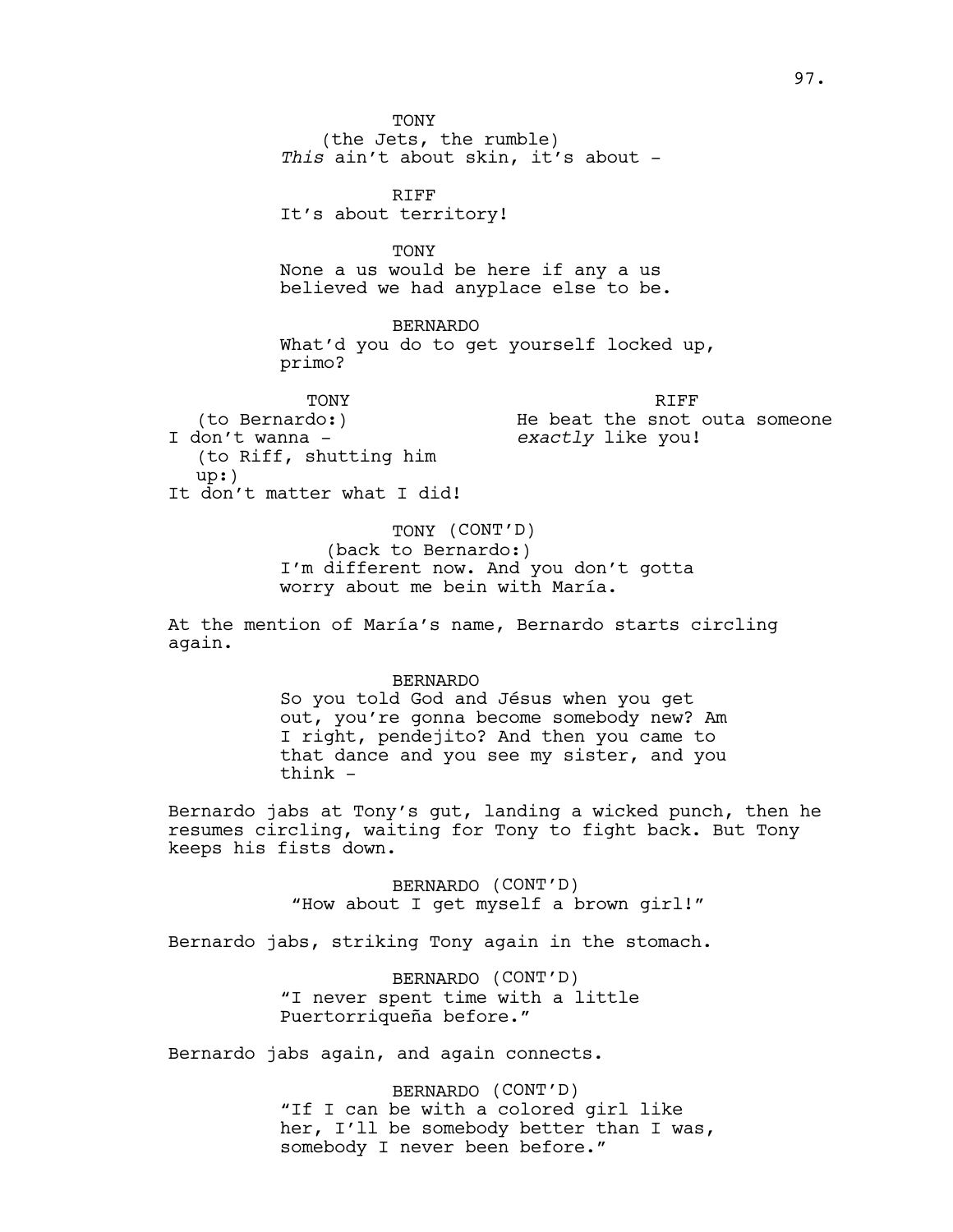Bernardo hits Tony in the face, under his left eye. Tony struggles to control himself.

> BERNARDO (CONT'D) ¿Pero con mi hermana? No.

Just as Bernardo closes in for another blow, Riff shoves Tony aside.

> RIFF (to Bernardo:) He won't fight you! Fight someone who will!

Tony gets in between Riff and Bernardo.

TONY I love her, Bernardo.

Instantly Bernardo hits Tony again under his left eye, opening a cut, which bleeds profusely. Tony staggers back towards Riff. Riff deposits Tony in Ice's arms, then turns to Bernardo, fists at the ready. But Tony grabs Riff and pushes him back, screaming at Riff:

> TONY (CONT'D) *STAY OUT OF THIS!!*

Tony faces Bernardo, fists doubled, ready to fight. *("The Rumble" begins:)* 

Tony takes a jab at Bernardo, who ducks, then punches Tony again, twice. Tony swings again. Bernardo easily evades his punches. The Jets loudly encourage Tony; the Sharks cheer for Bernardo. Bernardo hits the cut above Tony's eye again, and more blood pours down, blinding him. He wipes the blood from his eyes while trying to avoid Bernardo's fists.

Bernardo moves in, dancing around more elaborately, when suddenly he slips on the salt, loses his balance, and Tony decks him with a powerful punch to his temple. Chino and Quique rush forward but Bernardo angrily waves them off.

## BERNARDO ¡No se metan! ¡No se metan!

Bernardo instantly scrambles to his feet. He swings at Tony, who hits him in the nose. Bleeding, Bernardo lunges at Tony, who wraps him in a bear hug. Sliding on salt and blood, they fall to the floor, rolling and clawing. Tony gets on top. He hits Bernardo in the face. Bernardo's head thuds against the cement. Tony raises his fist...

And he freezes, unable to strike, unable to let go of Bernardo. No one moves. Bernardo, concussed, tries to focus, to regain his bearings.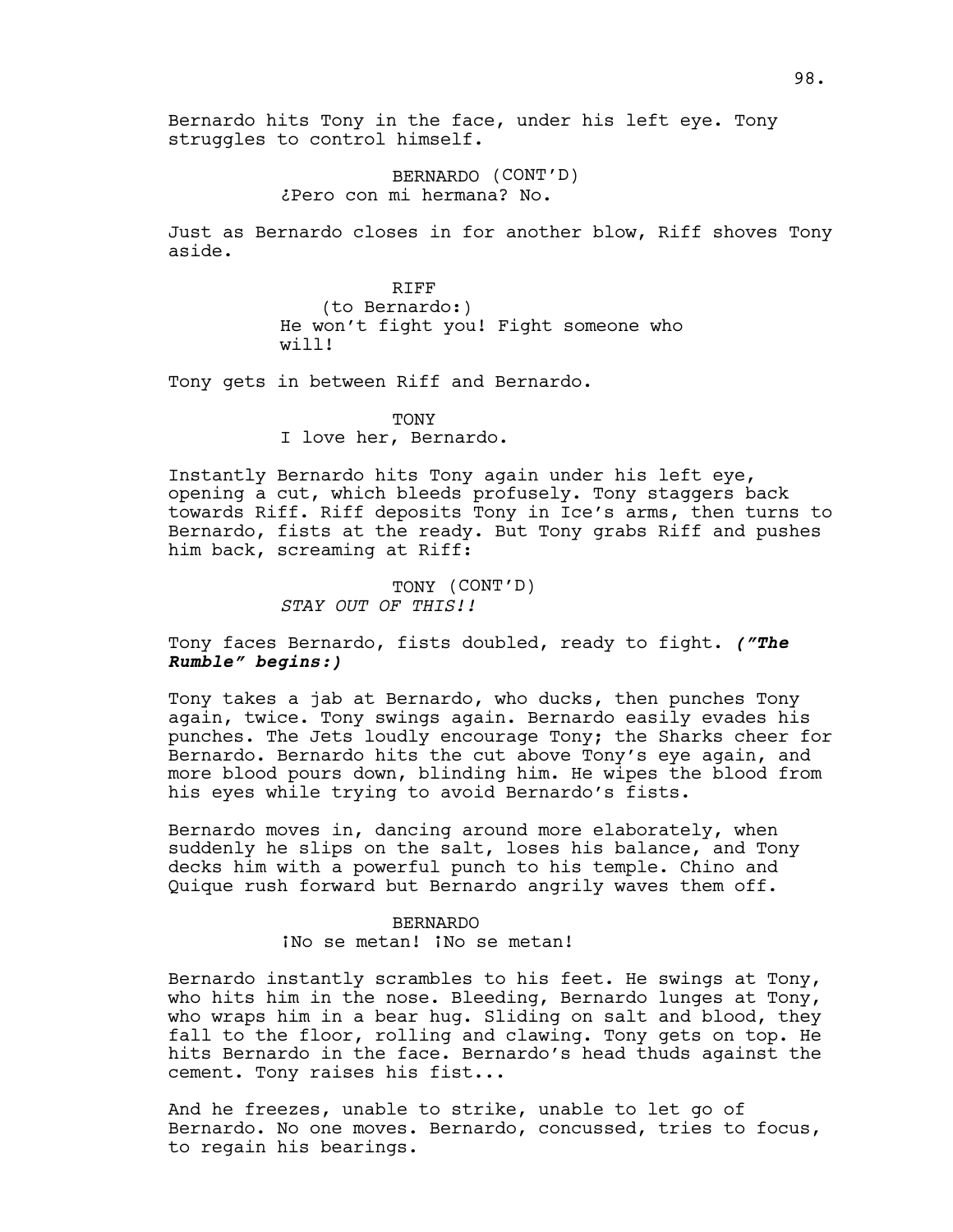Riff starts to say something then stops, staring at Tony paralyzed over Bernardo. Something inside, some understanding about his best friend, his brother, breaks open inside Riff. Sadness and love overwhelm the anger and hurt he's been feeling, and this overwhelms him. He doesn't know what to do.

Tony lets go of Bernardo, then stands and walks towards the door. Riff doesn't follow him. Some of the Jets call after Tony: "What are you doin? Tony! What the hell?! Finish him!"

Bernardo scrambles unsteadily to his feet and stumbles after Tony.

### BERNARDO (CONT'D) *HIJO 'E PUTA! PENDEJO!*

Tony keeps walking. Chino goes to Bernardo, who shoves him away and continues after Tony.

Riff gets in front of Bernardo, pushing him back. Bernardo surges past everyone and shoves Tony.

## BERNARDO (CONT'D)

*¡VENTE!*

Bernardo stops at an unmistakeable metallic CLICK coming from somewhere behind him. Instantly he spins around to see an open switchblade skittering across the floor. Everyone sees it. Bernardo pulls out his own knife.

#### BABY JOHN

Riff!

Baby John snatches the knife from the ground and tosses it to Riff. Riff catches it. Riff turns to Bernardo and they circle each other.

Both gangs move to encircle to the two leaders.

Bernardo and Riff lunge and jab at each other. It's clear each is equally terrified of stabbing or of getting stabbed.

They dart and slash at each other. Bernardo manages to lock up Riff's arm, knocking the switchblade loose. Tony lunges into the circle to try to retrieve the blade, but the Jets hold him back and Riff snags the knife first.

They start to close in again, angry, dangerous. They lock up again. Bernardo shoves Riff away, sending him into Tony's arms.

TONY That's enough! THAT'S ENOUGH! Let go! LET GO! RIFF

Riff breaks free of Tony and lunges at Bernardo - impaling himself on Bernardo's knife. Bernardo jumps back, holding his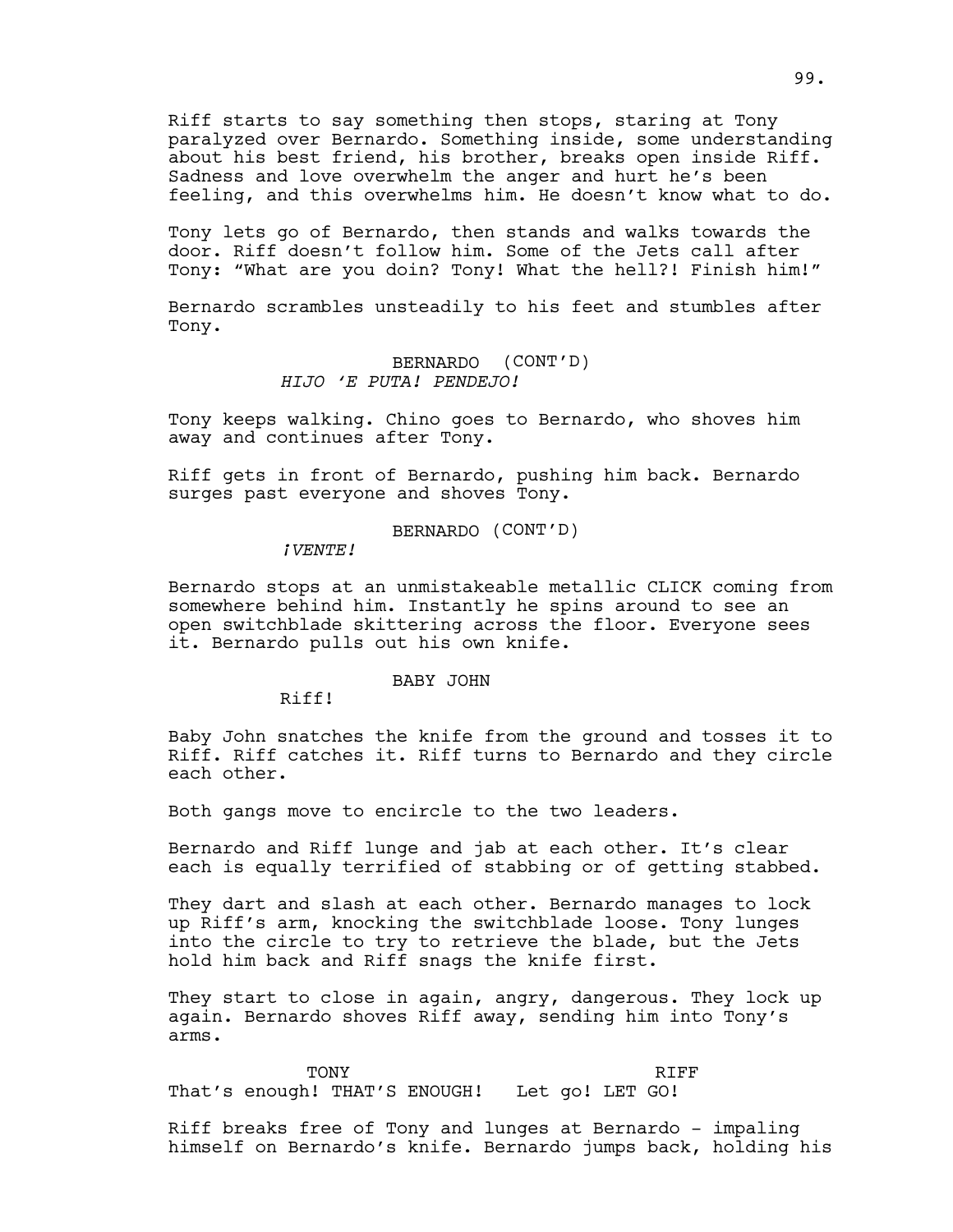now-empty hand as if it was scalded. He looks at Riff, horrorstruck, shaking his head in shock.

Everyone stares at the knife, its blade in Riff's stomach.

Riff, in shock, looks around the shed until he finds Tony, immobile, his face rigid. Riff looks at Tony and seems oddly surprised. A black curtain that's always been there lifts up for him, and for the first time in his life, Riff sees what might be a future; as soon as he sees it, he realizes that it's too late. He smiles, shakes his head, tears in his eyes. He cups a hand around Tony's neck and pulls him close.

> RIFF (CONT'D) It's okay... It's okay...

In a weirdly calm voice:

# RIFF (CONT'D)

Take it out.

Tony looks at Riff, frightened, then pulls the knife out. Riff slumps and Tony eases him to the ground, the knife now in his hand. He looks at it: Bernardo's knife. He scrambles to his feet. He runs at Bernardo, who stands there, frozen. Tony plunges the knife into Bernardo's chest.

Tony and Bernardo seems to be embracing. No one moves. The two boys stare into each other's eyes. Bernardo's pupils widen, slacken. He looks down at the knife, hilt-deep in his heart. He sinks to his knees, then topples sideways into the cement.

Bernardo dies.

And all hell breaks loose. Sharks and Jets fall on each other in a murderous frenzy. Chino cradles Bernardo's body amidst the chaos. Then: A siren wails. Red and blue lights start to flash in the upper windows.

The Sharks and Jets panic, escaping through doors or up the salt mountains to the ventilator windows. Several of the Sharks break a window and climb through it.

*("The Rumble" ends:)* Anybodys races up to Tony, who kneels over Riff's body. Riff's gun rests limply in Tony's hand. Anybodys flings the gun away as he hauls Tony to his feet and drags him from the scene.

> ANYBODYS Tony, c'mon! C'mon! TONY, C'MON!

They race past Chino, protectively shielding Bernardo's body. Tony stops and looks at them. Chino looks up, lost.

Tony! Now!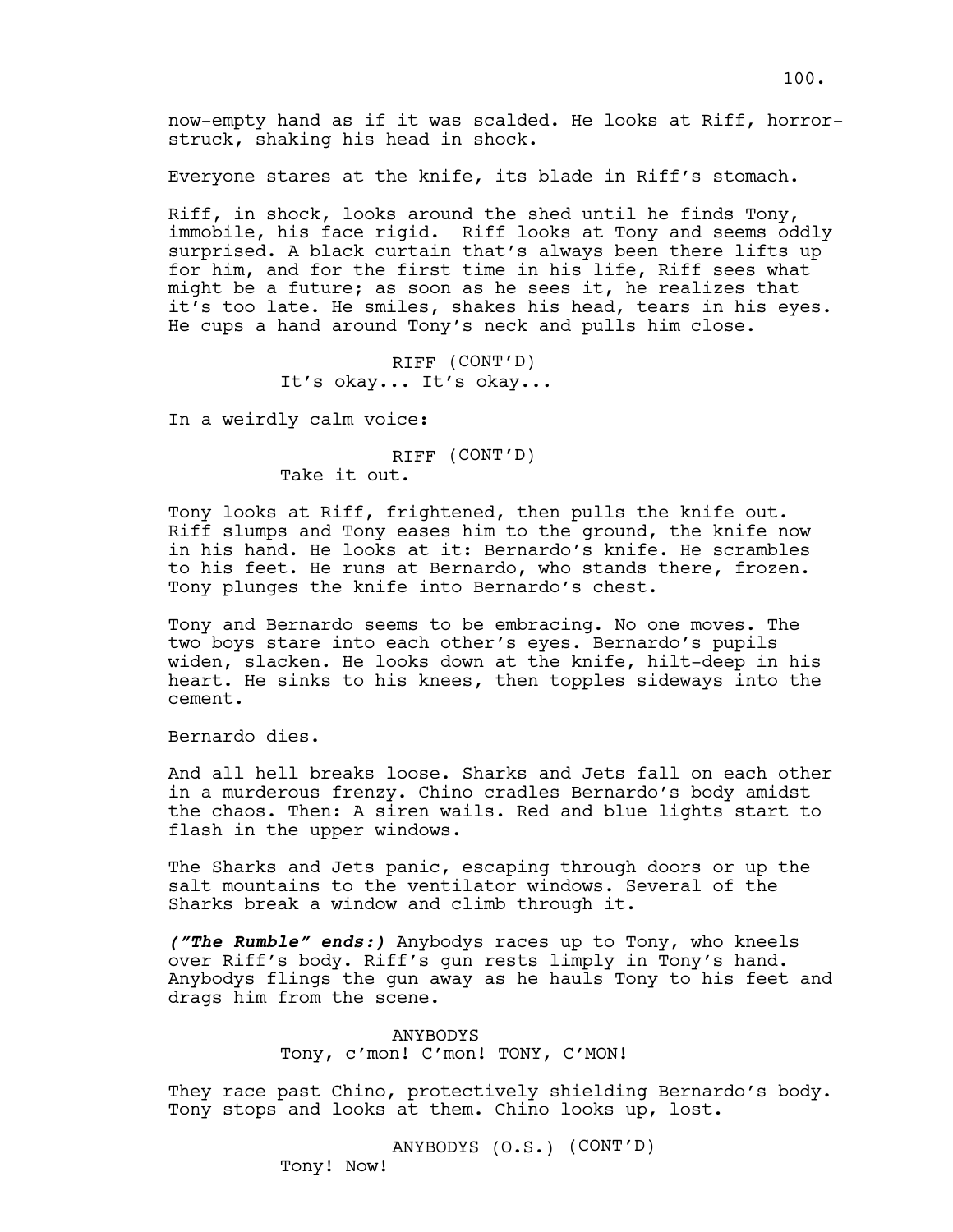### CHINO Que Dios te bendiga.

Chino, suddenly aware of police cars pulling up outside, radios and doors slamming, gets clumsily to his feet and runs towards a door. He stops, turns and retrieves the discarded gun as the doors of the shed clatter open.

The COPS enter. The beams of their flashlights reveal the two bodies lying near one another in pools of blood.

EXT. GIMBELS DEPARTMENT STORE - NIGHT

María, Luz, Rosalía, Charita, and Provi approach the entrance to the massive department store, then make their way inside.

> ROSALÍA Yo tengo una prima que tiene una amiga, que trabaja en el Housing Department, y ella me dijo que we're gonna get apartments in the new buildings right where we live now.

> > CUT TO:

INT. THE WOMEN EMPLOYEES LOCKER ROOM, A BACK HALLWAY, AND THE FIRST FLOOR, GIMBELS DEPARTMENT STORE - NIGHT

María, Luz, Rosalía, Charita, and Provi are in the womens' locker room, talking as they store their purses, jackets, scarves in lockers, locating their individual polyester regulation cleaning smocks among a multitude hanging from pegs on the wall, then putting them on. They're joined by MECHE, a Nuyorican about María's age; LLUVIA, a Puertorriqueña in her mid-50s; and FAUSTA**,** the forewoman, in her 50s, who stands by an open supply closet, handing out equipment to her crew.

> TJJZ. Ay, nena, we're gonna get evicted nos van a botar como bolsa.

CHARITA iAsí mismo! The new apartments, the Metropolitan Opera and the orchestra hall? Not for us. *iFor the gringos!* 

MECHE ¡Pero claro! That's why I cashed my relocation check, inmediatamente!

MECHE (CONT'D) Antes que lo me quiten. Before they take it back. PROVI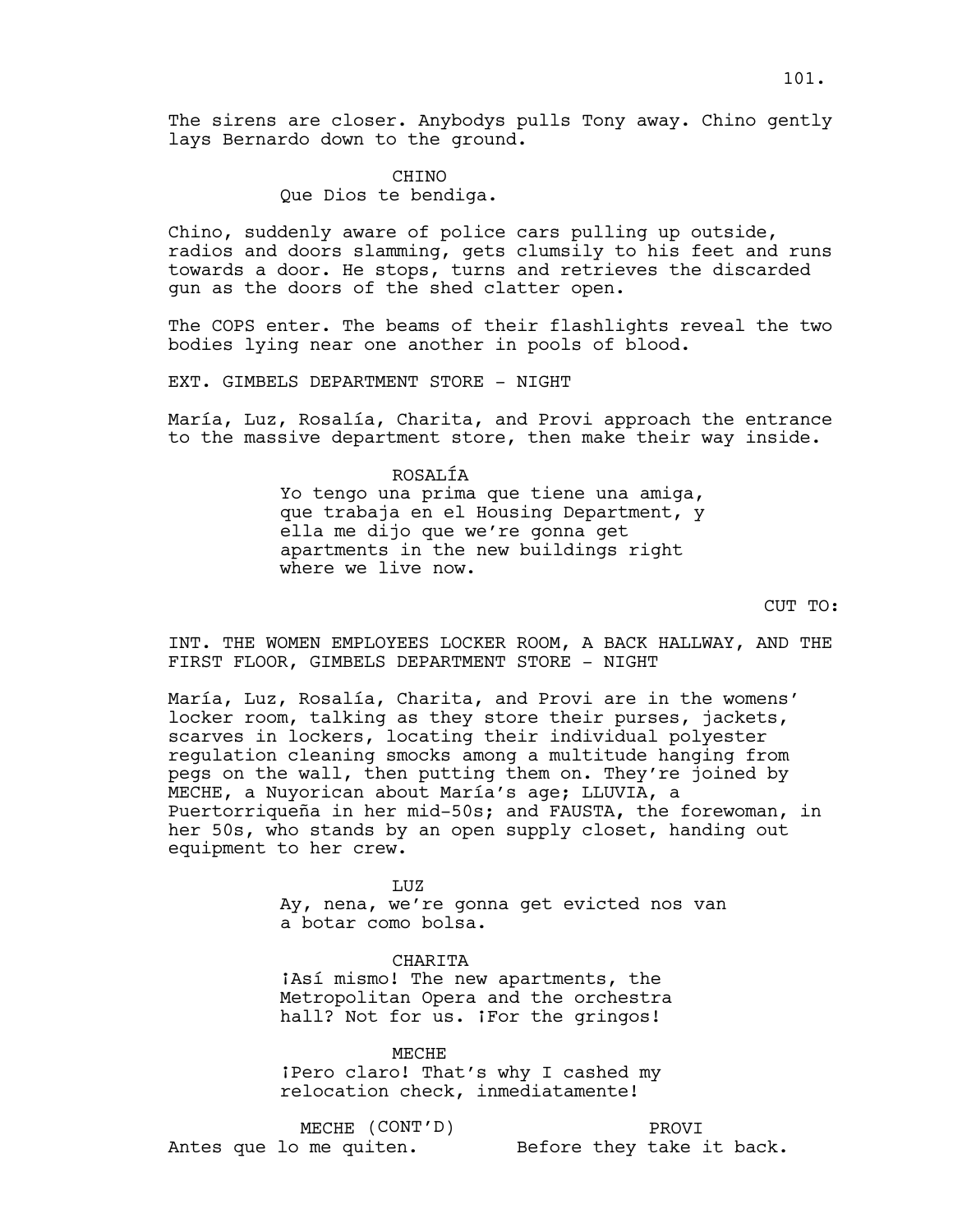FAUSTA You cashed the check? I tore *mine* up.

LUZ Good for you!

MECHE You tore up a \$500 check! *iLa* riquita!

FAUSTA

Once you cash the check, mi'jita, they can evict you!

ROSALÍA They can evict you, con I mailed mine right back to cheque o sin cheque. LLUVIA the Public Works!

The women head onto the semi-lit floor and begin mopping, wiping, dusting. Fausta joins them with an electric buffer.

LLUVIA (CONT'D)

Si nos vamos, que sea con dignidad.

MECHE Pues yo prefiero irme con 500

pesos.

LUZ (to María:) Bernardo ain't keeping their dirty money. ¿Verdad, María?

María doesn't respond, dusting a display of gringa mannequins in cocktail dresses, martini glasses in a fancy modern apartment, on the wall above: **WITTY WEAR WITH BRIGHT AUTUMN FLAIR!** María's examining a mannequin's brocade stole.

MECHE (CONT'D) ¡María, Luz te esta hablando! FAUSTA Get down from there! *iSolo* los del sindicato tocan eso! We have eight floors to clean! ¡María!

María slips the stole off the mannequin. She tries it on.

MARÍA (posh gringita accent:) Oh, I am terribly sorry, Señora Fausta, but I do not clean floors. No, no, I wear my \$17.98 silk shawl and -

FAUSTA iJa, ja! Muy graciosa. Now get down!

FAUSTA (CONT'D) iSi estrujas ese chal, te van a botar! CHARITA She's dreaming about her boyfriend.

ROSALÍA

*Chino*.

LUZ Chino, sí, she's in love with Chino -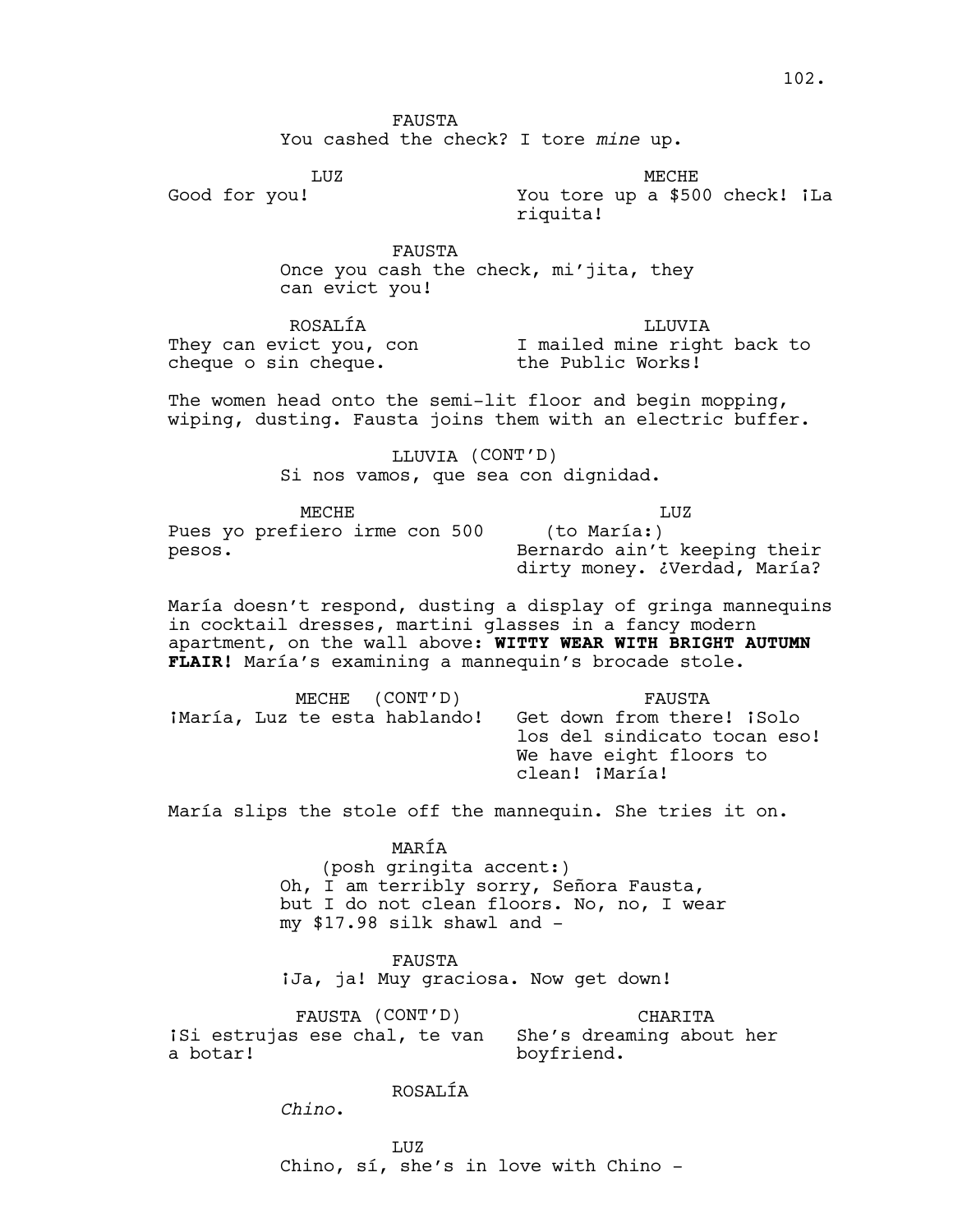MARÍA Lo único que voy a decir es que I'm happy in my fancy rich lady apartment!

*("I Feel Pretty" begins:)* 

MARÍA (CONT'D) **I feel pretty, Oh, so pretty, I feel pretty and witty and bright!**  (returning the martini glass to the mannequin:) **And I pity Any girl who isn't me tonight.**

María steps down off the dais. She dances like a fancy rich lady to Provi and Meche.

MARÍA (CONT'D) **I feel charming, Oh, so charming, It's alarming how charming I feel!** PROVI Zsa Zsa Gabor! FAUSTA iSi estrujas ese chal, te van a botar!

María returns to the dais and re-drapes the stole.

MARÍA (CONT'D) **And so pretty - That I hardly can believe I'm real.**

She jumps off the dais, goes to a display case Luz is polishing. María points to the mirror above it.

> MARÍA (CONT'D) **See that pretty girl in that mirror there: Who can that attractive girl be?**

Luz spritzes the glass with Windex in time with the music. María takes the bottle to spritz, as well.

> MARÍA (CONT'D) (Posing for the mirror:) **Such a pretty face, Such a pretty dress, Such a pretty smile, Such a pretty me!**

Luz swats her away from the case with the shammyskin rag. María twirls away, down the aisle, with Provi and Meche dancing behind her, egging her on. The other women either watch with amusement of disapproval, or ignore them.

> MARÍA (CONT'D) **I feel stunning -**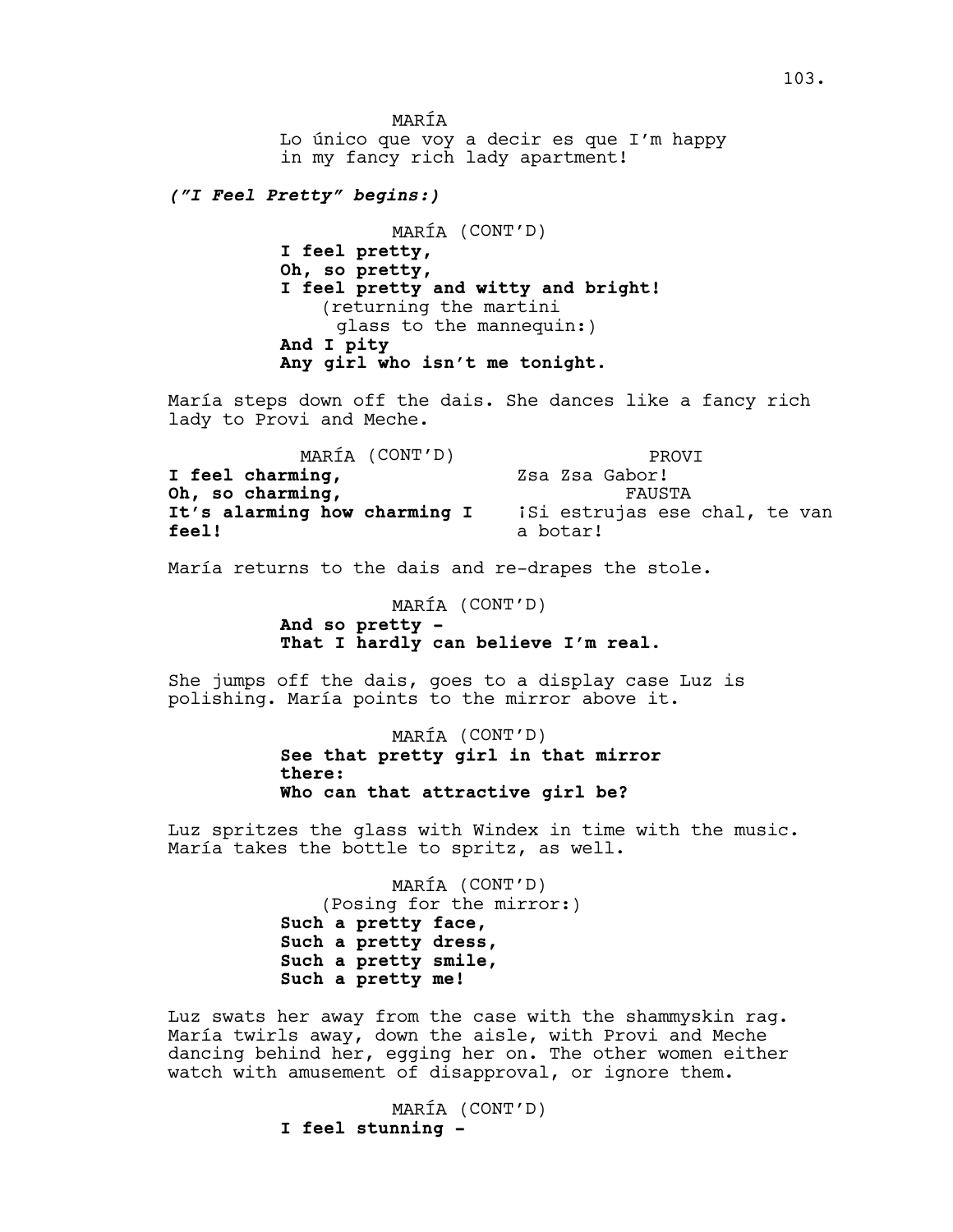MARÍA (CONT'D) **And entrancing, Feel like running and dancing for joy!** PROVI ¡Eso, María!

María stops in front of a painted sunny sky emblazoned with **RIO BY THE SEA-OH!** Gringa mannequins in swimsuits and straw hats frolic with a beach ball on sand.

> MARÍA (CONT'D) **For I'm loved -**

She steps up onto the display, where she's lit by a brilliant yellow sun!

> MARÍA (CONT'D) **By a pretty wonderful boy!**

ROSALÍA (to Fausta:) **Have you met my good friend Maria?** 

LUZ **The craziest girl on the block?**

ROSALÍA (to Fausta:) **You'll know her the minute you see her -** 

LUZ **She's the one who is an advanced state of shock.**

María borrows a straw hat from a mannequin. She grabs a beach ball from the display and tosses it to Luz.

> PROVI AND MECHE **She thinks she's in love. She thinks she's in Spain!**

LUZ **She isn't in love.**

FAUSTA **She's merely insane.**

María dons sunglasses and a bag to go with her hat.

**MECHE It must be the heat!**

CHARITA **Or some rare disease?** 

PROVI AND MECHE **Or too much to eat!**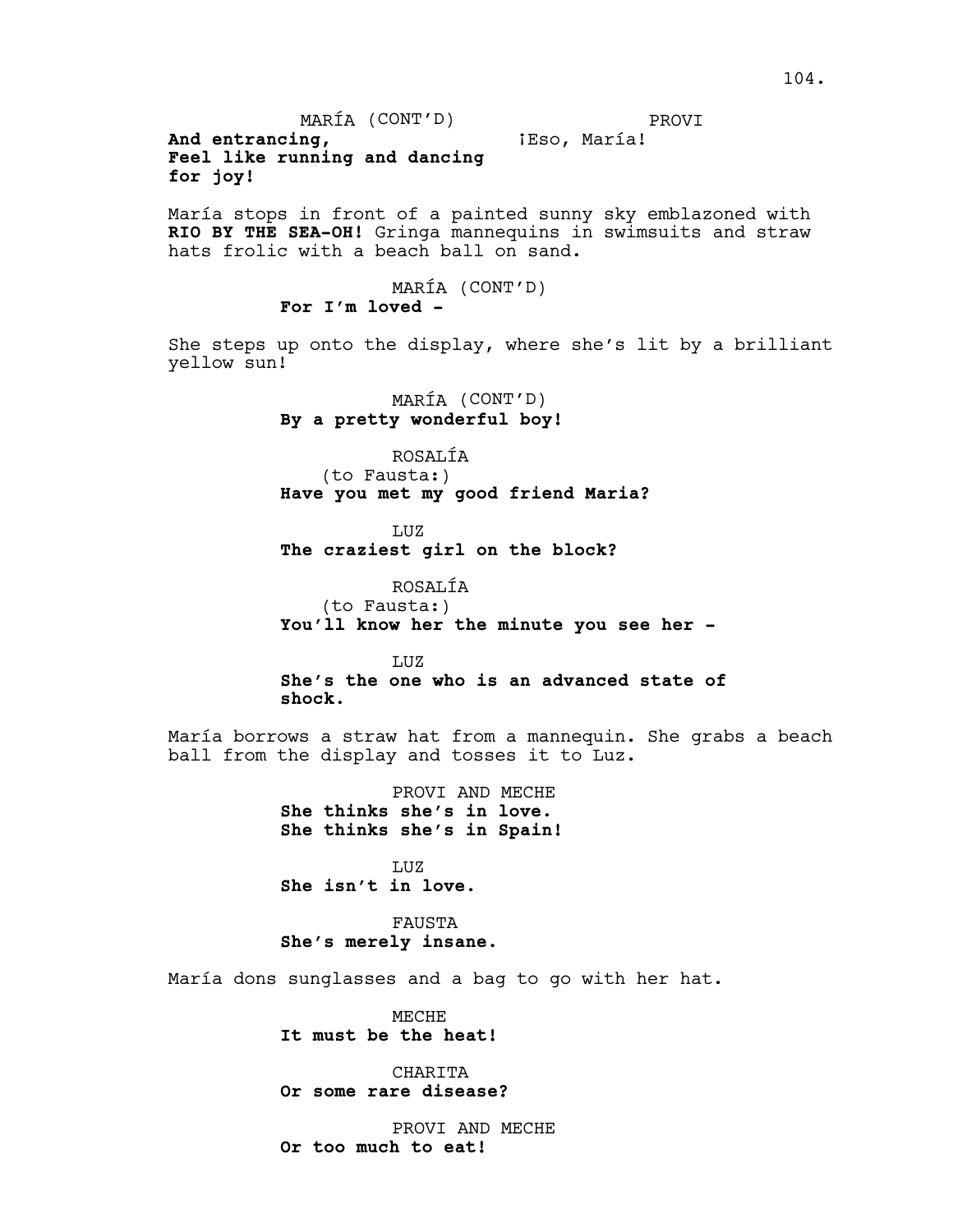## MARÍA **Or maybe it's fleas!**

María chases Luz, who runs behind Rosalía.

## LUZ **Keep away from her!**

Luz takes the Windex spray can from her smock pocket and sprays it at María like insect repellent.

ROSALÍA

## **Send for Chino!**

María sticks out her tongue.

LUZ AND ROSALÍA **This is not the Mar - Ia we know!**

Lluvia snatches the sunglasses off María.

LLUVIA **Modest and pure!** 

Charita snatches off the hat.

ROSALÍA

**Polite and -**

CHARITA

## **- refined!**

Lluvia hands María a broom.

FAUSTA **Well-bred and mature!** 

María grabs the broom and dances away with it down an aisle.

FAUSTA, PROVI, ROSALÍA, CHARITA, MECHE, LUZ AND LLUVIA **And out of her mind!**

At the end of the aisle, María disappears around a corner. Provi appears immediately, announcing to the other women, who are watching:

#### PROVI

Miss America!

Meche steps out, joining Provi. They gesture to a circular rack of dresses.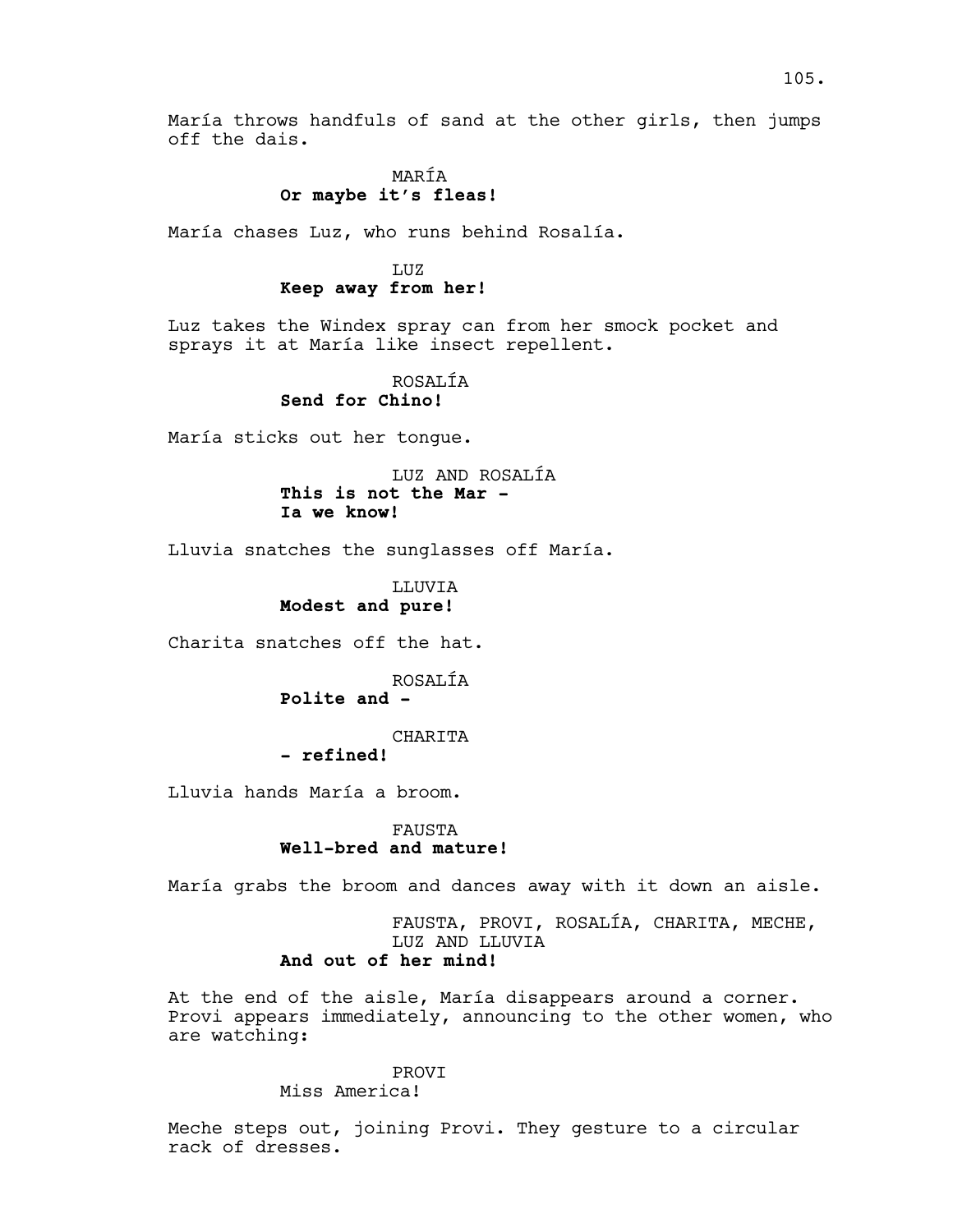María steps out through the dresses. The stole from the first display is draped across her like a "Miss America" banner.

> MARÍA **I feel pretty, Oh so pretty -**

Provi, behind her, places a rhinestone tiara on María's head. Meche and Luz applaud.

MARÍA (CONT'D) That the city should give me iMaría, la alcaldesa! **its key.** PROVI AND MECHE

Luz hands María a feather duster; she holds it like a bouquet of roses.

> MARÍA (CONT'D) **A committee Should be organized to honor me.**

LUZ, MECHE AND PROVI **La-la-la-la la la la la la-la!**

FAUSTA (clapping her hands, sternly:) ¡Ok, ya! ¡Hasta aquí llegó la comedia! ¡A trabajar to' el mundo!

The women start cleaning, except María, who dances towards Fausta.

MARÍA

**I feel dizzy, I feel sunny -**

María grabs Fausta's hands and starts dancing with her.

| MARÍA (CONT'D)                | FAUSTA                            |
|-------------------------------|-----------------------------------|
| I feel fizzy                  | Ay, pobrecita. ¡Está loca!        |
| And funny                     | Whoever he is, I hope he's        |
| And fine!                     | not gonna be trouble. <i>iLos</i> |
| And so pretty                 | hombres, Santo Dios! ¡Yo sí       |
| Miss America can just resign! | tengo historías!                  |

EVERYONE EXCEPT MARÍA (as they clean:) **La-la-la-la la la la la la-la la-la!**

CUT TO:

The cleaning crew enters a fancy ladies' changing and alteration room of floor-to-ceiling 3-panel mirrors. Provi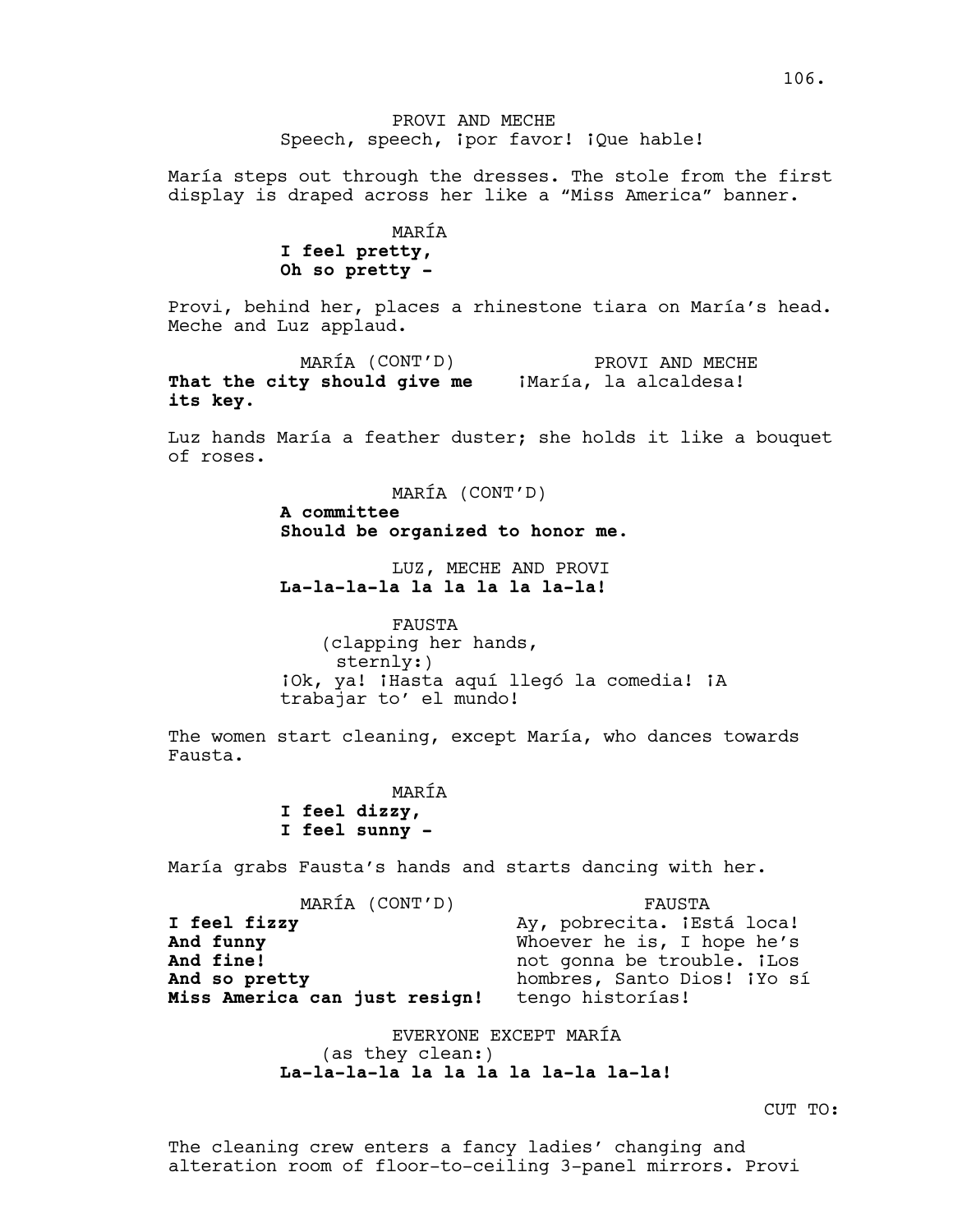flips a switch and the room is lit in flattering pale pink light. María steps onto the platform before one of the great mirrors and points to her reflection, multiplied over and over.

## MARÍA **See the pretty girl in that mirror there?**

ROSALÍA (looking all around) **What mirror where?**

MARÍA (to the others:) **Who can that attractive girl be?**

The other women dart into the mirrors, their reflections joining with María's.

#### CHARITA

**Which?** 

LUZ

**What?** 

LLUVIA

**Where?** 

ALL

**Whom?**

MARÍA (O.S.) **Such a pretty face -** ALL (O.S.) (CONT'D) **Whom?**

MARÍA (O.S.) (CONT'D) **Such a pretty dress -** ALL (O.S.) (CONT'D) **Whom?**

> MARÍA (O.S.) (CONT'D) **Such a pretty smile - Such a pretty me!**

All the women join with María in admiring themselves!

PROVI, FAUSTA, MECHE, CHARITA, LLUVIA, ROSALÍA AND LUZ **Such a pretty me! Such a pretty me! Such a pretty me!**

María, Provi, Meche and Luz spin around María in turn.

MARÍA **I feel stunning -** 

PROVI AND MECHE **I feel stunning -**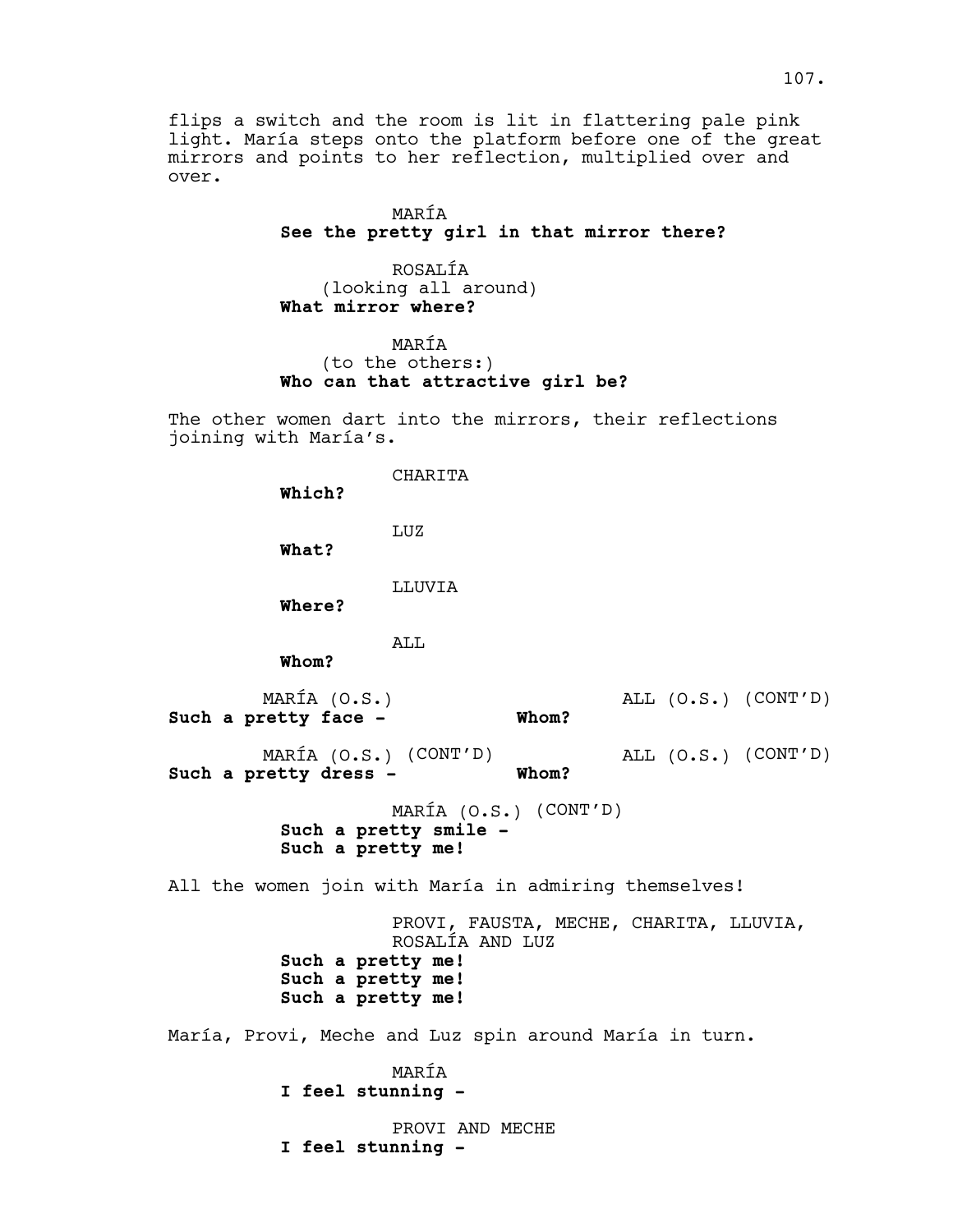MARÍA **And entrancing!** 

PROVI AND MECHE **And entrancing!**

MARÍA **Feel like running -**

MARÍA (CONT'D) **And dancing for joy!**

PROVI, FAUSTA, MECHE, CHARITA, LLUVIA, ROSALÍA AND LUZ

**Feel like running and dancing for joy!**

THE WHOLE CLEANING CREW!! **For I'm loved By a pretty wonderful boy!** 

FAUSTA Get back to work!

The women move back out to the show floor and resume dusting.

### *("I Feel Pretty" ends.)*

EXT. GIMBEL'S LOADING DOCK, WEST 33RD STREET - NIGHT

It's very late. Along the wall of the loading dock opposite the employees' entrance, there are large bins filled with the store's accumulation of collapsed boxes, excelsior, discarded receipts, cast-out signage and displays.

Charita and Lluvia, Meche and Provi come out of the employees' entrance, dressed to go home, chatting as they walk through the loading dock past Gimbel's delivery trucks towards the street.

Rosalía, Luz and María follow them, also talking. María is searching in her purse for a subway token. Just before they go through the door leading out to the exterior dock and the street, María stops abruptly.

> MARÍA ¡Ay, espera! I didn't punch my time card!

ROSALÍA Eso es lo que le hace el amor iPerdida en las nubes! ¡Dale, a tu cerebro. ¡Voy a fumar! LUZ te esperamos. ¡Avanza!

Rosalía, taking out a pack of cigarettes, goes through the door to the outer dock, Luz following.

María runs back towards the employees' entrance. Just before she goes back inside the store, she stops suddenly and turns back, looking around and calling out to the now-empty interior dock.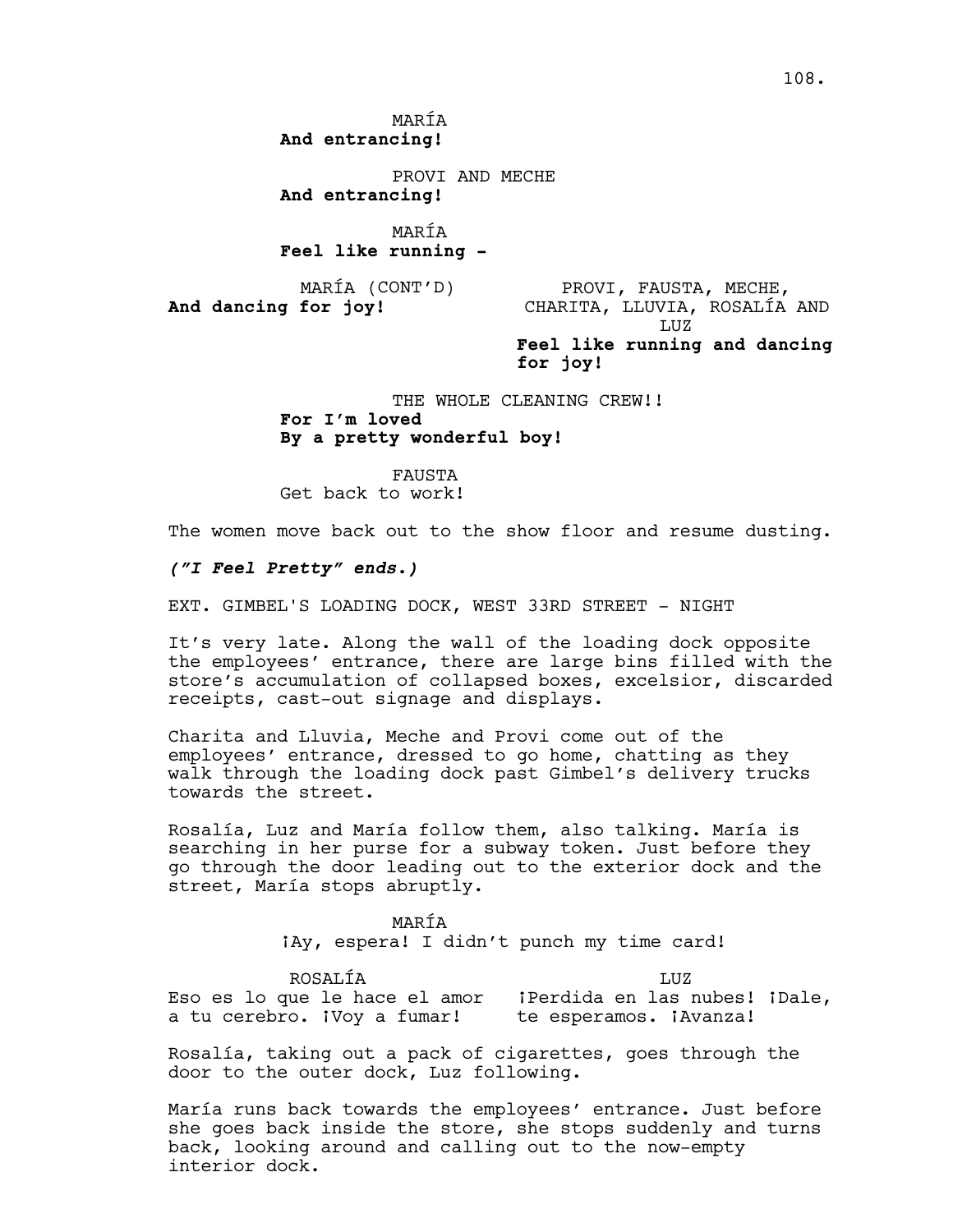MARÍA

¿Hola? ¿Quién está ahi?

CHINO (O.S.) Soy... Soy yo.

MARÍA

¿Chino?

No answer. María looks behind her, then all around, confused, starting to feel afraid:

> MARÍA (CONT'D) ¿Chino, eres tú?

Behind her, from where he's been hiding between two of the bins, Chino stands up, swaying, his eyes huge, dark, glassy.

CHINO

María...

She turns, badly startled; then stares at him, her fear catching fire.

> MARÍA ¿Que pasó? Chino, ¿qué pasó?

She steps towards him.

MARÍA (CONT'D) Tú estabas llorando.

He can't speak. She waits, then:

MARÍA (CONT'D)

Dime.

Chino shakes his head.

### CHINO

(fast:) There was a fight, con los Jets, y me fui con ellos, y ... Y hubo un accidente, María, like it was over before, before anyone could stop him, fue tan rápido que nadie... and Riff, he got stabbed, and -

# MARÍA

*¡¿Tony?!* 

He can't believe she's said his name.

MARÍA (CONT'D) *¡¿Tony estaba allí?!*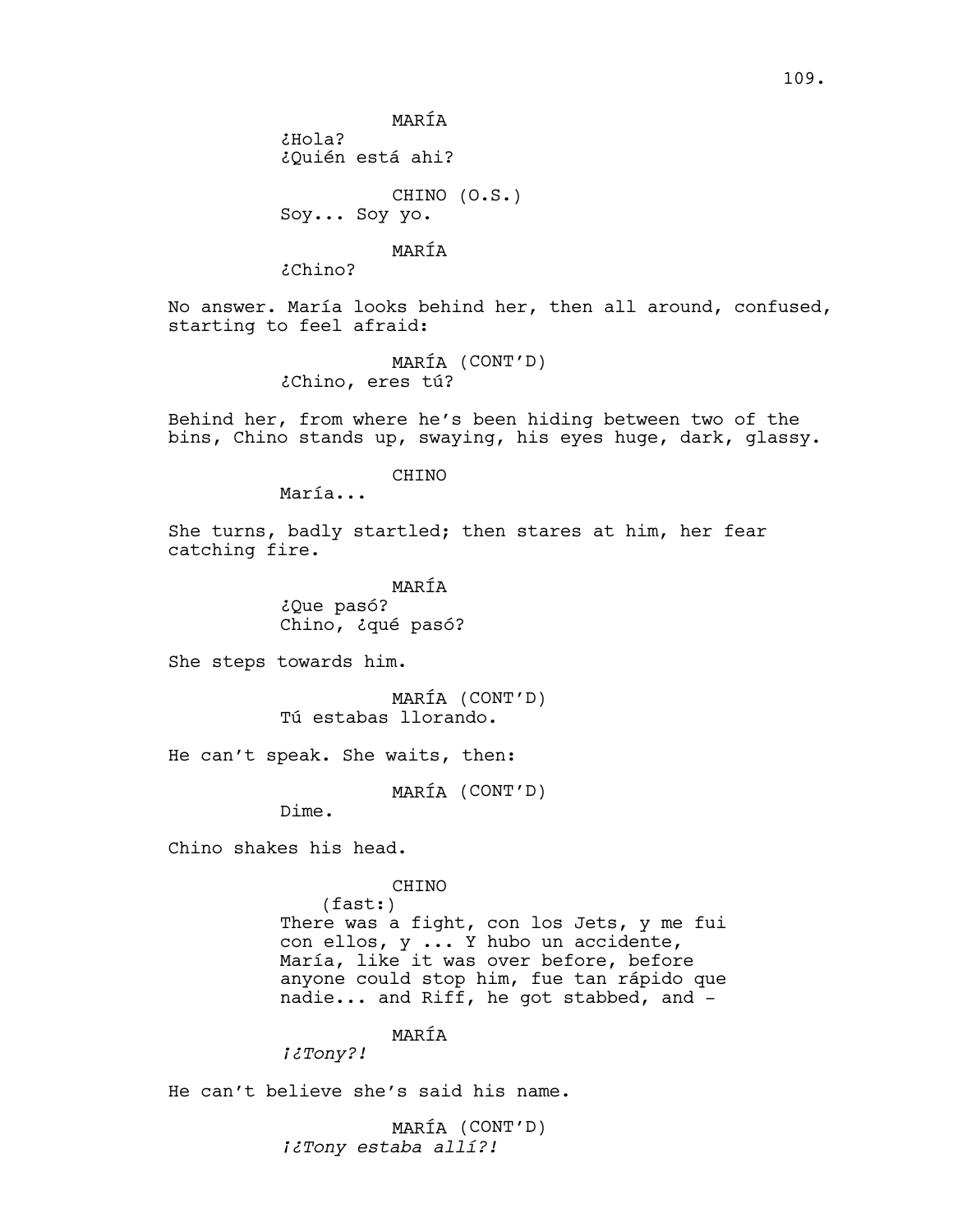Chino glares at her. Then he looks down. María shakes him.

MARÍA (CONT'D) *¡Chino! ¿Le pasó algo?*

CHINO (shouting at María:) ¡EL MATÓ A TU HERMANO! TONY KILLED BERNARDO!!

Chino runs towards the open loading dock. María pursues him.

### MARÍA

¡Eso no fue el! ¡CHINO! LIAR!!

Chino leaps off the edge of the loading dock and runs out past Rosalía and Luz, who stare at him, horrified. They look up to see María standing at the edge of the loading dock, blind, blank.

An OLDER SECURITY GUARD strides onto the loading dock.

### SECURITY GUARD What's going on down there?

María stands, stricken, as Rosalía and Luz go to her.

INT. CITY MORGUE, COLD STORAGE ROOM - LATE NIGHT

There is a *c*orpse on a gurney covered with a plastic sheet. Anita enters the room. A DETECTIVE watches her as an ASSISTANT CORONER uncovers the body to the neck. It's Riff. Anita turns away and shakes her head "no" - that's not Bernardo.

The coroner covers Riff, then leads Anita to a second gurney. He uncovers Bernardo to the neck. Anita looks. Her grief washes over her and carries her away.

INT/EXT. - MARÍA'S BEDROOM AND THE FIRE ESCAPE - NIGHT

María enters her bedroom. The lights are off. She notices movement on the fire escape and moves towards the window to find Tony climbing through it. María shudders violently, then:

> MARÍA ¡No, no entres! (screaming:) ¡SI ENTRAS, TE MATO!

TONY I didn't  $-$  I didn't mean for it  $-$ 

He starts to come inside.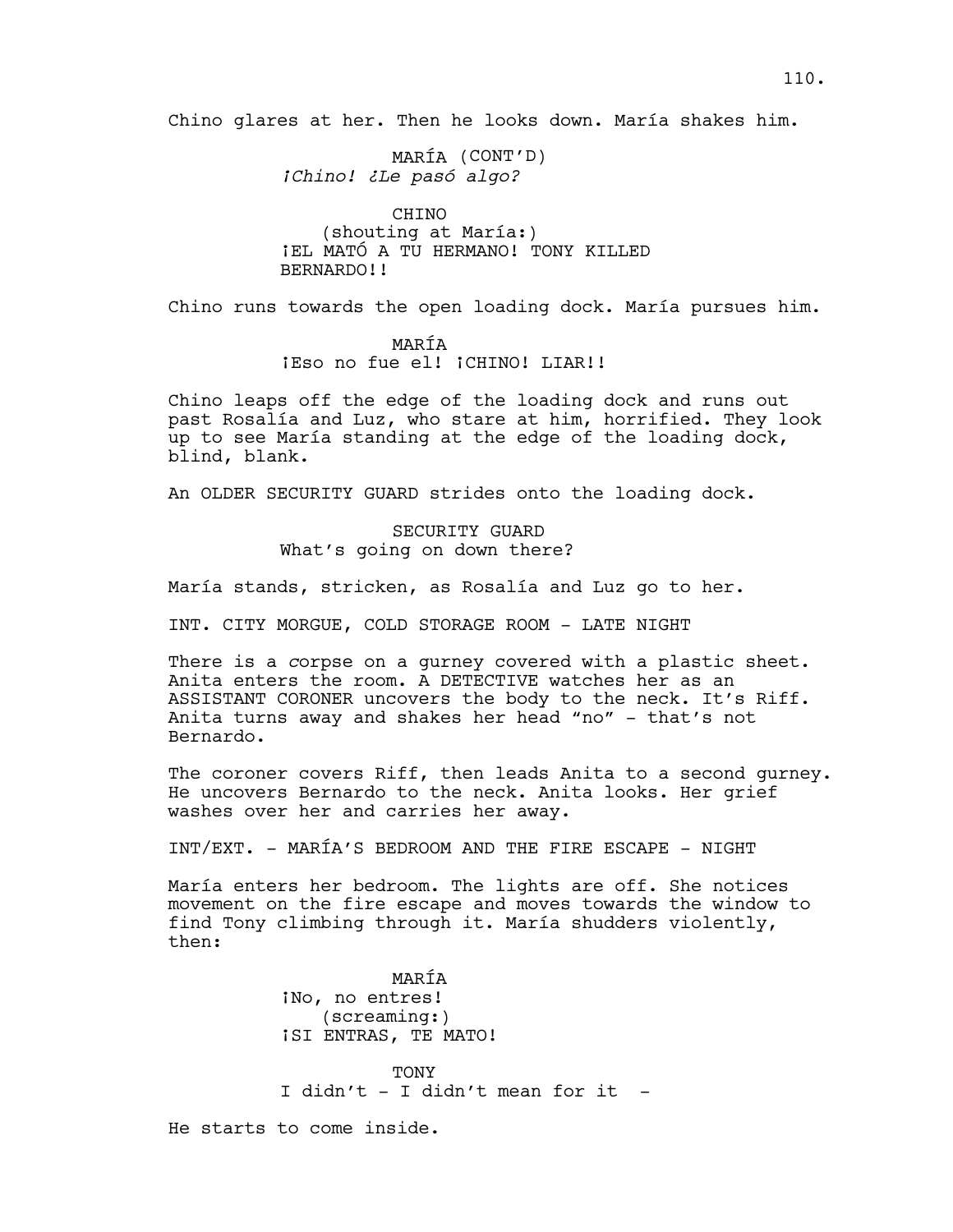## MARÍA

*You promised you would stop this.*

María runs at the window.

MARÍA (CONT'D) YOU PROMISED YOU WOULD STOP THIS!

María runs into Tony, who slowly stands.

TONY I tried. I tried -

MARÍA And then you murdered him! *You murdered me*! (screaming) YOU'RE A KILLER! KILLER! KILLER! KILLER!

She slams her fists into him as hard as she can. He makes no move to stop her or defend himself.

Exhausted, María collapses to the floor. Tony turns back to the window, starts to climb through it, then stops.

> TONY I'm going to the cops. I just had to see you first.

He resumes his exit, but María snatches at the jacket in his hand, holding him back.

> MARÍA You let them take you from me, how do I forgive you for that?

She pulls herself up by his jacket to stand by him. She pulls him back into the room. He sinks to his knees. They cling to each other.

INT. DOC'S DRUGSTORE - NIGHT

The lights are off, the gates are partially closed. Outside, the street's empty. Then Mouthpiece, Balkan, Action, Little Moly and Skink run breakneck-fast past the window, pause to regroup, but only for a second: Lights and sirens approach and the Jets scatter down nearby alleys with two squad cars in pursuit.

Anybodys follows behind, alone as always. He lingers, peering in through the drugstore window. He's startled by the sight of Valentina inside the dark store, looking out. Anybodys bolts down the street.

A moment later, Braulio, Tino, Pipo, Julito, Junior and Manolo race down the street, fleeing the cops.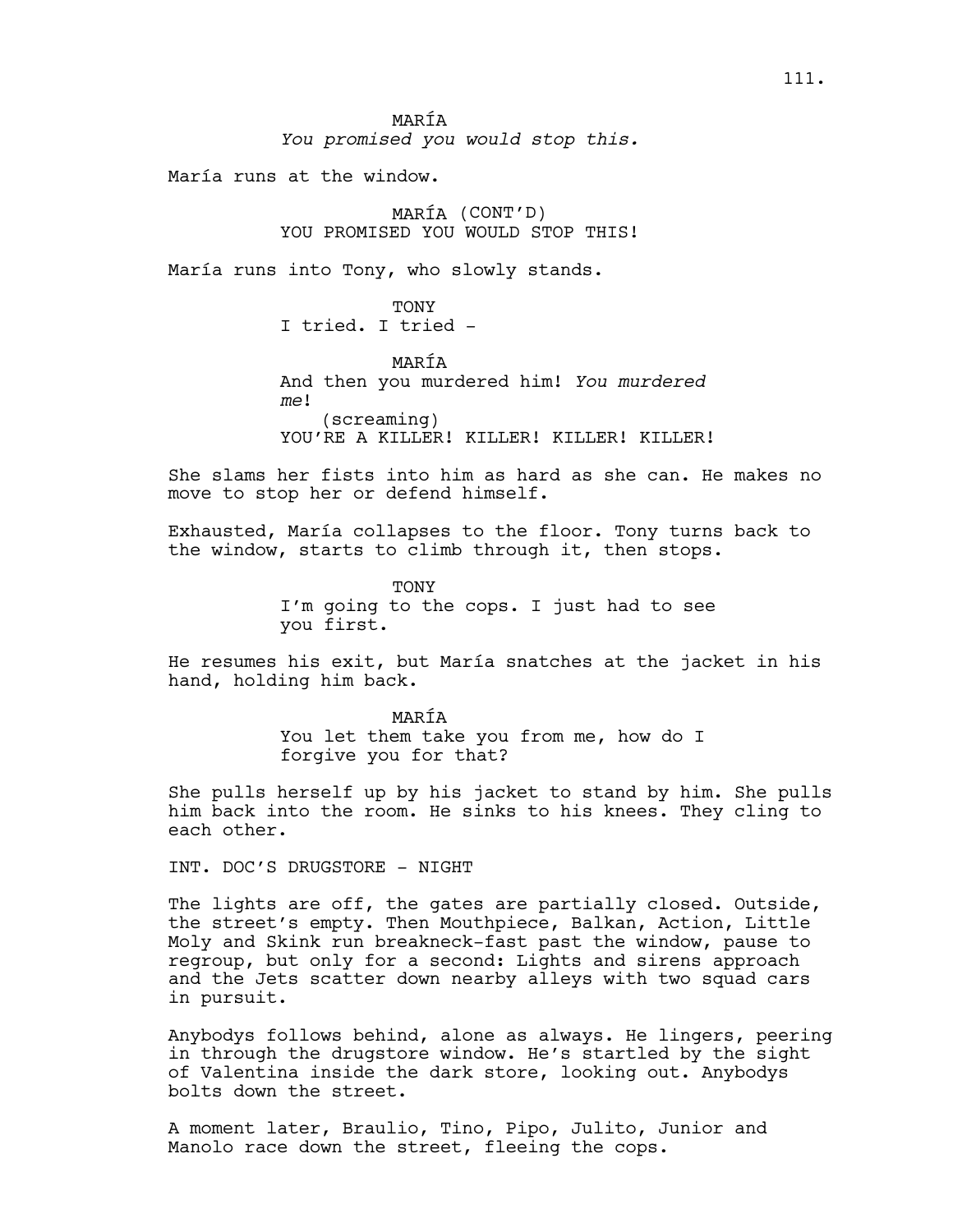BRAULTO iYo no quería que esto pasara, yo no quería que esto pasara!

Valentina runs out of the store and stops them.

VALENTINA ¡Párense! Braulio, ¿qué está pasando? ¿Qué está pasando aquí?

BRAULIO Los Jets, quisieron pelear.

Everyone starts talking at once, their attention torn between Valentina and keeping a frightened eye out for cops.

JUNIOR (to Braulio: ) Vamos, nos tenemos que ir.

VALENTINA ¿Los Jets? ¿Quiénes estaban ahí?

JULITO Bernardo está muerto.

 VALENTINA (crossing herself at Julito's news:) ¡Ay, Dios Todopoderoso! No puede ser...

JUNIOR (CONT'D) (to Braulio:) ¡Dale, hombre! ¡Vámonos, que nos van a arrestar!

 PIPO Y Riff. También está muerto. Riff también está muerto. Nos tenemos que ir. Nos tenemos que ir.

Some of the Sharks start to move away.

**VALENTINA** ¿Dónde está Tony? ¿Dónde estaba Tony?

BRAULTO El fue el que mató a Bernardo.

A squad car rounds the corner onto the block.

SHARKS

¡La jara, la jara! !Vámonos! ¡Vámonos, vámonos, vamos!

Braulio pulls Julito away from Valentina, and the Sharks run away, leaving Valentina speechless, lost in horror. She starts blindly towards the store.

She goes to the left storefront window to pull the gate across. She stops, overwhelmed, and goes inside.

INT. DOC'S DRUGSTORE - LATE NIGHT

Valentina retrieves a bottle of rum and a shot glass. On the wall behind the counter, there is a photo of young Valentina standing beside Doc, older than Valentina but also young, in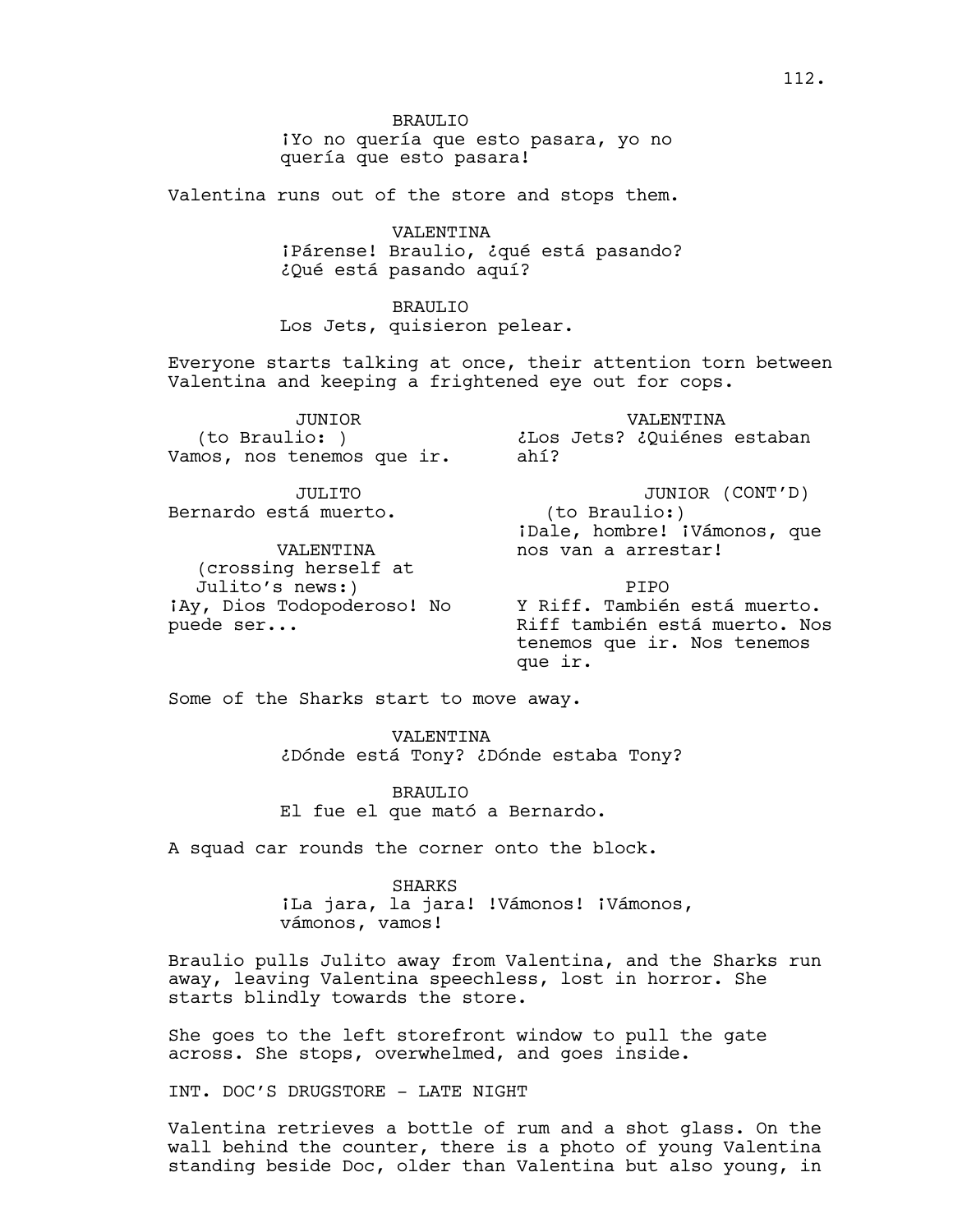front of the drugstore; both look proprietary-proud and happy. Valentina sits at the counter, looking up at the photo. She pours herself a drink with shaking hands.

*("Somewhere" begins:)* 

VALENTINA **There's a place for us, Somewhere a place for us. Peace and quiet and open air Wait for us Somewhere. There's a time for us, Someday a time for us -** 

INT. 21ST PRECINCT POLICE STATION - LATE NIGHT

Krupke hands Anita some paperwork, offering advice or information. Anita nods slightly, looking small and utterly lost.

### VALENTINA (V.O.) **Time together with time to spare -**

INT. DOC'S DRUGSTORE - LATE NIGHT

Valentina looks up at the photograph.

VALENTINA **Time to learn, time to care,** 

INT. MARÍA'S BEDROOM - LATE NIGHT

María, sitting on her bed, faces Tony.

VALENTINA (V.O.)

**Someday! Somewhere!** 

INT. DOC'S DRUGSTORE - LATE NIGHT

Valentina looks out at the street.

## VALENTINA **We'll find a new way of living, We'll find a way of forgiving -**

EXT. OUTSIDE THE PRECINCT HOUSE, WEST 82ND ST - LATE NIGHT Anita leaves the station house, walking slowly, painfully east, towards her building.

> VALENTINA (V.O.) **Somewhere...**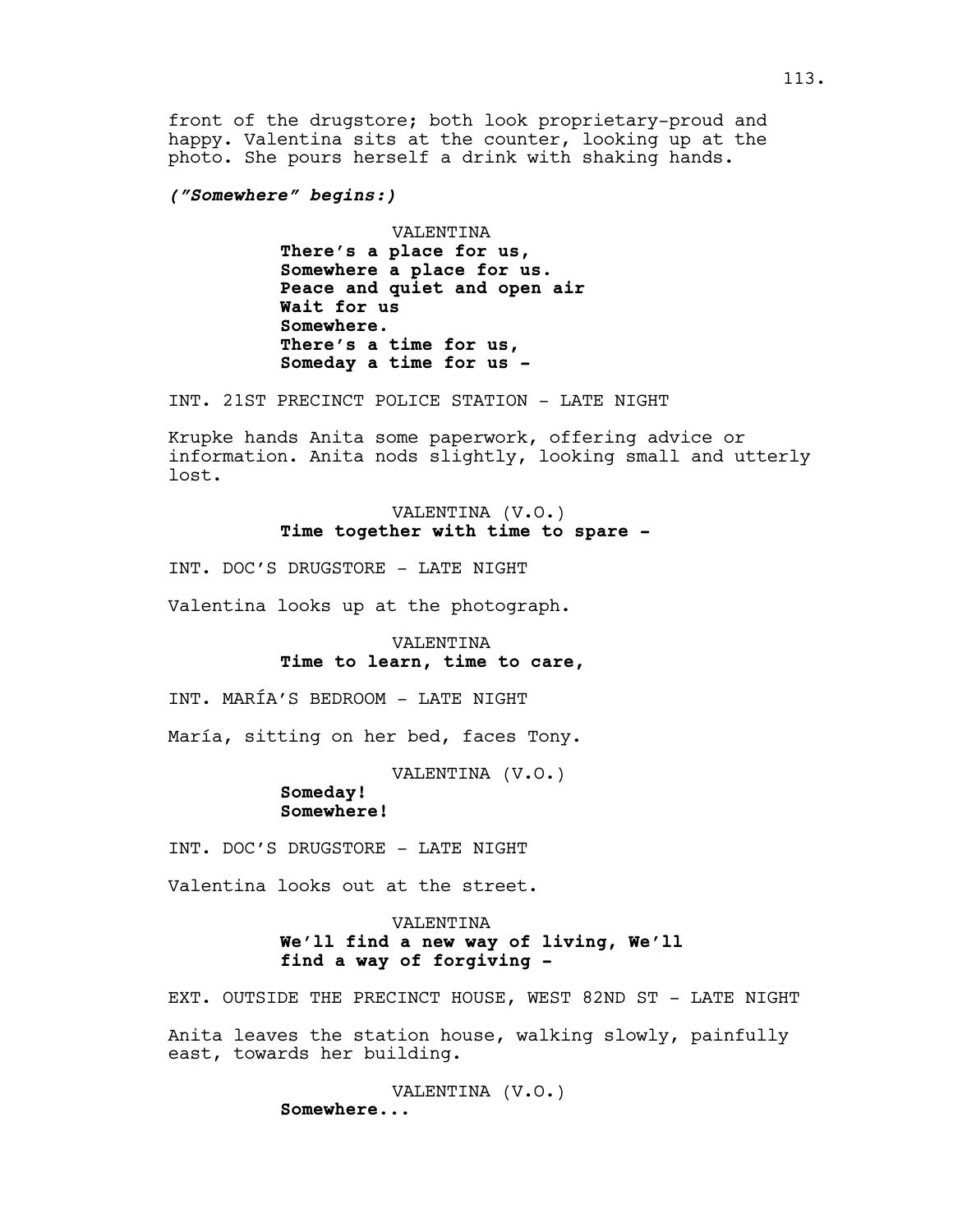María stands over Tony, seated on her bed. Gently, she wipes the blood from his face. They kiss and she leans into his embrace.

> VALENTINA (V.O.) **There's a place for us - A time and place for us.**

INT. DOC'S DRUGSTORE - LATE NIGHT

Valentina looks back at the photograph , and then off into a distance.

> **VALENTINA Hold my hand and we're halfway there. Hold my hand and I'll take you there Somehow, Someday, Somewhere...**

She folds into herself, cradling her head in her arms.

INT/EXT. ANITA'S AND BERNARDO'S APARTMENT/ALLEY - LATE NIGHT

*("Somewhere" ends:)* Tony and María are naked in bed together, clothes strewn about. In the distance, a siren howls. Tony sits up abruptly, waking María.

> MARÍA (whispering) Vente a la cama.

> > TONY

I should go.

### MARÍA

Where?

He doesn't answer. She understands he means: to the cops.

He gets out of bed and pulls on his underwear and pants. María starts to pull on her own clothes.

MARÍA (CONT'D)

Ay, no.

María goes to him.

MARÍA (CONT'D) Go to Doc's. Valentina will know what to do. (a beat, no answer, then:) Tony. Promise me you will.

He nods silently.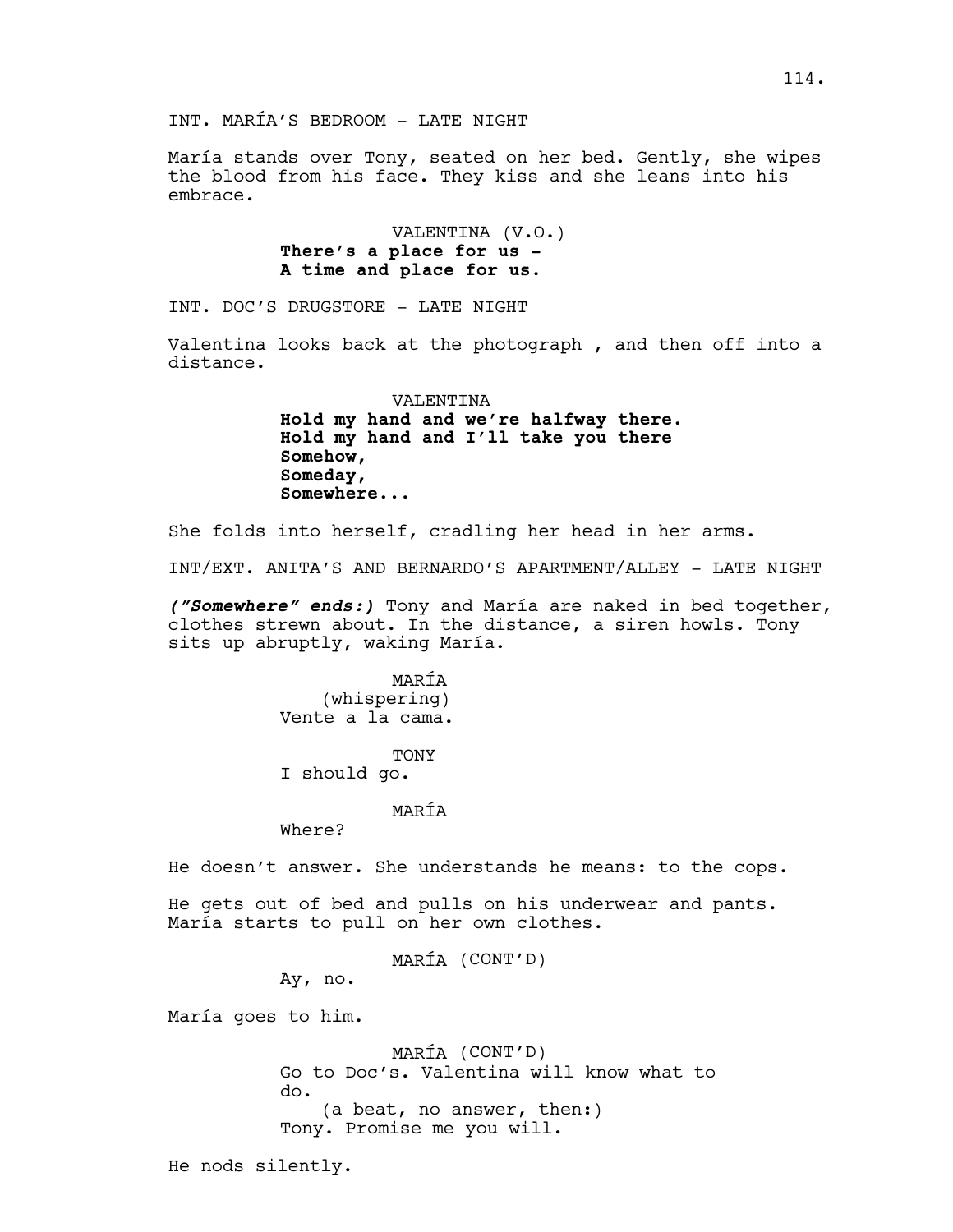They look up at the sound of a key in the front door lock. The door opens.

In the front room, Anita enters.

Back in the bedroom, they hear:

ANITA (O.S.)

María?

MARÍA (calling to Anita:) Sí, me acabo de despertar, salgo ahora.

Anita paces in the kitchen, trying to pull herself together.

ANITA (O.S.) Sal, mi amor, que tenemos que hablar.

In the bedroom, Tony pulls María to him.

TONY Come with me now.

MARÍA I can't. I can't.

Anita's outside the bedroom door. She knocks.

ANITA (O.S.) María, ¿puedo entrar?

MARÍA Sí, I'm almost - I'll come out in -

She kisses Tony quickly, then pushes him towards the window.

MARÍA (CONT'D)

Go, go.

He's halfway out the window when the door opens. Anita enters, then freezes. No one moves. Then Tony goes out through the window and scrambles recklessly down the fire escape, finally dropping to the ground.

Anita watches him run. She closes the window and turns to stare with blind, burning eyes, first at María, then slowly she turns to stare at the rumpled bed. She sleepwalks to the bed, then, in a hoarse whisper:

> ANITA ¿Pero qué es esto?

MARÍA (a beat, then:) I love him.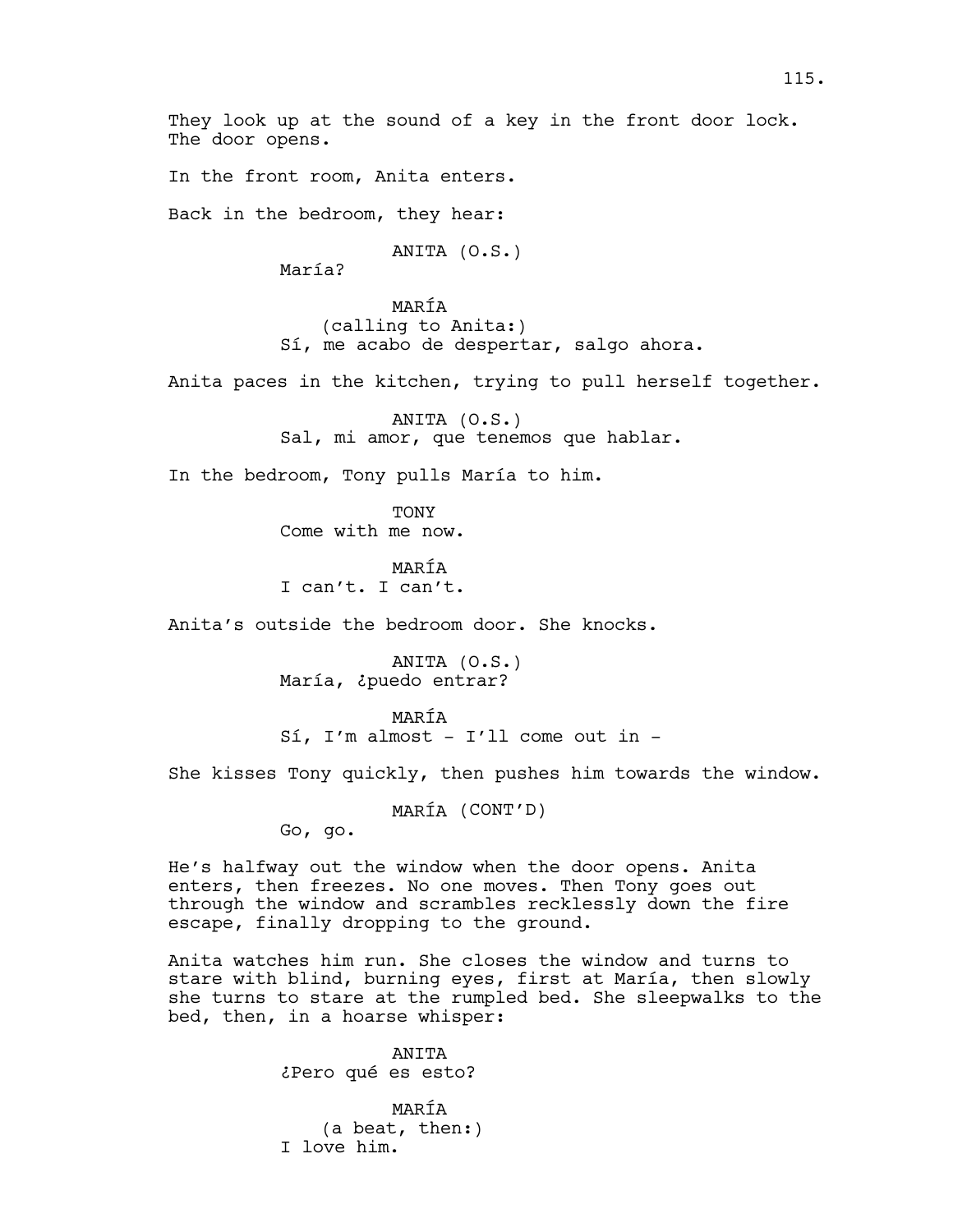Anita slaps María, hard.

## *("A Boy Like That/I Have a Love" begins:)*

They stand, shocked by the slap. María turns and moves towards the bedroom door.

> **ANTTA A boy like** *that,* **who killed your brother? Forget that boy, and find another!**

María turns back to face Anita.

ANITA (CONT'D) **One of your own kind! Stick to your own kind!** 

Anita goes to María.

ANITA (CONT'D) **A boy like that will give you sorrow. You'll meet another boy tomorrow. One of your own kind-Stick to your own kind!**

María turns again and, shoving open the door, flees the bedroom. Anita follows.

> ANITA (CONT'D) **A boy who kills cannot love, A boy who kills has no heart. And he's the boy who gets your love And gets your heart? Very smart, Maria, very smart!**

In Anita's workroom, María retreats between some dressing dummies.

> ANITA (CONT'D) **A boy like that wants one thing only And when he's done he'll leave you lonely. He'll murder your love; he murdered mine.**

Anita presses in and María retreats to the hall.

ANITA (CONT'D) **Just wait and see - Just wait, Maria, Just wait and see!**

María stops and faces Anita.

MARÍA **Oh no, Anita, no, Anita, no!**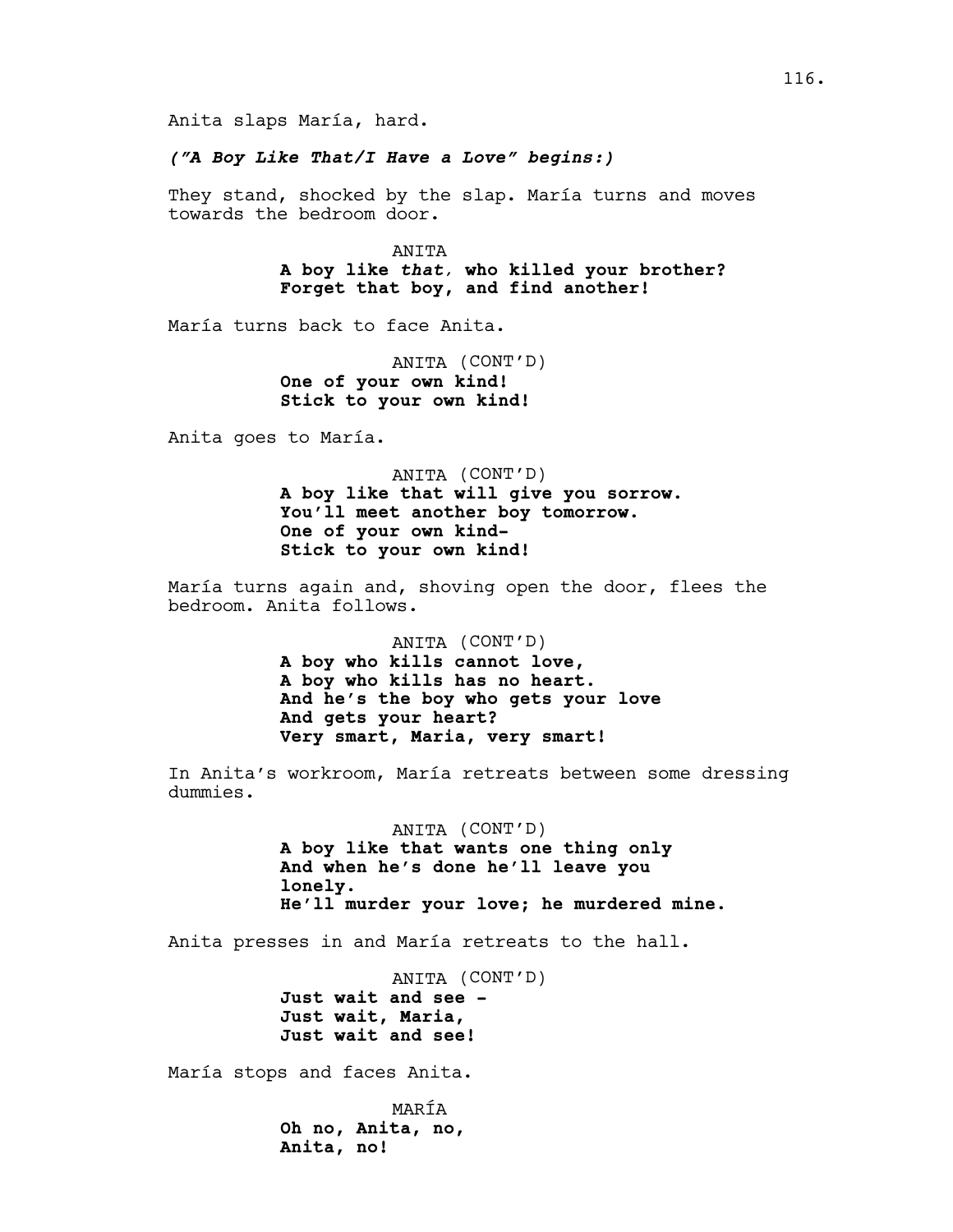Anita looks away. MARÍA (CONT'D) **It isn't true, not for me, It's true for you, not for me - I hear your words - And in my head I know they're smart - But my heart, Anita, But my heart -**  Anita glares at María: ANITA **A boy like that who killed your brother, Forget that boy, and find another, One of your own kind, Stick to your own kind!** MARÍA (CONT'D) **- knows they're wrong... And my heart Is too strong, For I belong To him alone -** MARÍA (CONT'D) **- to him alone. One thing I know:** Anita stalks through the living room, trying to control her wild rage. ANITA **A boy who kills cannot love, A boy who kills has no heart. And he's the boy who gets your love And gets your heart? Very smart, Maria, very smart!** MARÍA (CONT'D) **I am his, I don't care what he is. I don't know why it's so, I don't want to know.** María covers her ears to block out Anita. MARÍA (CONT'D) **Oh no, Anita, no -** Anita forcefully pulls María's hands from her ears. MARÍA (CONT'D) **You should know better! You were in love - - or so you said.** Anita looks shocked at this. María's shocked too; she's hit too hard, but she doesn't back down: MARÍA (CONT'D)

**You should know better...**

Anita's fire dies. She seems to grow weary, to age.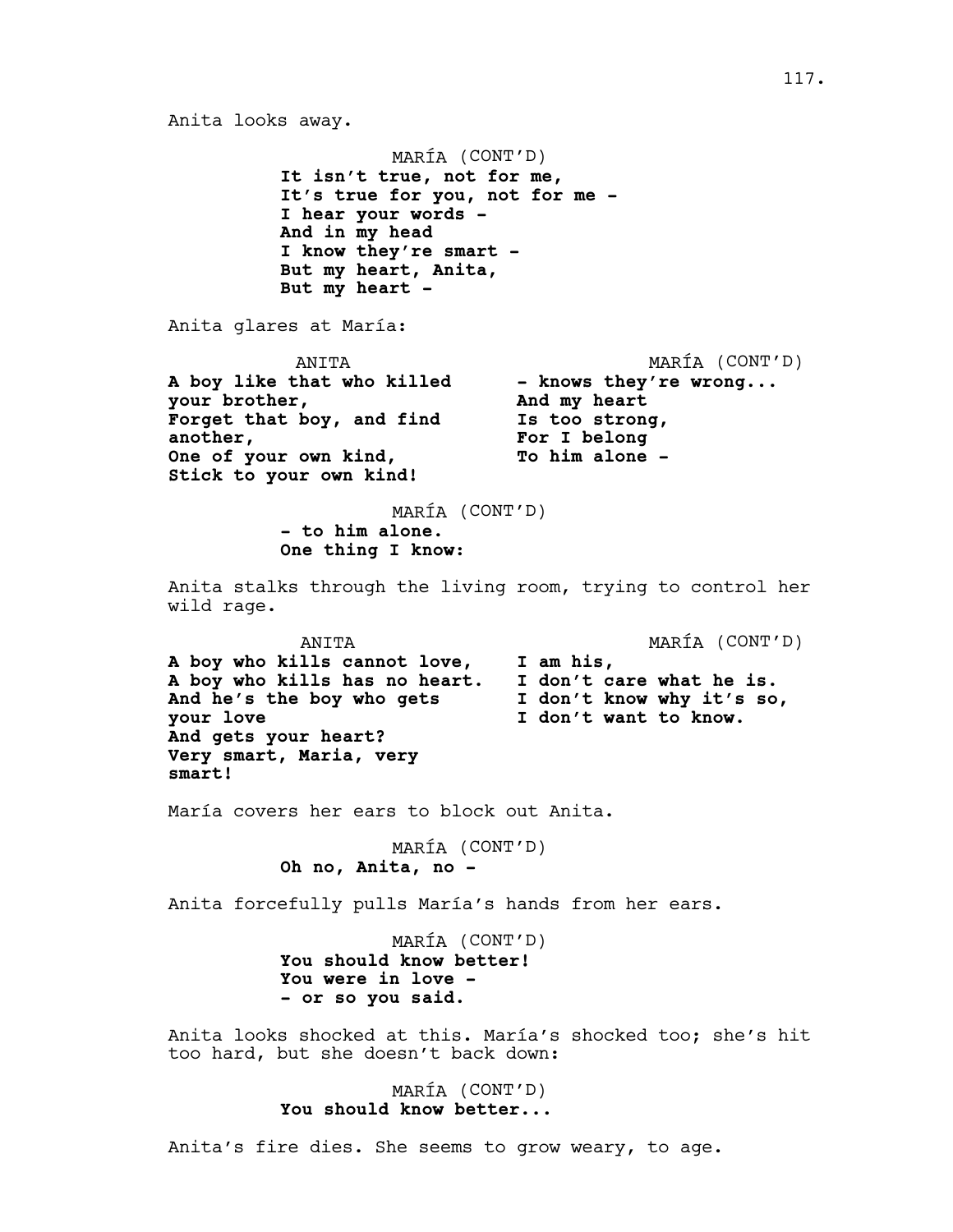MARÍA (CONT'D) **I have a love, and it's all that I have. Right or wrong, what else can I do? I love him. I'm his. And everything he is I am too.**

Anita walks into the bedroom she shared with Bernardo. María follows.

> MARÍA (CONT'D) **I have a love, and it's all that I need, Right or wrong, and he needs me too.**

Anita can't hold back her tears anymore. She sinks to the bed as María kneels before her. Anita looks down at María, forcing herself to listen, to hear as María pleads for understanding.

> MARÍA (CONT'D) **I love him, we're one; There's nothing to be done, Not a thing I can do But hold him, Hold him forever, Be with him now, tomorrow And all of my life.**

Despite her agony, Anita's moved by María's need, her fear, her grief and her love; she seems to Anita a child who must be protected. Anita takes María's hands and stands, raising her.

> MARÍA AND ANITA **When love comes so strong, There is no right or wrong. Your love is your life!**

*(The instrumental ending of the song plays through the following:)*

> ANITA It will never be safe for him here.

> > MARÍA

Sí, lo sé.

ANTTA And no one will ever forgive him.

MARÍA

Will you?

ANITA You can't ever ask me that.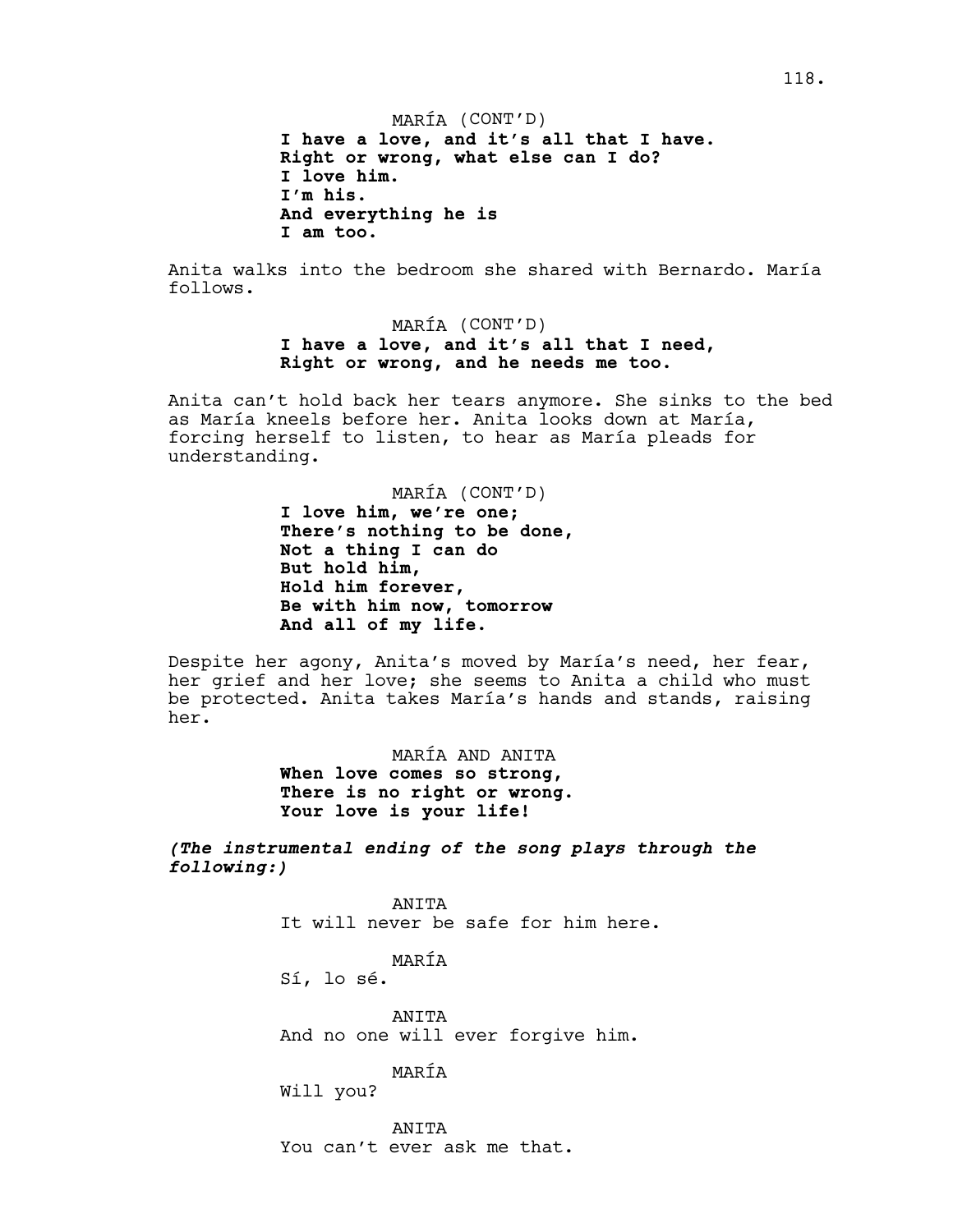MARÍA Will you forgive me?

ANITA Te quiero, mi niña. But he will have to go away. And you will have to go with him.

## *("A Boy Like That/I Have a Love" ends.)*

INT. GIMNASIO DE LOS HERMANOS RIVERA - LATE NIGHT

The gym is empty and dark. Flaco, Chago and Chucho sit or kneel, watching as Quique places a glass votive candle in the center of the boxing ring.

Suddenly, the lights come on. The boys scramble to their feet.

#### QUIQUE ¿Quién está ahí?

A figure walks up outside the ring. They recognize Chino, his face unnervingly calm.

> QUIQUE (CONT'D) ¿Estás bien, hermano?

CHINO Bien, bien, Quique. ¿Y tú?

Concealed in the shadows, Anybodys is watching.

QUIQUE (shaking his head, terrible sorrow coming through:) Mal, muy mal. It got so bad so fast. Y Bernardo...

He stops, overwhelmed, trying very hard not to cry.

#### CHINO Bernardo está muerto.

No one responds to this.

CHUCHO Bernardo era el alma de to's nosotros. El más fuerte.

QUIQUE He was a hero. I know people say that about a lot of people, pero Bernardo -

### CHINO Pero cayó de pendejo. Bernardo was a fool. What did he die for?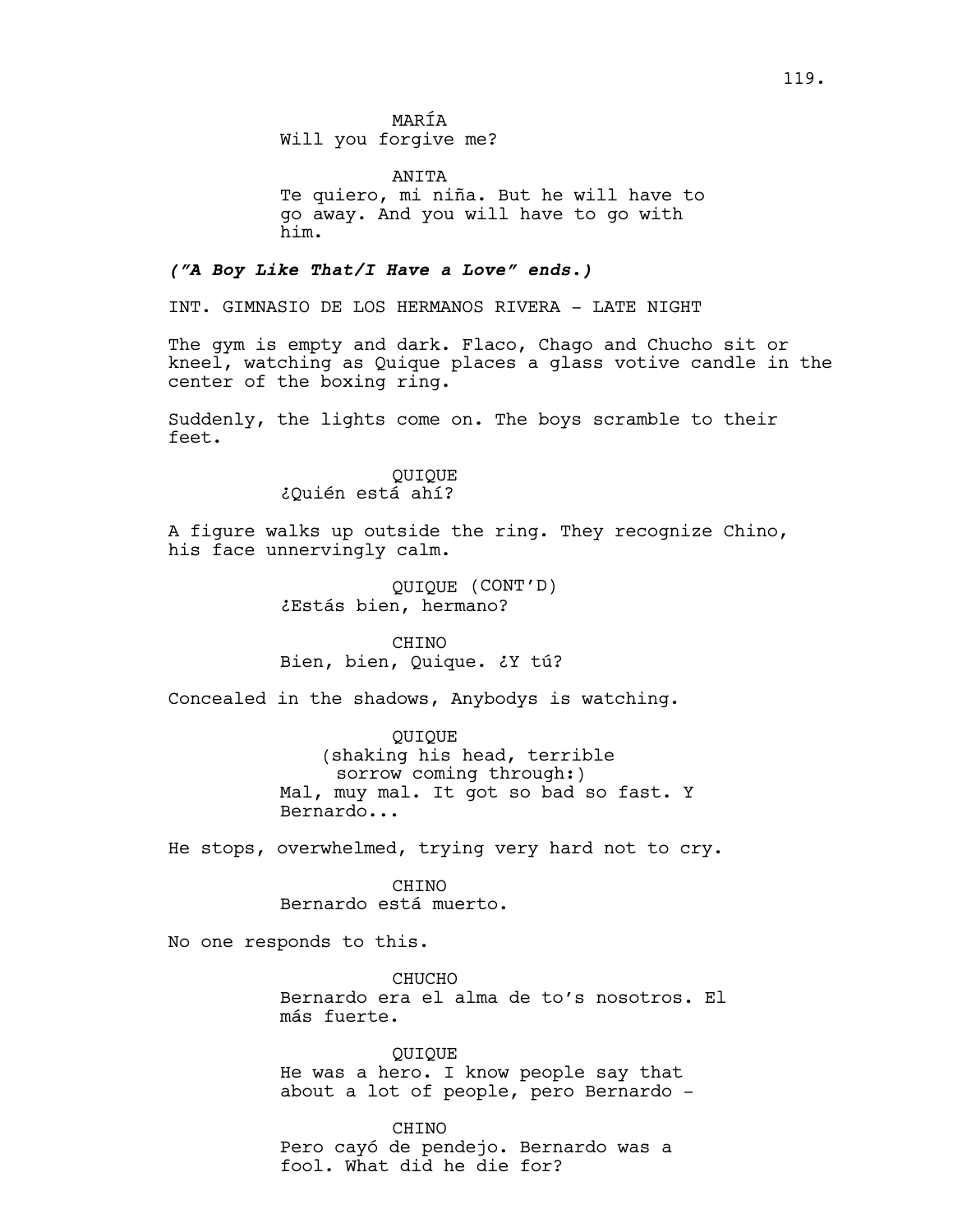**CHAGO** 

(angry!) ¡Murió luchando por su dignidad, and for pride, mi hermano, orgullo puertorriqueño!

CHUCHO

Bernardo, he died to show those gringos how tough Puerto Ricans are, más fuerte que to' ellos -

CHAGO

- and if they push us too far -

CHINO

(a little laugh:) If those nobodies can take your pride away from you, tú eres más estúpido que Bernardo.

Chago lunges for Chino, who steps back and pulls the gun out from behind him. He holds it at his side. No one moves.

> QUIQUE Eso es verdad. It's a big world. Bernardo let the gringos tell him there's only this barrio, these twenty bad blocks.

Quique steps out of the ring and lays a restraining hand on the gun, imploring Chino.

> QUIQUE (CONT'D) Pero Chino, pana, don't you do what Bernardo did. You kill a gringo, they'll kill you.

**CHTNO** Sooner or later, the gringos kill everything.

He starts to walk out. Quique tries to hold him back.

QUIQUE Chino, Chino, por favor, Bernardo no te dejaría hacer eso. Y, y María...

Chino stops, stricken. Without even looking at Quique -

CHINO Don't follow me.

He walks away. The darkness swallows him.

Anybodys watches Chino leave; his quick eyes register alarm. He follows.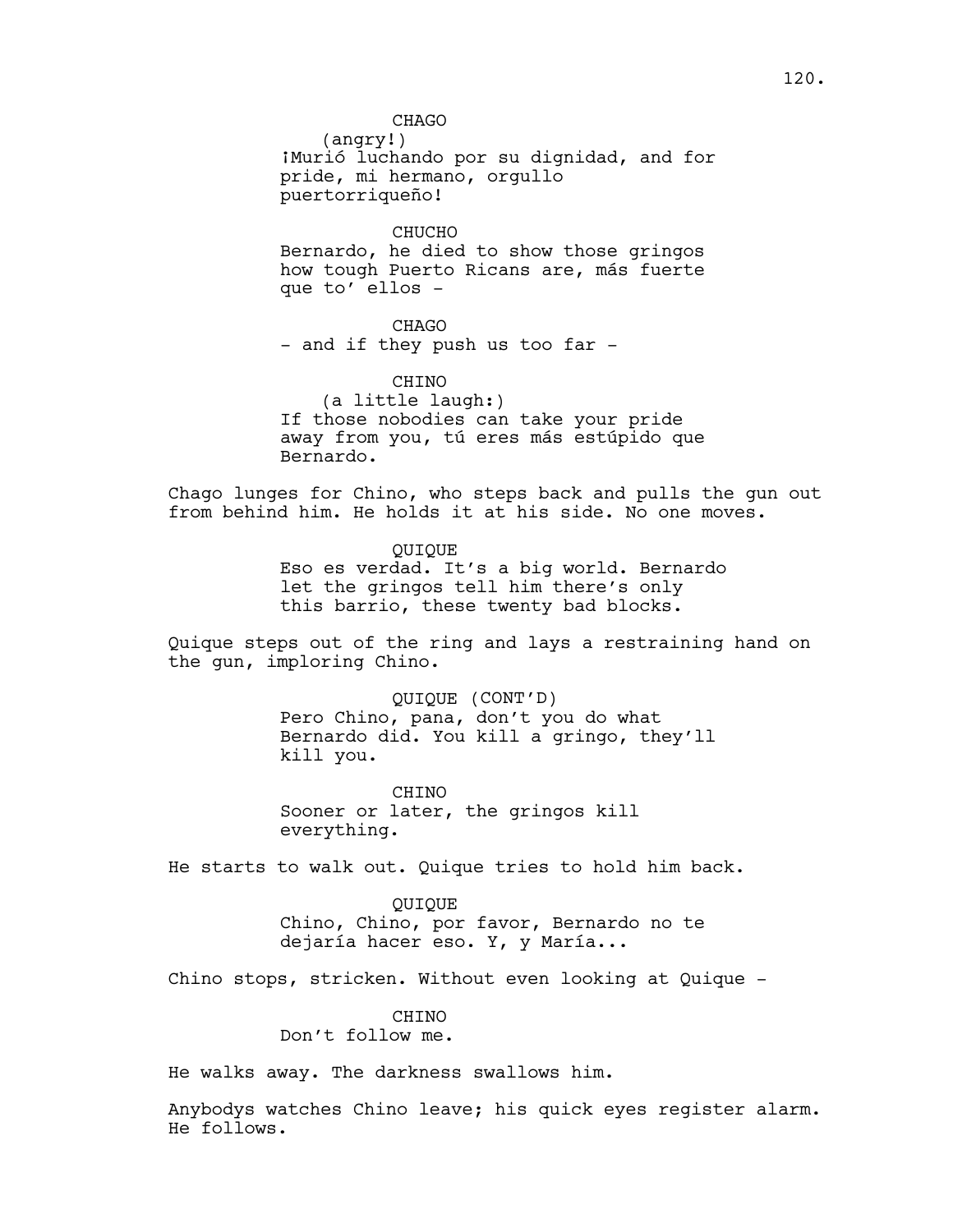INT. ANITA AND BERNARDO'S APARTMENT - LATE NIGHT

María sits in a chair. Anita stands behind her. Schrank stands near the door, facing them. He says to Anita:

> LIEUTENANT SCHRANK Bernardo was your husband?

#### ANITA

Yes.

LIEUTENANT SCHRANK Well, close enough.

Schrank smirks. Anita fights to remain composed.

LIEUTENANT SCHRANK (CONT'D) Your brother was angry you danced with a white boy at the mixer last night.

MARÍA No, I don't think so.

LIEUTENANT SCHRANK You don't think the boy you danced with was white? Or you don't think Bernardo was angry?

MARÍA I wouldn't dance with a white boy.

LIEUTENANT SCHRANK Yeah? I heard you came with a date, some Puerto Rican boy, goes by the street name... (consulting a notebook:) Chino. Word is Chino's got a gun.

He watches to see if María reacts. She doesn't. He looks at Anita, who stares at him, stricken. He says to Anita:

> LIEUTENANT SCHRANK (CONT'D) That's what the word is, anyway.

Anita, fighting to remain composed, turns and goes to her sewing machine. With her feet pumping the treadle, blindly running fabric through the feed dog. Schrank follows Anita to the doorway, raising his voice to speak to her over the machine's clatter:

> LIEUTENANT SCHRANK (CONT'D) He's armed and hunting for this white stranger, who she danced with -

Anita works the treadle harder, increasing the racket. Undeterred, Schrank shouts at her: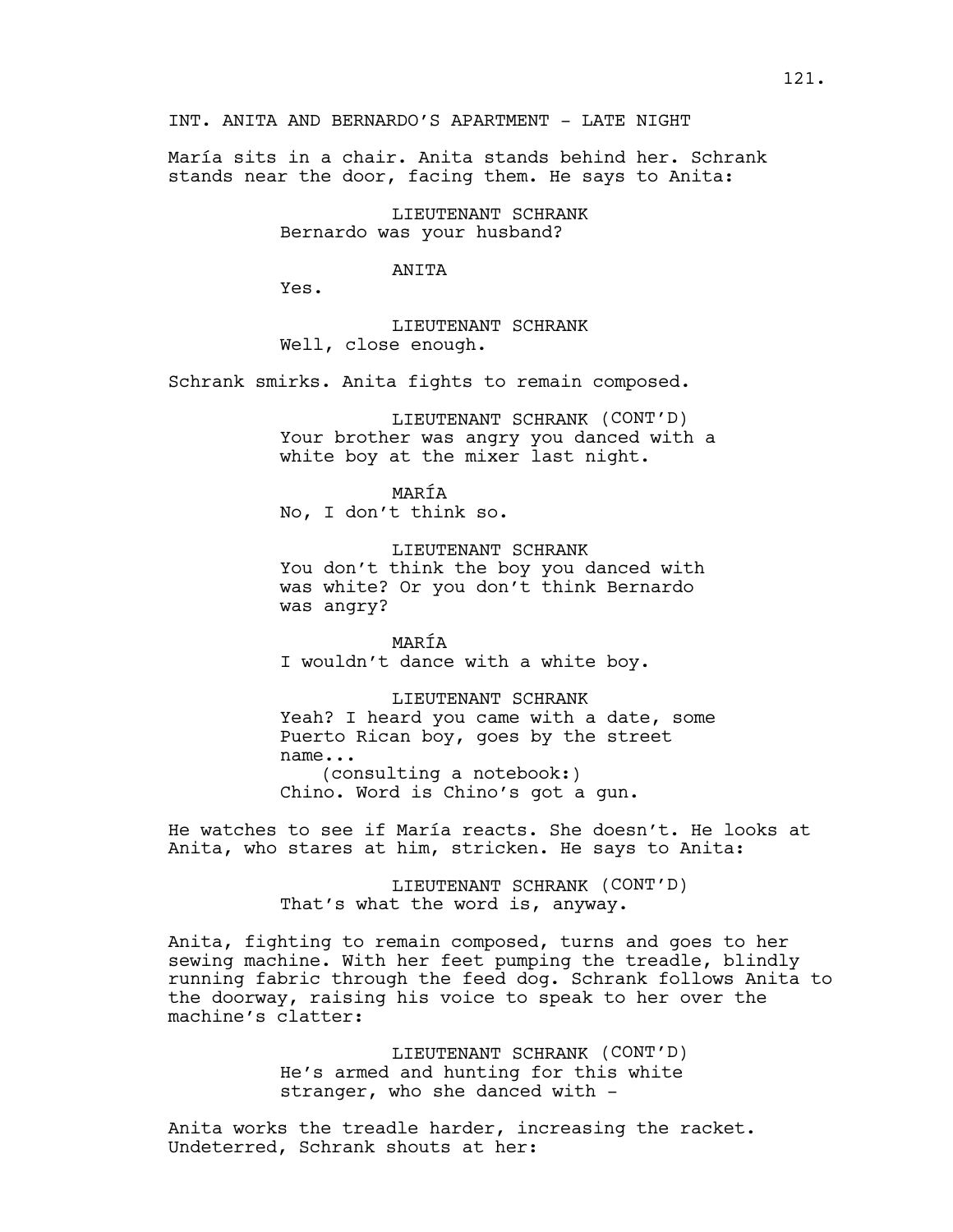LIEUTENANT SCHRANK (CONT'D) *Who we think killed your boyfriend.* 

Anita stops the machine.

ANITA Bernardo told me about you.

LIEUTENANT SCHRANK I'm flattered.

ANITA The way you talked to him.

María steps into the room.

MARÍA (calmly, deliberately:) Chino is gentle. He doesn't have a gun.

LIEUTENANT SCHRANK Apparently, now he does.

Anita fires up the machine again, running a new row of stitches.

> MARÍA I have... (to Anita:) ¿Cómo se dice migraña?

LIEUTENANT SCHRANK A headache?

ANITA (nodding, a beat, then:) She has her monthly. You know -

LIEUTENANT SCHRANK I get the picture.

MARÍA I need for this... um, medicine? Anita, she can go for me?

Before Schrank can answer, María turns to Anita:

MARÍA (CONT'D) Mamita, ve a Doc's y dile a Valentina -

LIEUTENANT SCHRANK In English.

MARÍA Sí, sí, *English*, is hard to, to -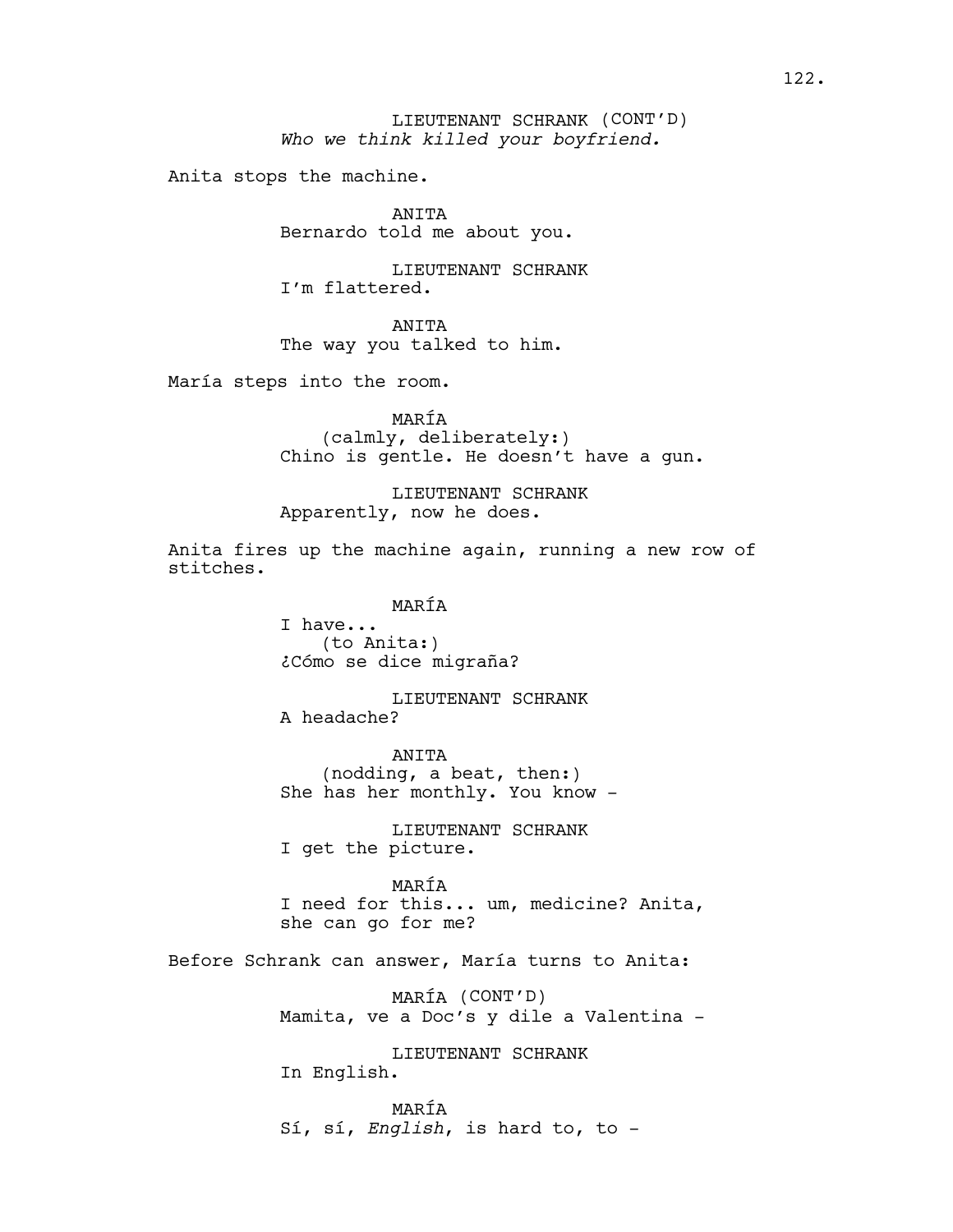LIEUTENANT SCHRANK Yeah I bet it is. (to Anita:) She wants you to go to Docs drugstore, ask Valentina for -

Anita cuts him off by ripping some fresh stitches from the fabric.

> LIEUTENANT SCHRANK (CONT'D) (to María:) Hot tea is how my wife handles it.

MARÍA (to Anita:) Y dile a Valentina que -

LIEUTENANT SCHRANK What did I say?

### MARÍA

Tell Valentina I hope her cousin arrived safe. From Santurce. And I'm sorry I can't be there to meet him like I promised.

LIEUTENANT SCHRANK And all of a sudden, fluency!

MARÍA

Dile que ya voy. (to Schrank:) That means I'll come as soon as I can.

Anita stands, gets her purse and a scarf, and looks at Schrank blankly.

### ANITA

I can go?

He shrugs.

LIEUTENANT SCHRANK You're not his widow or anything. I'm done with you.

Schrank opens the door for her and she exits.

Alone on the apartment stairs, Anita's composure starts to give way. She gathers herself and heads down the stairs.

Back in the apartment, Schrank pulls up a chair to sit with María at the kitchen table.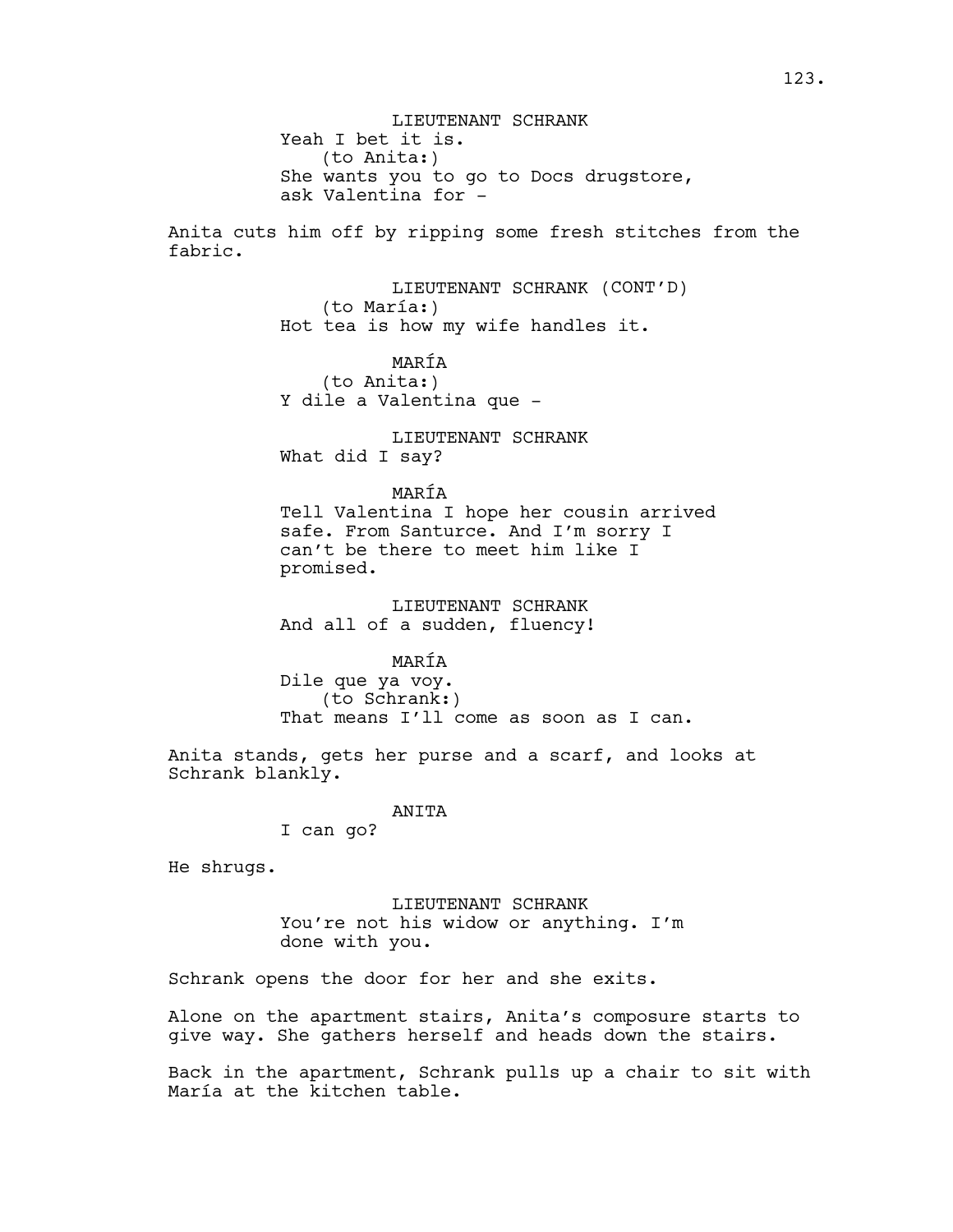LIEUTENANT SCHRANK (CONT'D) It must be tough, losing a brother. (pulls out his notebook) So. Let's start from the beginning.

INT. DOC'S DRUGSTORE - PRE-DAWN

The outside shutters over the storefront windows are down, and the accordion grate across the door is partially drawn.

The Jets sit and stand all around the shop; shock is giving way to a sharp, scary, unfamiliar grief that sets them all on edge.

Baby John sits apart from the other Jets, pulled into himself. Tessa sits next to him, unsure of what to do.

Graziella sits at a table, head in hands, sobbing, a rosary wrapped tight around her right hand. Velma sits with her. Graziella looks up and turns to Ice, stationed at the head of the stairs to the basement.

> **GRAZIELLA** I wanna go see him, talk to him!

ICE Tony just wants to be alone right now, he don't want to see us.

A-RAB

He ain't alone, the old lady's down there with him!

VELMA Does he know we're up here? Me and Grazie?

GRAZIELLA Does he know *I'm* here? Tony cared about me once.

TCE. He don't wanna see you, Grazie. Go home.

DIESEL We left him lyin' there.

Ice and Graziella stop at this.

DIESEL (CONT'D) In the salt shed. Ice.

**TCE** 

I know.

DIESEL That's botherin me.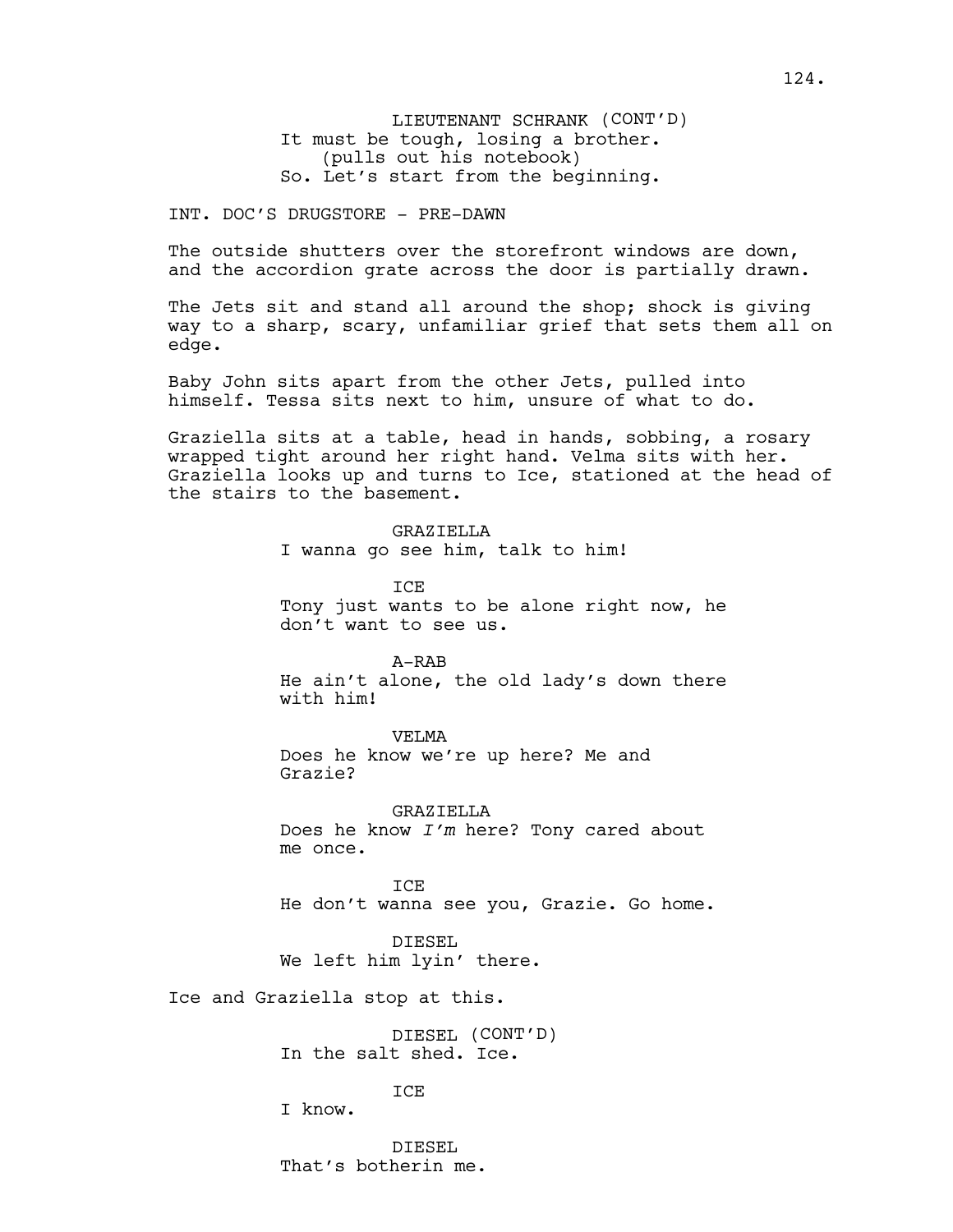ICE Bothers me too, Deez.

ANYBODYS He ain't there anymore.

Everyone spins around. Anybodys is standing at the front of the store.

> ACTION Jesus Christ!

ICE Where'd you come from?

ANYBODYS Down the chimney like Santy Claus. What's Tony gonna do?

She moves to the basement door, but A-Rab blocks her.

A-RAB Go pop yerself, ya blister.

ANYBODYS (ignoring them, to Ice:) How long's he figure on holin up down there?

Everyone looks to Ice. Baby John stands, moves towards him.

**TCE** Till the heat dies down.

BABY JOHN When's that gonna happen?

ANYBODYS Two guys died, so: Never ever.

Silence for a moment, then:

ANYBODYS (CONT'D) Bernardo's friend Chino, he has Riff's gun.

BIG DEAL

Aw Jesus.

ANYBODYS And he's huntin for Tony.

MOUTHPIECE (to Ice:) What're we gonna do?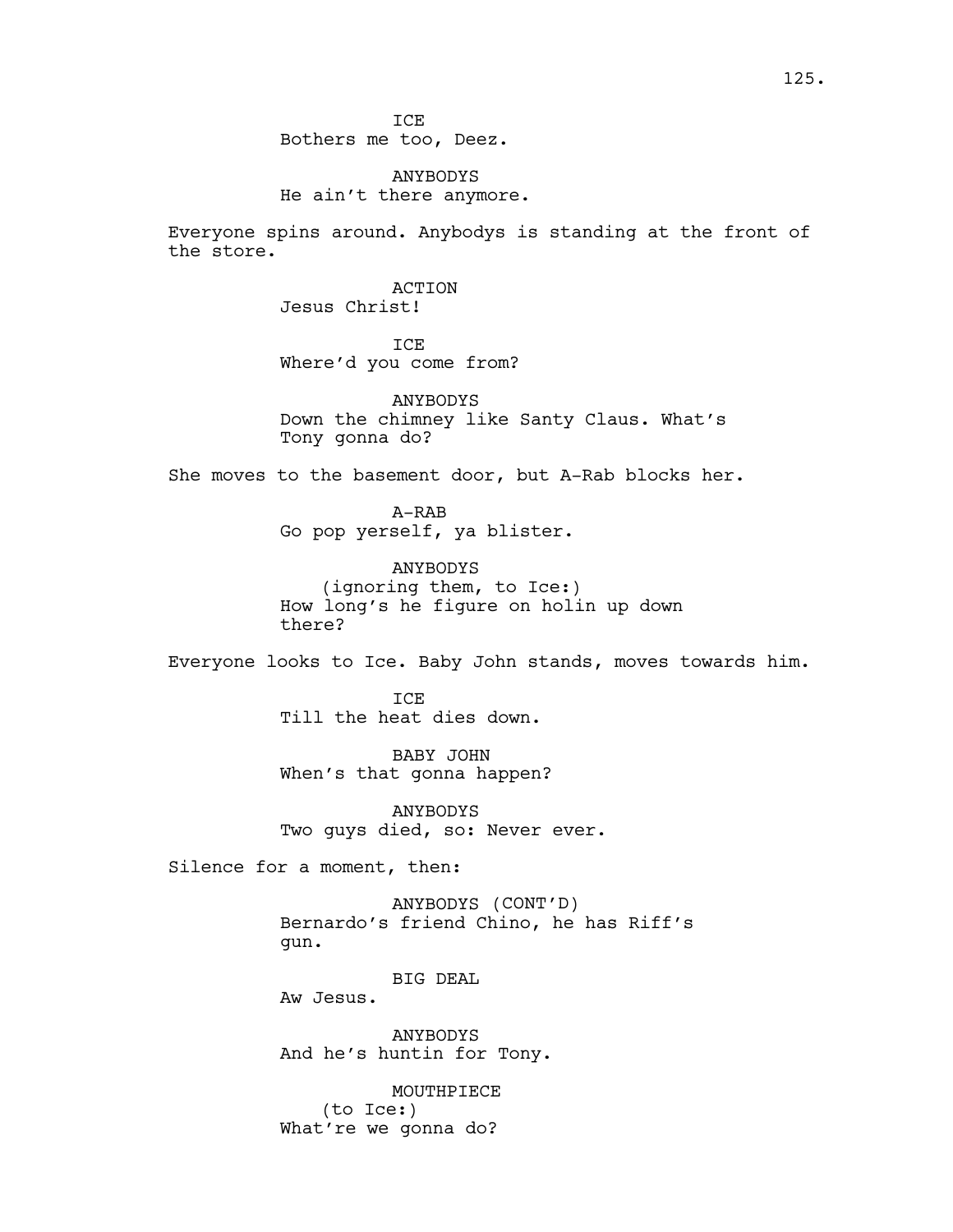**TCE** 

I dunno.

Anybodys heads towards the door.

ICE (CONT'D) Where are you goin?

ANYBODYS Keep track of Chino.

ICE Yeah, yeah good, you do that. In and out of shadows.

ANYBODYS

That's how.

Anybodys turns to leave.

**TCE** 

Hey.

Anybodys stops.

ICE (CONT'D) You done good, buddy boy.

Anybodys can't help it; he smiles at Ice, but it's a sad smile - he's finally getting something he no longer wants. He moves to the door, reaching it just as the accordion gate across the door slides open and Anita stands in the doorway.

Anybodys freezes. All the Jets stand. Velma and Graziella stay seated.

Anita stops in the doorway. Anybodys looks back at the Jets, who are sneering, incredulous, alert to danger at Anita's appearance. Anybodys turns again to leave. As he goes past Anita, he says, very quietly, in a tone of urgent warning:

### ANYBODYS

*Leave.*

Anita glances at Anybodys as he leaves. Then she steps inside the store.

> ANITA I want to see your friend. Tony. He's here? He's supposed to be.

Ice shrugs.

ANITA (CONT'D) I have a message for him. Where is Valentina?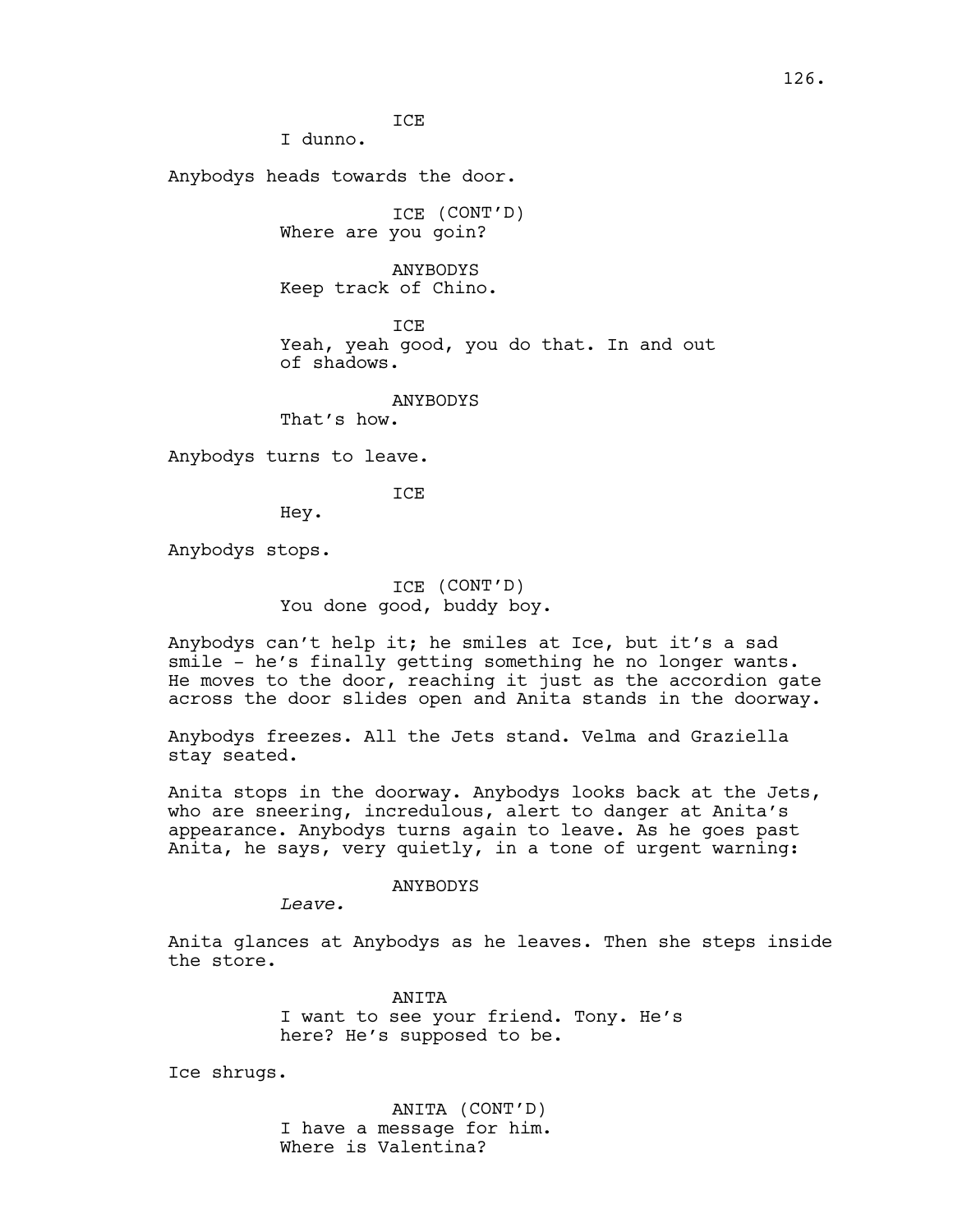The Jets shift forward with an air of menace.

**SNOWBOY** You're Bernardo's girl.

A-RAB We saw ya at the gym.

BIG DEAL You wanna dance, chiquita banana?

BALKAN Dancin up a storm you was, dippin them hips...

Taking tentaive steps towards the cellar stairs, Anita calls out:

> ANITA ¡Valentina! ¡Es Anita! ¿Puedes subir, por favor, que tengo que -

Graziella stands up and goes towards Anita.

GRAZIELLA *Spanish*?! You come here speakin *Spanish*?!

ANITA (to Graziella:) I wasn't talking to you.

BIG DEAL No *Spanish!* Not with us, not today!

Anita moves for the door, but A-Rab steps in front of it. She turns to leave. Tiger and Big Deal block her way.

> ANITA Let me pass.

ICE You heard her, boys. She wants to pass.

A-RAB Mmmm, she's too dark to pass.

GRAZIELLA

Let her go! (to Anita) No one wants you here!

BALKAN Why doncha dance for us first?

Big Deal drops a dime in the jukebox; music starts to play. **(***The music for the attempted rape of Anita, which starts with a violent version of "America":)*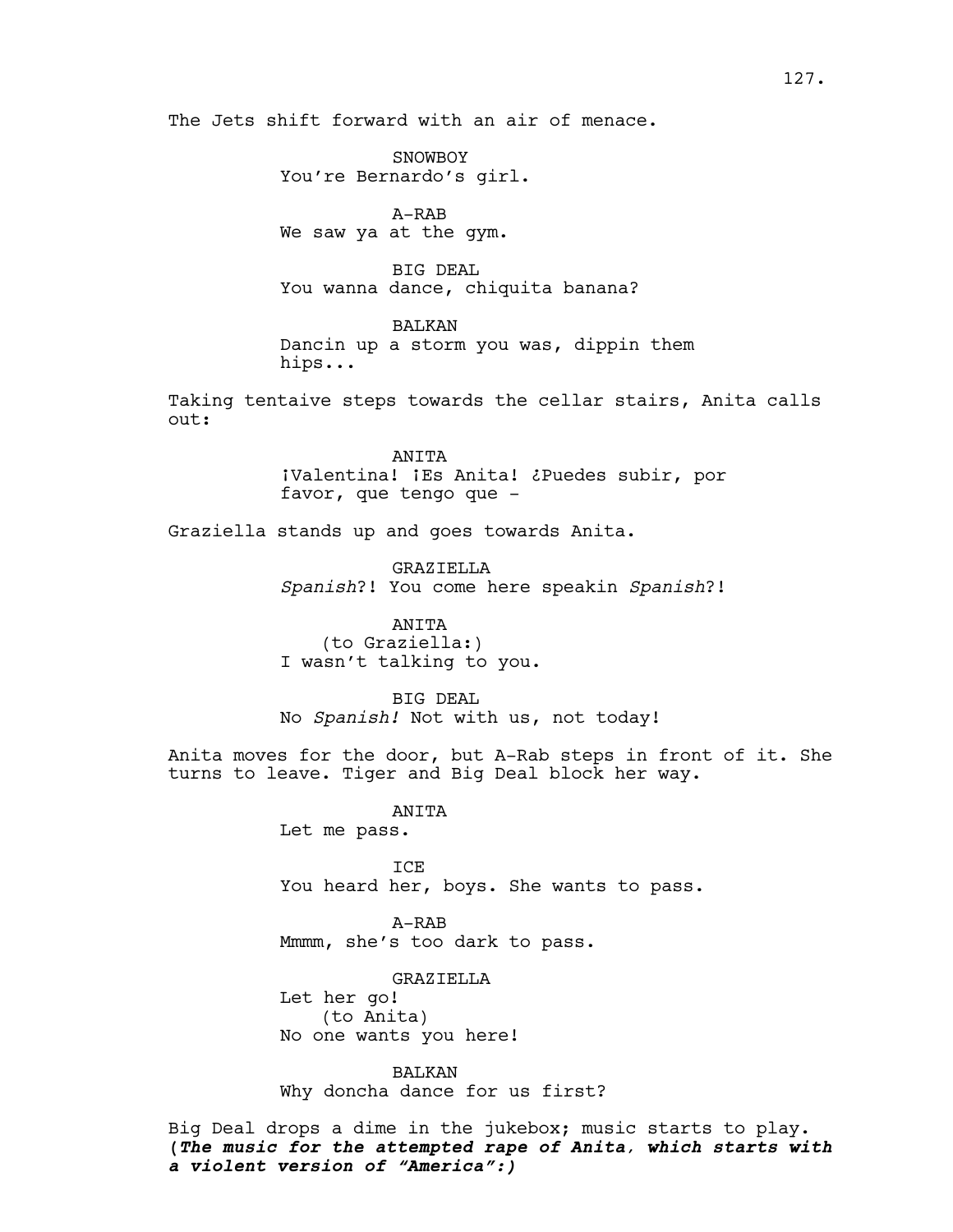NUMBERS Dance with me dolly, like you danced at the gym!

Numbers starts to dance around Anita, an obscene parody of the mambo.

GRAZIELLA Stop it, Numbers. Stop! BALKAN (to Numbers) Cutting in.

Balkan joins in with Numbers, dancing around Anita, rubbing against her, pulling at her clothes. Graziella pulls Balkan away, but Mouthpiece swoops in and snatches Anita, pulling her into the midst of the Jets, pulling off her scarf.

> A-RAB Come on, ya pig, let's see your moves!

SNOWBOY Bernardo's black pig.

Anita slaps Snowboy, hard. This gets the other Jets excited. One by one, they start to join in the dance.

> ANITA Don't do this! No! Let me go!

All the Jets except Diesel and Baby John are now dancing violently around Anita, shoving her back and forth.

> GRAZIELLA Let her go! ICE! ENOUGH!

Graziella tries to get to Anita but Diesel grabs her by the arm and pulls her towards the door. Velma sees this and grabs Tessa by the hand, following. Diesel opens the door and shoves Grazie out on to the street, then roughly pushes Velma and Tessa out after her. Then he slams the door on them and locks them out. Graziella bangs on the window.

> GRAZIELLA (CONT'D) Open the goddamn door!

Diesel joins the other Jets, ignoring Graziella's shouting and banging on the window:

Anita lashes out, striking several Jets with her purse, her feet, her hands. But they surge back in and quickly overwhelm her. Graziella keeps hammering at the door.

> GRAZIELLA (CONT'D) Don't! Please!

Suddenly, the cellar door flies open and Valentina enters the room.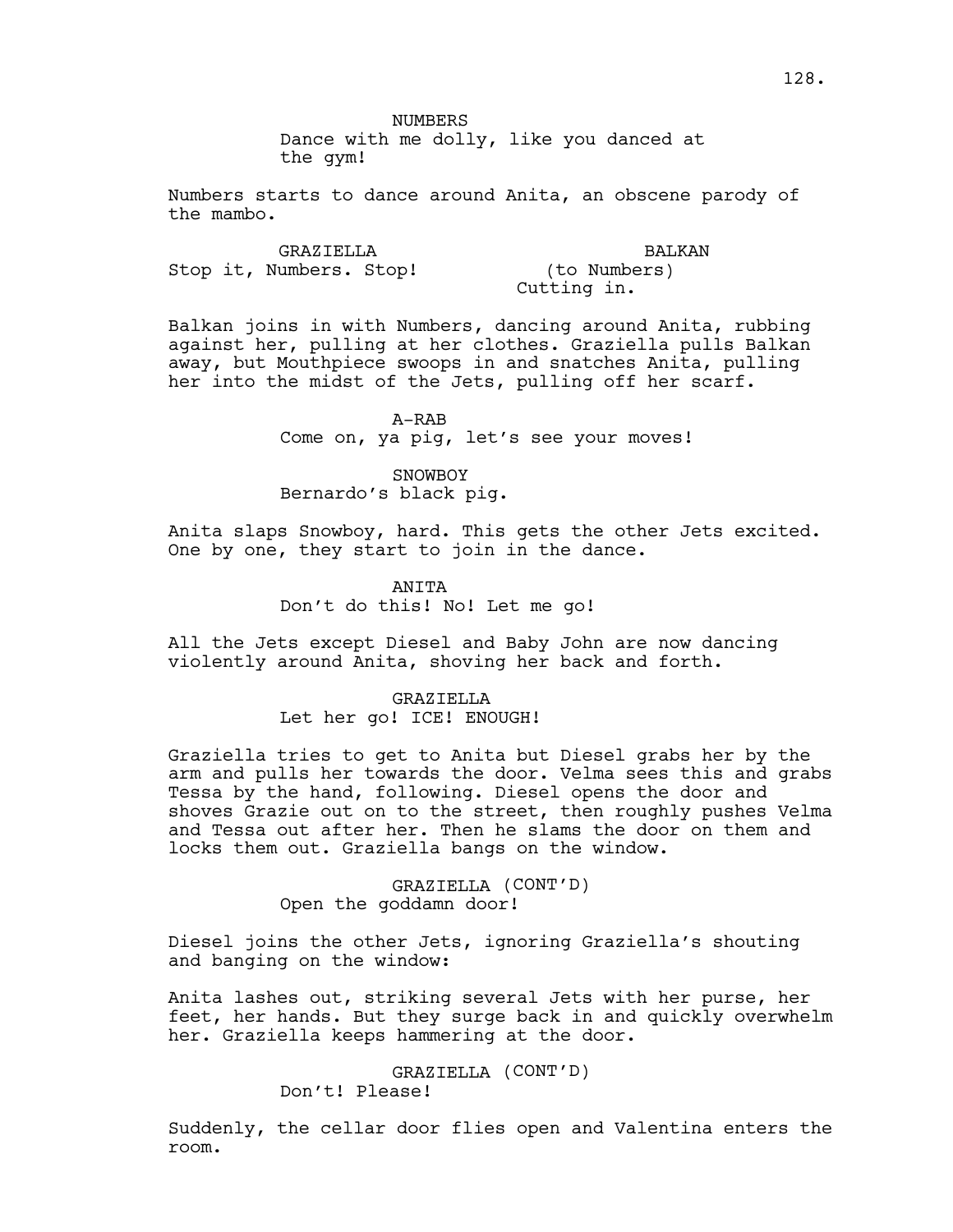### **VALENTINA** OH MY GOD! OH MY GOD!

She grabs the nearest Jet, hauling him off Anita by his hair, then grabs another by his shirt and pulls him away. She grabs a broom and starts clubbing the boys, *hard*, yelling all the while:

> VALENTINA (CONT'D) WHAT THE HELL ARE YOU DOING YOU DISGUSTING PIECES OF SHIT?!

She manages to drive the Jets away from Anita. They stand, some ready to attack again, some of them already feeling shame. Anita is huddled on the floor, pulling the torn fabric of her bluse to cover herself. Valentina goes to her.

> VALENTINA (CONT'D) ¡Pobrecita! Mi'ja... Mi'ja...

When Valentina puts her hand on Anita's shoulder, Anita recoils, badly startled. She struggles to her feet, then pushes Valentina away.

> **ANTTA** ¡Yo no soy tu hija, traitor! Tú les das techo a estos puercos.

Anita starts towards the door. The Jets let her pass. Then:

#### A-RAB

Go back where ya came from.

Anita turns and fixes him with a scary smile.

**ANTTA** You think I want to stay here in a city full of ugly little animals like you?

Anita looks at all the Jets; some glare, some look away, some stare down at the ground.

> ANITA (CONT'D) No, gracias. Yo no soy americana. (She spits on the ground.) ¡Yo soy puertorriqueña! (A beat, then to Valentina:) Tell Tony... You tell that *murderer* María ain't coming. Chino... He found out about them. Tony and María. (a breath:) He shot her. María is dead. You tell him that.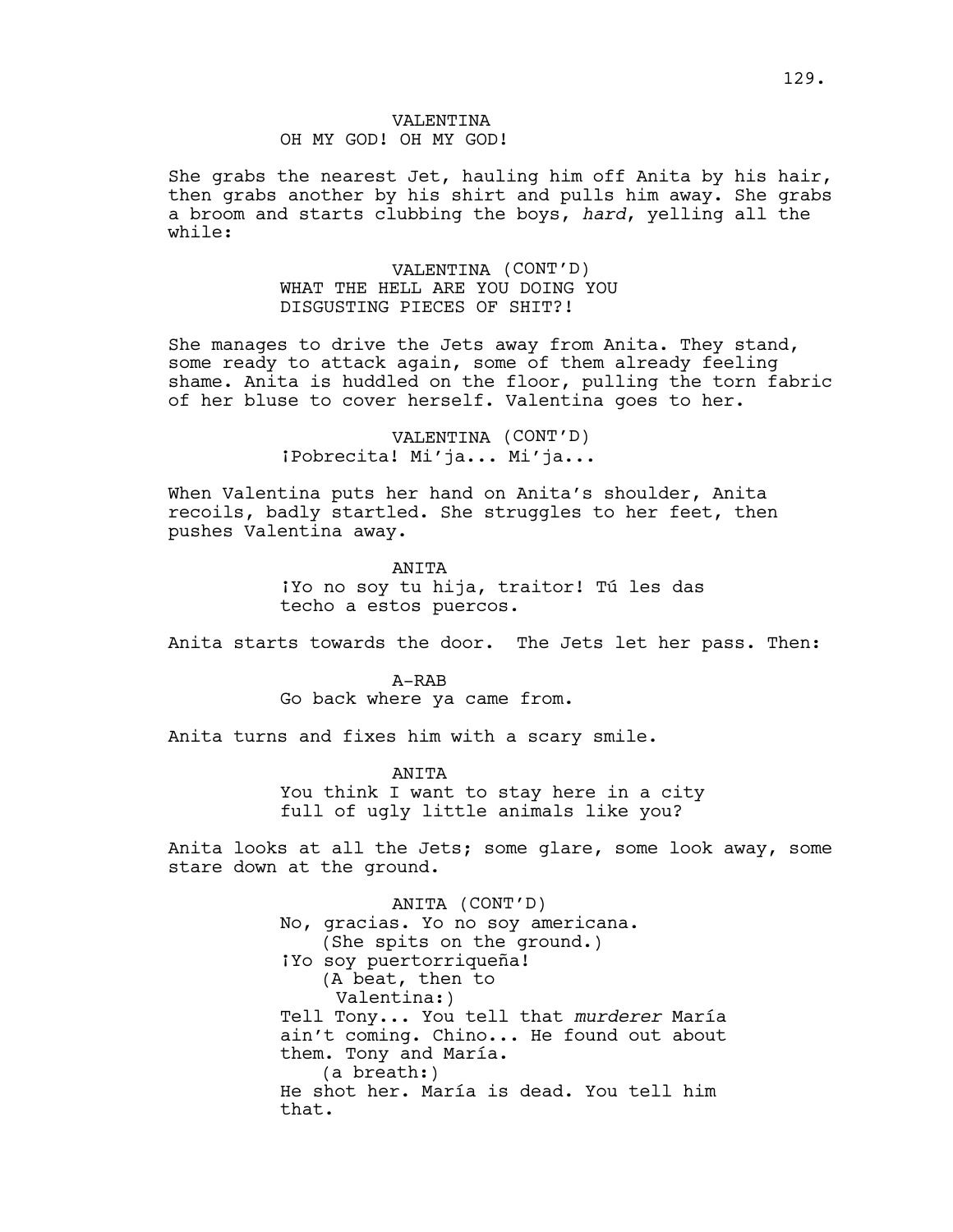Anita leaves the store. The Jets remain motionless. Valentina stares at the floor; then, with a great effort, she addresses the Jets, speaking to them one by one, quietly, flatly:

#### VALENTINA

I know you. I know all of your names. Since you was born; I watched you grow up. And you have grown into rapists.

She walks past them to the basement stairs. As she descends:

VALENTINA (CONT'D) You dishonor yourselves. You dishonor your dead.

The Jets watch her go. For a moment, none of them speaks and no one looks at anyone else. Ice starts to walk towards the door. As he does, Diesel asks him:

> DIESEL What do we do now?

Without turning around, Ice shrugs, then answers:

**TCE** 

We're done.

He leaves.

INT. THE BASEMENT OF DOC'S DRUGSTORE - PRE-DAWN

Tony is stripping the walls, putting his possessions in a hobo roll as Valentina comes down from the shop.

> TONY What was that? What *was* that?! You can't never hear nothin from down here. Was it the cops?

VALENTINA No, no, it was not police. No, it was, it was - Now it's alright. It's - Let's sit down for a second.

But Tony is darting everywhere, packing quickly.

**TONY** Listen, I got somethin' to ask and - and it ain't easy to ask this, so let me just go, OK? (a beat, then:) You give me so much already, but when she gets here, just if you could help us out with the bus fare. VALENTINA (CONT'D) No, no, I got something to tell you - Wait, wait, I have something -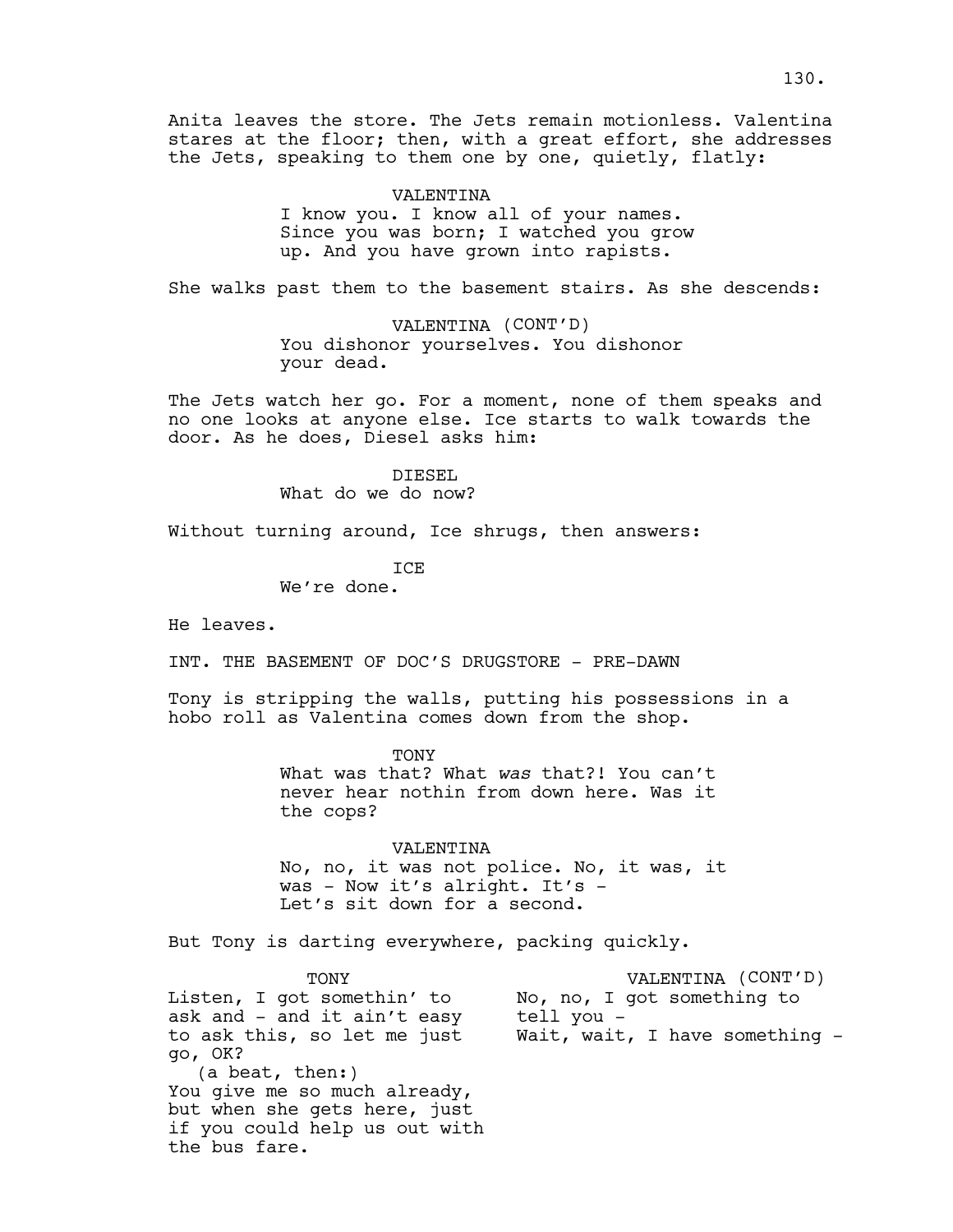### VALENTINA (CONT'D)

Tony,  $I -$ 

#### **TONY**

I got no idea what it costs to get far enough away, out west someplace, a hundred bucks for both of us? And we'll get work when we get there, we'll pay you back, every cent. I know you ain't got money, so if it's too much.

#### VALENTINA

No, no, no. It's not too much. It's not -

Tony's overcome with feeling for her. He kneels by the cot where she's sitting.

#### TONY

We're gonna name all our girls Valentina! 'Cause if you hadn't've cared for me like you always done, I wouldn't even be here, alive, which... (grief rising up) ...maybe I shouldn't be -

VALENTINA

Don't you ever say that. Life matters. It matters even more than love.

TONY

(shaking his head, disagreeing:) They're the same thing. Before María, maybe I woulda said they ain't, but now - It's all life is. Even if it lasts no time at all, a month, a day even.

VALENTINA That was Anita upstairs.

TONY

(a beat, then:) What's wrong?

VALENTINA

Chino...

TONY

What?

VALENTINA Chino has a gun. Chino, he... He shot María.

She reaches out to caress his face.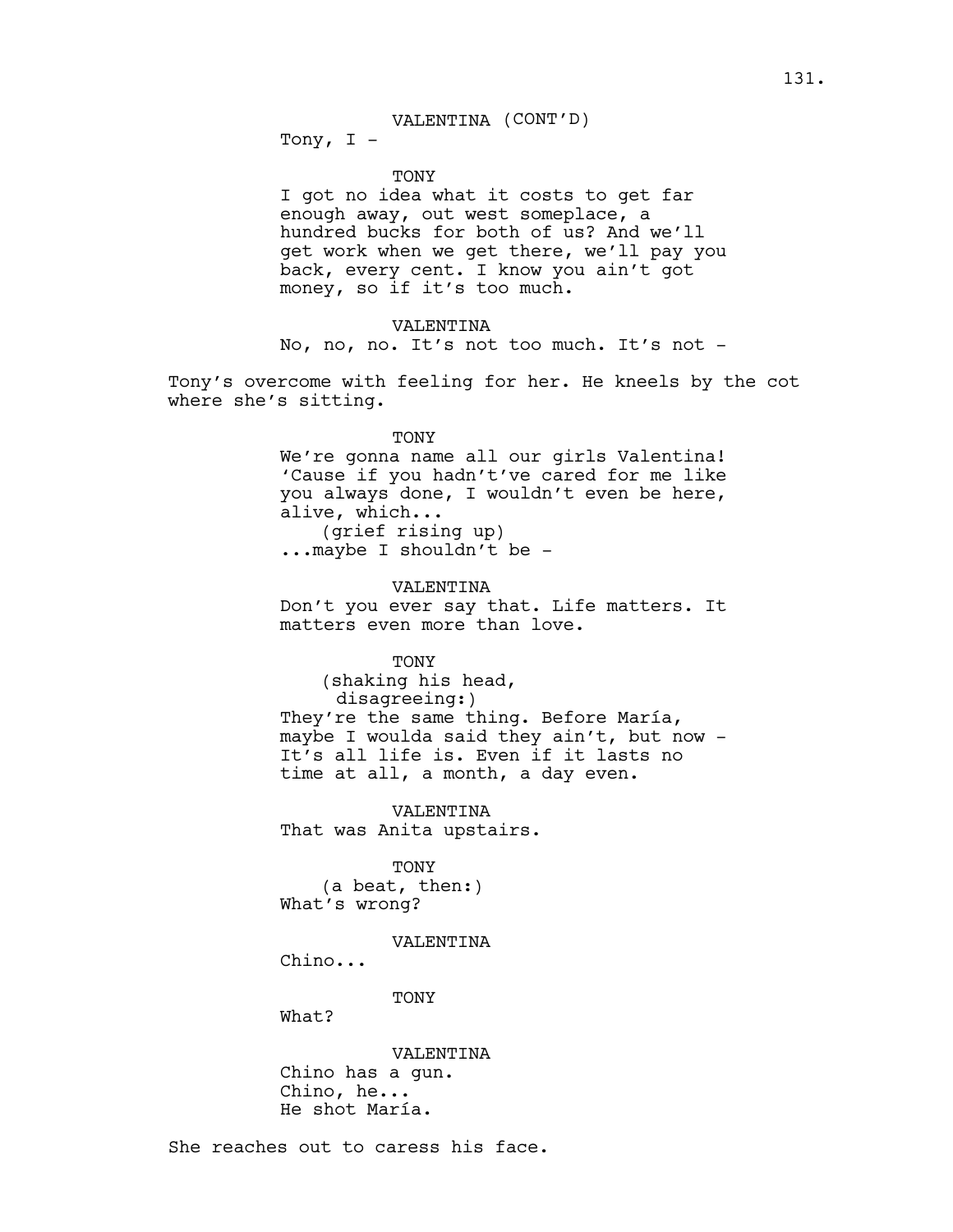### VALENTINA (CONT'D) He killed her. She's, she's dead.

Tony stares deep into Valentina's eyes, and he whimpers, then he recoils as if an electric shock propelled him as far away from her as he can get. A cry rises up inside him, he grabs his hair, he crushes his forehead against one of the roughhewn beams supporting the cellar. He looks briefly at Valentina, his eyes crazy, and he bolts, running up the stairs hat lead to the back alley. Valentina watches, unable to move.

EXT. THE STREET OUTSIDE DOC'S DRUGSTORE AND STREETS NEARBY -PRE-DAWN AND THEN DAWN

Tony runs out of the alley onto the street. He looks up and down the street, not knowing which way to run. His resolve flags for a moment as a crushing weight bears down on him. He pushes it away and runs.

Tony turns onto a street that's barricaded to traffic at both ends. All the buildings on either side have been razed to the ground. At the barricade at the end of the street, Tony stops, wheeling around, his eyes searching in every direction. He calls:

#### **TONY**

*CHINO!!!!! CHINO!!!!!! WHERE ARE YOU?!?!* 

He waits, breathing hard, then calls again, even louder.

TONY (CONT'D) *CHINO!!! I'M RIGHT HERE!!! CHINO!!!* 

Tony runs up the empty street, calling, his voice growing hoarse.

> TONY (CONT'D) *CHINO!!! COME ON, MAN!!! I'M RIGHT HERE!!! I'M LOOKING FOR YOU!!!*

Anybodys appears out of nowhere. He grabs Tony by his arm and frantically tries to drag him towards the nearest ruined building.

> ANYBODYS Come on. Come on with me! I know how to hide you! I've a place that the cops'll never look, just PLEASE!!

Tony shakes loose of him, still calling for Chino.

**TONY** *DON'T LEAVE ME HERE!!!*

Anybodys grabs at him again and Tony whirls on him.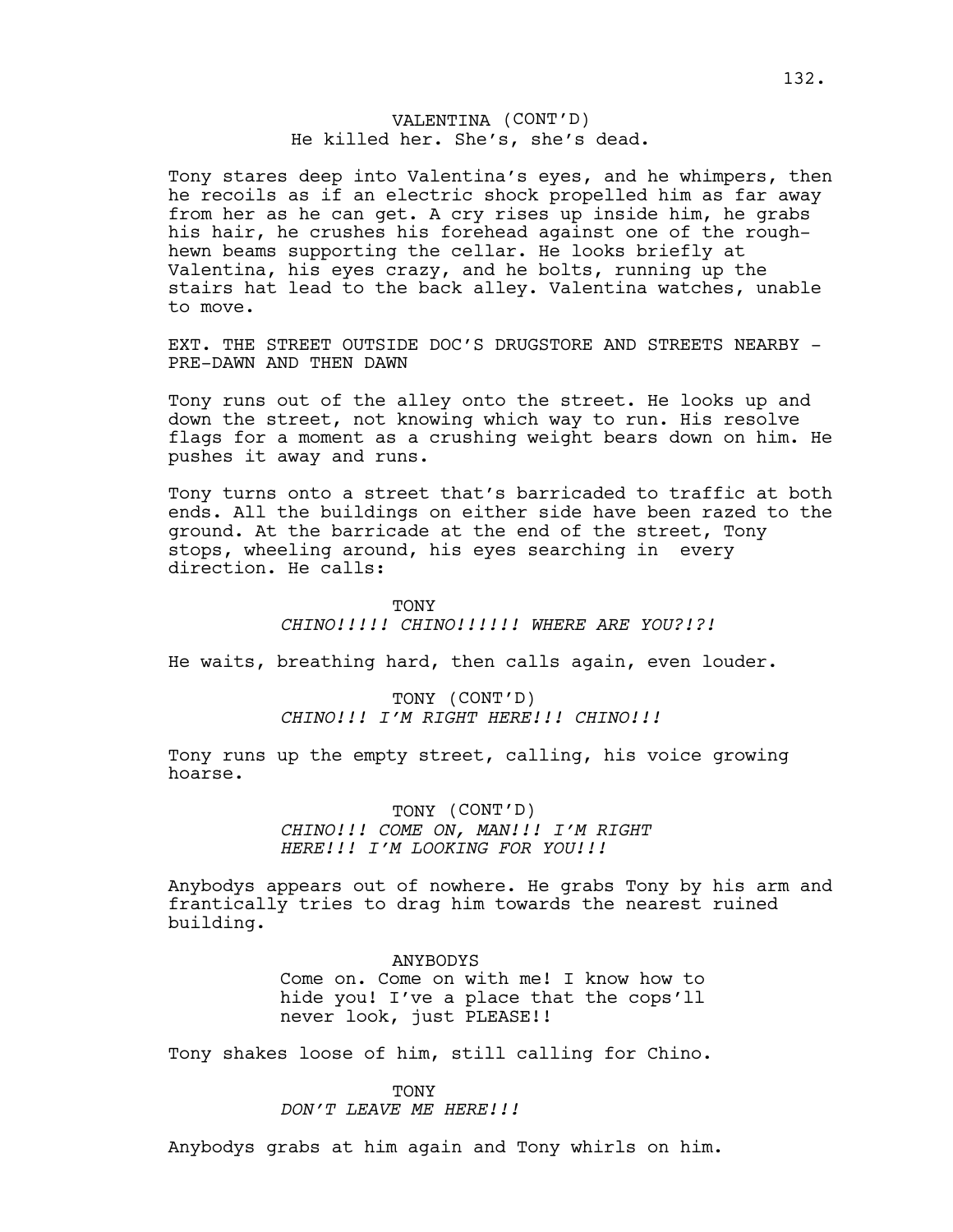## TONY (CONT'D) *GET OFFA ME!*

Anybodys steps back, looking at Tony, stunned by his fury, by the fixed, insensible determination in his face, his eyes.

### TONY (O.S.) (CONT'D) *CHINO, KILL ME! KILL ME TOO, CHINO!!!*

Tony runs around a corner and he's back where he began: Doc's drugstore is ahead. And just past the drugstore, Tony sees a figure, carrying something. He stops, staring ahead, seeing something he can't comprehend. And then he can.

The figure has come closer. It's María, suitcase in hand. She stops. They look at one another. She starts to run towards him. Tony walks slowly towards her, as if moving through disbelief.

Behind Tony, out of the ruins, Chino emerges, holding his gun.

María pulls up short in horror.

## MARÍA

*NO!!!*

The first bullet from Chino's gun hits Tony from behind, in his shoulder. It knocks him forward, but he doesn't fall; he stumbles a few steps towards María, then stops, confused.

Chino aims his gun again.

MARÍA (CONT'D)

*DON'T!!!*

The second bullet hits Tony between his shoulders. He falls to his knees, then forward.

María drops her suitcase and runs to Tony. His blood is already pooling out. He raises himself, trying to find her. María kneels as he begins to sink back to the pavement. She catches him and cradles him. He tries to speak, but he can't.

> MARÍA (CONT'D) Mi amor, mi alma, mi corazón.

The Jets emerge from the nearby alleys, hanging back.

Tony smiles at María alive. There's something tranquil, accepting in the smile.

> **TONY** (nearly inaudible) María...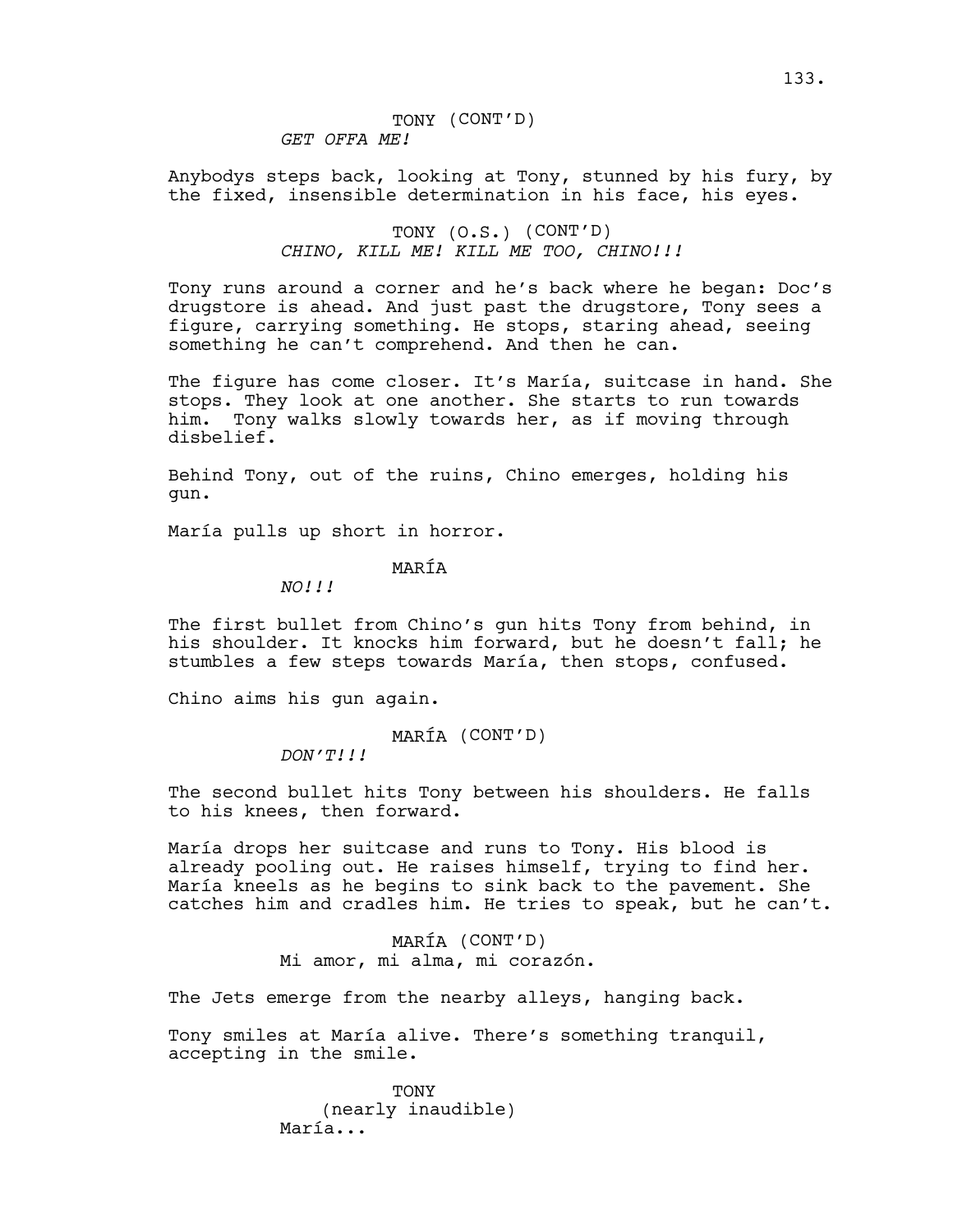María leans in close, and in his ear, as if singing a lullaby:

> MARÍA **Only you, you're the only thing I'll see Forever. In my eyes, in my words and in everything I do, Nothing else but you, Ever...**

As she holds him, quiet in her arms, he reaches up to hold her arm, then his hand falls limp.

Tony dies.

Lightly, she brushes his lips with her fingers. She holds him in silence, then carefully places his head on the pavement. She stands. She turns to face Chino. He's in the middle of the street, gun at his side, eyes closed.

Anybodys is also there, in the street behind Chino. Ice and Diesel stand beside Anybodys. Tiger and Big Deal are on an adjacent street. María looks back at Tony, then at the opposite corner, where Braulio, Chago, Chucho and Quique are watching.

María gets to her feet and walks to Chino. She holds out her hand and says, gently and firmly:

> MARÍA (CONT'D) Give it to me.

Chino doesn't move. María takes the gun.

MARÍA (CONT'D) How do you fire it? Just... pull this?!

María points the gun at Chino's heart. He draws back, an involuntary movement. She keeps the gun trained on him. She gives him a cold, appraising look. He starts trembling, eyes closed. Keeping the gun pointed at him, María comes closer. Quietly she says:

> MARÍA (CONT'D) How many bullets are left? Enough for you?

Suddenly she swings the gun from Chino to point it at Ice.

MARÍA (CONT'D)

And you?

Ice stands, helpless. María keeps the gun on him a long beat, then moves the gun towards Diesel and the other Jets.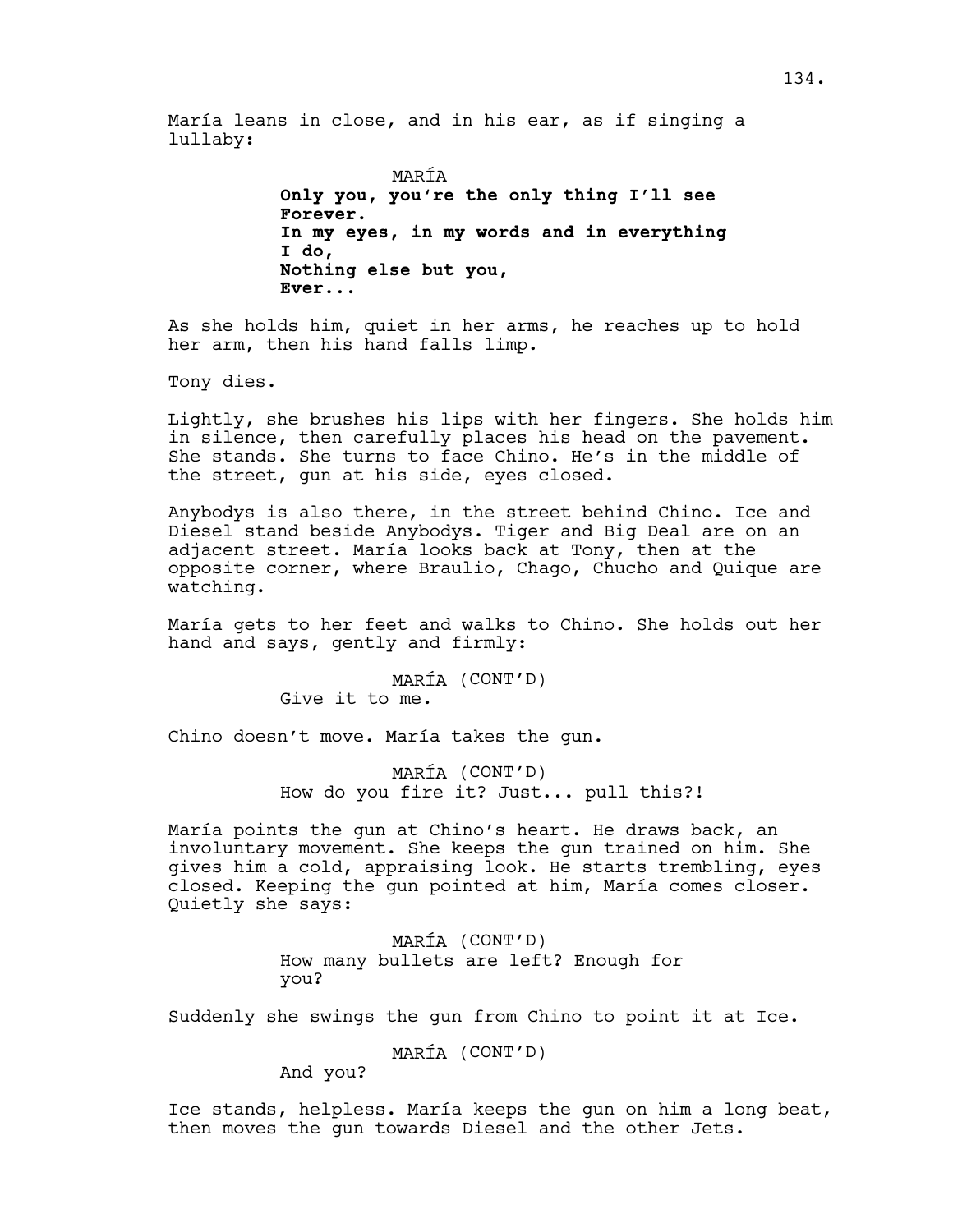MARÍA (CONT'D) All of you? I can kill now because I hate now.

She points the gun at Quique and the other Sharks.

MARÍA (CONT'D)

I hate now.

Then she faces Chino again.

MARÍA (CONT'D) How many can I kill, Chino? And still have one bullet left for me?

María stares at the gun, then she forces herself to look back at Tony's body. It's very hard for her to do this. She drops the gun and runs back to him. She throws herself over him and kisses him.

> MARÍA (CONT'D) Te adoro, Anton.

Ice goes to Tony's body. Tiger, Big Deal and Diesel approach, then hesitate and stop as Ice tries to help María stand. She pulls away and throws herself protectively across Tony.

> MARÍA (CONT'D) *No, don't touch him!*

Ice steps back. Braulio comes forward, leans down to María and whispers to her.

> BRAULIO María, ya es tiempo. Vente con nosotros.

She lets him help her to her feet.

Anybodys goes to Ice and leads him back to Tony's body. As Anybodys kneels by Tony's head and lays his arms across his chest, Ice looks to Big Deal, Tiger and Diesel. They join him in lifting Tony. Anybodys supports Tony's head, Ice and Tiger his shoulders, Big Deal and Diesel his lower torso and legs.

As they carry him, one of his arms slips, dangling lifeless and heavy at his side. Chago moves in, carefully raising Tony's arm and returning it to his chest. Then Quique joins to support Tony's legs, next to Big Deal, while Chucho moves in next to Diesel to do the same.

Braulio walks in front as Chago, Anybodys, Ice, Big Deal, Chucho, Quique, Tiger and Diesel carry Tony's body down the street, past the ruined buildings. María follows behind.

Valentina walks slowly in the other direction; as she passes the cortege, she crosses herself. As she passes the gun, she picks it up and puts it in her coat pocket.